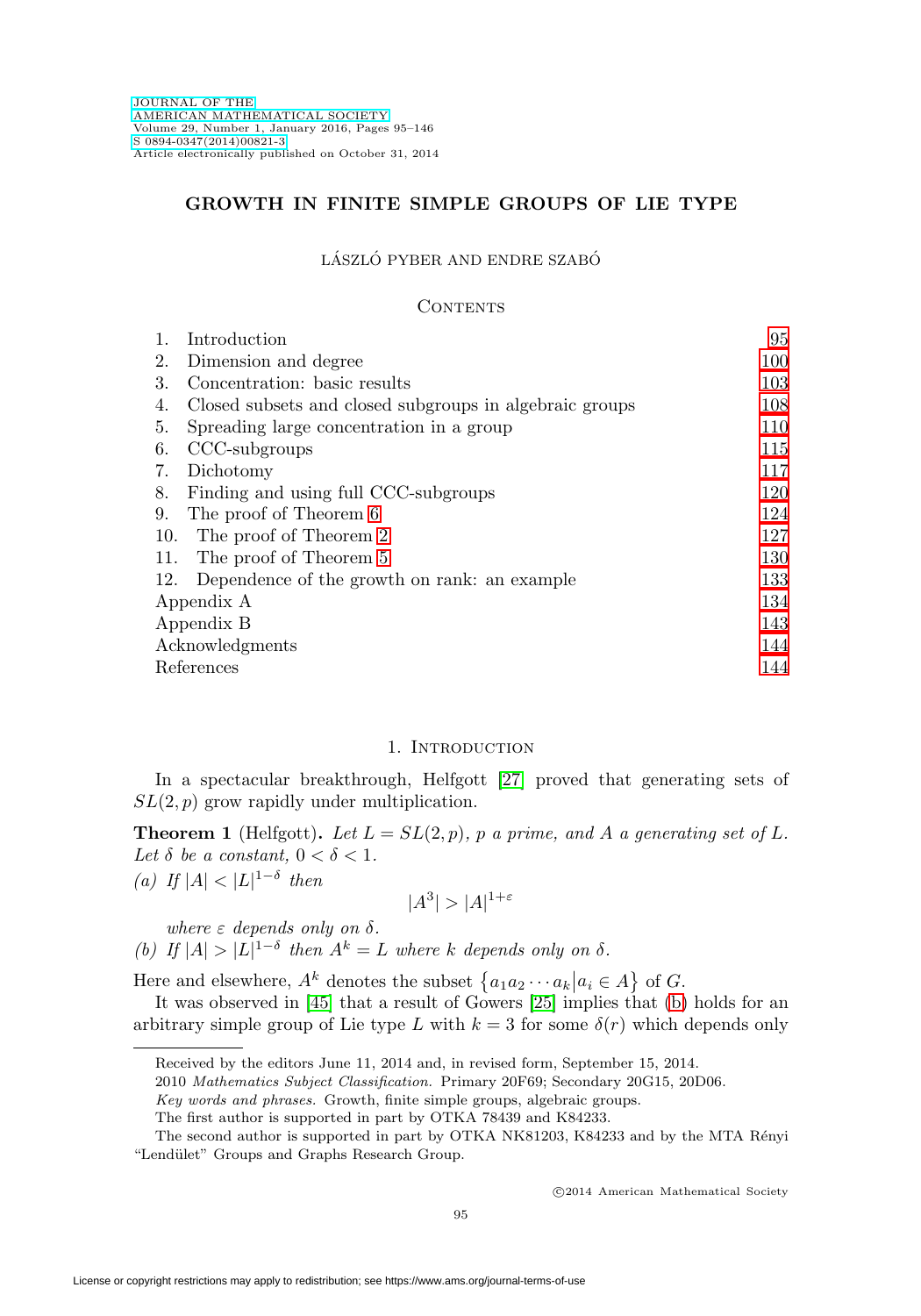on the Lie rank  $r$  of  $L$ . It remained an important problem to prove an analog of the (rather more difficult) part [\(a\)](#page-0-2) as was done by Helfgott for the groups  $SL(3, p)$ in [\[28\]](#page-50-2), and by Dinai [\[16\]](#page-50-3) and Varju [\[54\]](#page-51-1) for the groups  $SL(2, q)$ , q a prime power.

We prove the following.

<span id="page-1-0"></span>**Theorem 2.** Let L be a finite simple group of Lie type of rank r and A a generating set of L. Then either  $A^3 = L$  or

$$
|A^3| > |A|^{1+\varepsilon}
$$

where  $\varepsilon$  depends only on r.

We also give some examples in Section [12](#page-38-0) which show that in the above result the dependence of  $\varepsilon$  on  $r$  is necessary. Moreover, we construct generating sets  $A$ of  $SL(n, 3)$  of size  $2^{n-1} + 4$  with  $|A^3| < 100|A|$  for  $n \ge 3$ , i.e., generating sets of constant growth.

Theorem [2](#page-1-0) was introduced in [\[48\]](#page-51-2). The same day, independently, similar results were introduced by Breuillard, Green, and Tao [\[9\]](#page-49-2) for finite Chevalley groups.<sup>[1](#page-1-1)</sup>

Somewhat earlier, Gill and Helfgott [\[23\]](#page-50-4) showed that small generating sets (of size at most  $p^{n+1-\delta}$  for some  $\delta > 0$ ) in  $SL(n, p)$  grow.

Helfgott's work [\[27\]](#page-50-0) has been the starting point of, and inspiration to, much recent work by Bourgain, Gamburd, Sarnak, and others.

Let  $G$  be a finite group and  $A$  a symmetric (i.e., closed under inversion) set of generators of G. The Cayley graph  $\Gamma = \Gamma(G, A)$  is the graph whose vertices are the elements of G and which has an edge from x to y if and only if  $x = sy$  for some  $s \in A$ . Then diam(Γ), the diameter of Γ, is the smallest number d such that  $A^d = G$ .

In [\[5\]](#page-49-3) Bourgain and Gamburd proved the following.

<span id="page-1-2"></span>**Theorem 3** (Bourgain, Gamburd). Let A be a symmetric finite subset of  $SL(2, \mathbb{Z})$ generating a subgroup  $\Lambda$  which is Zariski dense in  $SL(2)$ . Then the family of Cayley graphs  $\Gamma(SL(2, p), \pi_p(A))$  forms an expander family as the prime p goes to  $\infty$ . Here  $\pi_p$  denotes reduction modulo p.

Bourgain, Gamburd, and Sarnak [\[7\]](#page-49-4) proved that the same holds for square free moduli. This result was used in [\[7\]](#page-49-4) as a building block in a combinatorial sieve method for primes and almost primes on orbits of various subgroups of  $SL(2, \mathbb{Z})$  as they act on  $\mathbb{Z}^m$  (for  $m \geq 2$ ).

Combining Theorem [2](#page-1-0) with [\[6,](#page-49-5) Theorem 1.2] we immediately obtain that the analog of Theorem [3](#page-1-2) holds for Zariski dense subgroups  $\Lambda$  of  $SL(n, \mathbb{Z})$ . For an account of far reaching developments in this area (many of which rely on Theorem [2\)](#page-1-0) see [\[42\]](#page-51-3).

Another consequence of Theorem [2](#page-1-0) is the following.

<span id="page-1-3"></span>**Theorem 4.** Let L be a finite simple group of Lie type of rank r. For every symmetric set A of generators of L we have

$$
\text{diam}\left(\Gamma(L, A)\right) < \left(\log|L|\right)^{c(r)}
$$

where the constant  $c(r)$  depends only on r.

<span id="page-1-1"></span><sup>1</sup>Breuillard, Green, and Tao [\[10\]](#page-49-6) cover all simple groups of Lie type apart from the infinite families of Ree groups (personal communication from Ben Green). The strategy of proofs in [\[10\]](#page-49-6) and in the present article is roughly the same, although the details of the arguments are quite different at times.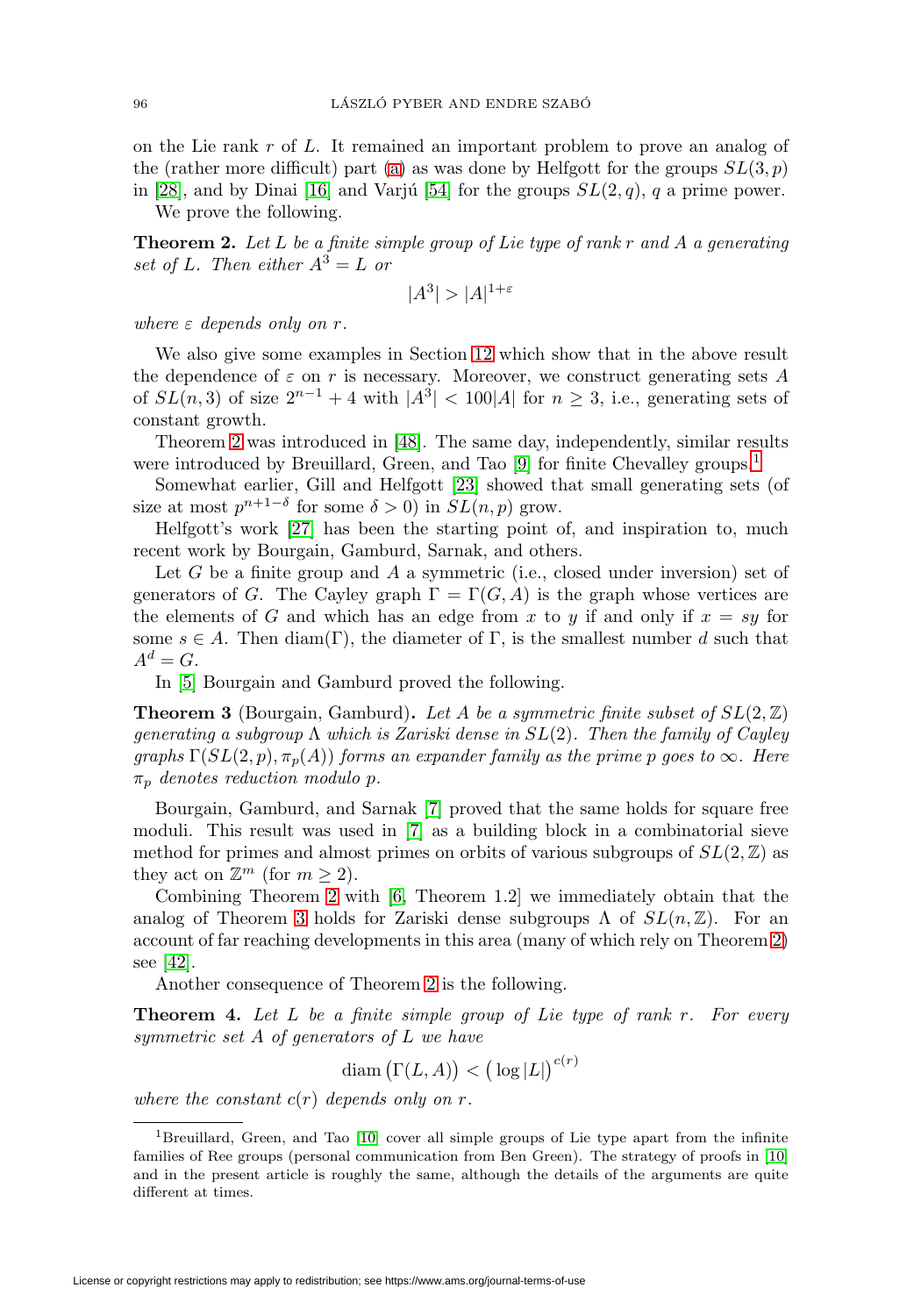This was first proved by Helfgott [\[27\]](#page-50-0) for  $L = SL(2, p)$ , as a consequence of Theorem [1.](#page-0-3) Theorem [4](#page-1-3) follows from Theorem [2](#page-1-0) by the same argument.

A classical conjecture of Babai [\[3\]](#page-49-7) states that Theorem [4](#page-1-3) should hold with an absolute exponent c independent from  $r$  and, furthermore, the diameter of any Cayley graph of the finite alternating groups should be polynomially bounded in their degree.

Simple groups of Lie type can be treated as subgroups of simple algebraic groups. In fact, instead of concentrating on simple groups, we work in the framework of arbitrary linear algebraic groups over algebraically closed fields. We set up a machinery which can be used to obtain various results on growth of subsets in linear groups, including Theorem [2.](#page-1-0)

Subgroups of  $SL(n, p)$  generated by elements of order p were investigated in detail by Nori [\[44\]](#page-51-4) and Hrushovski-Pillay [\[32\]](#page-50-5). Using the above machinery we also obtain the following.

<span id="page-2-1"></span>**Theorem 5.** Let  $P \le SL(n, p)$ , p a prime, be a perfect subgroup which is generated by its elements of order p. Let A be a symmetric set of generators of P. Then

$$
\text{diam}\left(\Gamma(P,A)\right) \leq \left(\log|P|\right)^{M(n)}
$$

where the constant  $M(n)$  depends only on n.

Theorem [5](#page-2-1) is a surprising extension of the fact (included in Theorem [4\)](#page-1-3) that simple subgroups of  $SL(n, p)$ , n bounded, have polylogarithmic diameter (see also Remark [76\)](#page-38-1). For an unexpected application of Theorem [5](#page-2-1) in arithmetic geometry, see [\[38\]](#page-50-6).

As another application of our algebraic group machinery we derive the second main result of this article.

<span id="page-2-0"></span>**Theorem 6.** Let  $\mathbb{F}$  be an arbitrary field and  $A \subseteq SL(n, \mathbb{F})$  a finite subset such that  $\left|A^3\right| \leq \mathcal{K}|A|$  for some K. Then there is a virtually soluble normal subgroup  $\Gamma$  of  $\langle A \rangle$  and a bound m depending only on n such that the subset A can be covered by  $\mathcal{K}^m$ , i.e., polynomially many, cosets of  $\Gamma$ .

The first result of this type was obtained by Elekes and Király  $[18]$ . Using deep model-theoretic tools Hrushovski, among many other results, has obtained a qualitative version of Theorem [6](#page-2-0) (see [\[31,](#page-50-8) Corollary 5.11]), in which the number of cosets of Γ covering A is at most  $f(\mathcal{K}, n)$  for some function f. Hrushovski's article contains material closely related to ours. Indeed, his article was mentioned by Breuillard, Green, and Tao [\[10\]](#page-49-6) as an essential source of inspiration for their work. Our work was more influenced by an earlier work of Hrushovski and Pillay [\[32\]](#page-50-5).

In characteristic 0, Theorem [6](#page-2-0) was first proved by Breuillard, Green, and Tao [\[10\]](#page-49-6). Actually, in that case, using [\[11\]](#page-49-8) they deduce a stronger conclusion: one can even require  $\Gamma$  to be nilpotent.

The following conjecture, due to Helfgott (see the comments after [\[28,](#page-50-2) Theorem 1.1]), is stated explicitly in [\[29\]](#page-50-9).

<span id="page-2-2"></span>**Conjecture 7.** Let A be a symmetric subset of  $SL(n, \mathbb{F})$  satisfying  $|A^3| \leq K|A|$ for some  $K \geq 1$ , where  $\mathbb F$  is an arbitrary field. Then A is contained in the union of  $\mathcal{K}^{c(n)}$  cosets of a finite-by-nilpotent subgroup  $\Gamma$  normalized by A.

Moreover,  $\Gamma$  has a finite subgroup P normalized by A such that  $\Gamma/P$  is nilpotent, and  $A^{c(n)}$  contains P.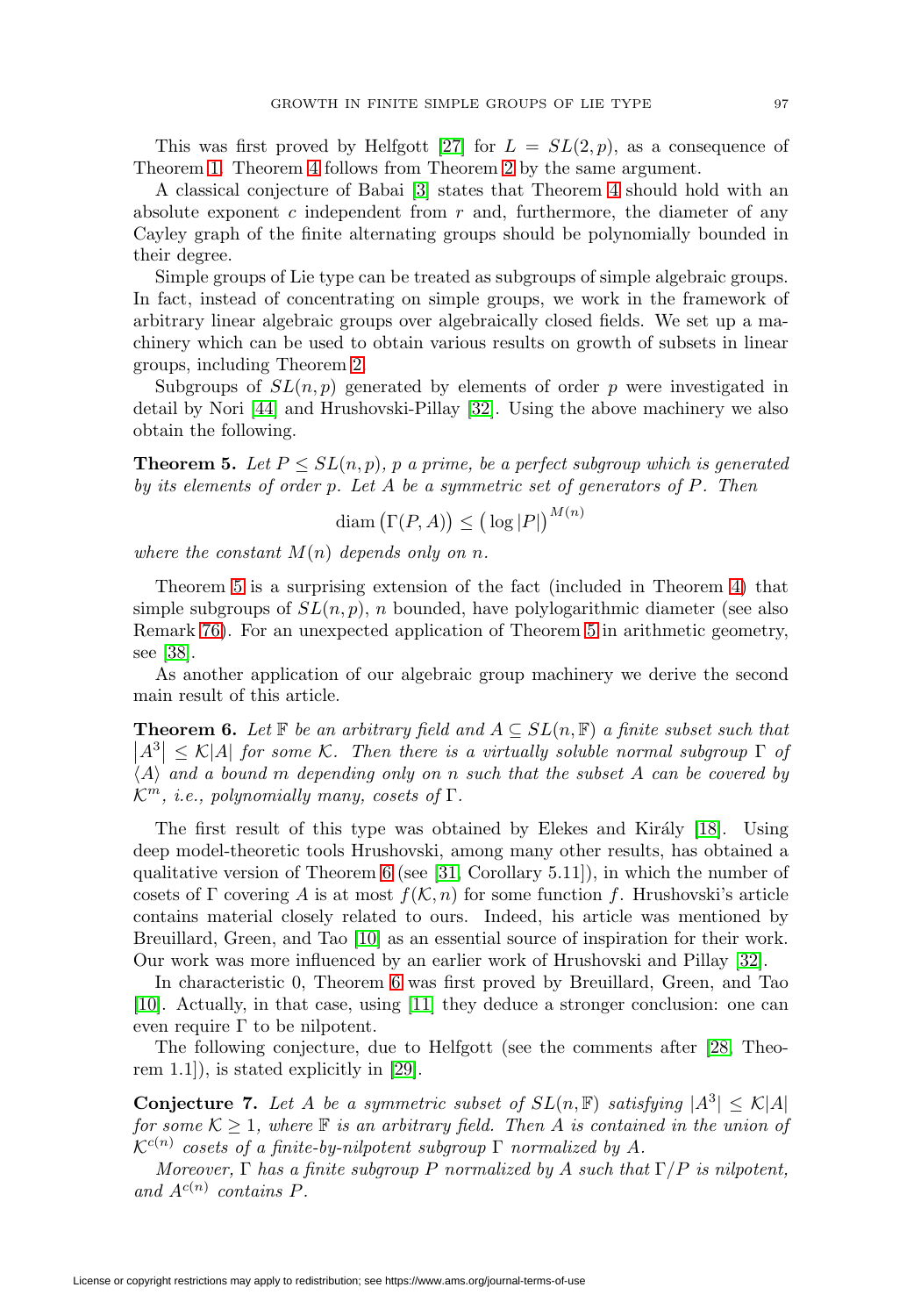This was proved, as mentioned above, in characteristic 0 in [\[10\]](#page-49-6), and for subsets of  $SL(3, \mathbb{F}_p)$  in [\[28\]](#page-50-2).

Theorem [6](#page-2-0) constitutes a major step towards the verification of this conjecture. Indeed, in [\[50\]](#page-51-5) we prove, using Theorem [2](#page-1-0) and Theorem [6,](#page-2-0) that a weaker version of Conjecture [7](#page-2-2) (with  $\Gamma/P$  soluble) holds.

1.1. **Methods.** The proofs of Helfgott combine group theoretic arguments with some algebraic geometry, Lie theory, and tools from additive combinatorics such as the sum-product theorem of Bourgain, Katz, andTao [\[8\]](#page-49-9). Our argument relies on a deeper understanding of the algebraic group theory behind his proofs and an extra trick, but not on the sum-product theorem.

We prove various results which say that if  $L$  is a "nice" subgroup of an algebraic group  $G$  generated by a set  $A$  then  $A$  grows in some sense. These were motivated by earlier results of Helfgott [\[27\]](#page-50-0), [\[28\]](#page-50-2) and Hrushovski-Pillay [\[32\]](#page-50-5).

To illustrate our strategy we outline the proof of Theorem [2](#page-1-0) in the simplest case, when A generates  $L = SL(n, q)$ , q a prime-power. Assume that "A does not grow", i.e.,  $|AAA|$  is not much larger than |A|. Using an "escape from subvarieties" argument, it is shown in [\[28\]](#page-50-2) that if T is a maximal torus in L then  $|T \cap A|$  is not much larger than  $|A|^{1/(n+1)}$ . This is natural to expect for dimensional reasons since dim(T)/ $\dim(L) = (n - 1)/(n^2 - 1) = 1/(n + 1)$ .

We use a rather more powerful escape argument. The first part of our article is devoted to establishing the necessary tools in great generality (in particular, the Spreading Theorem [40\)](#page-19-0).

Now T is equal to  $L \cap \overline{T}$  where  $\overline{T}$  is a maximal torus of the algebraic group  $SL(n, \overline{\mathbb{F}_q})$ . Let  $T_r$  denote the set of regular semisimple elements in T. Note that  $T \setminus T_r$  is contained in a subvariety  $V \subsetneq \overline{T}$  of dimension  $n-2$ . By the abovementioned escape argument  $|(T \setminus T_r) \cap A|$  is not much larger than  $|A|^{dim(V)/dim(L)} =$  $|A|^{1/(n+1)-1/(n^2-1)}$ .

By [\[28\]](#page-50-2), or by our escape argument, A does contain regular semisimple elements. If a is such an element then consider the map  $SL(n) \to SL(n)$ ,  $g \to g^{-1}ag$ . The image of this map is contained in a subvariety of dimension  $n^2 - 1 - (n - 1)$  since  $\dim (\mathcal{C}_{SL(n)}(a)) = n-1$ . By the escape argument we obtain that for the conjugacy class cl(a) of a in L,  $|cl(a) \cap A^{-1}aA|$  is not much larger than  $|A|^{(n^2-n)/(n^2-1)}$ . Now  $|cl(a) \cap A^{-1}aA|$  is at least the number of cosets of the centralizer  $C_L(a)$  which contain elements of A. It follows that  $|AA^{-1} \cap C_L(a)|$  is not much smaller than  $|A|^{1/(n+1)}$ . Of course  $C_L(a)$  is just the (unique) maximal torus containing a.

Informally, we say that a maximal torus is full if its intersection with a small power of  $AA^{-1}$  is not much smaller than  $|A|^{1/(n+1)}$ . This notion is needed for later reference in Section [8.](#page-25-0)

Let us say that A covers a maximal torus T if  $T \cap A$  contains a regular semisimple element. We obtain the following fundamental dichotomy (see Lemma [50\)](#page-24-0).

Assume that a generating set A does not grow

- i) If A does not cover a maximal torus T then  $|T \cap A|$  is not much larger than  $|A|^{1/(n+1)-1/(n^2-1)}$ .
- <span id="page-3-0"></span>ii) If A covers T then  $|T \cap AA^{-1}|$  is not much smaller than  $|A|^{1/(n+1)}$  (hence T is a full torus). In fact  $|T_r \cap AA^{-1}|$  is not much smaller than  $|A|^{1/(n+1)}$ .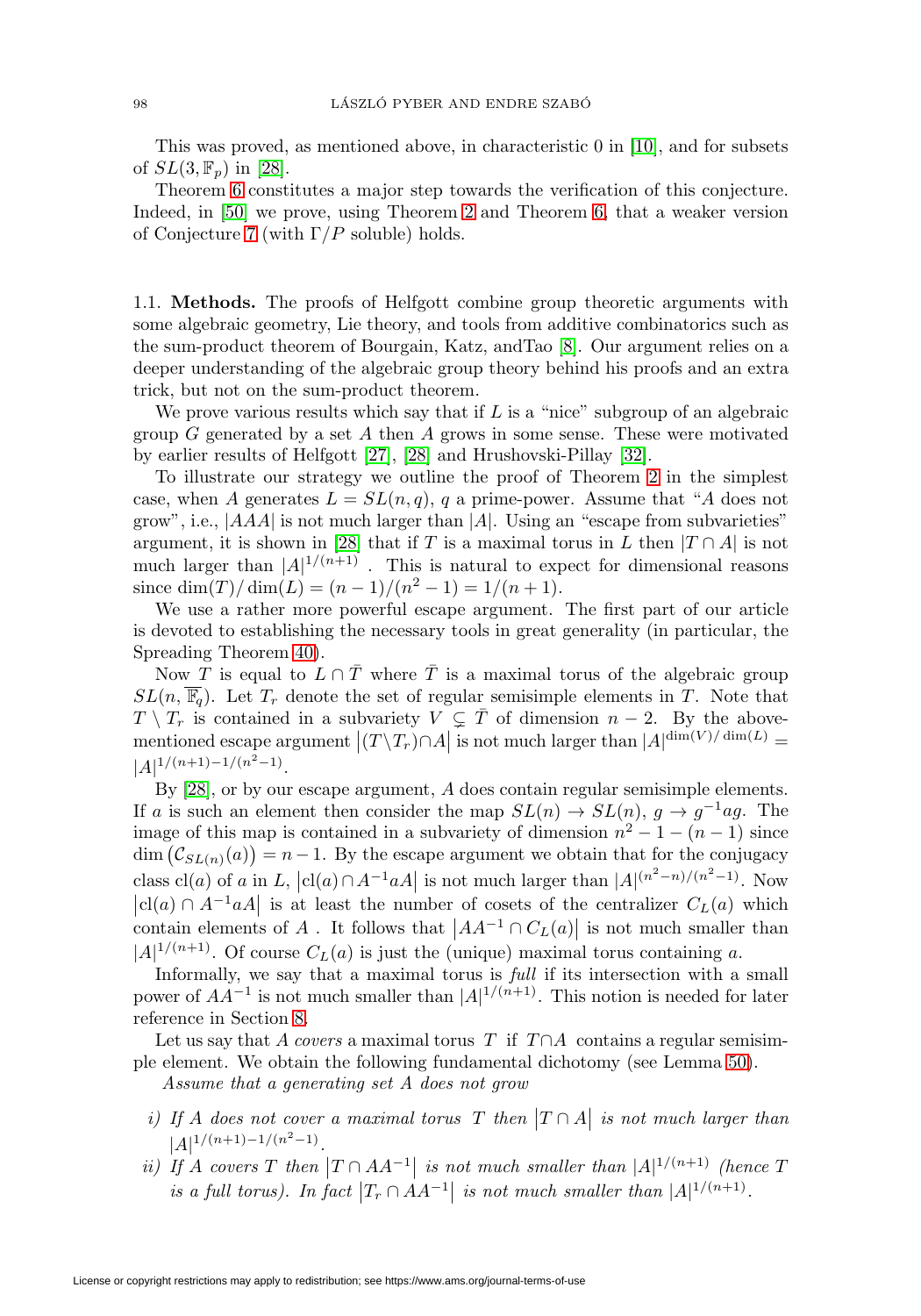It is well known that if A doesn't grow then  $B = AA^{-1}$  doesn't grow either  $([27, \text{proof of Lemma 2.2}],$  $([27, \text{proof of Lemma 2.2}],$  $([27, \text{proof of Lemma 2.2}],$  see Proposition [56\)](#page-30-0), hence the above dichotomy applies to B.

Let us first assume that  $B$  covers a maximal torus  $T$  but does not cover a conjugate  $T' = g^{-1}Tg$  of T for some element g of L. Since A generates L we have such a pair of conjugate tori where  $g$  is in fact an element of  $A$ . Consider those cosets of  $T'$  which intersect A. Each of the, say,  $t$  cosets contains at most  $|B \cap T'|$  elements of A, i.e., not much more than  $|B|^{1/(n+1)-1/(n^2-1)}$  which in turn is not much more than  $|A|^{1/(n+1)-1/(n^2-1)}$ . Therefore,  $|A|$  is not much larger than  $t|A|^{1/(n+1)-1/(n^2-1)}$ .

On the other hand,  $A(A^{-1}(BB^{-1})A)$  has at least  $t|T \cap BB^{-1}|$  elements which is not much smaller than  $t|A|^{1/(n+1)}$ . Therefore,  $(AA^{-1})^3A$  is not much smaller than  $|A|^{1+1/(n^2-1)}$  which contradicts the assumption that A does not grow (see Proposition [56\)](#page-30-0).

We obtain that  $B$  covers all conjugates of some maximal torus  $T$ . Now the conjugates of the set  $T_r$  are pairwise disjoint (e.g., since two regular semisimple elements commute exactly if they are in the same maximal torus). The number of these tori is  $|L : N_L(T)| > c(n)|L : T|$  for some constant which depends only on n. Each of them contains not much less than  $|B|^{1/(n+1)}$  regular semisimple elements of  $BB^{-1}$ . Altogether we see that |A| is not much smaller than  $q^{n^2-n}|A|^{1/(n+1)}$  and finally that |A| is not much less than |L|. In this case by [\[45\]](#page-51-0) we have  $AAA = L$ .

A finite simple group of Lie type can be obtained as a "very large" subgroup of  $G^{\sigma}$ , the group of fixpoints of a Frobenius map  $\sigma$  of some simple algebraic group G. The proof of Theorem [2](#page-1-0) relies basically on the fact that  $G^{\sigma}$  does not normalize any non-trivial  $\sigma$ -invariant connected closed subgroup of G. In particular,  $C_G(G^{\sigma})$  is finite. Our proof of this fact depends on Hrushovski's twisted Lang-Weil estimates [\[30\]](#page-50-10). Using a result of Martin Liebeck this can be avoided (see Remark [69\)](#page-35-1). In particular, the growth exponent  $\varepsilon(r)$  in Theorem [2](#page-1-0) is effective.<sup>[2](#page-4-0)</sup> Computing a lower bound on  $\varepsilon(r)$  from our proof would not be very enlightening, especially since for small subsets A the bound would be absurdly small.

Examples given in Section [12](#page-38-0) show that in Theorem [2](#page-1-0) we must have  $\varepsilon(r)$  =  $O(1/r)$ . We believe that this is the right order of magnitude.

In the main body of this article, the above argument is lifted to the level of algebraic groups. Moreover, it is generalized to accommodate not necessarily simple algebraic groups. This generalized proof-scheme will yield Theorem [2,](#page-1-0) Theorem [5,](#page-2-1) and Theorem [6](#page-2-0) as special cases. Indeed, for the proof of Theorem [6](#page-2-0) (in arbitrary characteristic) this seems to be the right approach.

Next, we will briefly describe the contents of the various sections of this article.

In Section [2,](#page-5-0) we collect some basic definitions and useful facts from algebraic geometry. In Section [3,](#page-8-0) we consider the "concentration" of a finite set  $\alpha$  in a closed set X as the relative size of  $\alpha \cap X$  in X (see Definition [18\)](#page-8-1). We investigate how concentration behaves under various morphisms. In Section [4,](#page-13-0) we collect various facts concerning algebraic groups and obtain some useful lemmas.

<span id="page-4-0"></span><sup>&</sup>lt;sup>2</sup>This, among many other effective results, is needed to make the work of Golsefidy and Sarnak on the affine sieve effective; see [\[24,](#page-50-11) page 1086 and page 1101] for a detailed discussion. Indeed, one of our reasons to make Theorem [2](#page-1-0) effective was the possibility of such an application. As noted by Breuillard, Green, and Tao, their results in [\[10\]](#page-49-6) are not effective due to their reliance on ultrafilters; see [\[10,](#page-49-6) page 789] for a discussion.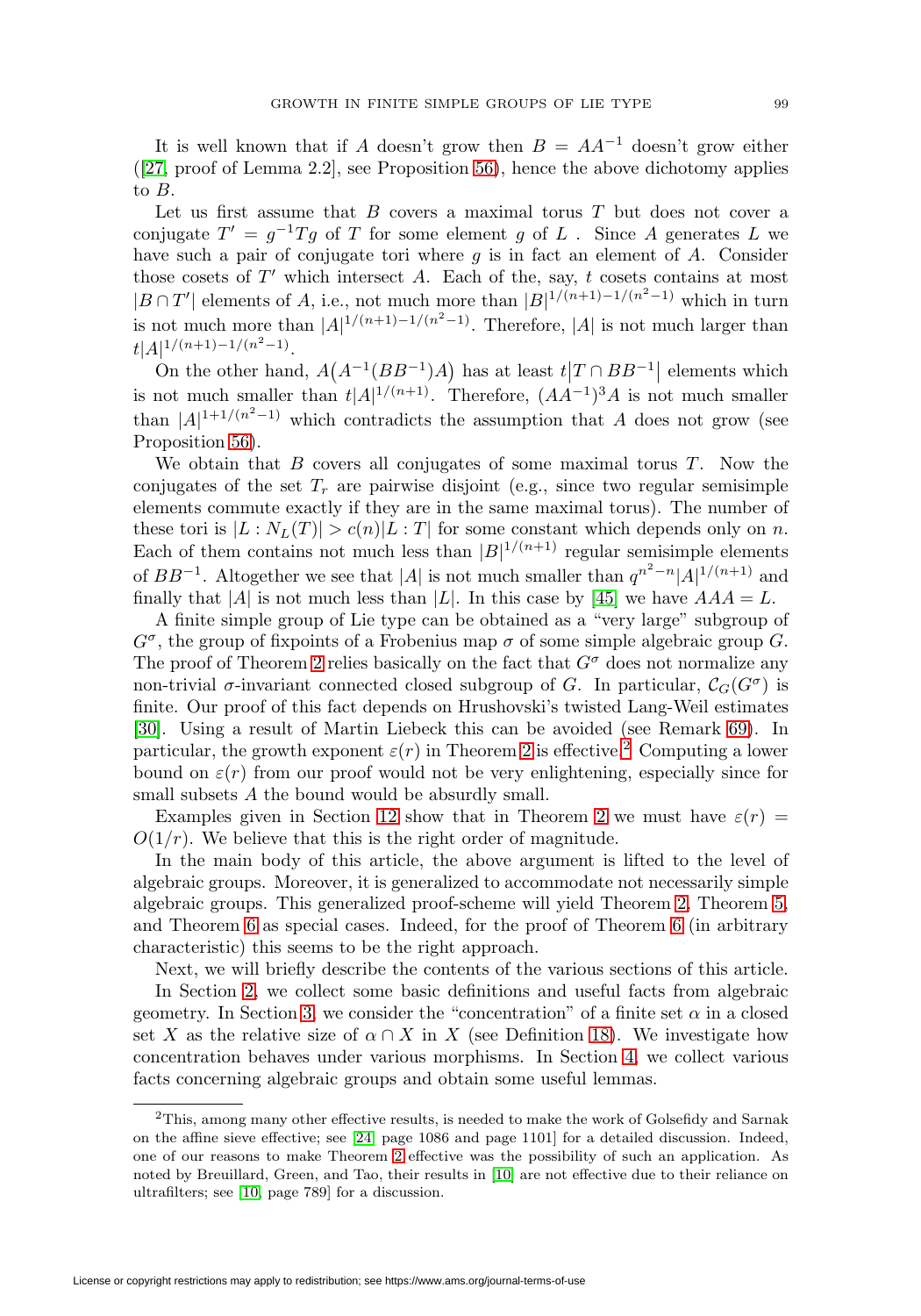In Section [5,](#page-15-0) using the results obtained earlier we establish our main technical tool, the Spreading Theorem [40.](#page-19-0) In a very special case it says the following. Let  $\alpha$ be a finite subset generating  $SL(n, q)$  in  $G = SL(n, \overline{\mathbb{F}_p})$ . If G has a closed subset X in which  $\alpha$  has much larger concentration than in G then a small power of  $\alpha$  has similarly large concentration in G itself, i.e.,  $\alpha$  grows.<sup>[3](#page-5-1)</sup>

In Section [6,](#page-20-0) we consider a class of closed subgroups of algebraic groups called "CCC-subgroups". In not necessarily simple algebraic groups, CCC-subgroups can be used in our generalized proof-scheme as substitutes for maximal tori. In Section [7,](#page-22-0) we generalize the above "fundamental dichotomy" from maximal tori in  $SL(n, q)$  to arbitrary CCC-subgroups in algebraic groups.

In Section [8,](#page-25-0) we obtain an abstract version of Theorem [2,](#page-1-0) and an analogous result to be used in the proof of Theorem [6](#page-2-0) (see Theorem [54\)](#page-27-0). In Section [9,](#page-29-0) we complete the proof of Theorem [6](#page-2-0) by an inductive argument using Theorem  $54(a)$  $54(a)$ .

In Section [10,](#page-32-0) we prove Theorem [2.](#page-1-0) In fact, we obtain a more general result (see Lemma [67\)](#page-34-0) which will be used also in an inductive argument proving Theorem [5.](#page-2-1) In Section [11,](#page-35-0) we complete the proof of Theorem [5](#page-2-1) using the Nori correspondence between p-generated subgroups of  $SL(n, p)$  and certain closed subgroups of  $SL(n, \overline{\mathbb{F}_p})$ .

Various examples related to our theorems appear at the end of Section [11](#page-35-0) and in Section [12.](#page-38-0)

Appendix [A](#page-39-0) contains large chunks of proofs of more or less straightforward intermediate results that would cloud the understanding of the general scheme of proof. Finally, Appendix [B](#page-48-0) contains a result concerning the group of fixpoints of Frobenius maps in simple algebraic groups, which Martin Liebeck kindly proved for us. As mentioned above, this can be used to give a slightly different proof of Theorem [2.](#page-1-0)

### 2. Dimension and degree

<span id="page-5-0"></span>In this section we collect some basic definitions from algebraic geometry, and state a number of useful facts for later reference. Most of this is well known, and we suggest [\[33,](#page-50-12) Chapter I] and [\[26,](#page-50-13) Chapter I] for general reference.

Throughout this article,  $\overline{\mathbb{F}}$  denotes an arbitrary algebraically closed field. We use affine algebraic geometry, i.e., all occurring sets will be subsets of some affine space  $\overline{\mathbb{F}}^m$  for some integer  $m > 0$ , and we define all of them via *m*-variate polynomials whose coefficients belong to  $\overline{\mathbb{F}}$ . Below we make this more precise.

**Definition 8.** A subset  $Z \subseteq \overline{\mathbb{F}}^m$  is Zariski closed, or simply closed, if it can be defined as the common zero-set of some m-variate polynomials. This defines a topology on  $\overline{\mathbb{F}}^m$ . Each subset of  $\overline{\mathbb{F}}^m$  inherits this topology, called the Zariski topology. For an arbitrary subset  $X \subseteq \overline{\mathbb{F}}^m$  we denote by  $\overline{X}$  the *closure* of X. The complements of closed subsets are called open. An open dense subset of a closed set is called *locally closed.*<sup>[4](#page-5-2)</sup>

**Definition 9.** A locally closed subset  $X \subseteq \overline{\mathbb{F}}^m$  is called *irreducible* if it has the following property: whenever  $X$  is the union of finitely many closed subsets of  $X$ , it must be equal to one of them.

<span id="page-5-1"></span><sup>3</sup>A very similar result called the Larsen-Pink inequality has been established by Breuillard, Green, and Tao in [\[10\]](#page-49-6). Several special cases of this inequality were obtained earlier by Helfgott  $[28]$ , in particular when X is a maximal torus.

<span id="page-5-2"></span> $^{4}$ In [\[26\]](#page-50-13) irreducible locally closed subsets of affine spaces are called *quasi-affine varieties*.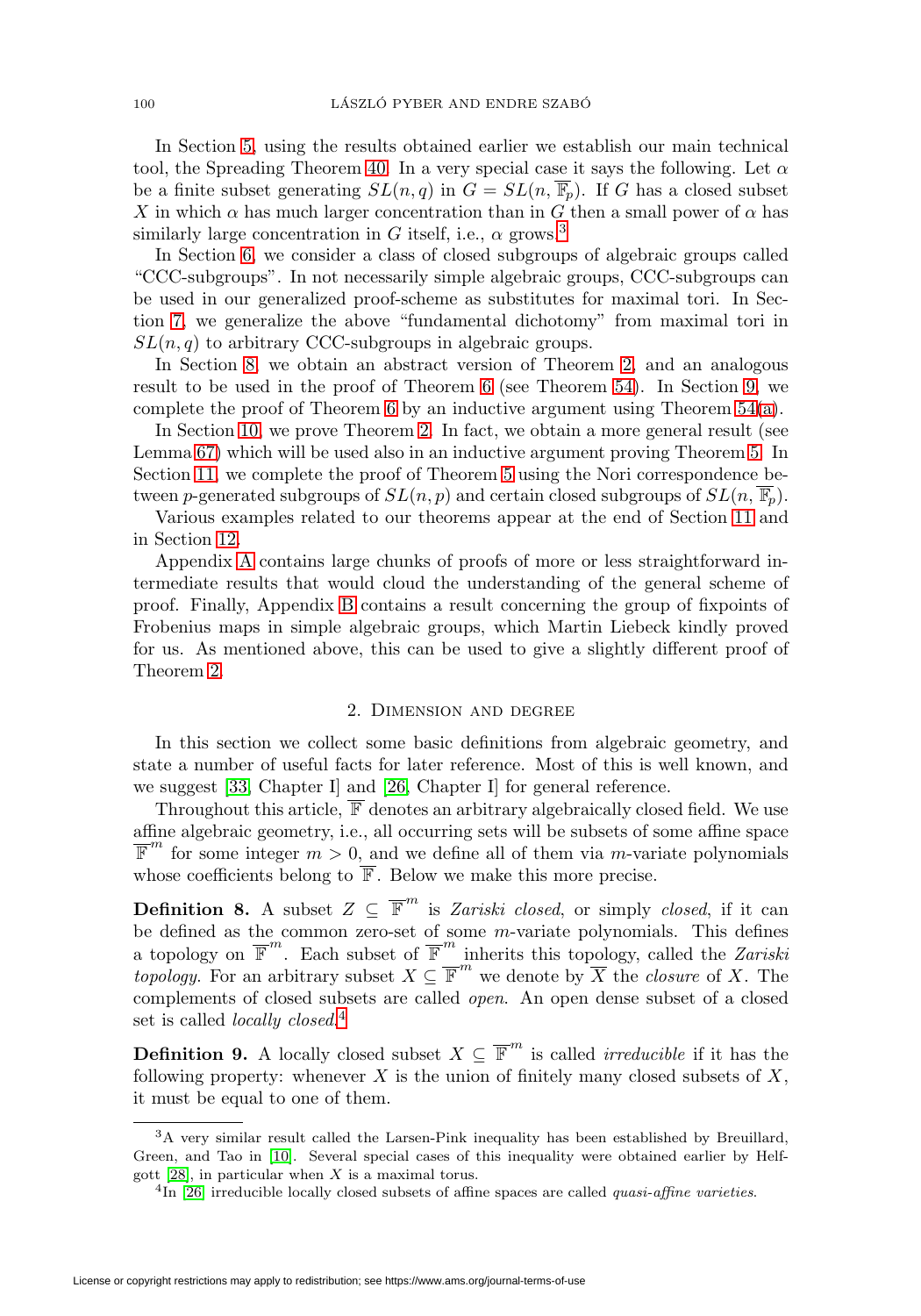**Fact 10.** Let  $X \subseteq \overline{\mathbb{F}}^m$  be a locally closed subset. Then there are finitely many closed subsets  $X_i$  of X which are irreducible, and maximal among the irreducible closed subsets of X. Then  $X = \bigcup_i X_i$  is the irreducible decomposition of X and these  $X_i$  are the irreducible components of X.

<span id="page-6-5"></span>**Definition 11.** Let  $X \subseteq \overline{\mathbb{F}}^m$  be a locally closed subset. We consider chains  $X_0 \subsetneq X_1 \subsetneq \cdots \subsetneq X_n$  where the  $X_i$  are nonempty, irreducible closed subsets of X. The largest possible length  $n$  of such a chain is called the *dimension* of  $X$ , denoted by  $\dim(X)$ .

<span id="page-6-6"></span>**Definition 12.** Let  $X \subseteq \overline{\mathbb{F}}^m$  be a locally closed subset. An *affine* subspace of  $\overline{\mathbb{F}}^m$ is a translate of a linear subspace. If  $X$  is irreducible then we consider all affine subspaces  $L \subseteq \overline{\mathbb{F}}^m$  such that  $\dim(X) + \dim(L) = m$  and  $X \cap L$  is finite. The *degree* of X is the largest possible number of intersection points:  $deg(X) = max_L |X \cap L|$ . In general, the degree of  $X$  is defined as the sum of the degrees of its irreducible components.

*Remark* 13. Let  $X \subseteq \overline{\mathbb{F}}^m$  be a locally closed subset. Using [\[22,](#page-50-14) Examples 8.4.11] and 8.4.12.(c)] it follows that  $deg(X)$  is equal to the degree of the closure of X in  $\mathbb{P}^m$ , the projectivization of  $\overline{\mathbb{F}}^m$ , see also [\[26,](#page-50-13) Ex. I.2.9 and Definition before Prop. I.7.6]. We will use this equality in the proofs of the basic facts below.

<span id="page-6-7"></span>*Remark* 14. Let  $X \subseteq \overline{\mathbb{F}}^m$  be a locally closed subset. Then  $\dim(X) = 0$  iff X is finite. A finite subset  $X \subset \overline{\mathbb{F}}^m$  is always closed, and satisfies deg(X) = |X|.

<span id="page-6-8"></span>**Definition 15.** Let  $X \subseteq \overline{\mathbb{F}}^m$  and  $Y \subseteq \overline{\mathbb{F}}^n$  be locally closed subsets. A function  $f: X \to Y$  is called a *morphism* if it is the restriction to X of a map  $\phi: \overline{\mathbb{F}}^m \to \overline{\mathbb{F}}^n$ whose  $n$  coordinates are  $m$ -variate polynomials. (A morphism is an *isomorphism* if its inverse is also a morphism.) The graph of f, denoted by  $\Gamma_f \subseteq X \times Y \subseteq \overline{\mathbb{F}}^{m+n}$ , is locally closed. We define the *degree* of f to be  $\deg(f) = \deg(\Gamma_f)$ . Note that if the defining polynomials all have degree at most  $\Delta$  then  $\deg(f) \leq \Delta^m \deg(X) \deg(Y)$ (see Fact  $16(g)$  $16(g)$  and  $(d)$  and below).

The following fact is standard.

<span id="page-6-2"></span><span id="page-6-0"></span>**Fact 16.** Let  $X, Y \subseteq \overline{\mathbb{F}}^m$  be locally closed subsets.

- (a) The dimension and the degree of  $X$  are equal to the dimension and the degree of its closure  $\overline{X}$ .
- <span id="page-6-4"></span><span id="page-6-3"></span>(b) Any closed subset of X has dimension at most  $\dim(X)$ .
- (c) The irreducible components  $X_i \leq X$  satisfy

$$
\dim(X_i) \leq \dim(X) = \max_j \big(\dim(X_j)\big) ,
$$

$$
deg(X_i) \le deg(X) = \sum_j deg(X_j) .
$$

It follows that there are at most  $deg(X)$  components and at least one of them has the same dimension  $\dim(X_i) = \dim(X)$ .

<span id="page-6-1"></span>(d) The subsets  $X \cap Y$ ,  $\overline{X} \cup \overline{Y}$ ,  $X \setminus \overline{Y}$ , and  $X \times Y$  are also locally closed with the following bounds:

$$
\dim(\overline{X} \cup \overline{Y}) = \max(\dim(X), \dim(Y))
$$
  

$$
\deg(\overline{X} \cup \overline{Y}) \leq \deg(X) + \deg(Y)
$$
  

$$
\dim(X \setminus \overline{Y}) \leq \dim(X)
$$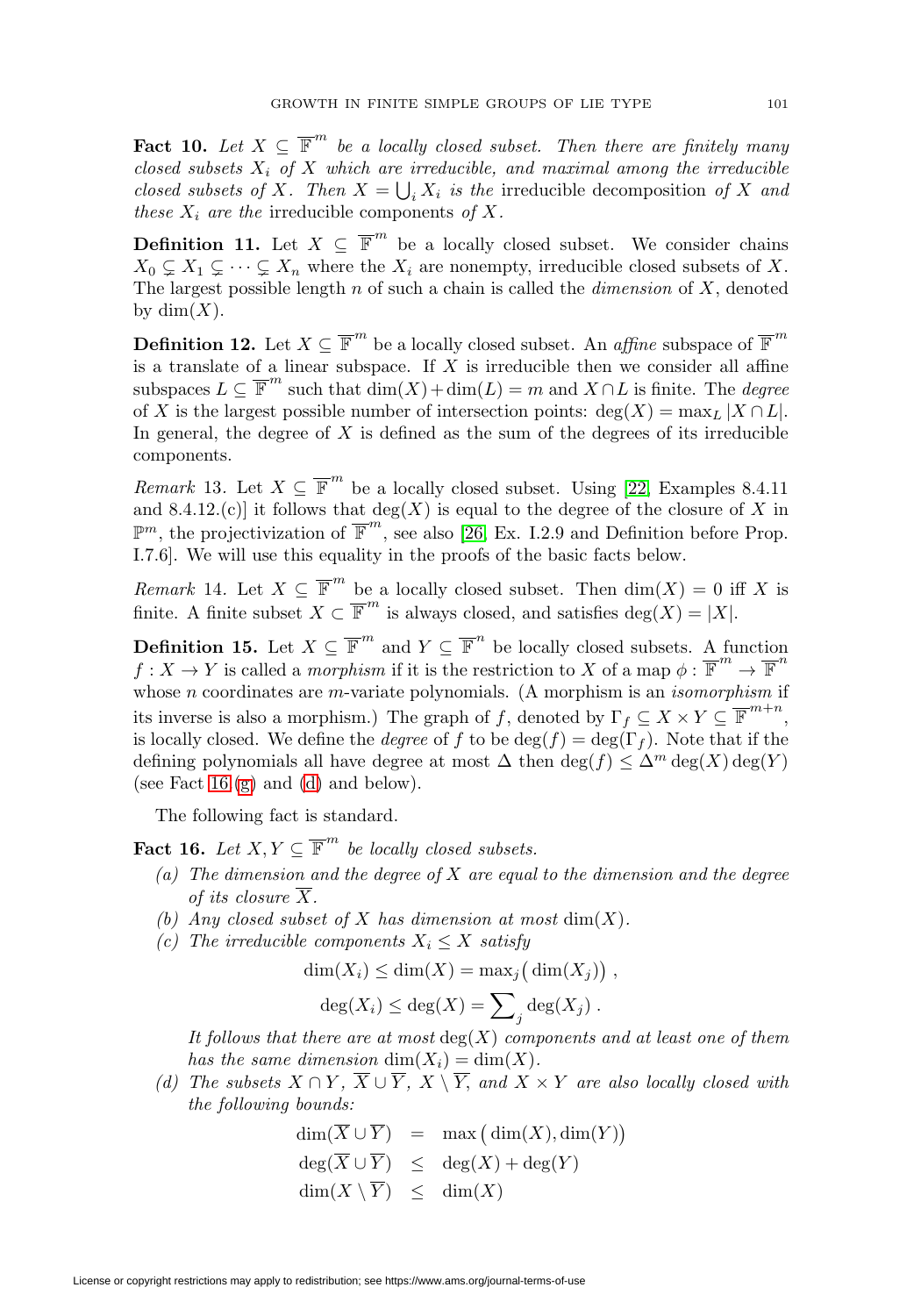| $deg(X \setminus \overline{Y}) \leq deg(X)$ |                                              |
|---------------------------------------------|----------------------------------------------|
|                                             | $\dim(X \cap Y) \leq \min(\dim(X), \dim(Y))$ |
|                                             | $deg(X \cap Y) \leq deg(X)deg(Y)$            |
|                                             | $\dim(X \times Y) = \dim(X) + \dim(Y)$       |
|                                             | $deg(X \times Y) = deg(X)deg(Y)$             |

- <span id="page-7-1"></span>(e) Suppose that X is irreducible. Then each nonempty open subset  $U \subset X$  is dense in X with  $\dim(X \setminus U) < \dim(X)$ .
- <span id="page-7-2"></span><span id="page-7-0"></span> $(f)$  The direct product of irreducible locally closed subsets is again irreducible.
- (g) If X is the common zero locus of degree d polynomials, then it is the common zero locus of at most  $(d+1)^m$  of them, and  $deg(X) \leq d^m$ . On the other hand, a closed subset  $X$  is the common zero locus of polynomials of degree at most  $deg(X)$ .
- <span id="page-7-3"></span>(h) Let  $Z \subseteq \overline{\mathbb{F}}^m \times \overline{\mathbb{F}}^n$  be a locally closed subset, and  $V \subseteq \overline{\mathbb{F}}^m$  be its projection. Then deg  $(\overline{V}) \leq deg(Z)$ .

Sketch of proof. By [\[26,](#page-50-13) Prop. I.1.10]  $\dim(X) = \dim(\overline{X})$ , and  $\deg(X) = \deg(\overline{X})$ since X and X have the same projective closure. Hence [\(a\)](#page-6-2) holds. Part [\(b\)](#page-6-3) is [\[26,](#page-50-13) Ex. I.1.10.(a)]. Part [\(c\)](#page-6-4) follows immediately from Definition [11](#page-6-5) and Definition [12.](#page-6-6) Part [\(e\)](#page-7-1) follows from [\[26,](#page-50-13) Ex. I.1.6 and Ex. I.1.10.(d)] and [\(f\)](#page-7-2) follows from [26, Ex. I.3.15.(a) and Ex. I.1.6].

In [\(d\)](#page-6-1) the statements about the union, about the difference, and the one about  $\dim(X \cap Y)$  follow from [\(c\)](#page-6-4) and [\(a\)](#page-6-2). The formula for  $\deg(X \cap Y)$ , after projectivization, is (an appropriate version of) Bézout's theorem (see  $[22, Example 8.4.6]$  $[22, Example 8.4.6]$ ). Part [\(a\)](#page-6-2) and [\[26,](#page-50-13) Ex. I.3.15.(d)] imply that  $\dim(X \times Y) = \dim(X) + \dim(Y)$ .

To calculate  $\deg(X \times Y)$  we switch to the projective closures  $\overline{X}, \overline{Y} \subseteq \mathbb{P}^n$ , and  $\overline{X \times Y} \subseteq \mathbb{P}^{2n}$ . By [\[22,](#page-50-14) Example 8.4.5] the *ruled join*  $J(\overline{X}, \overline{Y}) \subseteq \mathbb{P}^{2n+1}$  has degree  $deg(\overline{X}) deg(\overline{Y})$ , and  $\overline{X \times Y}$  can be identified with a generic hyperplane section of  $J(\overline{X}, \overline{Y})$ . By Bézout's theorem [\(d\)](#page-6-1) follows.

The first part of  $(g)$  is Lemma [78](#page-39-1) in Appendix [A.](#page-39-0) The second part of  $(g)$  is established in [\[43,](#page-51-6) Introduction] in the first two paragraphs of the proof Theorem 1. In  $(h)$  we may assume that  $Z$  is irreducible. Using Chevalley's theorem (see  $[26, Ex. II.3.19]$  $[26, Ex. II.3.19]$  and  $[26, E. II.3.18.6]$  we obtain a locally closed set W open and dense in V. Consider generic affine subspaces  $M \subseteq \overline{\mathbb{F}}^m$  and  $N \subseteq \overline{\mathbb{F}}^n$  of dimensions  $m - \dim(\overline{V})$  resp.  $n - \dim(Z) + \dim(\overline{V})$ . They are transversal to  $\overline{V}$ resp. to the generic fibers of the projection  $Z \to V$  and M avoids  $\overline{V} \setminus W$ . Hence,

In the following fact [\(a\)](#page-7-4) yields an effective version of Chevalley's theorem on the fibers of morphisms (see [\[26,](#page-50-13) Ex. II.3.22.(e)]).

 $deg(\overline{V}) = |N \cap \overline{V}| = |N \cap W| \le |(M \oplus N) \cap Z| \le deg(Z).$ 

 $\Box$ 

<span id="page-7-5"></span>**Fact 17.** Let  $X \subseteq \overline{\mathbb{F}}^m$  and  $Y \subseteq \overline{\mathbb{F}}^n$  be closed subsets and  $f : X \to Y$  be a morphism. We define several (open, closed or locally closed) subsets of  $X$  and  $Y$ . Their dimension is at most  $\dim(X)$ , and we bound their degrees using an appropriate in $teger D = D(\dim(X), \deg(f)).$ 

<span id="page-7-4"></span>(a) There is a partition of  $f(X)$  into at most D locally closed subsets  $Y_i$  of degree at most  $D$  such that the closure of each  $Y_i$  is the union of partition classes and either  $f^{-1}(Y_i) = \emptyset$  or dim  $(f^{-1}(y)) = \dim(X) - \dim(Y_i)$  for all  $y \in Y_i$ .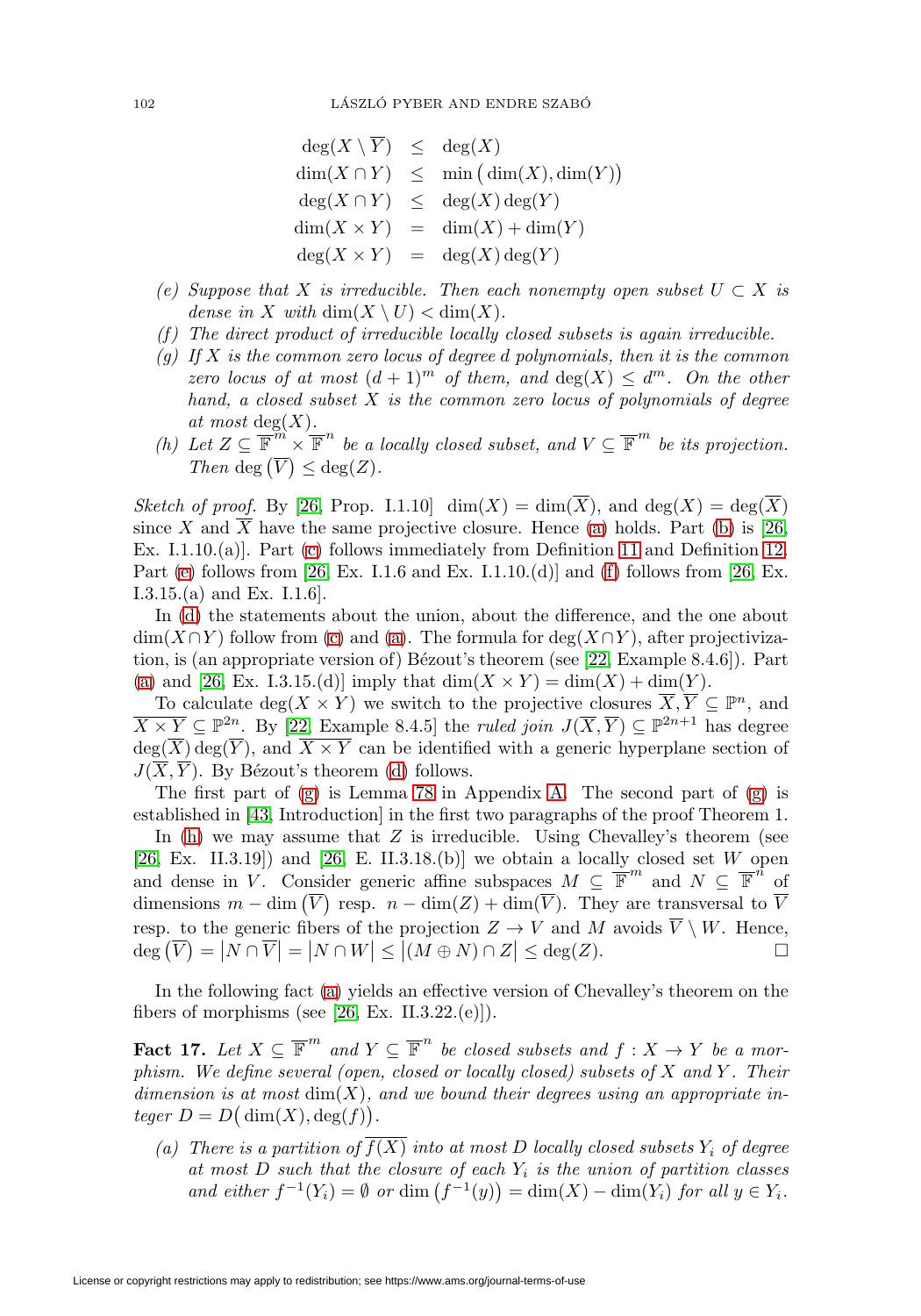- <span id="page-8-2"></span>(b) We have  $deg(f(X)) \leq deg(f)$ , and  $f(X)$  contains a dense open subset U of  $\overline{f(X)}$ . If X is irreducible then so is  $\overline{f(X)}$ .
- <span id="page-8-3"></span>(c) For each  $y \in f(X)$  the fiber  $f^{-1}(y) \subseteq X$  is closed with  $\deg(f^{-1}(y)) \leq$  $deg(f)$ . For each closed subset  $T \subseteq Y$  the subset  $f^{-1}(T)$  is also closed and its degree is at most  $\deg(T) \deg(f)$ .
- <span id="page-8-5"></span><span id="page-8-4"></span>(d) The degree of the closed complement  $\overline{f(X)} \setminus f(X)$  is at most  $D^2$ .
- (e) Suppose that X is irreducible. For each  $t \in X$  we have

$$
\dim\left(f^{-1}(f(t))\right) \ge \dim(X) - \dim\left(\overline{f(X)}\right).
$$

Those  $t \in X$  where equality holds form an open dense subset  $X_{\min} \subseteq X$  and  $deg(X \setminus X_{\min}) \leq D^2 deg(f).$ 

<span id="page-8-6"></span>(f) Let  $S \subseteq X$  be a closed subset that is the intersection of X and a closed subset of degree d. Then the degree of the restricted morphism  $f|_S$  is at most  $d \cdot \deg(f)$ , hence  $\deg(f(S)) \leq d \cdot \deg(f)$ .

Sketch of proof. Lemma [79](#page-39-2) in [A](#page-39-0)ppendix A is an explicit version of [\(a\)](#page-7-4).

In [\(b\)](#page-8-2) we may assume that X is irreducible. Fact [16.](#page-6-0)[\(h\)](#page-7-3) implies  $\deg(f)$  =  $deg(\Gamma_f) \geq deg(f(X))$  and [\[26,](#page-50-13) Ex. II.3.19.(b)] gives us U. A decomposition  $\overline{f(X)} = A \cup B$  would imply  $X = f^{-1}(A) \cup f^{-1}(B)$ , hence  $\overline{f(X)}$  must be irreducible. This proves [\(b\)](#page-8-2).

In [\(c\)](#page-8-3) the fibers  $f^{-1}(y)$  and  $f^{-1}(T)$  are closed by continuity. Moreover, they are the projections into  $\overline{\mathbb{F}}^{m}$  of the sets  $\Gamma_f \cap (\overline{\mathbb{F}}^{m} \times \{y\})$  resp.  $\Gamma_f \cap (\overline{\mathbb{F}}^{m} \times T)$ . Facts [16.](#page-6-0)[\(d\)](#page-6-1) and [16.](#page-6-0)[\(h\)](#page-7-3) imply the degree bounds.

In [\(d\)](#page-8-4) the subset  $\overline{f(X)} \setminus f(X)$  is the union of some partition classes from [\(a\)](#page-7-4). The degree bound follows.

In [\(e\)](#page-8-5) the inequality for the dimensions and the openness of  $X_{\text{min}}$  follows from [\[26,](#page-50-13) Ex. II.3.22.(d)], so  $X_{\text{min}}$  is dense by the irreducibility. The subset  $X \setminus X_{\text{min}}$  is the inverse image of the union of a number of partition classes of [\(a\)](#page-7-4), so the degree bound follows from [\(c\)](#page-8-3).

In [\(f\)](#page-8-6) we have  $\Gamma_{f|S} = \Gamma_f \cap (S \times \overline{\mathbb{F}}^n)$ . The estimates follows from [\(b\)](#page-8-2) and Fact [16.](#page-6-0)[\(d\)](#page-6-1).  $\Box$ 

## 3. Concentration: basic results

<span id="page-8-0"></span>Let  $\alpha \subseteq \overline{\mathbb{F}}^m$  be a finite subset. An essential part of our general strategy is to find (Zariski-)closed subsets X which contain a large number of elements of  $\alpha$ compared to their dimension. To measure the relative size of  $\alpha \cap X$  we introduce the following.

<span id="page-8-1"></span>**Definition 18.** For each subset  $X \subseteq \overline{\mathbb{F}}^m$  with  $\dim(\overline{X}) > 0$  we define the *concen*tration of  $\alpha$  in X as follows:

$$
\mu(\alpha, X) = \frac{\log |\alpha \cap X|}{\dim(\overline{X})}
$$

Throughout this article log stands for the natural logarithm. When  $\alpha \cap X = \emptyset$  we set  $\mu(\alpha, X) = -\infty$ .

In this section we prove various results about concentration. For example, we show that the concentration in a closed subset  $X$  does not decrease too much when we take an appropriate irreducible closed subset (see Lemma [20](#page-9-0) and Lemma [21\)](#page-9-1)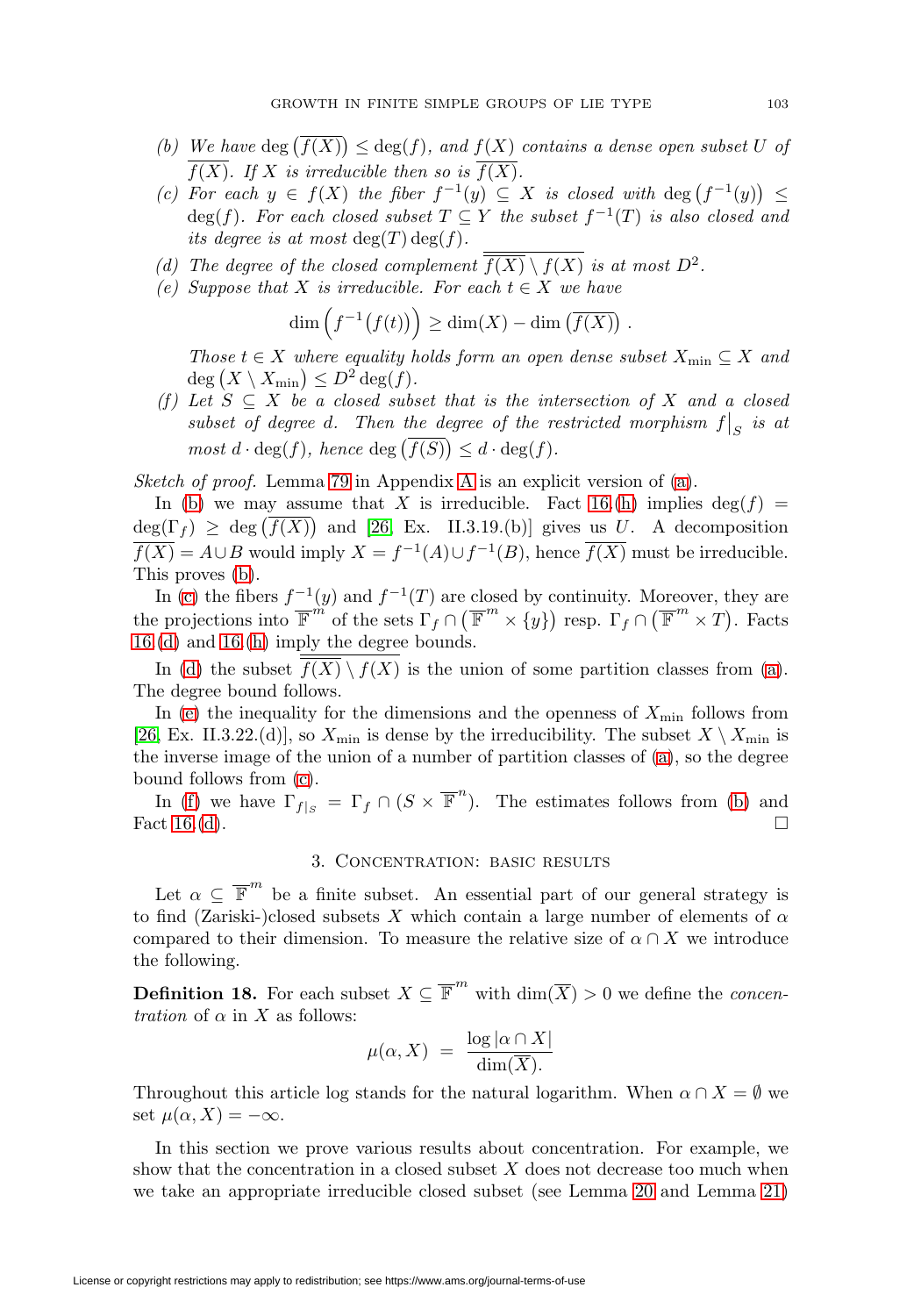or when we map  $X$  somewhere by a "nice morphism" (Lemma [22\)](#page-11-0). Generalizing Lemma [22](#page-11-0) we prove the Transport Lemma [24,](#page-12-0) an important tool which can be used when we map  $X$  somewhere by a morphism which is "not so nice".

As explained below, we will have to consider totally ordered sets  $\alpha$  to make various subsets and subgroups we construct uniquely determined (given this ordering). This will play an important role in Section [10.](#page-32-0)

<span id="page-9-3"></span>**Proposition 19.** Let  $X \subseteq Y \subseteq \overline{\mathbb{F}}^m$  be closed subsets with  $\dim(X) > 0$ . For all finite sets  $\alpha \subset \overline{\mathbb{F}}^m$  with  $\alpha \cap X \neq \emptyset$  and for all  $n > 0$  we have

$$
0 \leq \mu(\alpha, X) \leq \frac{\dim(Y)}{\dim(X)} \cdot \mu(\alpha, Y) , \qquad \mu\Big(\prod^n \alpha, \prod^n X\Big) = \mu(\alpha, X) .
$$

*Proof.* Clear from the definition.  $\square$ 

<span id="page-9-0"></span>**Lemma 20.** Let  $Z \subseteq \overline{\mathbb{F}}^m$  be a closed subset with  $\dim(Z) > 0$  and  $\alpha \subseteq \overline{\mathbb{F}}^m$  a finite subset with  $|\alpha \cap Z| > deg(Z)$ . Then there is an irreducible component  $Z' \subseteq Z$  such that  $\dim(Z') > 0$  and

$$
\mu(\alpha, Z') \ge \mu(\alpha, Z) - \log (\deg(Z)).
$$

*Proof.* Since Z has at most  $deg(Z)$  irreducible components (see Fact [16.](#page-6-0)[\(c\)](#page-6-4)) there is a component  $Z' \subseteq Z$  with

<span id="page-9-2"></span>(1) 
$$
|\alpha \cap Z'| \geq \frac{|\alpha \cap Z|}{\deg(Z)} > 1.
$$

In particular, we have  $\dim(Z') > 0$ . We take the logarithm of inequality [\(1\)](#page-9-2), divide the two sides by  $\dim(Z')$ , and rewrite it in terms of concentrations. Using  $\dim(Z') \leq \dim(Z)$  we obtain our statement:

$$
\mu(\alpha, Z') \ge \frac{\dim(Z)}{\dim(Z')} \mu(\alpha, Z) - \frac{\log (\deg(Z))}{\dim(Z')} \ge \mu(\alpha, Z) - \log (\deg(Z)). \qquad \Box
$$

The proof of Lemma [20](#page-9-0) involves a choice. For proving Theorem [2](#page-1-0) and Theorem [4](#page-1-3) it will be important to construct sets, subgroups, etc., which are uniquely determined. To this end we totally order the finite set  $\alpha$ , and use this total ordering to make the choices unique. Given this ordering, we will order sets of  $\alpha$ -valued sequences and subsets of  $\alpha$  lexicographically.

In the rest of this article we state several existence results. However, in the proofs we typically use explicit constructions. When we write that a subset  $S$  (or a tuple of elements, etc.) we construct is uniquely determined, we understand that the result of the construction depends uniquely on the input data (which usually involves a totally ordered set  $\alpha$ ). This will be used to deduce that any automorphism fixing all the elements of  $\alpha$  will also fix the set S. We will need this in the proof of Lemma [67.](#page-34-0) For more details see Section [4](#page-13-0) after Remark [31.](#page-14-0)

Next we prove an "ordered" version of Lemma [20.](#page-9-0)

<span id="page-9-1"></span>**Lemma 21.** For all  $N > 0$ ,  $\Delta > 0$  there are integers  $B = B_{irr}(N, \Delta) \geq 0$  and  $K = K_{irr}(N, \Delta) \geq 0$  with the following property.

Let  $Z \subseteq \overline{\mathbb{F}}^m$  be a closed subset and  $\alpha \subseteq \overline{\mathbb{F}}^m$  a totally ordered finite subset. Suppose that  $0 < \dim(Z) \leq N$ ,  $\deg(Z) \leq \Delta$  and  $|\alpha \cap Z| \geq K$ . Then we can choose an irreducible closed subset  $Z' \subseteq Z$  such that  $\dim(Z') > 0$ ,  $\deg(Z') \leq B$  and

$$
\mu(\alpha, Z') \ge \mu(\alpha, Z) - \log(B) .
$$

Moreover, the subset  $Z'$  we construct is uniquely determined.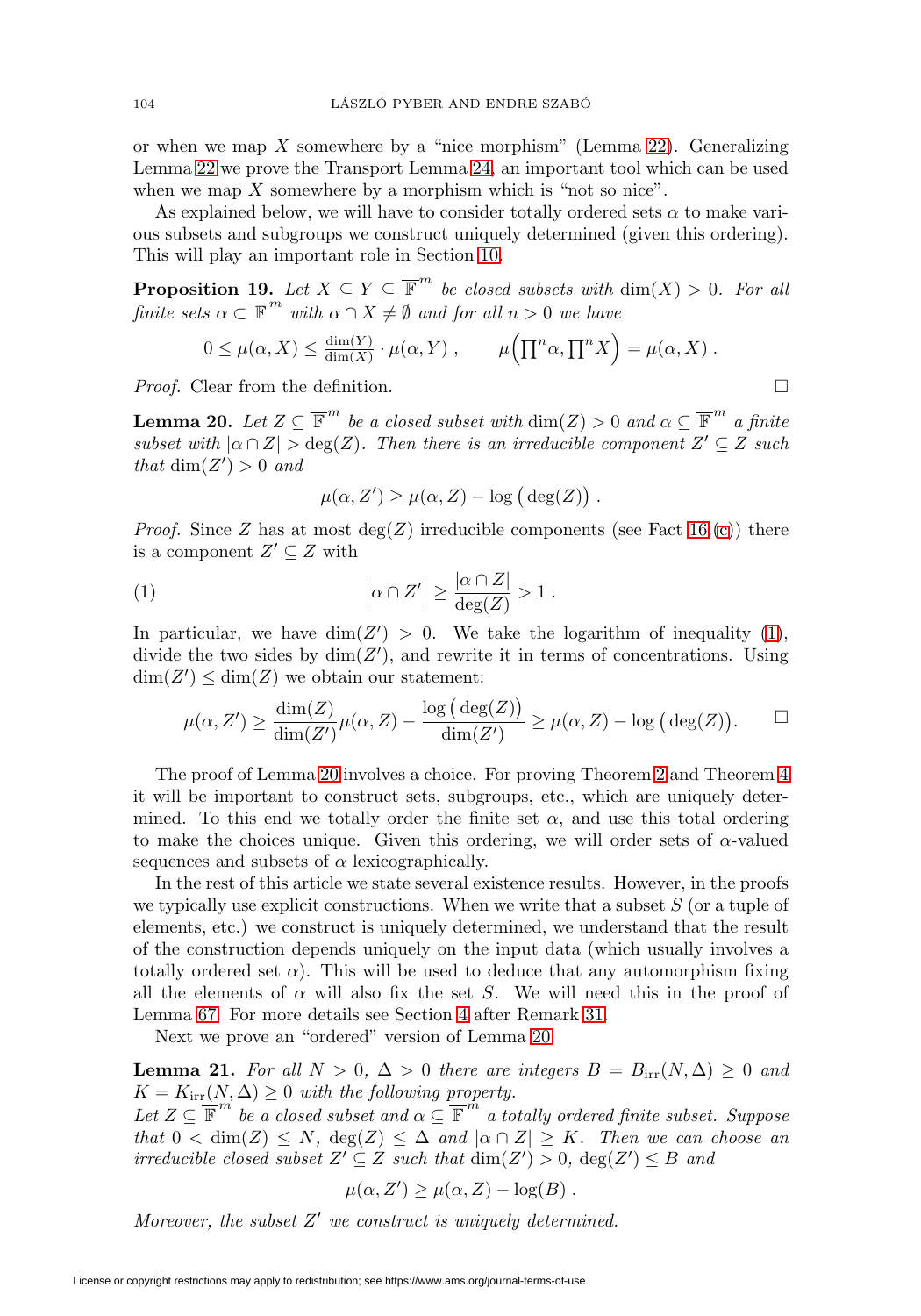*Proof.* Assume  $K > \Delta^{2N(N+1)^N}$ , then

<span id="page-10-0"></span>(2) 
$$
\mu(\alpha, Z) \geq \frac{\log(K)}{N} > \log \left( \Delta^{2(N+1)^N} \right).
$$

We build by induction a sequence  $Z = Z_0 \supset Z_1 \supset Z_2 \supset \cdots \supset Z_I$  of closed subsets such that for all  $0 < i \leq I$ 

<span id="page-10-1"></span>(3) 
$$
0 < \dim(Z_i) < \dim(Z_{i-1}),
$$

$$
\deg(Z_i) \le \deg(Z_{i-1})^{N+1} \le \Delta^{(N+1)^i},
$$

$$
\mu(\alpha, Z_i) \ge \mu(\alpha, Z) - \log(\Delta^{i(N+1)^{i-1}}).
$$

Since the dimensions are strictly decreasing, such a sequence has length  $I + 1 \leq N$ . Suppose  $Z_i$  is already constructed. If  $Z_i$  is irreducible we stop the induction, set  $Z' = Z_i$ , and we are done.

Otherwise,  $|\alpha \cap Z_i| > \Delta^{(N+1)^N} > \deg(Z_i)$  by [\(2\)](#page-10-0) and [\(3\)](#page-10-1). By Lemma [20](#page-9-0) there is an irreducible component  $Z_i' \subseteq Z_i$  such that  $\dim(Z_i') > 0$  and

<span id="page-10-2"></span>(4) 
$$
\mu(\alpha, Z'_i) \ge \mu(\alpha, Z_i) - \log (\deg(Z_i)) \ge \mu(\alpha, Z) - \log (\Delta^{(i+1)(N+1)^i})
$$
.

It is possible that there are many choices for  $Z_i'$ , however we choose one with  $\alpha_i = \alpha \cap Z'_i$  lexicographically minimal. Note that  $\alpha_i$  is uniquely determined, but  $Z'_i$ may not be. (This is the reason why Lemma [21](#page-9-1) is more involved than Lemma [20.](#page-9-0)) Then  $\mu(\alpha_i, Z'_i) = \mu(\alpha, Z'_i)$  and using [\(2\)](#page-10-0) and [\(4\)](#page-10-2) we obtain  $|\alpha_i| > \deg(Z_i)^{N+1}$ . If  $Z_i'$  is the only irreducible component containing  $\alpha_i$  then it is uniquely determined by the above choice. We stop the induction, set  $Z' = Z'_i$  and we are done.

Otherwise, let  $T_1, T_2, \ldots$  denote those irreducible components of  $Z_i$  which contain  $\alpha_i$  and let  $Z_{i+1} = \bigcap T_j$ . This subset is uniquely determined.

Next, we prove that for each closed subset  $W \subseteq Z_i$  we have

<span id="page-10-3"></span>(5) 
$$
\deg(W \cap Z_{i+1}) \leq \deg(W) \cdot \deg(Z_i)^{\dim(W)}.
$$

We prove [\(5\)](#page-10-3) by induction on  $\dim(W)$ , the case  $\dim(W) = 0$  is obvious. Assume for a moment that W is irreducible. If it is contained in all  $T_i$  then  $W \cap Z_{i+1} = W$ and [\(5\)](#page-10-3) holds. On the other hand, if say  $W \nsubseteq T_1$  then  $W' = W \cap T_1$  has smaller dimension, hence satisfies the analog of [\(5\)](#page-10-3). But  $deg(W') \leq deg(W)deg(T_1) \leq$  $deg(W) deg(Z_i)$ , so we have

$$
\deg(W \cap Z_{i+1}) = \deg(W' \cap Z_{i+1}) \le
$$
  

$$
\leq \deg(W') \deg(Z_i)^{\dim(W) - 1} \leq \deg(W) \deg(Z_i)^{\dim(W)}
$$

as we promised. For reducible W we simply add up the analogous inequalities for each component of  $W$ . So  $(5)$  is proved in general.

Applying [\(5\)](#page-10-3) to  $W = Z_i$  we see that  $\deg(Z_{i+1}) \leq \deg(Z_i)^{N+1}$ . Clearly  $\dim(Z_{i+1})$  $\langle \dim(Z_i) \rangle$  and  $\dim(Z_{i+1}) > 0$  by Remark [14.](#page-6-7) Moreover,

$$
\mu(\alpha, Z_{i+1}) = \mu(\alpha_i, Z_{i+1}) > \mu(\alpha_i, Z'_i) = \mu(\alpha, Z'_i) ;
$$

hence  $Z_{i+1}$  satisfies [\(3\)](#page-10-1). The induction step is complete. However, the induction must stop in at most N steps which proves the lemma.  $\Box$ 

Next, we show that the concentration in a closed subset  $X$  does not decrease too much when we map  $X$  somewhere by a "nice" morphism.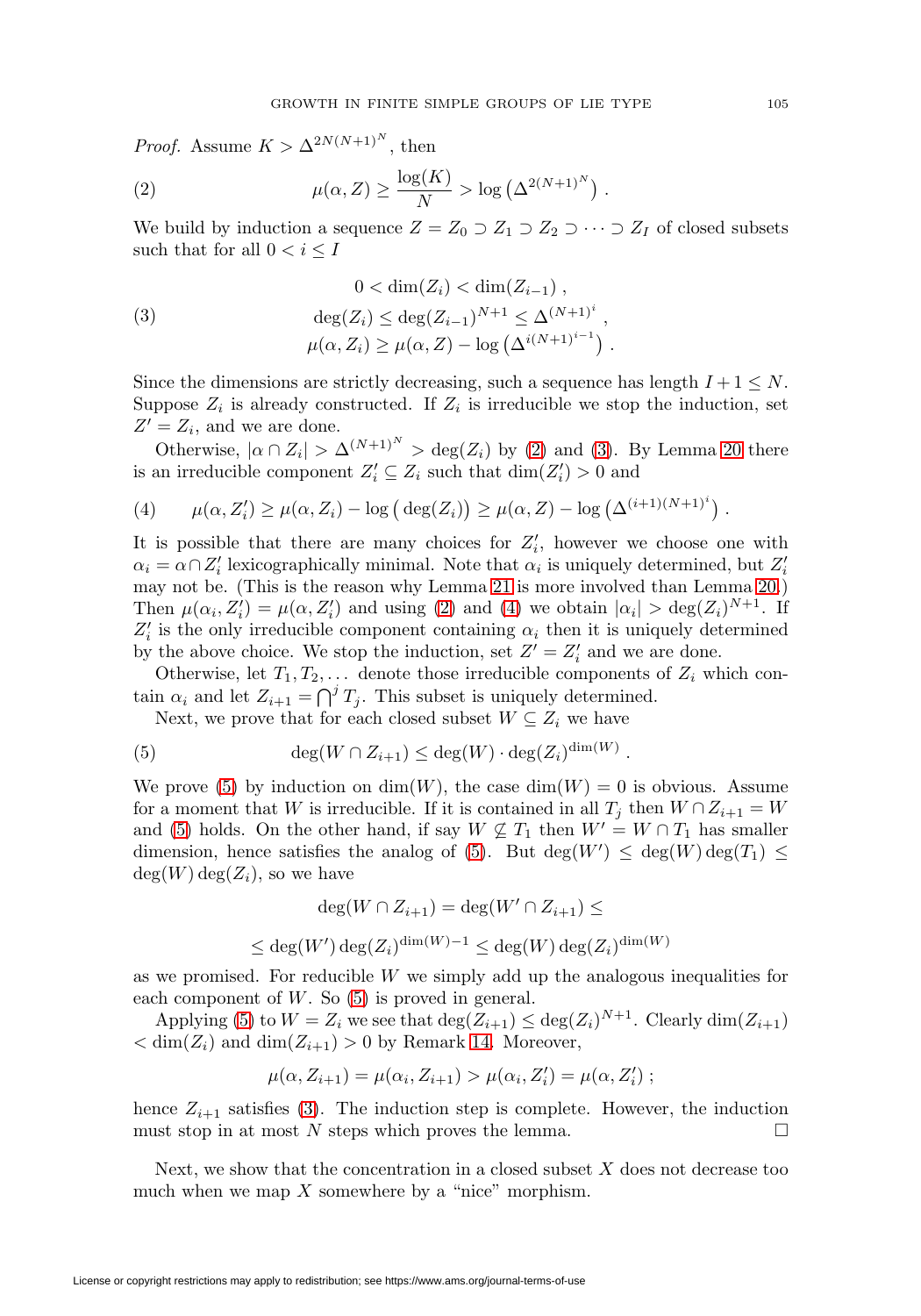<span id="page-11-0"></span>**Lemma 22.** Let  $Z \subseteq \overline{\mathbb{F}}^m$  be an irreducible closed subset,  $\alpha \subset \overline{\mathbb{F}}^m$  be a totally ordered finite set with  $\alpha \cap Z \neq \emptyset$ , and  $f : Z \to \overline{\mathbb{F}}^n$  be a morphism such that  $\dim(Z) > \dim(\overline{f(Z)}) > 0$  and  $\dim(Z) = \dim(\overline{f(Z)}) + \dim(f^{-1}(t))$  for all  $t \in$  $f(\alpha \cap Z)$ . Then there is a fiber  $S = f^{-1}(s)$ ,  $s \in f(\alpha \cap Z)$  such that for all parameters  $\varepsilon$  (negative, positive or 0) one has

<span id="page-11-2"></span>(6)  $\text{either } \mu(f(\alpha \cap Z), f(Z)) \geq \mu(\alpha, Z) - \varepsilon \dim(S)$ 

(7) 
$$
or \mu(\alpha, S) \geq \mu(\alpha, Z) + \varepsilon \dim(\overline{f(Z)}).
$$

Moreover, the closed subset S we construct is uniquely determined.

If all nonempty fibers of f have the same dimension then the condition dim  $(Z)$  =  $\dim\left(\overline{f(Z)}\right) + \dim\left(f^{-1}(t)\right)$  is satisfied by Fact [17.](#page-7-5)[\(e\)](#page-8-5).

*Proof.* Let us consider those fibers  $f^{-1}(t)$  where the number of points  $|\alpha \cap f^{-1}(t)|$ is maximal, and let  $S = f^{-1}(s)$  be the one among them for which the subset  $\alpha \cap S \subseteq \alpha$  is lexicographically minimal. Then by assumption we have  $0 < \dim(S) =$  $\dim(Z) - \dim(\overline{f(Z)}) < \dim(Z)$ . We have  $|\alpha \cap Z| = \sum_{t \in f(\alpha \cap Z)} |\alpha \cap f^{-1}(t)|$ , hence

$$
|\alpha \cap Z| \le |f(\alpha \cap Z)| \cdot |\alpha \cap S|.
$$

We take the logarithm of our inequality and rewrite it in terms of concentrations:

$$
\mu(\alpha, Z) \cdot \dim(Z) \le \mu(f(\alpha \cap Z), \overline{f(Z)}) \cdot \dim(\overline{f(Z)}) + \mu(\alpha, S) \cdot \dim(S).
$$

We divide both sides by  $\dim(Z)$  and we introduce two extra terms involving  $\varepsilon$  on the right-hand side which cancel each other:

$$
\mu(\alpha, Z) \leq \left[ \mu\left(f(\alpha \cap Z), \overline{f(Z)}\right) + \varepsilon \dim(S) \right] \frac{\dim(\overline{f(Z)})}{\dim(Z)} + \left[ \mu\left(\alpha, S\right) - \varepsilon \dim\left(\overline{f(Z)}\right) \right] \frac{\dim(S)}{\dim(Z)}.
$$

On the right-hand side we see a weighted arithmetic mean of the two expressions in square brackets. We can certainly bound it it from above with the larger of them, which justifies our statement.

Finally, we prove a variant of Lemma [22](#page-11-0) which is our basic tool for transporting large concentration from one subset to another. The idea is that if the transport fails then we get an even larger concentration somewhere inside the first subset. Lemma [23](#page-11-1) is a preliminary version valid for "nice"morphisms, the general result is the Transport Lemma [24.](#page-12-0)

<span id="page-11-1"></span>**Lemma 23.** For all parameters  $\varepsilon \geq 0$  the following holds. Let  $Z \subseteq \overline{\mathbb{F}}^m$  be an irreducible closed subset and  $f : Z \to \overline{\mathbb{F}}^n$  be a morphism such that  $deg(Z) < \Delta$ ,  $deg(f) \leq \Delta$ , and  $dim(f(Z)) > 0$ . Let  $\alpha \subseteq Z$  be a totally ordered finite subset such that  $\dim(Z) = \dim(\overline{f(Z)}) + \dim(f^{-1}(t))$  for all  $t \in f(\alpha)$ . Then either

<span id="page-11-3"></span>(8) 
$$
\mu(f(\alpha), \overline{f(Z)}) \ge \mu(\alpha, Z) - \log(\Delta + 1) - \varepsilon \cdot \dim(Z)
$$

or there is a closed subset  $S \subset Z$  such that  $\deg(S) \leq \Delta + 1$ ,  $0 < \dim(S) < \dim(Z)$  and

<span id="page-11-4"></span>(9) 
$$
\mu(\alpha, S) \ge \mu(\alpha, Z) - \log(\Delta + 1) + \varepsilon.
$$

Moreover, the closed subset S we construct is uniquely determined.

Note that the condition  $\dim(f(Z)) > 0$  implies that  $\dim(Z) > 0$ , hence the concentrations appearing in the lemma are defined.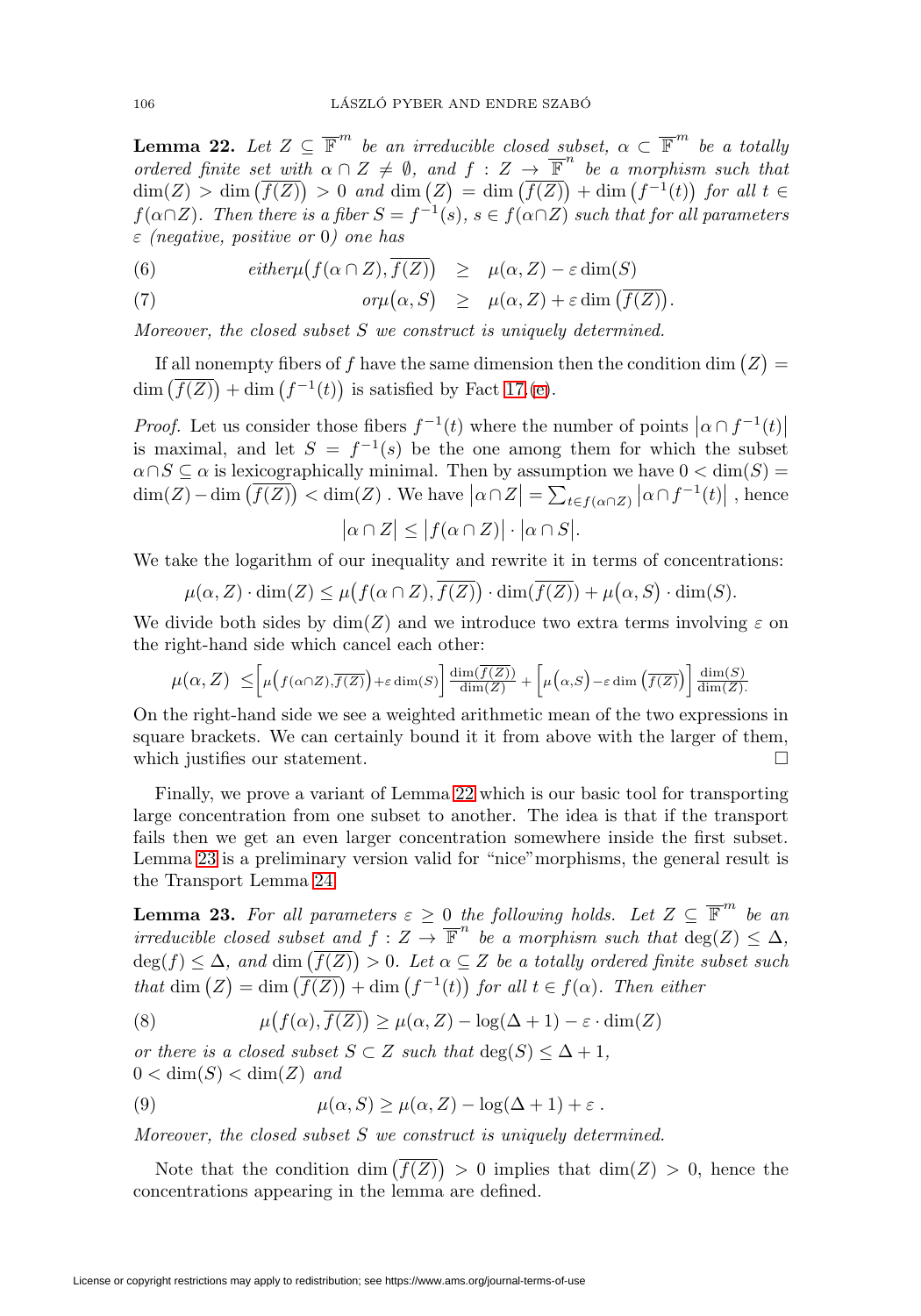*Proof.* If  $\dim(Z) > \dim(f(Z))$  then we apply Lemma [22](#page-11-0) with parameter  $\varepsilon$ . We get a fiber  $S = f^{-1}(s)$  satisfying [\(6\)](#page-11-2) or [\(7\)](#page-11-2). By Fact [17.](#page-7-5)[\(c\)](#page-8-3) S is closed and deg(S)  $\leq \Delta$ . If [\(6\)](#page-11-2) holds then replacing  $\varepsilon \dim(S)$  with  $\varepsilon \dim(Z)$  we obtain [\(8\)](#page-11-3). If [\(7\)](#page-11-2) holds then replacing  $\varepsilon \dim(f(Z))$  with  $\varepsilon$  we obtain [\(9\)](#page-11-4).

On the other hand, if  $\dim(Z) = \dim(f(Z))$  then all points of  $\alpha$  are contained in finite fibers of f, and the number of points in each finite fibe is at most  $\deg(f) \leq \Delta$ (see Fact  $17.(c)$  $17.(c)$ ). Hence,

$$
\mu\Big(f(\alpha), \overline{f(Z)}\Big) = \frac{\log |f(\alpha)|}{\dim (\overline{f(Z)})} \ge \frac{\log (|\alpha|/\Delta)}{\dim(Z)} \ge \mu(\alpha, Z) - \log(\Delta) . \qquad \Box
$$

<span id="page-12-0"></span>**Lemma 24** (Transport). For all parameters  $\varepsilon \geq 0$  and all  $\Delta > 0$  there is an integer  $B = B_{\text{transport}}(\Delta) \geq 2$  with the following property.

Let  $X \subseteq \overline{\mathbb{F}}^m$  be a closed subset, Z be an irreducible closed subset of X, and f:  $X \to \overline{\mathbb{F}}^n$  be a morphism with  $\deg(Z) \leq \Delta$ ,  $\deg(f) \leq \Delta$  and  $\dim(\overline{f(Z)}) > 0$ . For each totally ordered finite subset  $\alpha \subseteq X$  either

<span id="page-12-1"></span>(10) 
$$
\mu(f(\alpha), \overline{f(Z)}) \ge \mu(\alpha, Z) - \log(B) - \varepsilon \cdot \dim(Z)
$$

or there is a closed subset  $S \subset Z$  such that  $deg(S) \leq B$ ,  $0 < \dim(S) < \dim(Z)$  and

<span id="page-12-2"></span>(11) 
$$
\mu(\alpha, S) \ge \mu(\alpha, Z) - \log(B) + \varepsilon.
$$

Moreover, the closed subset S we construct is uniquely determined.

*Proof.* To simplify notation we replace  $\alpha$  with  $\alpha \cap Z$ , X with  $Z$ ,  $\Delta$  with  $\Delta^2$  (see Fact [17.](#page-7-5)[\(f\)](#page-8-6)) and f with its restriction to Z, then  $\alpha \subseteq Z$ . If  $\alpha = \emptyset$  then [\(10\)](#page-12-1) holds automatically since the right hand side is  $-\infty$ . So we assume  $\alpha \neq \emptyset$ . This implies that  $f(\alpha) \neq \emptyset$ , hence the left hand side of [\(10\)](#page-12-1) is non-negative. If  $\mu(\alpha, Z) \leq \log(B)$ then inequality [\(10\)](#page-12-1) obviously holds since the right-hand side is nonpositive. So we assume  $\mu(\alpha, Z) > \log(B)$  which implies  $|\alpha| > B$ .

We define the subset

$$
\alpha' = \left\{ z \in \alpha \mid \dim \left( f^{-1}(f(z)) \right) = \dim(Z) - \dim \left( \overline{f(Z)} \right) \right\}.
$$

First we deal with the case  $|\alpha'| \geq |\alpha|/2$ . We have

$$
\mu(\alpha', Z) = \frac{\log |\alpha'|}{\dim(Z)} \ge \frac{\log |\alpha| - \log(2)}{\dim(Z)} \ge \mu(\alpha, Z) - \log(2) .
$$

Assume that  $B \geq 2 + 2\Delta$ . We apply Lemma [23](#page-11-1) with parameter  $\varepsilon$  to  $\alpha'$  and Z. There are two possibilities. If Lemma [23.](#page-11-1)[\(8\)](#page-11-3) holds then

$$
\mu(f(\alpha), \overline{f(Z)}) \ge \mu(f(\alpha'), \overline{f(Z)}) \ge \mu(\alpha', Z) - \log(1 + \Delta) - \varepsilon \cdot \dim(Z) \ge
$$
  
 
$$
\ge \mu(\alpha, Z) - \log(2 + 2\Delta) - \varepsilon \cdot \dim(Z),
$$

which implies [\(10\)](#page-12-1). If Lemma [23.](#page-11-1)[\(9\)](#page-11-4) holds then we obtain a closed subset  $S \subset Z$ such that  $\deg(S) \leq 1 + \Delta$ ,  $0 < \dim(S) < \dim(Z)$  and

$$
\mu(\alpha, S) \ge \mu(\alpha', S) \ge \mu(\alpha', Z) - \log(1 + \Delta) + \varepsilon \ge
$$
  
 
$$
\ge \mu(\alpha, Z) - \log(2 + 2\Delta) + \varepsilon.
$$

This implies [\(11\)](#page-12-2).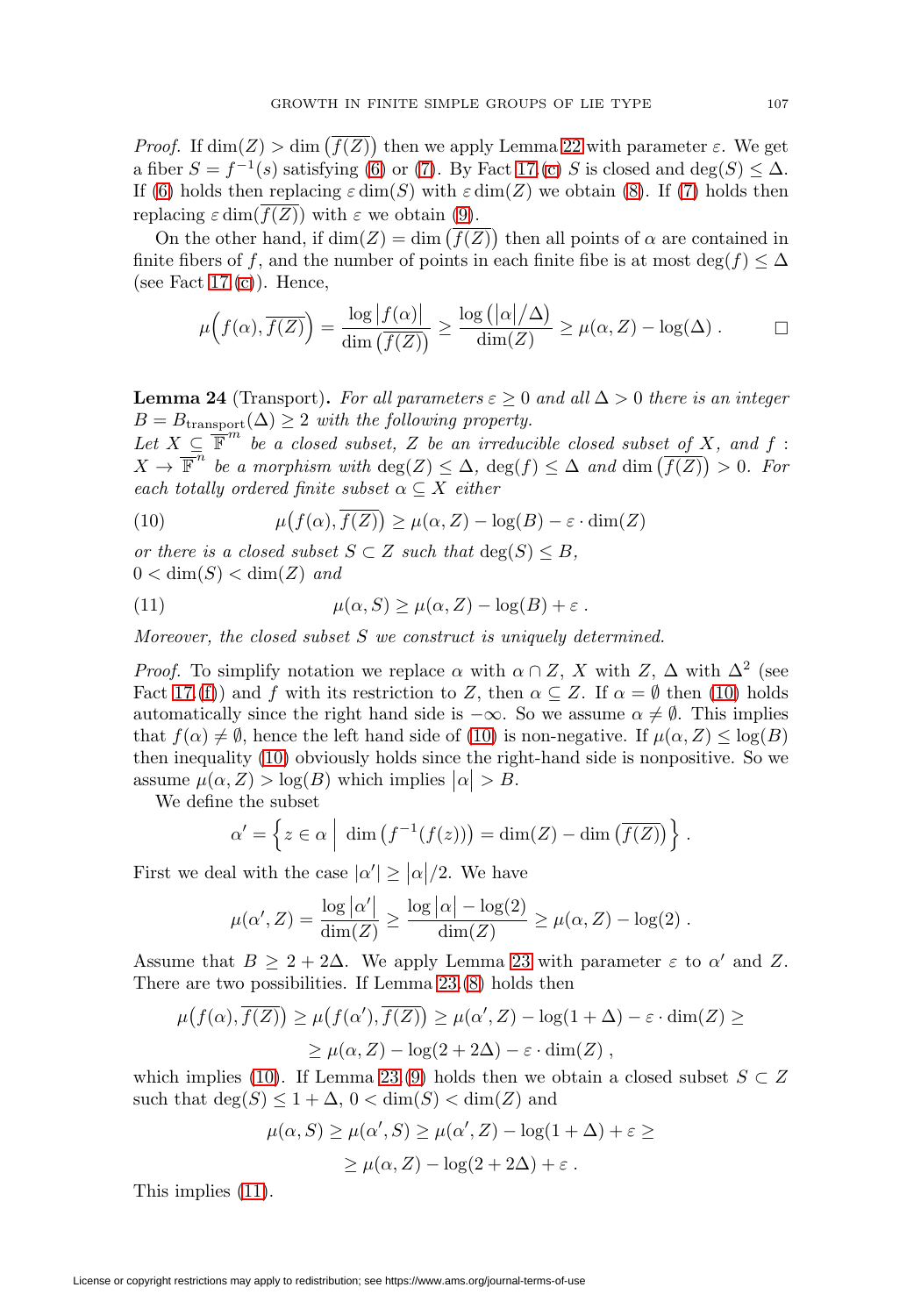In the remaining case we have  $|\alpha'| < |\alpha|/2$ . Setting

$$
S = \left\{ z \in Z \mid \dim \left( f^{-1}(f(z)) \right) > \dim(Z) - \dim \left( \overline{f(Z)} \right) \right\}
$$

we have  $|\alpha \cap S| > \frac{1}{2} |\alpha|$ . The irreducibility of Z implies (see Fact [17.](#page-7-5)[\(e\)](#page-8-5) and Fact [16.](#page-6-0)[\(e\)](#page-7-1)) that S is a closed subset of Z and  $\dim(S) < \dim(Z)$ ,  $\deg(S) \leq \Delta'$  with a certain bound  $\Delta' = \Delta'(\dim(Z), \Delta)$ . We set

$$
B = B_{\text{transport}}(\Delta) = \max (2 + 2\Delta, 2\Delta')
$$
.

The subset S has at least  $|\alpha \cap S| > |\alpha|/2 \geq B/2 \geq \Delta'$  points, hence  $\dim(S) > 0$ (see Remark [14\)](#page-6-7). Therefore,  $\mu(\alpha, S)$  is defined and

$$
\mu(\alpha, S) = \frac{\log |\alpha \cap S|}{\dim(S)} \ge \frac{\log |\alpha| - \log(2)}{\dim(S)} \ge
$$

$$
\ge \frac{\dim(Z)}{\dim(S)} \mu(\alpha, Z) - \log(2) \ge \mu(\alpha, Z) - \log(B) + \frac{\mu(\alpha, Z)}{\dim(S)}.
$$

We compare now the last term to  $\varepsilon$ . If  $\varepsilon \leq \frac{\mu(\alpha, Z)}{\dim(S)}$  then inequality [\(11\)](#page-12-2) holds. On the other hand, if  $\varepsilon > \frac{\mu(\alpha, Z)}{\dim(S)} \ge \frac{\mu(\alpha, Z)}{\dim(Z)}$  then inequality [\(10\)](#page-12-1) holds, since its right-hand side becomes negative.  $\Box$ 

## <span id="page-13-0"></span>4. Closed subsets and closed subgroups in algebraic groups

In this section we first consider various (Zariski-)closed subgroups of algebraic groups and give estimates on their degrees and other numerical invariants. Then we consider a class of morphisms  $\tau_g$  generalizing the conjugation map. In particular, we give two results, Lemma [32](#page-14-1) and Lemma [34,](#page-15-1) which show that under favorable conditions the images of closed subsets under  $\tau_g$  are nice subsets of positive dimension. These will be used in the proof of the Spreading Theorem [40.](#page-19-0)

**Definition 25.** A linear algebraic group is a closed subgroup  $G \le SL(n, \overline{\mathbb{F}})$ . We use this matrix realisation of  $G$  to calculate degrees of closed subsets. We will denote by mult(G) and inv(G) the degrees of the morphisms  $(g, h) \to gh$  and  $g \to g^{-1}$ .

<span id="page-13-1"></span>**Proposition 26.** If H is a closed subgroup of a linear algebraic group G then  $mult(H) \leq deg(H)^2 \cdot mult(G)$  and  $inv(H) \leq deg(H) \cdot inv(G)$ .

*Proof.* Follows immediately from Fact [17.](#page-7-5) $(f)$  and Fact [16.](#page-6-0) $(d)$ .

 $\Box$ 

As usual,  $\mathcal{Z}(G)$ ,  $[G, G]$  and  $G^0$  denote the center, the commutator subgroup, and the unit component of the algebraic group G. For any subset  $A \subseteq G$  we denote by  $\langle A \rangle$ ,  $\mathcal{N}_G(A)$  and  $\mathcal{C}_G(A)$  the generated subgroup, the normalizer and the centralizer of A. The subgroup  $\mathcal{C}_G(A)^0$  is called the *connected centralizer* of A.

Centralizer subgroups of an algebraic group are defined by linear equations, and normalizers of a closed subset  $X$ , can be defined in terms of the equations of  $X$ . This proves the following.

### <span id="page-13-2"></span>**Fact 27.** Let G be a linear algebraic group.

(a) The centralizer  $\mathcal{C}_G(X)$  of any subset  $X \subseteq G$  is closed and its numerical invariants are bounded:  $\deg(\mathcal{C}_G(X)) \leq \deg(G)$ , mult  $(\mathcal{C}_G(X)) \leq \text{mult}(G)$ , and  $\mathrm{inv}\left(\mathcal{C}_G(X)\right) \ \leq \ \mathrm{inv}(G).$  If X is closed then its normalizer  $\mathcal{N}_G(X)$  is also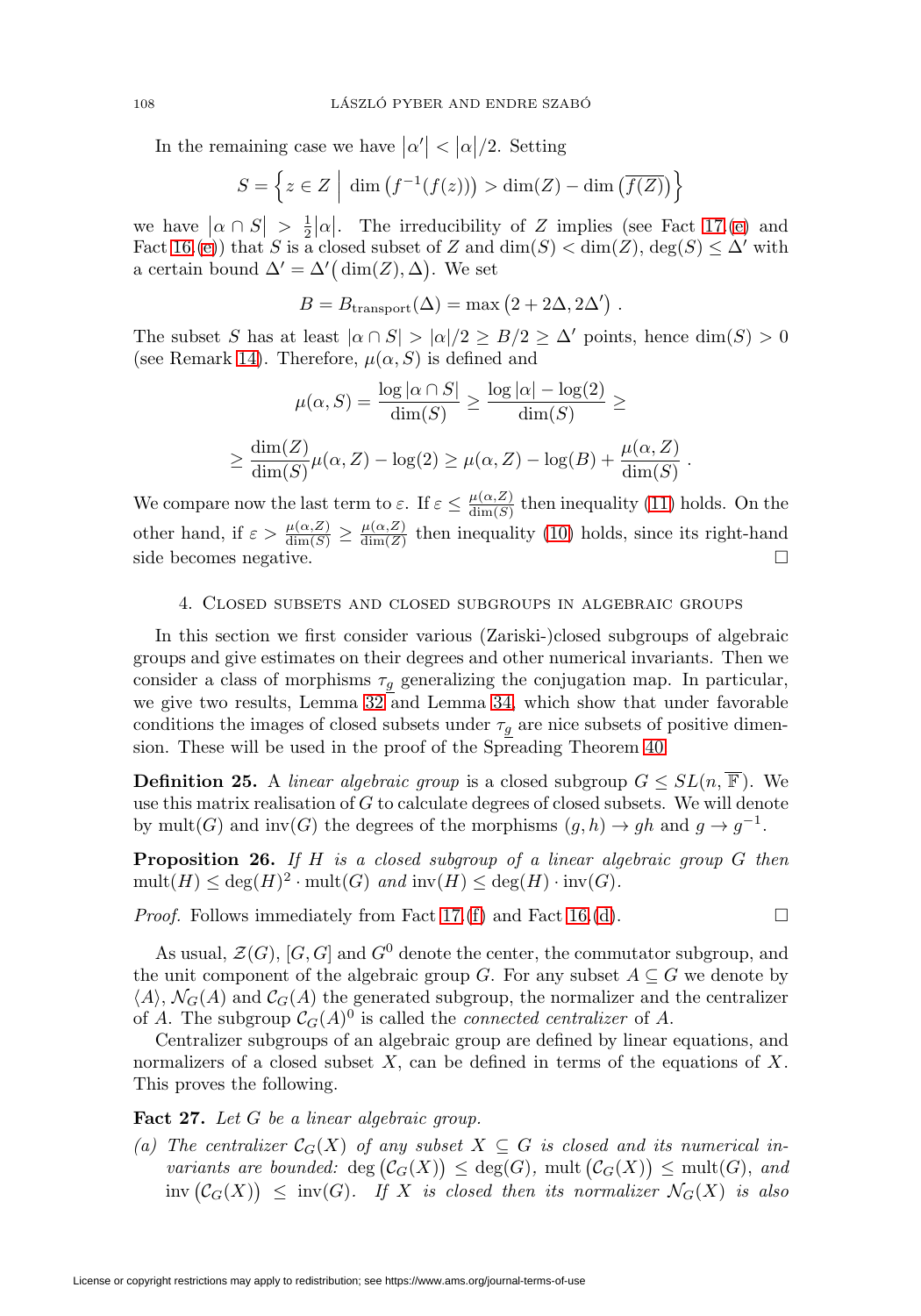closed and its numerical invariants are also bounded:  $deg(N_G(X)) \leq deg(G)$  $deg(X)^{dim(G)}$ , mult  $(\mathcal{N}_G(X)) \leq mult(G) deg(X)^{dim(G)}$ , and inv  $(\mathcal{N}_G(X)) \leq$  $inv(G) \deg(X)^{\dim(G)}$ .

(b) Cosets of a closed subgroup  $H \leq G$  are also closed, they all have the same degree. Therefore,  $|G: G^0| = \frac{\deg(G)}{\deg(G^0)} \leq \deg(G)$ .

<span id="page-14-2"></span>**Definition 28.** Let G be an algebraic group. We denote by  $\prod^m G$  the m-fold direct product  $G_1 \times G_2 \times \cdots \times G_m$  with a fixed order of constituents, where the  $G_i$  are identical copies of G. In other words,  $\prod^m G$  is the set of all sequences  $g = (g_1, g_2, \ldots, g_m)$  of elements  $g_i \in G$ . Throughout the paper we refer to  $\prod^m G$ with this fixed order of constituents. Let  $\alpha$  be a finite subset of G. Using this fixed order we identify the m-fold product  $\prod_{m} \alpha$  with the corresponding subset of  $\prod_{m} G$ . Similarly, if  $Y_1, Y_2, \ldots, Y_m$  are closed subsets in G then we identify the product  $Y_1 \times Y_2 \times \cdots \times Y_m$  with the corresponding subset of  $\prod^m G = G_1 \times G_2 \times \cdots \times G_m$ .

<span id="page-14-3"></span>**Fact 29.** Let G be a linear algebraic group. Suppose that  $f : \prod^m G \to \prod^n G$  is a morphism for some integers  $m, n > 0$  whose n coordinates are all defined to be product expressions (evaluated in the group  $G$ ) of length at most k of some fixed group elements, the m variables and their inverses. Then  $\deg(f(G)) \leq \deg(f) \leq$  $inv(G)^{l} mult(G)^{n(k-1)}$  where  $l \leq nk$  denotes the total number of times inverted variables occur in the n expressions (see Fact [17](#page-7-5).([b](#page-8-2))).

**Definition 30.** Let G be a linear algebraic group. For all  $m > 0$  and for each sequence  $g = (g_1, g_2, \dots, g_m)$ ,  $g_i \in G$ , we define the morphism  $\tau_g: \prod^m G \to G$  by  $\tau_g(a_1,\ldots,a_m)=(g_1^{-1}a_1g_1)(g_2^{-1}a_2g_2)\ldots(g_m^{-1}a_mg_m).$ 

<span id="page-14-0"></span>Remark 31. Let G be a linear algebraic group and  $g = (g_1, g_2, \ldots, g_m)$  be any sequence. Suppose that  $\dim(G) \leq N$ ,  $\deg(G) \leq \Delta$  and

mult(G)  $\leq \Delta$  for certain values N and  $\Delta$ . Conjugation by  $g_i$  is a linear transformation; hence,  $\deg(\tau_q) \le \text{mult}(G)^{m-1} \le \Delta^{m-1}$ .

In the proof of the Spreading Theorem [40](#page-19-0) we will apply the Transport Lemma [24](#page-12-0) to various morphisms of the form  $\tau_q$ . In the rest of this section we construct the appropriate sequences g.

As explained in Section [3,](#page-8-0) we will consider totally ordered sets  $\alpha$  to make various subsets and subgroups constructed in our proofs uniquely determined. This will (only) be used through the proof of Lemma [67.](#page-34-0) There we will consider a linear algebraic group G over  $\overline{\mathbb{F}}_p$ , a Frobenius map  $\sigma : G \to G$ , a set  $\alpha$  of fixpoints of  $\sigma$ (e.g., a generating set of  $SL(n, p)$  inside  $SL(n, \overline{\mathbb{F}_p})$ ). When we apply our lemmas the set  $\alpha$  will change but  $\langle \alpha \rangle$  will always remain the same (e.g.,  $SL(n, p)$ ). We fix a total ordering of  $\langle \alpha \rangle$  and make our constructions depend only on this ordering and the input data. (In case the input data involves a product  $\prod^{m}G$ , the fixed order of the constituents is also considered part of the input, as we explained in Definition [28.](#page-14-2)) As a result, in each lemma, if the subsets and subgroups in the hypothesis are  $\sigma$ -invariant then the subsets and subgroups in the conclusion will also be  $\sigma$ -invariant, since  $\sigma$  fixes  $\langle \alpha \rangle$  pointwise (hence it fixes the ordering as well).

The following lemma gives a morphism which maps a direct power of a given closed subset  $Y$  onto a closed subgroup  $H$ .

<span id="page-14-1"></span>**Lemma 32.** Let  $Y \subseteq SL(n, \overline{\mathbb{F}})$  be an irreducible closed subset of positive dimension and  $1 \in \alpha \subset SL(n, \overline{\mathbb{F}})$  a finite subset with a total ordering on  $\langle \alpha \rangle$ . Let  $H \leq$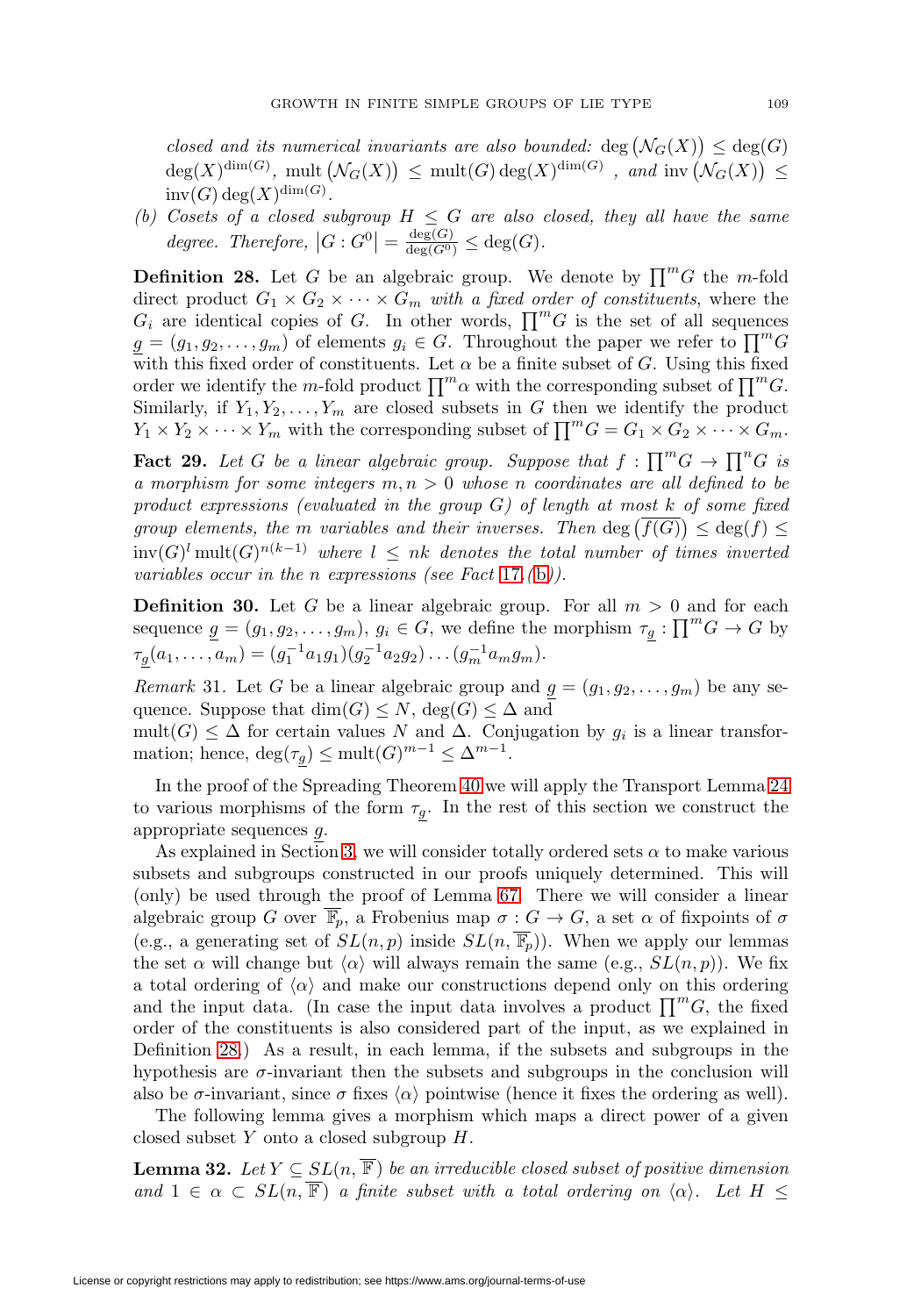$SL(n, \overline{\mathbb{F}})$  denote the smallest closed subgroup which is normalized by  $\alpha$  and contains  $Y^{-1}Y$ . Suppose that  $dim(H) \leq m$ . Then there is a sequence  $g = (g_1, g_2, \ldots, g_{2m})$ of elements  $g_i \in \alpha^{m-1}$  such that

$$
H = \tau_{\underline{g}} \left( \prod^{2m} (Y^{-1}Y) \right) = (g_1^{-1}Y^{-1}Yg_1)(g_2^{-1}Y^{-1}Yg_2) \dots (g_{2m}^{-1}Y^{-1}Yg_{2m}).
$$

The subgroup H is connected and there is a universal bound  $deg(H) \leq \delta(m,$  $deg(Y^{-1}Y)$ ). Moreover, H and the sequence g we construct are uniquely determined.

Proof. See Lemma [81](#page-42-0) in Appendix [A.](#page-39-0)

<span id="page-15-2"></span>Remark 33. Let  $G \le SL(n, \overline{\mathbb{F}})$  be any closed subgroup normalized by  $\alpha$  which contains Y such that  $deg(Y) \leq \Delta$ ,  $mult(G) \leq \Delta$ ,  $inv(G) \leq \Delta$  for some  $\Delta > 0$ . Then one may set  $m = \dim(G)$  and one may also use the bound  $\deg(\overline{Y^{-1}Y}) \leq$  $inv(G) \cdot mult(G) \cdot deg(Y)^2 \leq \Delta^4$  (see Fact [16.](#page-6-0)[\(d\)](#page-6-1) and Fact [17.](#page-7-5)[\(f\)](#page-8-6)).

The following lemma yields a morphism  $\tau_g$  which maps a given closed subset  $Z$ of some direct power of  $G$  onto a subset of  $G$  of positive dimension.

<span id="page-15-1"></span>**Lemma 34.** Let  $G \le SL(n, \overline{\mathbb{F}})$  be a linear algebraic group and let  $1 \in \alpha \subset G$  be a finite subset with a total ordering on  $\langle \alpha \rangle$ . Suppose that the centralizer  $\mathcal{C}_G(\alpha)$  is finite. Then for each integer  $m \geq 0$  and each irreducible closed subset  $Z \subset \prod^m G$ of dimension  $\dim(Z) > 0$  there is a sequence  $g = (g_1, g_2, \ldots, g_m) \in \prod^m \alpha$  such that  $\tau_g(Z)$  has positive dimension. Moreover, the sequence g we construct is uniquely determined.

<span id="page-15-0"></span>Proof. See Lemma [83](#page-43-0) in Appendix [A.](#page-39-0)

### 5. Spreading large concentration in a group

In this section we establish our main technical tool, the Spreading Theorem [40.](#page-19-0) Roughly speaking, it says the following. Let  $\alpha$  be a finite subset in a connected linear algebraic group G such that  $\mathcal{C}_G(\alpha)$  is finite. If G has a (Zariski-)closed subset X in which  $\alpha$  has much larger concentration than in G then we can find a connected closed subgroup  $H \leq G$  normalized by  $\alpha$  in which a small power of  $\alpha$  has similarly large concentration. When  $G$  is the simple algebraic group used to define a finite group of Lie type L and  $\alpha$  generates L then H turns out to be G itself. After the necessary definitions and a preparatory result (Lemma [38\)](#page-16-0) we will give a detailed outline of the proof of the Spreading Theorem [40.](#page-19-0)

In the sketch above we considered sets  $\alpha$  contained in the group G. To facilitate inductive proofs we actually have to handle the more general situation, when  $\alpha$  is contained only in the normalizer of G in  $SL(n, \mathbb{F})$ . This motivates the definitions below.

**Definition 35.** A spreading system  $\alpha|G$  consists of a connected closed subgroup  $G \le SL(n, \overline{\mathbb{F}})$  with  $\dim(G) > 0$ , a finite symmetric subset  $1 \in \alpha \subset SL(n, \overline{\mathbb{F}})$ normalizing G such that  $\mathcal{C}_G(\alpha)$  is finite, and a total ordering on  $\langle \alpha \rangle$ .

We say that  $\alpha|G$  is  $(N, \Delta, K)$ -bounded for some integers  $N > 0$ ,  $\Delta > 0$ ,  $K > 0$ if  $\dim(G) \leq N$ ,  $\deg(G) \leq \Delta$ ,  $\text{mult}(G) \leq \Delta$ ,  $\text{inv}(G) \leq \Delta$ , and  $|\alpha \cap G| \geq K$ .

We say that  $\alpha|G$  is  $(\varepsilon, M, \Delta)$ -spreading for some real  $\varepsilon > 0$  and integers  $M > 0$ ,  $\Delta > 0$ , if there is a connected closed subgroup  $H \leq G$  normalized by  $\alpha$  such that

$$
\Box
$$

 $\Box$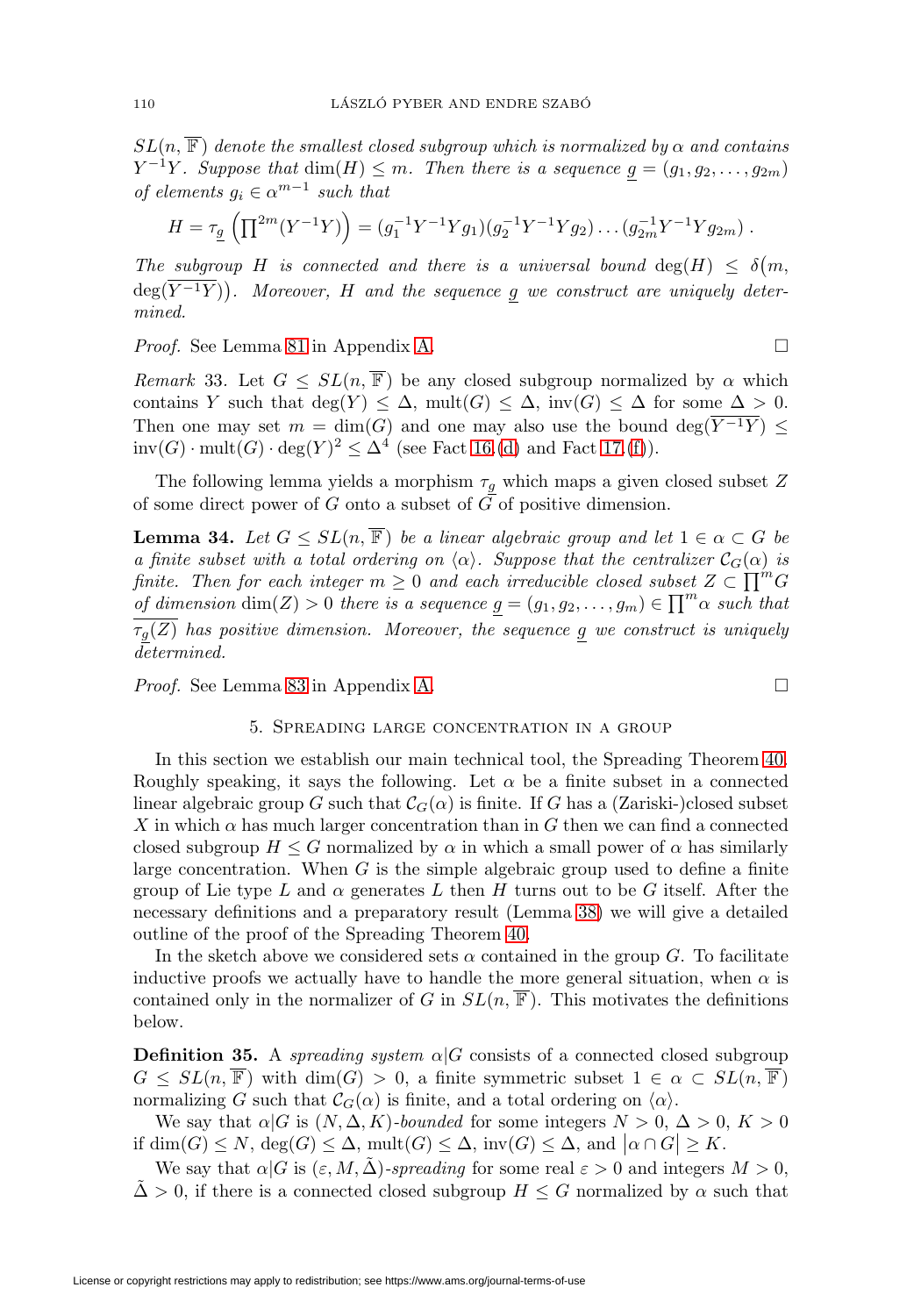$\dim(H) > 0$  and

$$
\deg(H) \leq \tilde{\Delta} , \quad \mu(\alpha^M, H) \geq (1 + \varepsilon) \cdot \mu(\alpha, G) .
$$

We call such an H a subgroup of spreading. Note, that  $mult(H)$  and  $inv(H)$  are also bounded in terms of  $\Delta$  and  $\Delta$  by Proposition [26.](#page-13-1)

Remark 36. Let  $\alpha|G$  be a spreading system. We will often use the fact that, if  $\alpha^m|G$ is  $(\varepsilon, M, \tilde{\Delta})$ -spreading for some  $m \geq 1$ , then  $\alpha | G$  is  $(\varepsilon', M', \tilde{\Delta}')$ -spreading (with the same subgroup of spreading) for all values  $\varepsilon' \geq \varepsilon$ ,  $M' \geq mM$  and  $\tilde{\Delta}' \geq \tilde{\Delta}$ .

Remark 37. For an informal reading of our arguments it may be helpful to assume that N,  $\Delta$ , K, and  $\frac{1}{\varepsilon}$  are bounded from above by some unspecified large function of n.

Suppose that for some  $m \geq 0$  we find a closed subset  $Z \subseteq \prod^m G$  in which  $\prod^m \alpha$ has large concentration. We use the following lemma to find a closed subset of G in which the concentration of a small power of  $\alpha$  is almost as large.

<span id="page-16-0"></span>**Lemma 38** (Back to G). For all  $N > 0$  and  $\Delta > 0$  there are integers  $B =$  $B_b(N, \Delta) > 0$  and  $K = K_b(N, \Delta) \geq 0$  with the following property.

Let  $\alpha|G$  be a spreading system with  $\dim(G) \leq N$ ,  $\deg(G) \leq \Delta$  and  $\text{mult}(G) \leq \Delta$ . Then for all closed subsets  $Z \subset \prod^m G$  with  $0 < m \le N$ ,  $\dim(Z) > 0$ ,  $\deg(Z) \le \Delta$ and  $\left|\prod_{i=1}^{m} \alpha \cap Z\right| \geq K$  there is a closed subset  $Y \subseteq G$  such that  $\dim(Y) > 0$ ,  $deg(Y) \leq B$  and

$$
\mu(\alpha^{3N}, Y) \ge \mu(\prod^m \alpha, Z) - \log(B) .
$$

Moreover, the closed subset  $Y$  we construct is uniquely determined.

*Proof.* We may replace  $\alpha$  with  $\alpha \cap G$ , so we may assume that  $\alpha \subseteq G$ . Using the total ordering of  $\langle \alpha \rangle$  we order  $\prod_{i=1}^{m} \alpha$  lexicographically with respect to the fixed ordering of the constituents of  $\prod^{m}G$  (see Definition [28\)](#page-14-2). We assume  $m \geq 2$ . Since  $\dim(Z) \leq N^2$  it is sufficient to prove that our statement holds with appropriate bounds  $B_{\text{b}}(N, \Delta, \dim(Z))$  and  $K_{\text{b}}(N, \Delta, \dim(Z))$ . We prove this by induction on  $\dim(Z)$ . If K is large enough then by Lemma [21](#page-9-1) there is a (uniquely determined) positive dimensional irreducible closed subset  $Z' \subseteq Z$  of degree  $deg(Z') \leq B_{irr}(N^2, \Delta)$  with large concentration:

$$
\mu(\prod^{m} \alpha, Z') \ge \mu(\prod^{m} \alpha, Z) - \log (B_{irr}(N^{2}, \Delta)).
$$

This implies immediately that

$$
\left|\prod^{m} \alpha \cap Z'\right| \geq \frac{\left|\prod^{m} \alpha \cap Z\right|^{\dim(Z')/\dim(Z)}}{B_{\text{irr}}(N^2, \Delta)^{\dim(Z')}} \geq \frac{K^{1/N^2}}{B_{\text{irr}}(N^2, \Delta)^{N^2}}.
$$

By the above it is enough to complete the induction step for  $Z'$ , so from now on we assume that Z is irreducible.

Lemma [34](#page-15-1) gives us a (uniquely determined) sequence  $g = (g_1, g_2, \dots, g_m) \in \prod^m \alpha$ such that the closed subset  $T = \overline{\tau_g(Z)} \subseteq G$  has positive dimension. We have  $\deg(\tau_g) \leq \Delta^{N-1}$  by Remark [31](#page-14-0) and  $\deg(T) \leq \deg(Z) \deg(\tau_g) \leq \Delta^N$  by Fact [17.](#page-7-5)[\(f\)](#page-8-6).

We apply Lemma [24](#page-12-0) with parameter  $\varepsilon = 0$  to the two closed subsets  $Z \subseteq$  $X = \prod^{m} G$ , to the morphism  $f = \tau_{g}$ , and to the finite set  $\prod^{m} \alpha$ . Note that  $\tau_g(\prod^m \alpha) \subseteq \alpha^{3N}$ . There are two possible outcomes. In case of Lemma [24.](#page-12-0)[\(10\)](#page-12-1) the above closed subset  $T = \overline{\tau_g(Z)} \subseteq G$  satisfies

$$
\mu\big(\prod^{m} \alpha, Z\big) - \log(B') \leq \mu\big(\tau_{\underline{g}}\big(\prod^{m} \alpha\big), T\big) \leq \mu\big(\alpha^{3N}, T\big) ,
$$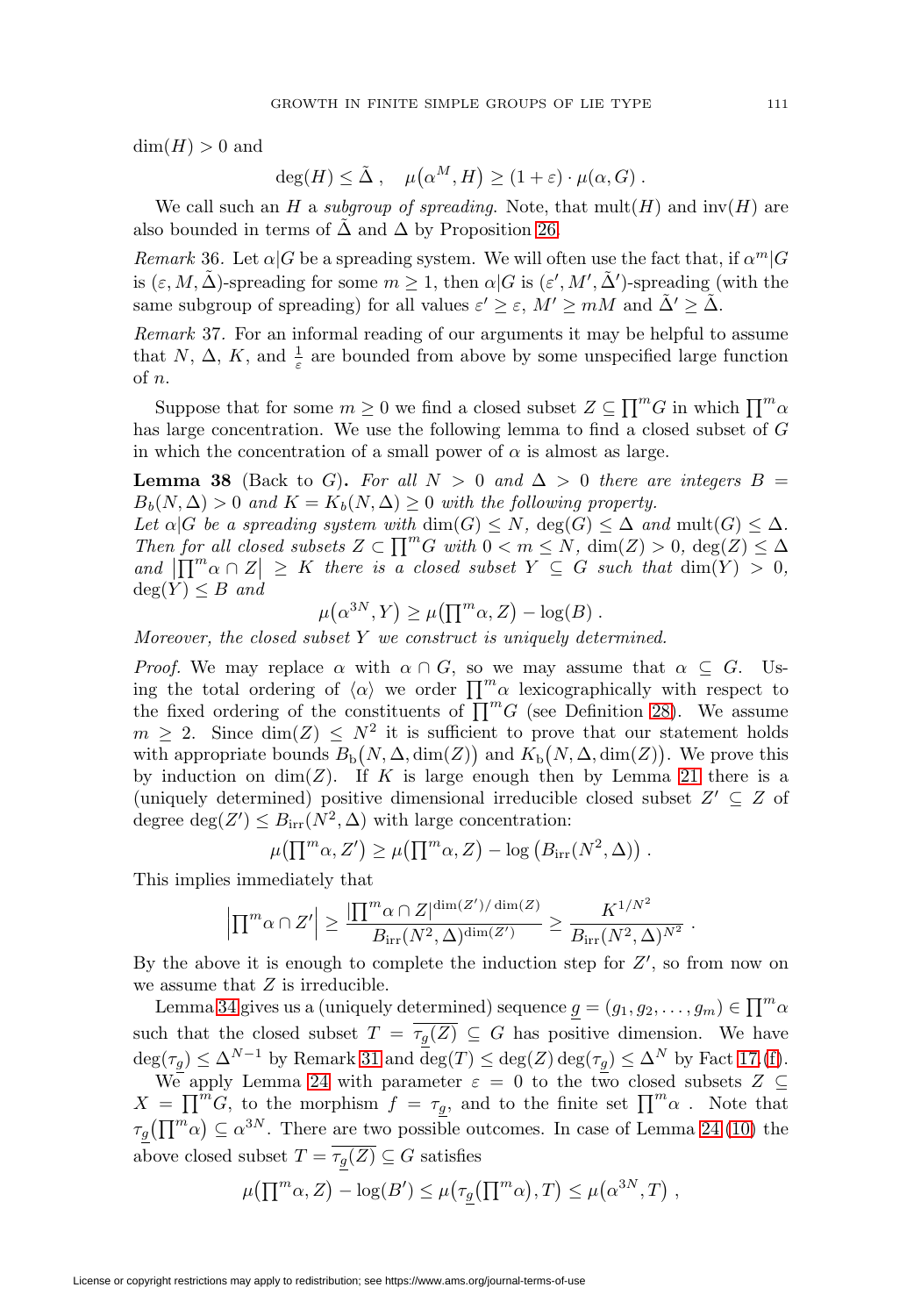where  $B' = B_{\text{transport}}(\Delta^N)$ . In this case we set  $Y = T$ , the induction step is complete.

In case of Lemma [24.](#page-12-0)[\(11\)](#page-12-2) we obtain a closed subset  $S \subset Z \subseteq \prod^m G$  with  $0 <$  $\dim(S) < \dim(Z)$ ,  $\deg(\hat{S}) \leq B'$  and  $\mu(\prod^m \alpha, S) \geq \mu(\prod^m \alpha, Z) - \log(B')$ . This implies immediately that

$$
\left|\prod^{m} \alpha \cap S\right| \ge \frac{\left|\prod^{m} \alpha \cap Z\right|^{\dim(S)/\dim(Z)}}{(B')^{\dim(S)}} \ge \frac{K^{1/N^2}}{(B')^{N^2}}
$$

that is, we can make  $\prod_{i=1}^{m} \alpha \cap S$  sufficiently large by choosing K large enough. We apply the induction hypothesis to this S. We obtain a closed subset  $Y \subseteq G$  and a bound  $B'' = B_{\text{b}}(N, B', \dim(S))$  such that  $\dim(Y) > 0$ ,  $\deg(Y) \leq B''$  and

$$
\mu(\alpha^{3N}, Y) \ge \mu(\prod^{m} \alpha, S) - \log(B'') \ge \mu(\prod^{m} \alpha, Z) - \log(B'B'')
$$
.

This completes the induction step in this case as well.  $\Box$ 

Now we give an outline of the proof of the Spreading Theorem [40](#page-19-0) which avoids technicalities. Suppose that  $\alpha$  has "large" concentration in a closed subset  $X \subseteq G$ . We would like to "spread" this large concentration as much as possible, i.e., we are looking for a small power  $\alpha^M$  having large concentration in a subgroup H (more precisely, we need a subgroup of spreading  $H$ ).

We start with  $T_0 = X$  and proceed with a simple induction. Lemma [32](#page-14-1) gives us a surjective morphism  $\tau_{g'}$  which maps  $Z = \prod^{2 \dim(G)} (X^{-1} \times X)$  (the direct product of  $2 \dim(G)$  copies of the direct product  $(X^{-1} \times X)$  onto a subgroup  $H \leq G$ . The concentration of the product set  $\prod^{4 \dim(G)} \alpha$  is large in Z, and we try to transport it via  $\tau_{g'}$  into H. Note, that our  $\tau_{g'}$  maps  $\prod^{4 \dim(G)} \alpha$  into a small power  $\alpha^m$ . According to the Transport Lemma [24](#page-12-0) we either succeed and therefore H is a subgroup of spreading,<sup>[5](#page-17-0)</sup> or find a subset  $S \subseteq Z$  with significantly larger concentration. This S lives in the direct product  $\prod^{4 \dim(G)} G$ , but Lemma [38](#page-16-0) brings it back to G, i.e., we find a subset  $T_1 \subseteq G$  such that a small power  $\alpha^{m_1}$  has significantly larger concentration in  $T_1$  than  $\alpha$  had in  $T_0$  (see Lemma [39\)](#page-17-1).

During the proof of the Spreading Theorem [40](#page-19-0) we use Lemma [39](#page-17-1) several times. Either at some point we quit the induction with a subgroup of spreading  $H$ , or we obtain a sequence of subsets  $T_0, T_1, \ldots$  with a quickly growing sequence of concentrations  $\mu(\alpha^{m_i}, T_i)$ . If we let the concentration grow sufficiently large, i.e.,  $\mu(\alpha^m, T_i) \ge \dim(G)\mu(\alpha, X)$  for some i, then already in  $T_i$  there are enough elements to force large concentration in G. Therefore, we either quit the induction with a subgroup of spreading, or in a bounded number of steps we conclude that  $\mu(\alpha^{m_i}, G)$ is very large, i.e., G itself is a subgroup of spreading.

<span id="page-17-1"></span>**Lemma 39** (Try to Spread). For all  $N > 0$ ,  $\Delta > 0$  there are integers  $M = M_t(N)$ ,  $B = B_t(N, \Delta) > 0$ , and  $K = K_t(N, \Delta) > 0$  with the following property.

Let  $\alpha|G$  be an  $(N, \Delta, K)$ -bounded spreading system and  $Y \subset G$  be a closed subset such that  $\dim(Y) > 0$ ,  $\deg(Y) \leq \Delta$  and  $|\alpha \cap Y| \geq K$ . For all parameters  $\kappa \geq \log(B)$ one of the following holds:

Either there is a connected closed subgroup  $H \leq G$  normalized by  $\alpha$  such that  $\dim(H) > 0$ ,  $\deg(H) \leq B$  and

<span id="page-17-2"></span>(12) 
$$
\mu(\alpha^M, H) \ge \mu(\alpha, Y) - \kappa,
$$

<span id="page-17-0"></span><sup>&</sup>lt;sup>5</sup>This part of the argument is related to what is called "sticking in different directions" in [\[28\]](#page-50-2).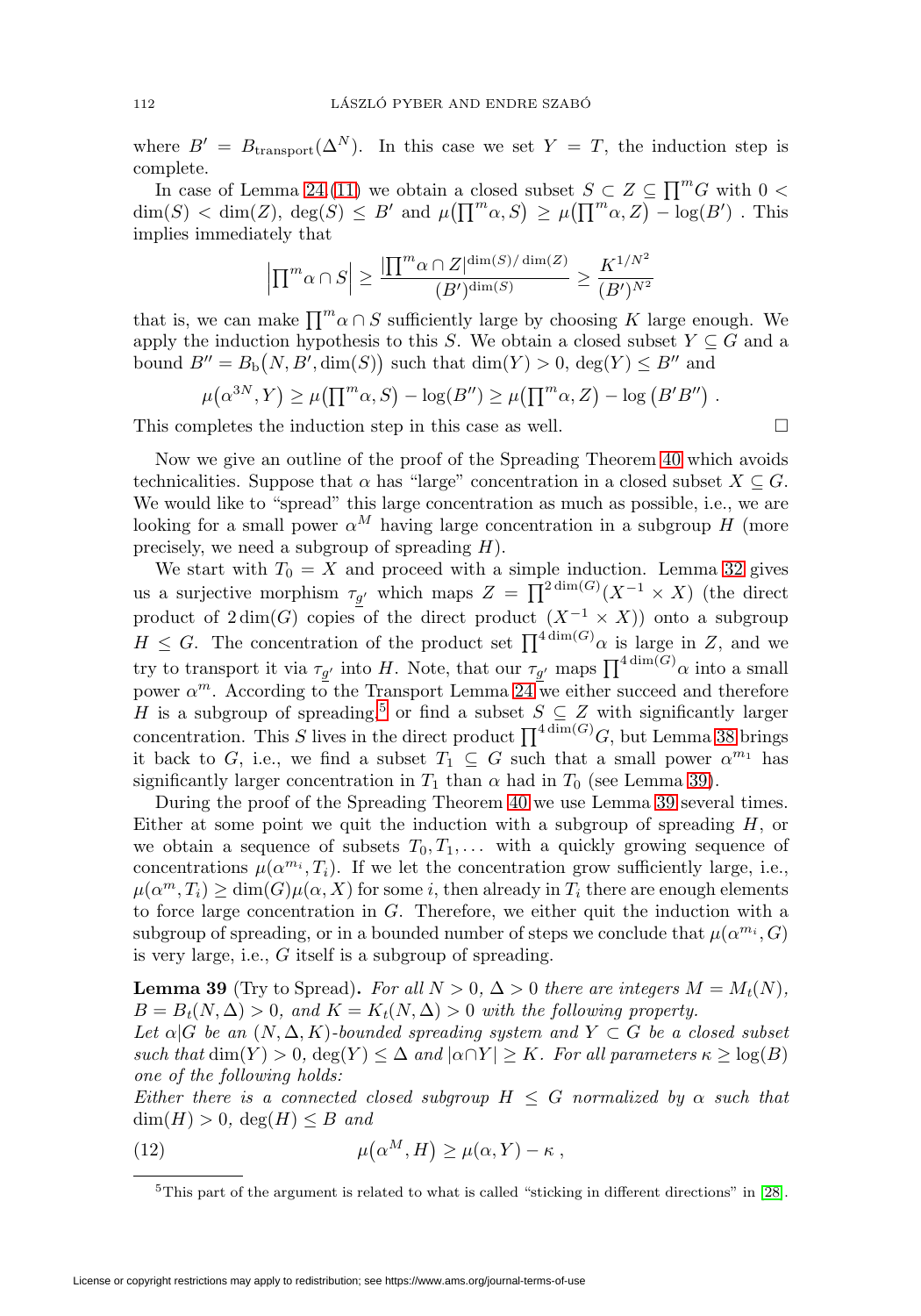or there is a closed subset  $T \subseteq G$  with  $\deg(T) \leq B$ ,  $\dim(T) > 0$  and

<span id="page-18-0"></span>(13) 
$$
\mu(\alpha^M, T) \ge \mu(\alpha, Y) + \frac{\kappa}{8N^2}.
$$

Moreover, the H and T we construct are uniquely determined.

*Proof.* We may replace  $\alpha$  with  $\alpha \cap G$ , so we may assume that  $\alpha \subseteq G$ . Using Lemma [21](#page-9-1) as in the proof of Lemma [38](#page-16-0) we may assume that  $Y$  is irreducible.

Apply Lemma [32](#page-14-1) to the subset  $Y$ , this gives us a (uniquely determined) sequence  $g = (g_1, g_2, \dots, g_{2N}) \in \prod^{2N} \alpha^{N-1}$  so that  $H = \tau_g(\prod^{2N} Y^{-1} Y)$  is a (uniquely determined) connected closed subgroup normalized by  $\alpha$ . Moreover, dim(H) > 0 and  $deg(H) \leq \delta(N, \Delta^4)$  by Remark [33.](#page-15-2) Consider the sequence  $g' = (g_1, g_1, g_2, g_2, \ldots, g_n)$  $(g_{2N}, g_{2N}).$ 

In the product  $X = \prod^{4N} G$  we consider the finite subset  $\prod^{4N} \alpha$  and the closed subset  $Z = \prod^{2N} (Y^{-1} \times Y)$ . We order  $\prod^{4N} \alpha$  lexicographically with respect to the fixed ordering of the constituents (see Definition [28\)](#page-14-2). Apply Lemma [24](#page-12-0) with parameter  $\varepsilon = \varepsilon(N, \Delta, \kappa)$  to be specified later to X, Z, and to the morphism  $f = \tau_{g'}$ , and to the finite set  $\prod^{4N} \alpha$ . Now Z is irreducible (see Fact [16.](#page-6-0)[\(f\)](#page-7-2)) with  $\dim(Z) \leq$  $4N^2$ , deg(Z) = deg(Y)<sup>4N</sup> inv(G)<sup>2N</sup>  $\leq \Delta^{6N}$  (see Fact [16.](#page-6-0)[\(d\)](#page-6-1) and Fact [17.](#page-7-5)[\(f\)](#page-8-6)), and  $deg(f) \leq \Delta^{2N}$  (see Remark [31\)](#page-14-0). The prerequisites of Lemma [24](#page-12-0) are satisfied with degree bound  $\Delta^{6N}$ , hence one of the inequalities [24.](#page-12-0)[\(10\)](#page-12-1) or 24.[\(11\)](#page-12-2) is valid. Moreover,  $f(Z) = H$ ,  $\mu(\prod^{4N} \alpha, Z) = \mu(\alpha, Y)$  and  $f(\prod^{4N} \alpha) \subseteq \alpha^{4N^2}$ .

In case of [24.](#page-12-0)[\(10\)](#page-12-1), setting  $B_{\text{transport}} = B_{\text{transport}}(\Delta^{6N})$ , we have

$$
\mu(\alpha^{4N^2}, H) = \mu(\alpha^{4N^2}, f(Z)) \ge \mu(f(\Pi^{4N}\alpha), f(Z)) \ge
$$
  

$$
\ge \mu(\Pi^{4N}\alpha, Z) - \log(B_{\text{transport}}) - \varepsilon \cdot \dim(Z) \ge \mu(\alpha, Y) - \kappa
$$

and we are done, provided that we choose

<span id="page-18-1"></span>(14) 
$$
\varepsilon \leq \frac{\kappa - \log(B_{\text{transport}})}{4N^2}.
$$

In case of [24.](#page-12-0)[\(11\)](#page-12-2) we obtain a closed subset  $S \subseteq \prod^{4N} G$  such that  $\dim(S) > 0$ ,  $deg(S) \leq B_{transport}$  and

$$
\mu(\prod^{4N} \alpha, S) \ge \mu(\prod^{4N} \alpha, Z) - \log(B_{\text{transport}}) + \varepsilon = \mu(\alpha, Y) - \log(B_{\text{transport}}) + \varepsilon.
$$
  
In particular, if we choose  $\varepsilon > \log(B_{\text{c}})$ , then

In particular, if we choose  $\varepsilon \geq \log(B_{\text{transport}})$  then

$$
\left| \prod^{4N} \alpha \cap S \right| \geq \left| \alpha \cap Y \right|^{\dim(S)/\dim(Y)} \geq K^{1/\dim(Y)}.
$$

Hence, if we set K sufficiently large, then  $\left|\prod_{i=N}^{4N}\alpha\cap S\right|$  is large enough and we may apply Lemma [38](#page-16-0) to the subset  $S \subseteq \prod^{4N} G$ . We obtain our subset  $T \subseteq G$ (denoted there by Y) such that, setting  $B_{\rm b} = B_{\rm b}(4N, \max(\Delta, B_{\rm transport}))$ , we have  $\dim(T) > 0$ ,  $\deg(T) \leq B_{\rm b}$  and

$$
\mu(\alpha^{12N}, T) \ge \mu(\prod^{4N} \alpha, S) - \log(B_{\text{b}}) \ge,
$$
  

$$
\ge \mu(\alpha, Y) - \log(B_{\text{transport}}) - \log(B_{\text{b}}) + \varepsilon = \mu(\alpha, Y) + \frac{\kappa}{8N^2},
$$

i.e., inequality [\(13\)](#page-18-0) holds in this case if we set

$$
\varepsilon = \frac{\kappa}{8N^2} + \log(B_{\text{transport}}) + \log(B_{\text{b}}).
$$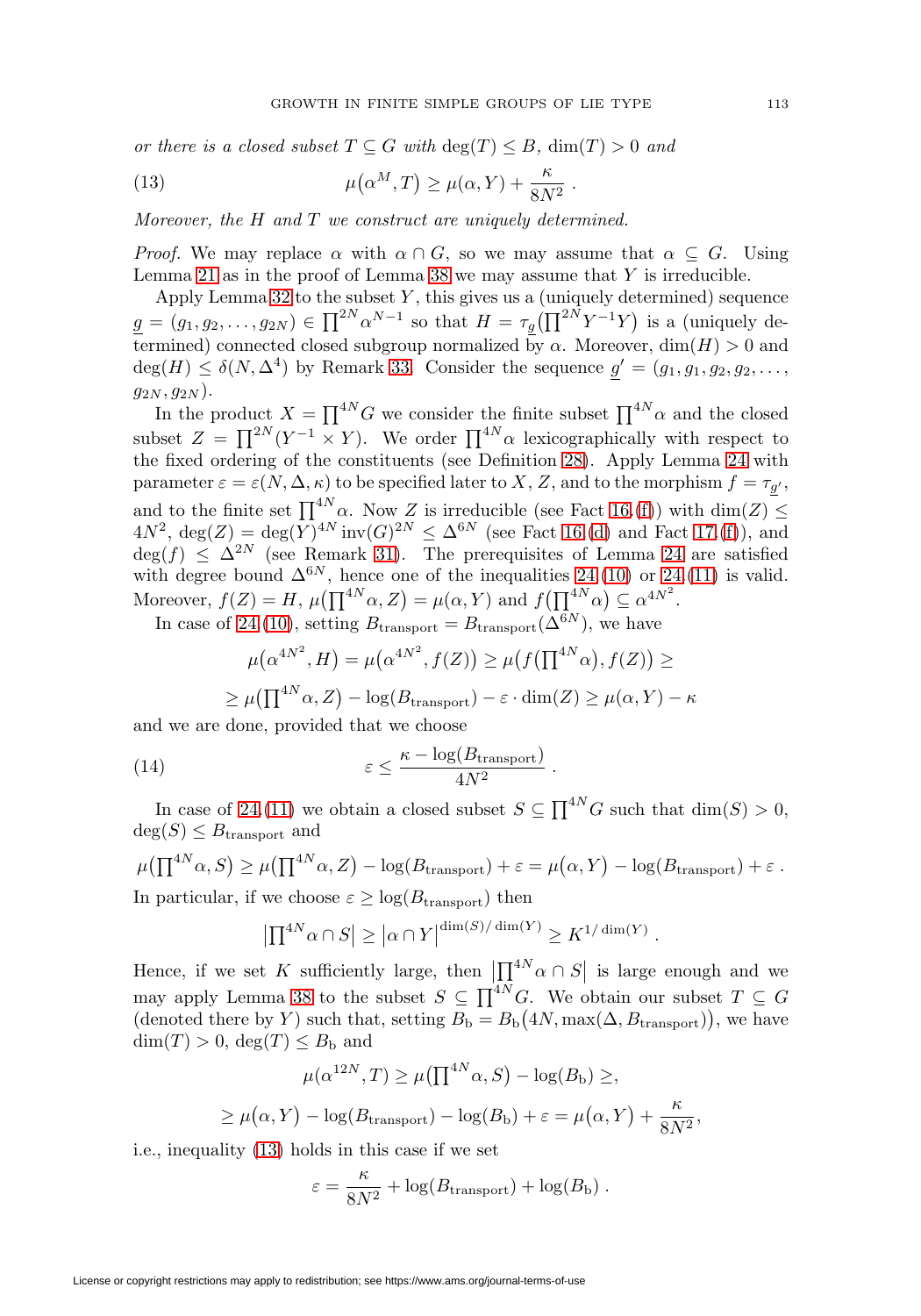It is easy to check that if B, hence  $\kappa$ , is large enough then our  $\varepsilon$  satisfies inequality [\(14\)](#page-18-1) and  $\varepsilon \geq \log(B_{\text{transport}})$  as required.  $\square$ 

We actually have to prove the Spreading Theorem for closed subsets  $X$  contained in some power of the group  $G$ .

<span id="page-19-0"></span>**Theorem 40** (Spreading Theorem). For all parameters  $\frac{1}{3} \geq \varepsilon > 0$  and for all  $N >$ 0,  $\Delta > 0$  there are integers  $M = M(N, \varepsilon)$ ,  $K = K(N, \Delta, \varepsilon)$  and  $\Delta = \Delta(N, \Delta, \varepsilon)$ with the following property.

 $\prod^m G$  for some  $0 < m \le N$ . If  $deg(X) \le \Delta$ ,  $dim(X) > 0$  and Let  $\alpha|G$  be an  $(N, \Delta, K)$ -bounded spreading system and X be a closed subset in

$$
\mu\left(\prod^{m} \alpha, X\right) \ge (1 + 3\varepsilon) \cdot \mu(\alpha, G)
$$

then  $\alpha|G$  is  $(\varepsilon, M, \Delta)$ -spreading. Moreover, the subgroup of spreading we construct is uniquely determined.

*Proof.* Using Lemma [38](#page-16-0) we can easily reduce the theorem to the case  $m = 1$ , so we assume  $X \subseteq G$ . Then  $\mu(\alpha, X) \ge \mu(\alpha, G) \ge \frac{\log(K)}{N}$ .

Using Lemma [39](#page-17-1) inductively we build a series of closed subsets  $T_i \subseteq G$  such that, with appropriate positive integers  $M_i = M_i(N)$ ,  $\Delta_i = \Delta_i(N, \Delta)$ ,

<span id="page-19-1"></span>(15) 
$$
\begin{cases} \dim(T_i) > 0, & \deg(T_i) \leq \Delta_i, \\ \mu(\alpha^{M_i}, T_i) \geq \left(1 + \frac{\varepsilon}{8N^2}\right)^i \cdot \mu(\alpha, X) \geq \frac{\log(K)}{N} .\end{cases}
$$

In fact we set  $\Delta_0 = \Delta$ ,  $\Delta_i = \max(\Delta_{i-1}, B_t(N, \Delta_{i-1})), M_i = M_t(N)^i$ .

We run the induction until we either find an appropriate subgroup of spreading, or build the subset  $T_I$ , where  $I = I(N, \varepsilon)$  is the smallest positive integer such that

<span id="page-19-2"></span>(16) 
$$
\left(1 + \frac{\varepsilon}{8N^2}\right)^I \geq N.
$$

We start with  $T_0 = X$ , this certainly satisfies [\(15\)](#page-19-1) with  $i = 0$ . Assume that  $T_{i-1}$  is already constructed and  $i \leq I$ . We apply Lemma [39](#page-17-1) to the closed subset  $Y = T_{i-1}$ and to the finite set  $\alpha^{M_{i-1}}$  with parameter

$$
\kappa = \varepsilon \cdot \left( 1 + \frac{\varepsilon}{8N^2} \right)^{i-1} \cdot \mu(\alpha, X) .
$$

Since  $\kappa \geq \varepsilon \cdot \mu(\alpha, X) \geq \frac{\varepsilon}{N} \cdot \log(K)$ , for large enough K we have  $\kappa \geq \log(B_t(N, \Delta_{i-1}))$ . Since  $\left|\alpha^{M_{i-1}} \cap T_{i-1}\right| \geq \exp\left(\mu(\alpha^{M_{i-1}}, T_{i-1})\right) \geq K^{1/N}$ , for large enough K we have  $\left|\alpha^{M_{i-1}}\cap T_{i-1}\right| \geq K_t(N,\Delta_{i-1})$  and the conditions of Lemma [39](#page-17-1) hold. Note that with  $M = M_I$  we have

$$
\left(\alpha^{M_{i-1}}\right)^{M_{\mathbf{t}}(N)} = \alpha^{M_i} \subseteq \alpha^M.
$$

There are two cases. If inequality  $39(13)$  $39(13)$  holds with a subset T then

$$
\mu(\alpha^{M_i}, T) \ge \mu(\alpha^{M_{i-1}}, T_{i-1}) + \frac{\kappa}{8N^2} \ge \left(1 + \frac{\varepsilon}{8N^2}\right)^{i-1} \cdot \mu(\alpha, X) +
$$

$$
+ \frac{\varepsilon}{8N^2} \left(1 + \frac{\varepsilon}{8N^2}\right)^{i-1} \cdot \mu(\alpha, X) = \left(1 + \frac{\varepsilon}{8N^2}\right)^i \cdot \mu(\alpha, X)
$$

and deg(T)  $\leq B_t(N, \Delta_{i-1}) \leq \Delta_i$ , hence  $T_i = T$  satisfies [\(15\)](#page-19-1). On the other hand, if inequality [39.](#page-17-1)[\(12\)](#page-17-2) holds with an appropriate subgroup H then deg(H)  $\leq$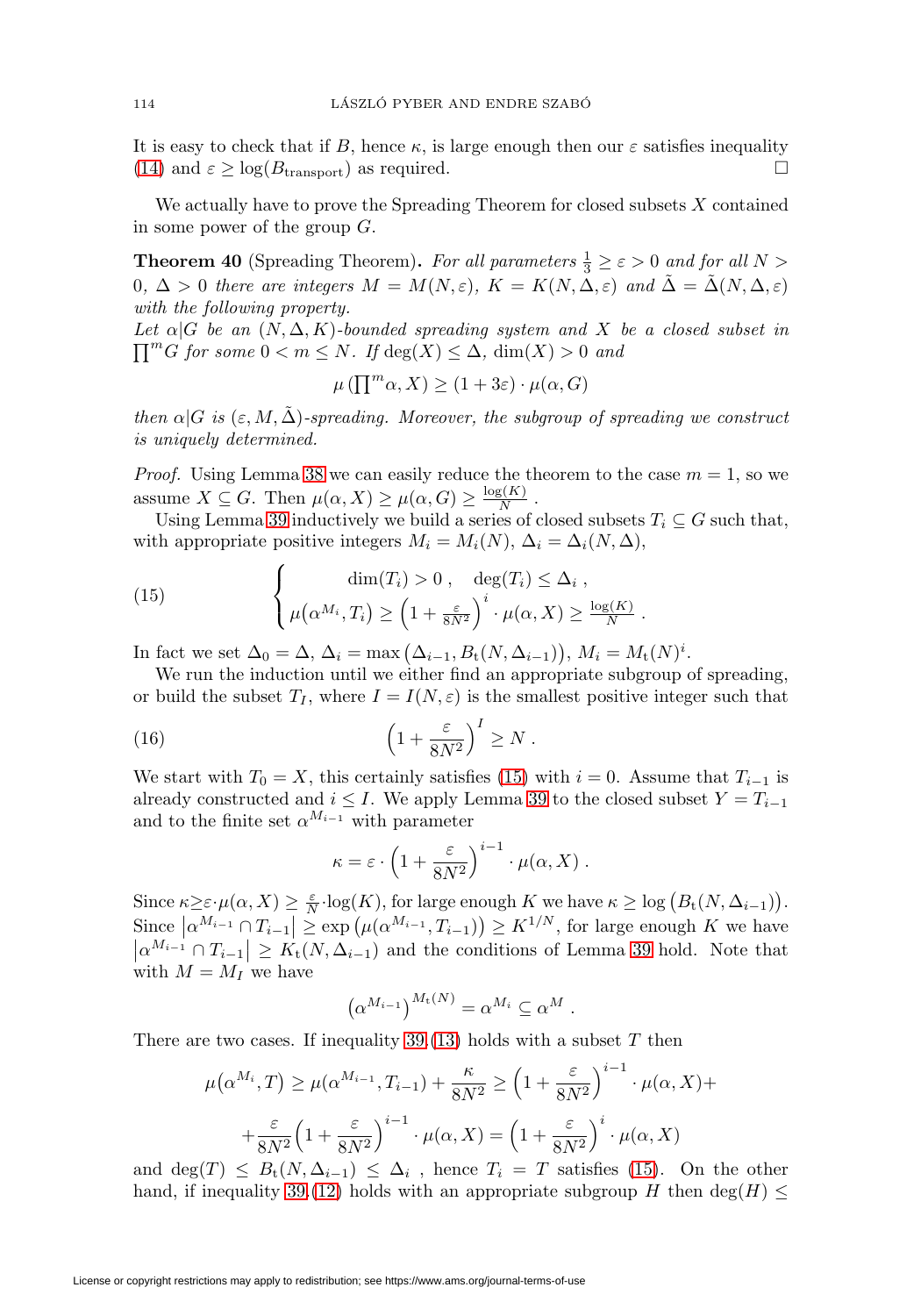$$
B_t(N, \Delta_{i-1}) \leq \Delta_i \text{ and}
$$
  
\n
$$
\mu(\alpha^M, H) \geq \mu(\alpha^{M_i}, H) \geq \mu(\alpha^{M_{i-1}}, T_{i-1}) - \kappa \geq
$$
  
\n
$$
\geq \left(1 + \frac{\varepsilon}{8N^2}\right)^{i-1} \cdot \mu(\alpha, X) - \varepsilon \cdot \left(1 + \frac{\varepsilon}{8N^2}\right)^{i-1} \cdot \mu(\alpha, X) \geq
$$
  
\n
$$
\geq (1 - \varepsilon) \cdot \mu(\alpha, X) \geq (1 - \varepsilon)(1 + 3\varepsilon)\mu(\alpha, G) \geq (1 + \varepsilon)\mu(\alpha, G).
$$

H is an appropriate subgroup of spreading, therefore we stop the induction.

Finally, we consider the case when the induction does not stop during the first  $I$ steps and we build  $T<sub>I</sub>$ . Using the first inequality from Proposition [19](#page-9-3) and inequalities [\(15\)](#page-19-1) and [\(16\)](#page-19-2) we obtain that

$$
\mu(\alpha^M, G) \ge \frac{\dim(T_I)}{\dim(G)} \cdot \mu(\alpha^M, T_I) \ge
$$
  

$$
\ge \frac{1}{N} \cdot \left(1 + \frac{\varepsilon}{8N^2}\right)^I \cdot \mu(\alpha, X) \ge \mu(\alpha, X) \ge (1 + 3\varepsilon)\mu(\alpha, G).
$$

<span id="page-20-0"></span>In this case G itself is an appropriate subgroup of spreading.  $\Box$ 

#### 6. CCC-subgroups

If G is a simple algebraic group then a maximal torus  $T$  can be obtained as the connected centralizer of a (regular semisimple) element. A key observation  $\delta$  of the proof of Theorem [2](#page-1-0) is that, if a subset  $\alpha$  of  $G$  does not grow and  $\alpha \cap T$  contains a regular semisimple element, then for some small M the concentration  $\mu(\alpha^M, T)$  is almost as large as  $\mu(\alpha, G)$ . Informally speaking T is a full torus. (This corresponds to the case [\(ii\)](#page-3-0) of the outline of the proof for  $SL(n, q)$  in the Introduction, i.e., when  $\alpha$  covers a maximal torus.) This key observation is a very special case of the Centralizer Lemma [46](#page-21-0) below.

We also have  $T = \mathcal{C}_G(T)^0$ . This motivates us to study connected centralizers of connected subgroups, i.e., CCC-subgroups, of arbitrary linear algebraic groups. CCC-subgroups have properties resembling those of maximal tori  $T$ . In particular, the duality property in Lemma [44](#page-21-1) is a weak extension of the "self-duality"  $T =$  $\mathcal{C}_G(T)^0$ . The Centralizer Lemma [46](#page-21-0) implies that an extension of the above key observation in fact holds for arbitrary CCC-subgroups (see Remark [47\)](#page-22-1).

**Definition 41.** Let G be an algebraic group and  $X \subseteq G$  an irreducible closed subset. A CC-generator<sup>[7](#page-20-2)</sup> of X is a dim(G)-tuple  $g \in \prod^{\dim(G)} X$  such that  $\mathcal{C}_G(g)^0 =$  $\mathcal{C}_G(X)^0$ . Let  $X^{\text{gen}} \subseteq \prod^{\dim(G)} X$  denote the set of all CC-generators (with respect to G), and let  $X^{\text{nongen}} = (\prod^{\dim(G)} X) \setminus X^{\text{gen}}$  denote the complement.

<span id="page-20-3"></span>**Lemma 42.** Let G be a connected linear algebraic group and  $\emptyset \neq X \subseteq G$  and irreducible closed subset. Then  $X^{\text{nongen}}$  is a proper closed subset of  $\prod^{\dim(G)} X$  whose degree is bounded in terms of  $dim(G)$ ,  $deg(G)$ ,  $mult(G)$ ,  $inv(G)$ , and  $deg(X)$ .

*Proof.* See Lemma [86](#page-44-0) in Appendix [A.](#page-39-0) □

<span id="page-20-4"></span>**Definition 43.** Let G be an algebraic group. A closed subgroup  $A < G$  is a CCCsubgroup if  $A = \mathcal{C}_G(X)^0$  for some connected closed subgroup X and A is different from  $\{1\}$  and  $G^0$ .

 $6$ Results of similar flavor play a crucial role in Helfgott's earlier work (see [\[27,](#page-50-0) Proposition 4.1] and [\[28,](#page-50-2) Proposition 5.8]), and in the work of Breuillard, Green, and Tao [\[10,](#page-49-6) Lemma 4.4].

<span id="page-20-2"></span><span id="page-20-1"></span><sup>&</sup>lt;sup>7</sup>CC refers to "connected centralizer".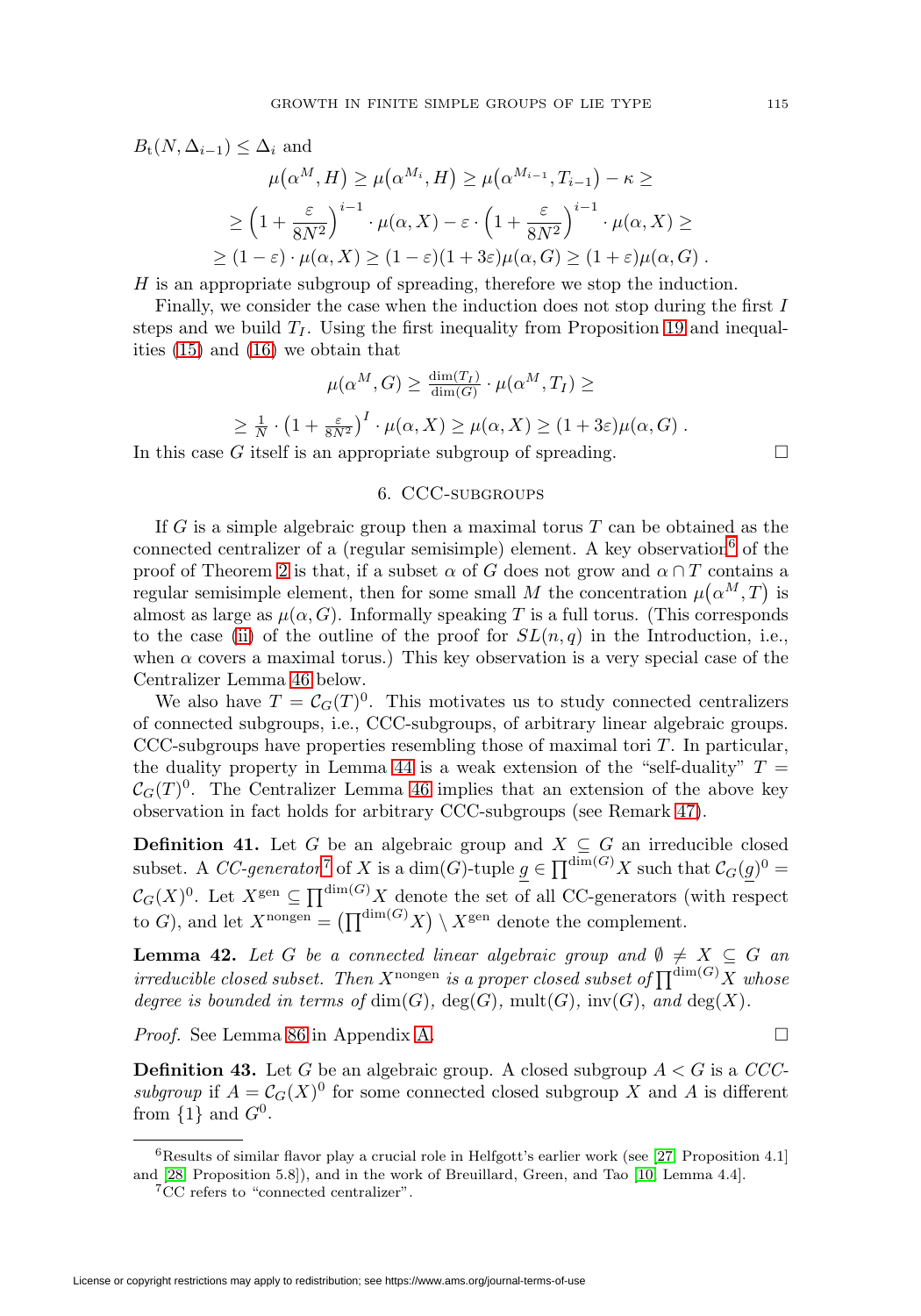<span id="page-21-1"></span>**Lemma 44.** Let G be an algebraic group and  $A < G$  a CCC-subgroup. Then A has the following duality property:

$$
\mathcal{C}_G\big(\mathcal{C}_G(A)^0\big)^0 = A .
$$

Moreover,  $deg(A) \leq deg(G)$  and  $deg(A^{nongen})$  is bounded in terms of  $dim(G)$ , deg(G), mult(G) and inv(G). If  $B \neq A$  is another CCC-subgroup then  $A^{\text{gen}} \cap$  $B^{\text{gen}} = \emptyset.$ 

*Proof.* See Lemma [87](#page-45-0) in Appendix [A.](#page-39-0) □

We need the following basic fact.

<span id="page-21-2"></span>**Proposition 45.** Let  $\alpha \subset SL(n, \overline{\mathbb{F}})$  be a symmetric subset and hH a coset of a closed subgroup  $H \leq SL(n, \overline{\mathbb{F}})$ . If  $hH \cap \alpha \neq \emptyset$  then

$$
\mu(\alpha^2, hH) \ge \mu(\alpha, H) , \quad \mu(\alpha^2, H) \ge \mu(\alpha, hH) .
$$

<span id="page-21-0"></span>**Lemma 46** (Centralizer Lemma). For all parameters  $\frac{1}{3} > \varepsilon > 0$  and for all  $N > 0$ ,  $\Delta > 0$  there are integers  $M = M_c(N, \varepsilon)$ ,  $K = K_c(N, \Delta, \varepsilon)$  and  $\Delta = \Delta_c(N, \Delta, \varepsilon)$ with the following property.

Let  $\alpha|G$  be an  $(N, \Delta, K)$ -bounded spreading system and  $C = C_G(b_1, b_2, \ldots, b_m)$  the centralizer of  $m \leq N$  elements  $b_i \in \alpha \cap G$ . If  $0 < \dim(C)$  then either

$$
\mu(\alpha^M, C^0) \ge \left(1 - \varepsilon \cdot 8N\right) \cdot \mu(\alpha, G)
$$

or  $\alpha|G$  is  $(\varepsilon, M, \tilde{\Delta})$ -spreading. Moreover, in the latter case the subgroup of spreading we construct is uniquely determined.

*Proof.* Note that  $\dim(C^0) = \dim(C) > 0$  and  $|C : C^0| \leq \deg(C) \leq \Delta$  by Fact [27.](#page-13-2) Combining this with Proposition [45,](#page-21-2) for some  $h \in C$  we have  $\mu(\alpha^M, C^0) \geq$  $\mu(\alpha^{M/2}, hC^0) \ge \mu(\alpha^{M/2}, C) - \log(\Delta)$ . Assume  $K > \Delta^{1/\varepsilon}$ . Then we have  $\mu(\alpha, G) \ge$  $\frac{1}{\dim(G)}\log(K) > \frac{1}{\varepsilon \cdot N} \log(\Delta).$ 

By the above inequalities it is enough to prove that, for appropriate K, M,  $\tilde{\Delta}$ , either  $\alpha|G$  is  $(\varepsilon, M, \Delta)$ -spreading or

<span id="page-21-3"></span>(17) 
$$
\mu(\alpha^{M/2}, C) \ge (1 - \varepsilon \cdot 7N) \cdot \mu(\alpha, G).
$$

If  $\dim(C) = \dim(G)$  then  $G = C$  and there is nothing to prove. So we assume  $\dim(C) < \dim(G)$ , and apply Lemma [22](#page-11-0) to the subsets  $Z = G$ ,  $\alpha$ , and to the function

$$
f: G \to \prod^m G
$$
,  $f(g) = (g^{-1}b_1g, g^{-1}b_2g, \ldots g^{-1}b_mg) \in \prod^m G$ 

with the parameter  $\varepsilon' = -7\varepsilon \frac{\mu(\alpha, G)}{\dim(C)}$ . The fibers of f are just the right cosets of the subgroup C, which have equal dimension, hence we obtain a coset  $S = Ca$  that satisfies one of the inequalities in Lemma [22:](#page-11-0) either

$$
\mu(\alpha, G) \le \mu(\alpha, Ca) + 7\varepsilon \frac{\mu(\alpha, G)}{\dim(C)} \big(\dim(G) - \dim(C)\big) \le
$$
  

$$
\le \mu(\alpha, Ca) + \varepsilon \cdot 7 \dim(G) \cdot \mu(\alpha, G) \le \mu(\alpha^2, C) + \varepsilon \cdot 7N \cdot \mu(\alpha, G)
$$

License or copyright restrictions may apply to redistribution; see https://www.ams.org/journal-terms-of-use

 $\Box$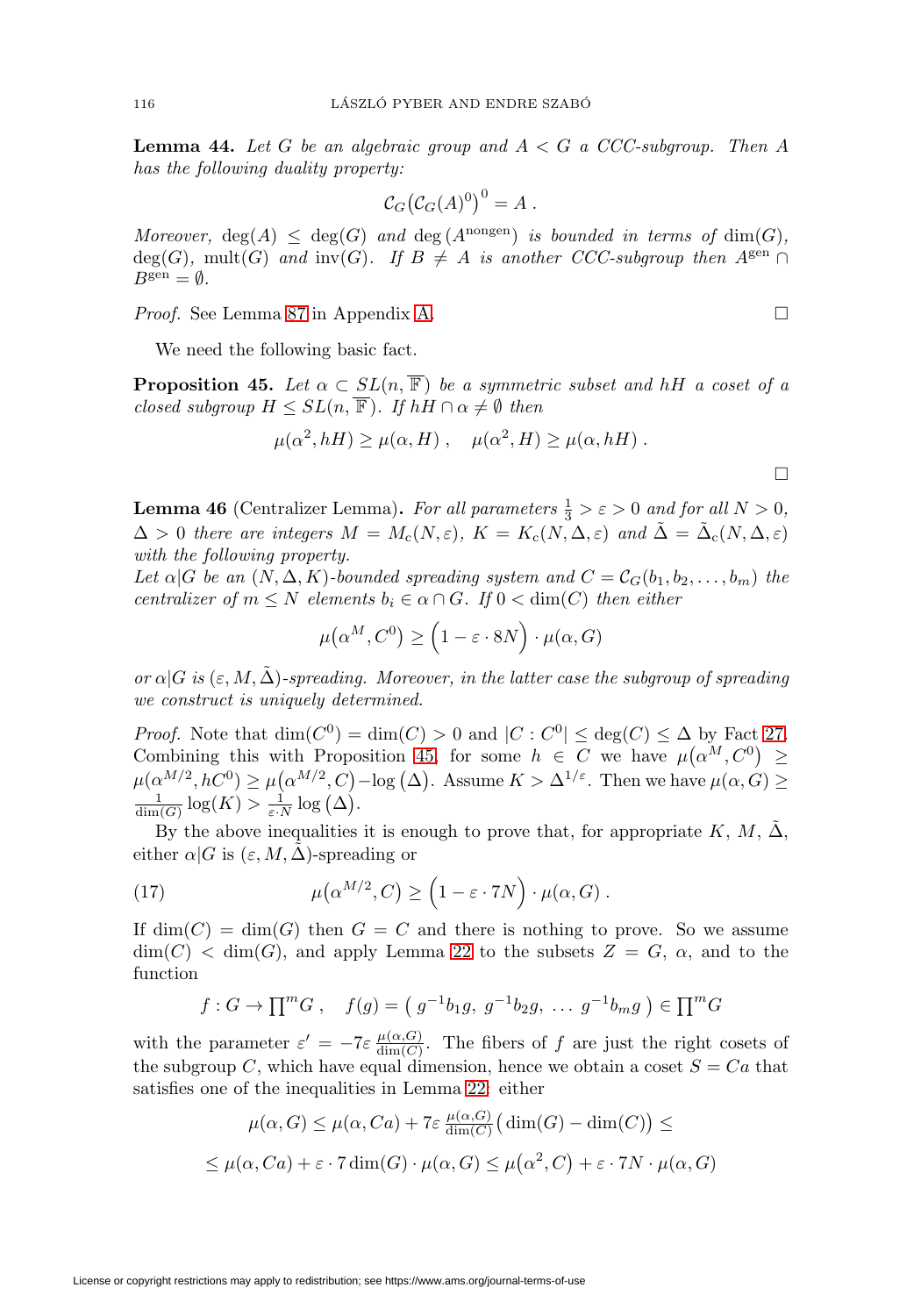(see Proposition [45\)](#page-21-2) and inequality [\(17\)](#page-21-3) holds in this case, or else

$$
\mu(\alpha, G) \le \mu\big(f(\alpha \cap G), \overline{f(G)}\big) - 7\varepsilon \frac{\mu(\alpha, G)}{\dim(C)} \dim(C) =
$$
  
=  $\mu\big(f(\alpha \cap G), \overline{f(G)}\big) - 7\varepsilon \cdot \mu(\alpha, G).$ 

We know  $f(\alpha \cap G) \subseteq \prod^{m} \alpha^3$  hence in this latter case we have

$$
\mu\big(\prod^{m} \alpha^3, \overline{f(G)}\big) \ge (1 + 7\varepsilon) \cdot \mu(\alpha, G) .
$$

If  $\mu(\alpha^3, G) > (1 + \varepsilon)\mu(\alpha, G)$  then we are done. Otherwise,

$$
(1+3\varepsilon)\,\mu(\alpha^3, G) \le (1+3\varepsilon)(1+\varepsilon)\,\mu(\alpha, G) \le
$$
  
 
$$
\le (1+7\varepsilon)\mu(\alpha, G) \le \mu(\prod^m \alpha^3, \overline{f(G)}) .
$$

Now deg  $(f(G)) \leq \Delta^{3m}$  by Fact [29.](#page-14-3) We apply the Spreading Theorem [40](#page-19-0) with parameter  $\varepsilon$  to the spreading system  $\alpha^3|G$  and  $X = \overline{f(G)}$ . We obtain that  $\alpha^3|G$  is  $(\varepsilon, M', \Delta')$ -spreading for appropriate M' and  $\Delta'$  values, hence  $\alpha | G$  is  $(\varepsilon, 3M', \Delta')$ spreading.  $\Box$ 

<span id="page-22-1"></span>*Remark* 47. In particular, Lemma [46](#page-21-0) says that, if  $A$  is a CCC-subgroup of  $G$  and  $(b_1,\ldots,b_m)$  is a CC-generator of  $\mathcal{C}_G(A)^0$  (see Lemma [44\)](#page-21-1) such that all the  $b_i$  are contained in  $\alpha$ , then either  $\alpha|G$  is spreading or  $\mu(\alpha^M, A)$  is almost as large as  $\mu(\alpha, G)$ . Informally speaking, A is a full CCC-subgroup.

# 7. DICHOTOMY

<span id="page-22-0"></span>A central idea of the proof of Theorem [2](#page-1-0) for  $L = SL(n, q)$  (as outlined in the Introduction) is to establish the following fundamental dichotomy. If a generating set  $\alpha$  of L does not grow then the intersection of  $\alpha$  with any maximal torus of L is either relatively large or relatively small. Here we obtain a similar property of maximal tori A in  $SL(n, \overline{\mathbb{F}_q})$ : if  $\alpha$  does not grow then either  $|\alpha \cap A|$  is much smaller than  $|\alpha|^{\frac{1}{n+1}}$  or  $|\alpha^M \cap A|$  is almost as large as  $|\alpha|^{\frac{1}{n+1}}$  for some small M. This is a special case of the Dichotomy Lemma [50](#page-24-0) below. More generally, Lemma [50](#page-24-0) implies that CCC-subgroups also satisfy a similar dichotomy.

The following result is closely related to "escape from subvarieties" type results of Helfgott; see [\[27,](#page-50-0) Lemma 4.4] and [\[28,](#page-50-2) Proposition 4.1].

<span id="page-22-2"></span>**Lemma 48** (Escape Lemma). For all parameters  $\frac{1}{7N^2} \ge \varepsilon > 0$  and for all  $N > 0$ ,  $\Delta > 0$  there are integers  $M = M(N, \varepsilon)$ ,  $K = K(N, \Delta, \varepsilon)$  and  $\tilde{\Delta} = \tilde{\Delta}(N, \Delta, \varepsilon)$  with the following property.

Let  $\alpha|G$  be an  $(N, \Delta, K)$ -bounded spreading system and  $X \subsetneq Y$  two closed subsets in  $\prod^{m} G$  for some  $1 \leq m \leq N$ . Suppose that  $\dim(Y) > 0$ , Y is irreducible,  $deg(X) \leq \Delta$  and

$$
\mu(\prod^{m} \alpha, Y) \ge (1 - \varepsilon) \cdot \mu(\alpha, G),
$$
  

$$
\mu(\prod^{m} \alpha, Y \setminus X) \le (1 - 2\varepsilon) \cdot \mu(\alpha, G).
$$

Then  $\alpha |G$  is  $(\varepsilon, M, \tilde{\Delta})$ -spreading. Moreover, the subgroup of spreading we construct is uniquely determined.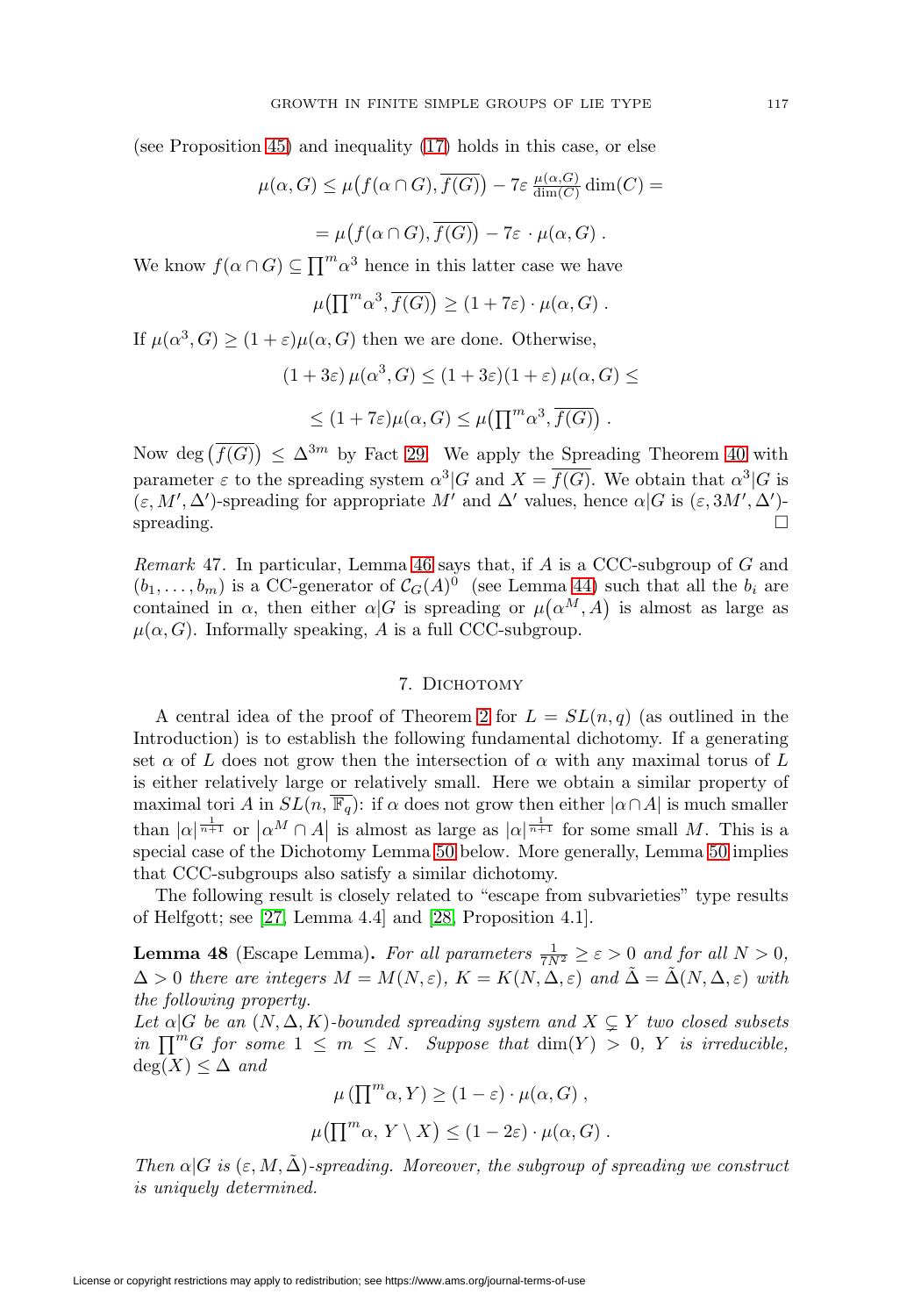*Proof.* Assume  $K \ge 2^{N/\varepsilon}$ . Then  $\mu(\alpha, G) \ge \frac{\log(K)}{N} \ge \frac{\log(2)}{\varepsilon}$ , hence

$$
\log\left(\frac{|\prod^{m}\alpha\cap Y|}{|\prod^{m}\alpha\cap(Y\setminus X)|}\right) = \dim(Y)\left(\mu(\prod^{m}\alpha, Y) - \mu(\prod^{m}\alpha, Y\setminus X)\right) \ge
$$
  
 
$$
\ge \dim(Y) \cdot \varepsilon \cdot \mu(\alpha, G) \ge \log(2) .
$$
  
1000  $K > (2\Delta + 1)^{N/(1-\varepsilon)}$  Then  $|\Pi^{m}\alpha \cap X| > 1$   $|\Pi^{m}\alpha \cap Y| > 1$ 

Assume  $K \geq (2\Delta + 1)^{N/(1-\varepsilon)}$ . Then  $|\prod^m \alpha \cap X| \geq \frac{1}{2} |\prod^m \alpha \cap Y| \geq \frac{1}{2} |\alpha \cap X|$  $G|^{(1-\varepsilon)\dim(Y)/\dim(G)} > \Delta$ , hence  $\dim(X) > 0$  and

$$
\mu(\prod^{m} \alpha, X) \ge \frac{\dim(Y)}{\dim(X)} \mu(\prod^{m} \alpha, Y) - \log(2) \ge
$$
  

$$
\ge \left(1 + \frac{1}{\dim(X)}\right) \left(1 - \varepsilon\right) \cdot \mu(\alpha, G) - \log(2) \ge \left(1 + 7\varepsilon\right) \left(1 - \varepsilon\right) \cdot \mu(\alpha, G) - \log(2) \ge
$$
  

$$
\ge \left(1 + 5\varepsilon\right) \cdot \mu(\alpha, G) - \varepsilon \cdot \mu(\alpha, G) > \left(1 + 3\varepsilon\right) \cdot \mu(\alpha, G).
$$

Then we are done by the Spreading Theorem [40.](#page-19-0)  $\Box$ 

Now we prove that if a set  $\alpha$  does not grow (or spread), then for any closed subset Z either the intersection of  $\alpha$  with Z is relatively small or a small power of  $\alpha$  has relatively large intersection with the connected centralizer of Z. We will prove the Dichotomy Lemma [50](#page-24-0) by applying this twice.

<span id="page-23-1"></span>**Lemma 49** (Asymmetric Dichotomy Lemma). For all parameters  $0 < \varepsilon < \frac{1}{56N^3}$ and for all  $N > 0$ ,  $\Delta > 0$  there are integers  $M = M(N, \varepsilon)$ ,  $K = K(N, \Delta, \varepsilon)$  and  $\tilde{\Delta} = \tilde{\Delta}(N, \Delta, \varepsilon)$  with the following property.

Let  $\alpha|G$  be an  $(N, \Delta, K)$ -bounded spreading system. Then either  $\alpha|G$  is  $(\varepsilon, M, \tilde{\Delta})$ spreading or, for all irreducible closed subsets  $Z \subseteq G$  such that  $\dim(Z) > 0$ ,  $deg(Z) \leq \Delta$  and  $dim(\mathcal{C}_G(Z)) > 0$ , one of the following holds:

$$
\mu\left(\alpha,Z\right) < \left(1 - \frac{1}{7N^2}\right) \cdot \mu(\alpha, G)
$$

or

$$
\mu(\alpha^M, C_G(Z)^0) \ge \mu\left(\prod^{\dim(G)} \alpha^M, \left(C_G(Z)^0\right)^{\text{gen}}\right) \ge \left(1 - \varepsilon \cdot 16N\right) \cdot \mu(\alpha, G) .
$$

Moreover, the subgroup of spreading we construct is uniquely determined.

*Proof.* First, we apply the Escape Lemma [48](#page-22-2) with parameter  $\varepsilon' = \frac{1}{7N^2}$  to  $\alpha |G$  and to the following closed subsets of  $\prod^m G$ .

$$
Y' = \prod^{\dim(G)} Z \quad \supseteq \quad X' = Z^{\text{nongen}}.
$$

Note that  $deg(X')$  is bounded in terms of N,  $\Delta$  (see Lemma [42\)](#page-20-3). If we obtain an appropriate subgroup of spreading then we are done. Otherwise, there are two possibilities. Either

$$
\mu(\alpha, Z) = \mu\left(\prod^{\dim(G)} \alpha, Y'\right) < (1 - \varepsilon') \cdot \mu(\alpha, G) = \left(1 - \frac{1}{7N^2}\right) \cdot \mu(\alpha, G) \;,
$$

in which case the lemma holds, or else there is at least one  $\dim(G)\text{-tuple } \underline{g}\ \in$  $\prod^{\dim(G)} \alpha \cap Z^{\text{gen}}$ . We select the lexicographically minimal g among them, and we apply the Centralizer Lemma [46](#page-21-0) with parameter  $\varepsilon$  to the spreading system  $\alpha|G$  and the subgroup  $C = \mathcal{C}_G(g)$ . Note that  $\mathcal{C}_G(g)^0 = \mathcal{C}_G(Z)^0 \neq \{1\}$ , hence dim(C) > 0, and deg( $C$ )  $\leq \Delta$  by Fact [27.](#page-13-2) In this case we obtain an appropriate subgroup of spreading, the lemma holds. Otherwise, for an appropriate integer  $M'' > 0$  we have

<span id="page-23-0"></span>(18) 
$$
\mu(\alpha^{M''}, C_G(Z)^0) \ge (1 - \varepsilon \cdot 8N) \cdot \mu(\alpha, G).
$$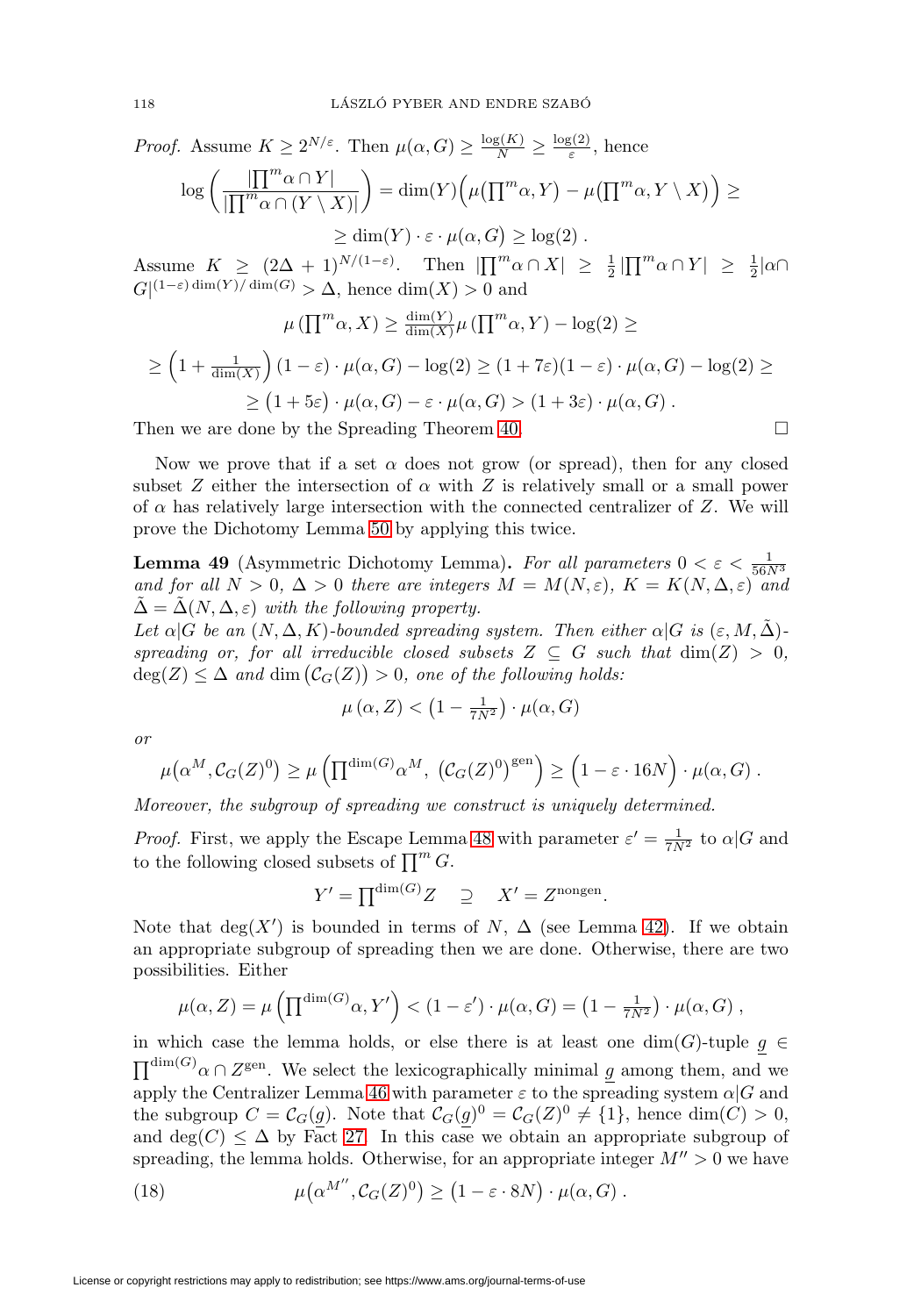Finally, we apply the Escape Lemma [48](#page-22-2) with parameter  $\varepsilon''' = \varepsilon \cdot 8N$  to the spreading system  $\alpha^{M''}|G$  and the closed subsets

$$
Y''' = \prod^{\dim(G)} C_G(Z)^0 \quad \supseteq \quad X''' = (C_G(Z)^0)^{\text{nongen}}.
$$

Note, that  $\deg(X''')$  is bounded in terms of  $\Delta$ , N (see Lemma [42\)](#page-20-3). Again, the lemma holds if we obtain an appropriate subgroup of spreading. Otherwise, by [\(18\)](#page-23-0) and Proposition [19](#page-9-3) we have

$$
\mu\left(\prod^{\dim(G)}\alpha^{M''}, \left(\mathcal{C}_G(Z)^0\right)^{\text{gen}}\right) > (1 - 2\varepsilon''') \cdot \mu(\alpha, G) = \left(1 - \varepsilon \cdot 16N\right) \mu(\alpha, G) .
$$

Assume  $M \geq M''$ . The lemma follows from the following calculation using Proposition [19:](#page-9-3)

$$
\mu(\alpha^M, C_G(Z)^0) = \mu(\prod^{\dim(G)} \alpha^M, Y''') \ge
$$
  
 
$$
\geq \mu(\prod^{\dim(G)} \alpha^M, (Y'' \setminus X''')) = \mu(\prod^{\dim(G)} \alpha^M, (C_G(Z)^0)^{\text{gen}}).
$$

The connected centralizer of the connected centralizer of a CCC-subgroup A is A itself (see Lemma [44\)](#page-21-1). Hence, applying the previous lemma twice, we obtain the following.

<span id="page-24-0"></span>**Lemma 50** (Dichotomy Lemma). For all parameters  $0 < \varepsilon < \frac{1}{119N^3}$  and for all  $N > 0$ ,  $\Delta > 0$  there are integers  $M = M(N, \varepsilon)$ ,  $K = K(N, \Delta, \varepsilon)$  and  $\Delta =$  $\tilde{\Delta}(N, \Delta, \varepsilon)$  with the following property.

Let  $\alpha|G$  be an  $(N, \Delta, K)$ -bounded spreading system. Then either  $\alpha|G$  is  $(\varepsilon, M, \Delta)$ spreading or, for all CCC-subgroups  $A < G$ , one of the following holds:

$$
\mu(\alpha, A) < \left(1 - \frac{1}{7N^2}\right) \cdot \mu(\alpha, G)
$$

or else

$$
\mu(\alpha^M, A) \ge \mu\left(\prod^{\dim(G)} \alpha^M, A^{\rm gen}\right) \ge \left(1 - \varepsilon \cdot 16N\right) \cdot \mu(\alpha, G) .
$$

Moreover, the subgroup of spreading we construct is uniquely determined.

*Proof.* We apply the Asymmetric Dichotomy Lemma [49](#page-23-1) with parameter  $\varepsilon$  to  $\alpha|G$ and the irreducible subset  $Z' = A$ . Note that  $\dim(A) > 0$ ,  $\dim(\mathcal{C}_G(A)) > 0$  and  $\deg(A) \leq \Delta$  by Definition [43](#page-20-4) and Lemma [44.](#page-21-1) If we obtain an appropriate subgroup of spreading or if

$$
\mu\left(\alpha,A\right)<\left(1-\tfrac{1}{7N^2}\right)\cdot\mu(\alpha,G)
$$

then the lemma holds. Otherwise, or an appropriate  $M'$ , we have

<span id="page-24-1"></span>(19) 
$$
\mu(\alpha^{M'}, C_G(A)^0) \geq (1 - \varepsilon \cdot 16N) \cdot \mu(\alpha, G).
$$

We apply again the Asymmetric Dichotomy Lemma [49](#page-23-1) with parameter  $\varepsilon$  to  $\alpha^{M'}|G\rangle$ and  $Z'' = C_G(A)^0$ . If we obtain an appropriate subgroup of spreading then we are done. Otherwise,  $\alpha^{M'}|G$  and  $Z''$  must satisfy one of the two inequalities of that lemma. The first one is  $\mu\left(\alpha^{M'}, C_G(A)^0\right) < \left(1 - \frac{1}{7N^2}\right) \cdot \mu(\alpha^{M'}, G)$ . But  $(1 \frac{1}{7N^2}$  $(1+\varepsilon) < 1 - \varepsilon 16N$ , hence using [\(19\)](#page-24-1) we see that  $\mu(\alpha^{M'}, G) \ge (1+\varepsilon)\mu(\alpha, G)$ . So G is an appropriate subgroup of spreading and we are done in this case. The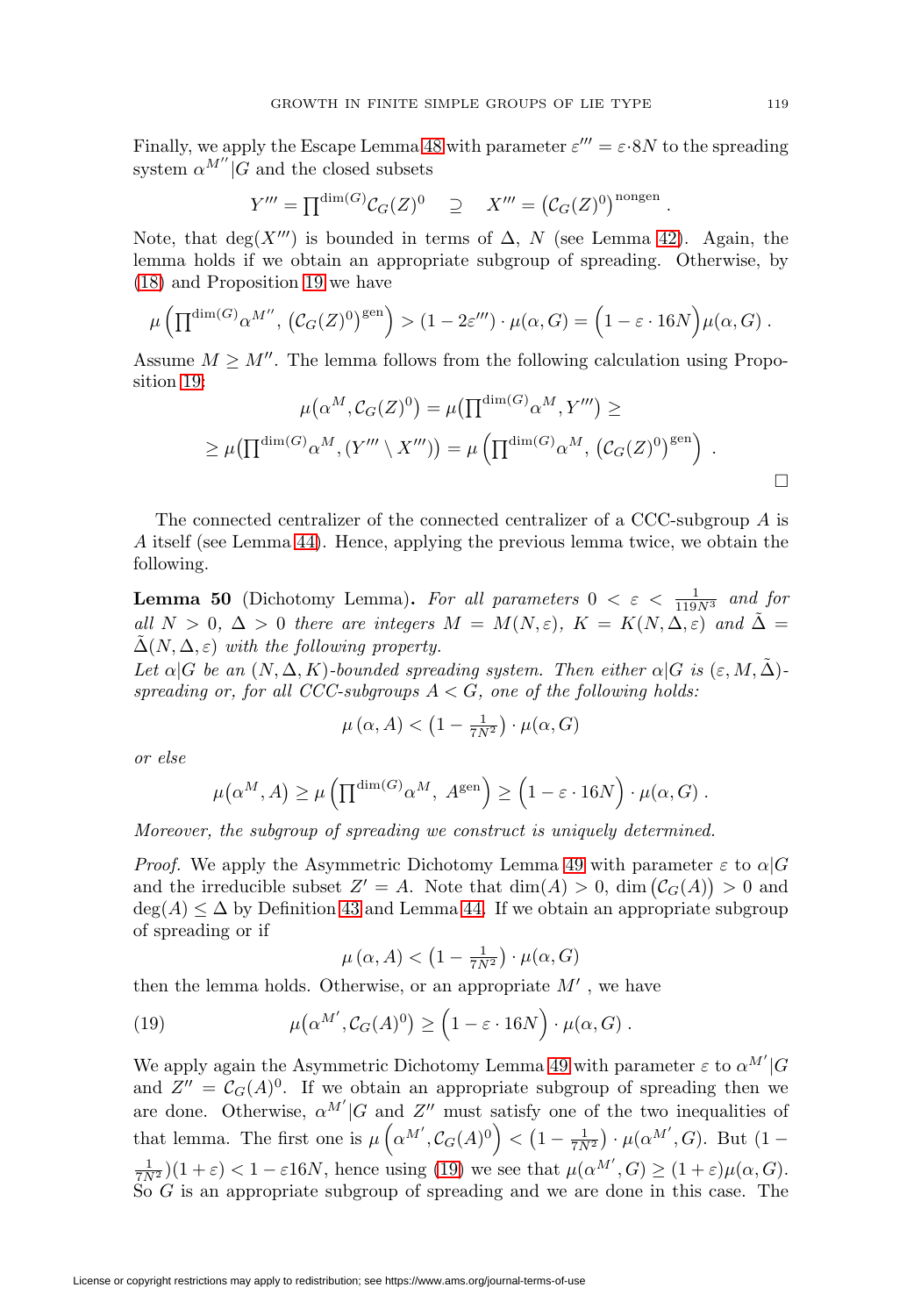other inequality is

$$
\mu\left(\left(\alpha^{M'}\right)^{M'}, C_G\left(\mathcal{C}_G(A)^0\right)^0\right) \ge
$$
  

$$
\geq \mu\left(\prod^{\dim(G)}\alpha^{M'\cdot M'}, \left(\mathcal{C}_G\left(\mathcal{C}_G(A)^0\right)^0\right)^{\text{gen}}\right) \geq \left(1 - \varepsilon \cdot 16N\right) \mu(\alpha, G),
$$

 $\Box$ 

<span id="page-25-0"></span>and we are done since  $C_G(C_G(A)^0)^0 = A$  by Lemma [44.](#page-21-1)

### 8. Finding and using full CCC-subgroups

The starting point for the proof of Theorem [2](#page-1-0) for  $SL(n, q)$  (as outlined in the Introduction) is to find at least one full maximal torus. In this section we first show that, more generally, if G is a non-nilpotent algebraic group and  $\alpha|G$  is a spreading system which does not spread then we can find a CCC-subgroup A which is full in a similar sense (see Theorem [52\)](#page-25-1).

Furthermore, if our G is a simple algebraic group then  $A = T$  is a full maximal torus of G. Using this we can show that if  $\alpha$  does not grow then  $\alpha$  itself must be "very large" compared to  $\langle \alpha \rangle$ .<sup>[8](#page-25-2)</sup> We actually obtain a similar result for non-normal CCC-subgroups of arbitrary connected linear algebraic groups G (see Theorem  $54.(\mathrm{b})$ . The proof of this result corresponds to the part of the argument for  $SL(n, q)$  where we try to grow our set by conjugating full tori.

We also prove an analogous result for the case when  $\langle \alpha \rangle$  is not finite (see Theorem [54.](#page-27-0)[\(a\)](#page-27-1)). This will be used in the proof of Theorem [6.](#page-2-0)

The next lemma extends the fact that in a simple algebraic group almost all elements are regular semisimple.

<span id="page-25-3"></span>**Lemma 51.** Let G be a non-abelian connected linear algebraic group and  $S \subseteq G$ the closure of the set of those elements  $g \in G$  whose centralizer is either the whole of G or does not contain any maximal torus. Then  $\dim(\mathcal{S}) < \dim(G)$  and  $\deg(\mathcal{S})$ is bounded in terms of  $\dim(G)$ ,  $\deg(G)$ .

*Proof.* Let  $A \leq G$  be a Cartan subgroup. (See [\[15,](#page-49-10) Sections 7.1 and 7.2] for the basic properties of Cartan subgroups that we use.) Then  $A = \mathcal{C}_G(T)$  for some maximal torus  $T \leq G$ . For each  $g \in A$  we have  $T \leq C_G(g)$ . All Cartan subgroups are conjugates of  $A$ , hence their union, denoted by  $R$ , is the image of the conjugation map  $f : A \times G \to G$ ,  $f(a, g) = g^{-1}ag$ . It is well known that R contains an open subset U of G and by definition  $G \setminus \mathcal{R} \subseteq G \setminus U$ , so  $\dim(G \setminus \mathcal{R}) < \dim(G)$  (see Fact [16.](#page-6-0)[\(e\)](#page-7-1)). Moreover,  $deg(G \setminus \mathcal{R})$  is bounded in terms of  $dim(G)$  and  $deg(G)$ (see Fact [17.](#page-7-5)[\(d\)](#page-8-4)). We also know that deg  $(\mathcal{Z}(G)) \leq deg(G)$  (see Fact [27\)](#page-13-2). Hence,  $\mathcal{S} = (G \setminus \mathcal{R}) \cup \mathcal{Z}(G)$  also has bounded degree.

<span id="page-25-1"></span>**Theorem 52** (Finding full CCC-subgroups). For all parameters  $0 < \varepsilon \leq \frac{1}{56N^3}$ and for all  $N > 0$ ,  $\Delta > 0$  there are integers  $M = M(N, \varepsilon)$ ,  $K = K(N, \Delta, \varepsilon)$  and  $\tilde{\Delta} = \tilde{\Delta}(N, \Delta, \varepsilon)$  with the following property.

Let  $\alpha|G$  be an  $(N, \Delta, K)$ -bounded spreading system such that G is non-nilpotent. Then either it is  $(\varepsilon, M, \tilde{\Delta})$ -spreading, or there is a non-normal CCC-subgroup A  $\leq$ G which contains exactly one maximal torus of G and satisfies

<span id="page-25-4"></span>(20) 
$$
\mu(\alpha^M, A) > (1 - \varepsilon \cdot 17N)\mu(\alpha^M, G).
$$

<span id="page-25-2"></span><sup>8</sup>This may be viewed as an abstract version of Theorem [2.](#page-1-0)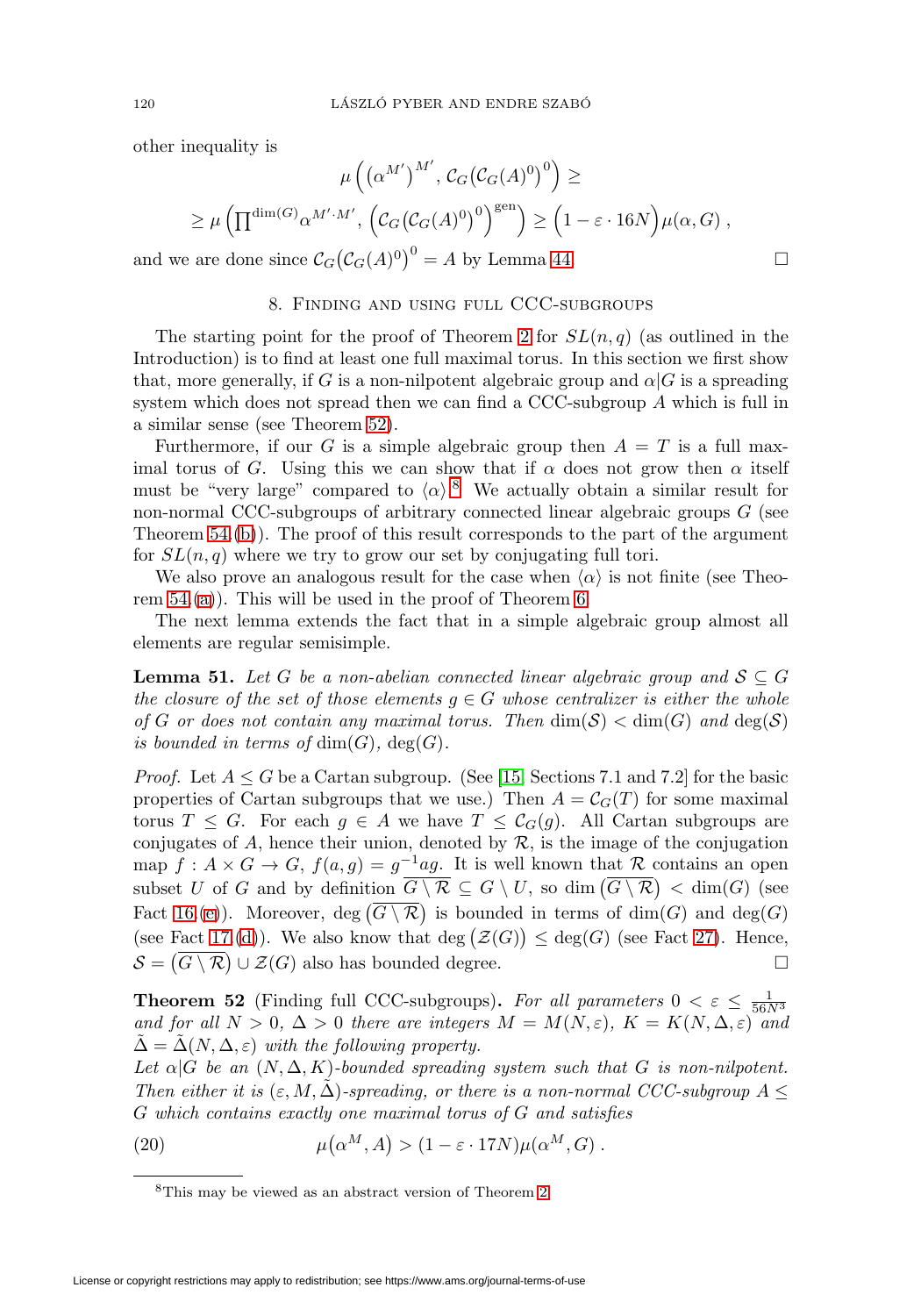Moreover, the subgroup  $A$  and the subgroup of spreading, whichever we construct, are uniquely determined.

*Proof.* Recall from the Centralizer Lemma [46](#page-21-0) the constant  $M_c = M_c(N, \varepsilon)$ .

We set  $g_0 = 1 \in G$ ,  $G_0 = G$ , and define by induction on i the elements  $g_i \in$  $\alpha^{(M_c)^{i-1}} \cap G$  in such a way that the connected subgroups

$$
G_i = C_G(g_0, g_1, g_2, \dots, g_i)^0 = C_{G_{i-1}}(g_i)^0
$$

satisfy

<span id="page-26-0"></span>(21) 
$$
\mu\left(\alpha^{(M_c)^i}, G_i\right) \ge \left(1 - \varepsilon \cdot 8N\right) \mu(\alpha, G) ,
$$

all  $G_i$  contain some maximal torus of G and they form a strictly decreasing series of subgroups (necessarily of length at most  $N$ ).

Suppose that such a  $G_i$  is already defined for some  $i \geq 0$ . If it is abelian then we stop the induction. Otherwise, we apply Lemma [51](#page-25-3) to the group  $G_i$  and obtain a subset  $S_i \subsetneq G_i$ . Then  $\deg(S_i)$  is bounded in terms of N and  $\Delta$ , and  $\deg(G_i) \leq \Delta$ by Fact [27.](#page-13-2) We apply the Escape Lemma [48](#page-22-2) with parameter  $\varepsilon' = \varepsilon \cdot 8N$  to  $\alpha^{(M_c)^i}|G$ and the subsets  $X = S_i$  and  $Y = G_i$  of G. If we obtain an appropriate subgroup of spreading then we are done. Otherwise, since [\(21\)](#page-26-0) holds, we find at least one element

$$
g_{i+1} \in \alpha^{(M_c)^i} \cap (G_i \setminus \mathcal{S}_i).
$$

We select the  $g_{i+1}$  which is minimal in the total order of  $\langle \alpha \rangle$ . According to the definition of  $S_i$ , the subgroup  $G_{i+1} = (G_i \cap C_G(g_{i+1}))^0$  contains a maximal torus of  $G_i$ , which is also a maximal torus in  $G$ , and  $G_{i+1}$  is strictly smaller than  $G_i$ . We apply the Centralizer Lemma [46](#page-21-0) with parameter  $\varepsilon$  to  $\alpha^{(M_c)^i}|G$  and the subgroup  $\mathcal{C}_G(g_0,\ldots,g_{i+1})$ . If we obtain an appropriate subgroup of spreading then we are done. Otherwise,  $G_{i+1}$  satisfies [\(21\)](#page-26-0), as shown by the following calculation:

$$
\mu\left(\alpha^{(M_c)^iM_c}, G_{i+1}\right) \ge \left(1 - \varepsilon \cdot 8N\right) \cdot \mu(\alpha^{(M_c)^i}, G) \ge \left(1 - \varepsilon \cdot 8N\right) \mu(\alpha, G).
$$

Since  $\dim(G_i)$  decreases in each step, the induction must stop, and for some  $I \leq N$  we arrive at a connected abelian subgroup  $G_I$  which contains a maximal torus  $T$  and satisfies inequality  $(21)$ .

We set  $A = \mathcal{C}_G(G_I)^0$ . On the one hand, T commutes with  $G_I$ , hence  $T \leq A$ . On the other hand  $A = \mathcal{C}_G(G_I)^0 \leq \mathcal{C}_G(T)$ , and the latter one is a Cartan subgroup, which has a unique maximal torus. Therefore,  $T$  is the only maximal torus in  $A$ . But G is non-nilpotent, so it has several (conjugate) maximal tori. Therefore A is a non-normal CCC-subgroup. We apply the Asymmetric Dichotomy Lemma [49](#page-23-1) with parameter  $\varepsilon$  to  $\alpha^{(M_c)^N}$  |G and the subset  $Z = G_I$ . If we obtain an appropriate subgroup of spreading then we are done. Otherwise, since  $G_I$  satisfies [\(21\)](#page-26-0) and  $\varepsilon \cdot 8N \leq \frac{1}{7N^2}$ , for an appropriate integer M we obtain that

$$
\mu(\alpha^M, A) \ge (1 - \varepsilon \cdot 16N) \mu(\alpha, G) > (1 - \varepsilon \cdot 17N) (1 + \varepsilon) \mu(\alpha, G).
$$

If  $\mu(\alpha^M, G) \leq (1+\varepsilon) \mu(\alpha, G)$  then [\(20\)](#page-25-4) holds. Otherwise G itself is an appropriate subgroup of spreading and we are done again.  $\Box$ 

The following useful lemma shows that growth in a subgroup of G implies growth in G itself. See [\[28,](#page-50-2) Section 7] for similar results.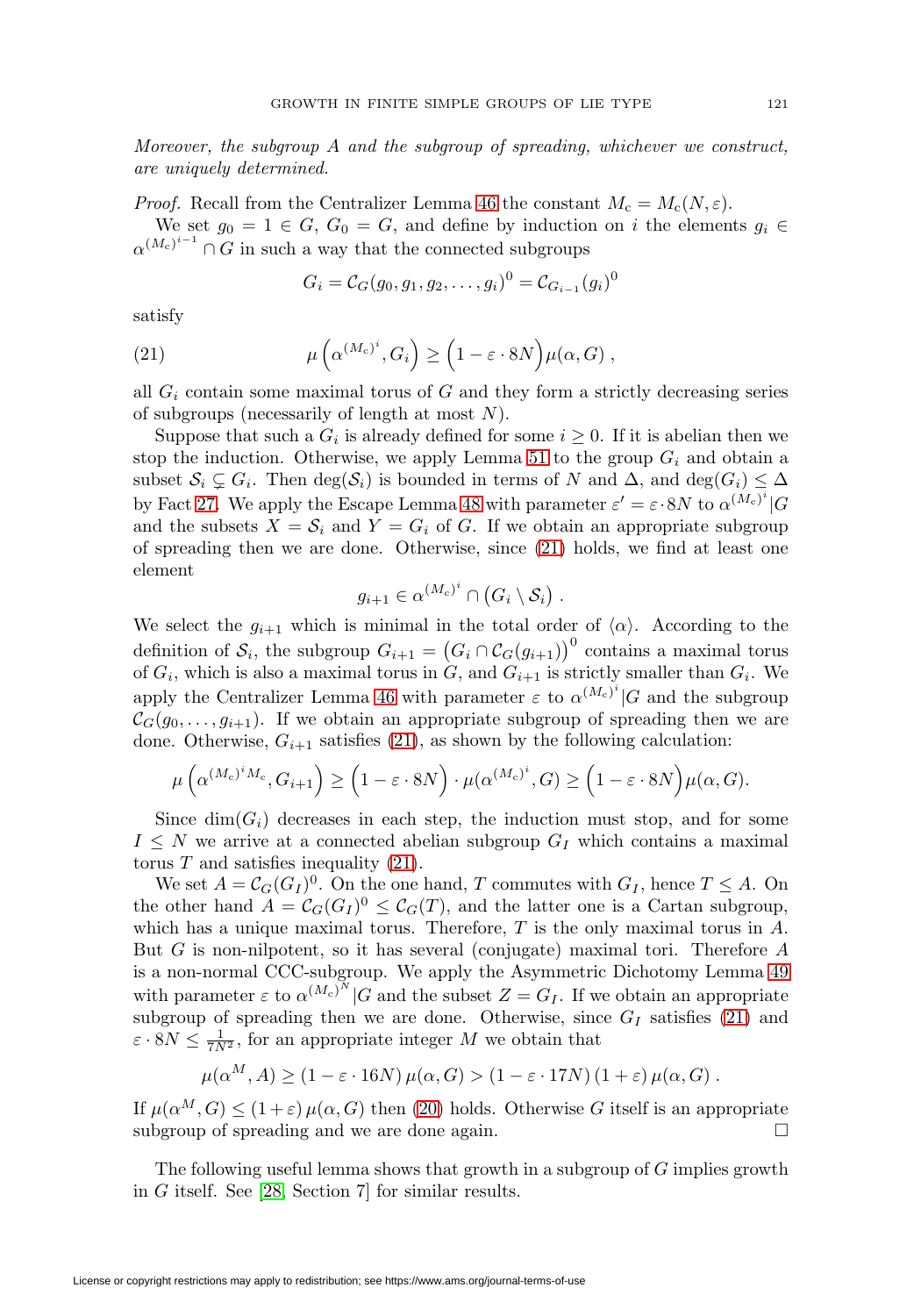<span id="page-27-3"></span>**Lemma 53.** Let  $A \leq G \leq SL(n, \overline{\mathbb{F}})$  be closed subgroups and  $1 \in \alpha \subset SL(n, \overline{\mathbb{F}})$  a finite subset. Then for all integers  $k > 0$  one has

$$
\mu(\alpha^{k+1}, G) \ge \mu(\alpha, G) + \frac{\dim(A)}{\dim(G)} \Big[\mu(\alpha^k, A) - \mu(\alpha^{-1}\alpha, A)\Big]
$$

or equivalently  $\frac{|\alpha^{k+1} \cap G|}{|\alpha \cap G|}$  $\geq \frac{|\alpha^k \cap A|}{|\alpha^{-1}\alpha \cap A|}$ .

Proof. The two inequalities are clearly equivalent, we will prove the latter form. We will look at the multiplication map

$$
(\alpha \cap G) \times (\alpha^k \cap A) \stackrel{\phi}{\longrightarrow} (\alpha \cap G) \cdot (\alpha^k \cap A) \subseteq (\alpha^{k+1} \cap G).
$$

On the left-hand side we have  $|\alpha \cap G| \cdot |\alpha^k \cap A|$  elements; on the right-hand side there are  $\left| \alpha^{k+1} \cap G \right|$  elements. Therefore, it is enough to prove that  $\left| \phi^{-1}(g) \right| \le$  $|\alpha^{-1}\alpha \cap A|$  for all  $g \in \alpha^{k+1} \cap G$ , and this follows from the calculation below:

$$
\phi^{-1}(g) \subseteq \left\{ (a, a^{-1}g) \mid a \in \alpha, a^{-1}g \in A \right\} \subseteq \left\{ (a, a^{-1}g) \mid a \in \alpha \cap gA \right\},\
$$
  
hence 
$$
|\phi^{-1}(g)| \le |\alpha \cap gA| \le |(\alpha \cap gA)^{-1}(\alpha \cap gA)| \le |\alpha^{-1}\alpha \cap A|.
$$

It is crucial in the proofs of our main theorems to find sufficiently many  $\langle \alpha \rangle$ conjugates of a CCC-subgroup  $A \leq G$ . Accordingly, conditions [\(a\)](#page-27-1) and [\(b\)](#page-27-2) of the lemma below express the fact that the number of conjugates,  $|\langle \alpha \rangle : \mathcal{N}_{\langle \alpha \rangle}(A)|$ , is relatively large compared to  $|\alpha|$ .

<span id="page-27-0"></span>**Theorem 54** (Using full CCC-subgroups). For all parameters  $\frac{1}{119N^3} > \varepsilon > 0$  and for all  $N > 0$ ,  $\Delta > 0$  there are integers  $M = M(N, \varepsilon)$ ,  $K = K(N, \Delta, \varepsilon)$  and  $\tilde{\Delta} = \tilde{\Delta}(N, \Delta, \varepsilon)$  with the following property.

Let  $\alpha|G$  be an  $(N, \Delta, K)$ -bounded spreading system and  $A < G$  a CCC-subgroup such that

$$
\mu(\alpha, A) > \left(1 - \frac{1}{7N^2}\right) \cdot \mu(\alpha, G) .
$$

<span id="page-27-1"></span>Suppose that at least one of the following holds:

- (a)  $|\langle \alpha \rangle : \mathcal{N}_{\langle \alpha \rangle}(A)| \geq |\alpha|^{2N},$
- <span id="page-27-2"></span>(b)  $\alpha \subset G$ , A is not normal in G and

$$
\mu(\alpha, G) = \frac{\log |\alpha|}{\dim(G)} \le \left(1 - \varepsilon \cdot 64N^3\right) \cdot \frac{\log \left|\langle \alpha \rangle : \mathcal{N}_{\langle \alpha \rangle}(A)\right|}{\dim(G) - \dim \left(\mathcal{N}_G(A)\right)}.
$$

Then  $\alpha|G$  is  $(\varepsilon, M, \tilde{\Delta})$ -spreading. Moreover, the subgroup of spreading we construct is uniquely determined.

*Proof.* By Lemma [44](#page-21-1) the conjugate subsets  $h^{-1}A^{\text{gen}}h$  for various h normalising G are pairwise disjoint or coincide. They are all contained in  $\prod^{\dim(G)} G$  which has dimension dim $(G)^2 \leq N^2$ .

In case [\(b\)](#page-27-2) we consider the following set:

$$
X = \bigcup \left\{ h^{-1}A^{\text{gen}}h \mid h \in G \right\} \subseteq \prod^{\dim(G)} G.
$$

Then dim  $(\overline{X}) \leq N^2$ . Consider the conjugation map  $\phi: G \times \overline{A^{\text{gen}}} \to \prod^{\text{dim}(G)} G$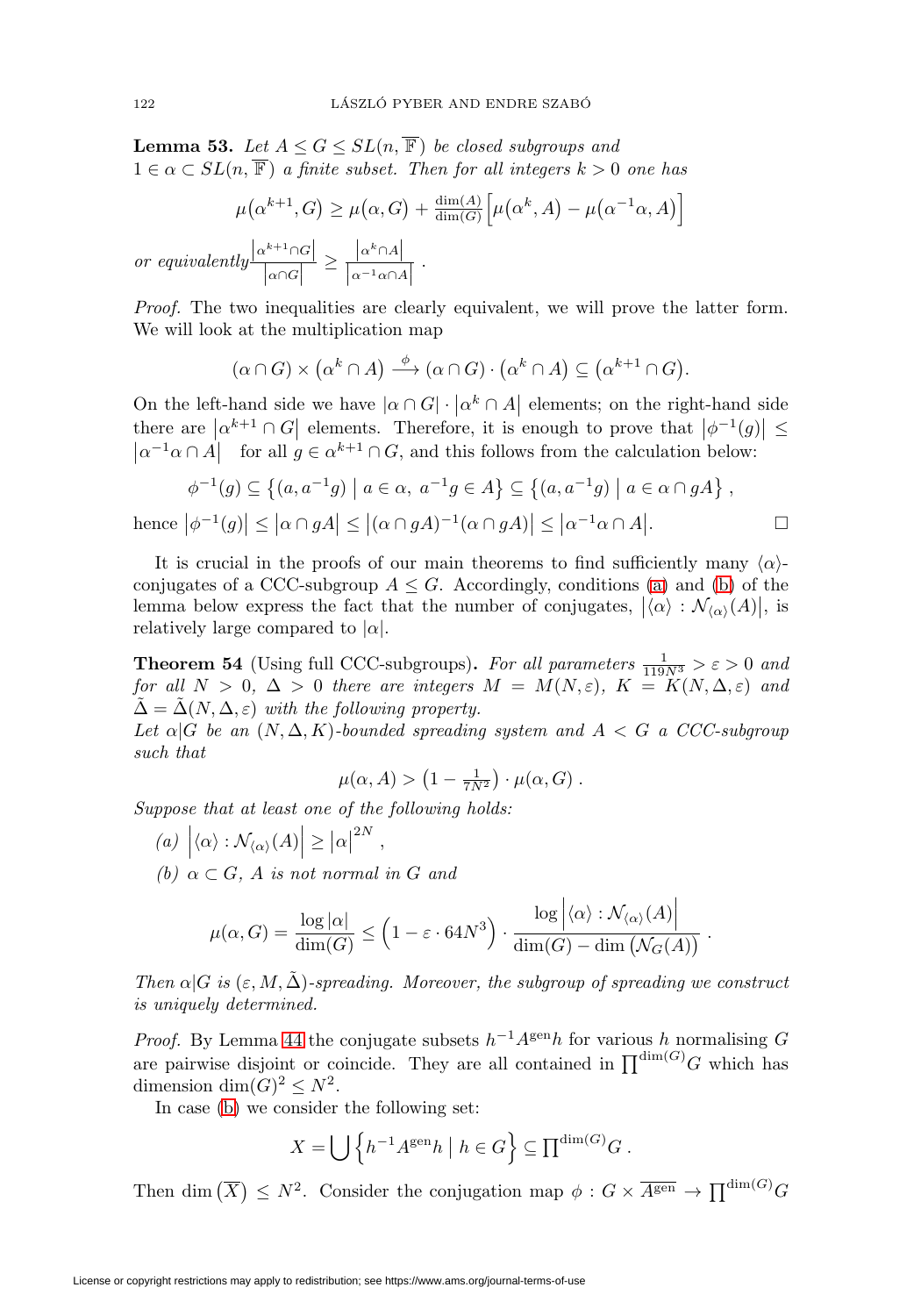defined as  $\phi(h,\underline{a}) = h^{-1}\underline{a}h$  (note that  $\overline{A^{\text{gen}}} = \prod^{\dim(G)} A$ ). By definition  $X =$  $\phi(G \times A^{\text{gen}})$  hence  $\overline{X} = \overline{\text{im}(\phi)}$  and  $\text{deg}(\overline{X})$  is bounded in terms of N and  $\Delta$  (see Fact [17.](#page-7-5)[\(f\)](#page-8-6)). Consider any pair  $(h_0, a_0) \in G \times A^{\text{gen}}$  and its image  $x = h_0^{-1} \underline{a_0} h_0 \in X$ . The corresponding fiber is

$$
\phi^{-1}(x) = \left\{ (nh_0, n\underline{a}_0 n^{-1}) \, \Big| \, n \in \mathcal{N}_G(A) \right\} ,
$$

which is isomorphic (in the sense of Definition [15\)](#page-6-8) to  $\mathcal{N}_G(A)$ . In particular,  $G \times A^{\text{gen}}$ (which is open and dense in the domain of  $\phi$ ) is the union of fibers of dimension dim  $(\mathcal{N}_G(A))$ . Therefore,

$$
\dim(\overline{X}) = \dim(A^{\text{gen}}) + \left[\dim(G) - \dim(\mathcal{N}_G(A))\right] > \dim(A^{\text{gen}})
$$

(apply Fact [17.](#page-7-5)[\(e\)](#page-8-5) to the irreducible subset  $G \times \overline{A^{\text{gen}} }$ .

We consider in both cases all the conjugate subgroups

$$
\mathcal{A} = \left\{ t^{-1}At \mid t \in \langle \alpha \rangle \right\} ;
$$

they are all CCC-subgroups of G since  $\alpha$  normalizes G.

In case [\(a\)](#page-27-1) we have  $\log |\mathcal{A}| \geq 2N \log |\alpha|$  by assumption. In case [\(b\)](#page-27-2), with the shorthand notation  $\varepsilon'' = \varepsilon \cdot 16N$ , we obtain

$$
\log |\mathcal{A}| = \log |\langle \alpha \rangle : \mathcal{N}_{\langle \alpha \rangle}(A)| \geq \left[ \dim(G) - \dim \left( \mathcal{N}_G(A) \right) \right] \cdot \frac{1}{1 - \varepsilon \cdot 64N^3} \cdot \mu(\alpha, G) =
$$
  
= 
$$
\left[ \dim(\overline{X}) - \dim(A^{\text{gen}}) \right] \cdot \frac{1}{1 - \varepsilon \cdot 64N^3} \cdot \mu(\alpha, G) >
$$
  
> 
$$
\left[ \dim(\overline{X}) - \dim(A^{\text{gen}}) \right] \cdot \left( 1 + \varepsilon'' \cdot 4 \dim(\overline{X}) \right) \cdot \mu(\alpha, G) .
$$

Suppose first that for all  $B \in \mathcal{A}$ 

<span id="page-28-0"></span>(22) 
$$
\mu(\alpha^2, B) \ge (1 - \frac{1}{7N^2}) \mu(\alpha, G).
$$

We apply the Dichotomy Lemma [50](#page-24-0) with parameter  $\varepsilon$  to  $\alpha^2|G$  and to each  $B \in \mathcal{A}$ . If we obtain a subgroup of spreading then we are done. Otherwise, for an appropriate integer  $M' = M'(N, \varepsilon),$ 

$$
\mu\left(\prod^{\dim(G)}\alpha^{2M'}, B^{\text{gen}}\right) \ge \left(1 - \varepsilon \cdot 16N\right) \mu(\alpha^2, G) \ge (1 - \varepsilon'')\mu(\alpha, G)
$$

for all  $B \in \mathcal{A}$ . Hence,  $\prod^{\dim(G)} \alpha^{2M'}$  intersects each  $B^{\text{gen}}$ . By Lemma [44](#page-21-1) the subsets  $B<sup>gen</sup>$  are pairwise disjoint. In case [\(b\)](#page-27-2) we obtain

$$
\mu\left(\prod^{\dim(G)}\alpha^{2M'},\overline{X}\right) = \frac{1}{\dim(\overline{X})}\log\left|\prod^{\dim(G)}\alpha^{2M'}\cap\overline{X}\right| \ge
$$
  

$$
\geq \frac{1}{\dim(\overline{X})}\log\left(\sum_{B\in\mathcal{A}}\left|\prod^{\dim(G)}\alpha^{2M'}\cap B^{\text{gen}}\right|\right) \ge
$$
  

$$
\geq \frac{1}{\dim(\overline{X})}\left[\log|\mathcal{A}| + \log\left(\min_{B\in\mathcal{A}}\left|\prod^{\dim(G)}\alpha^{2M'}\cap B^{\text{gen}}\right|\right)\right] =
$$
  

$$
\geq \frac{1}{\dim(\overline{X})}\left[\log|\mathcal{A}| + \dim(A^{\text{gen}})\cdot\min_{B\in\mathcal{A}}\left(\mu\left(\prod^{\dim(G)}\alpha^{2M'},B^{\text{gen}}\right)\right)\right] \ge
$$
  

$$
\geq \frac{1}{\dim(\overline{X})}\left[\log|\mathcal{A}| + \dim(A^{\text{gen}})\cdot(1-\varepsilon'')\,\mu(\alpha,G)\right] \ge
$$
  

$$
\geq \frac{1}{\dim(\overline{X})}\left[\left[\dim(\overline{X}) - \dim(A^{\text{gen}})\right]\cdot\left(1+\varepsilon''\cdot 4\dim(\overline{X})\right)\mu(\alpha,G) +
$$
  

$$
+\dim(A^{\text{gen}})\cdot(1-\varepsilon'')\,\mu(\alpha,G)\right] =
$$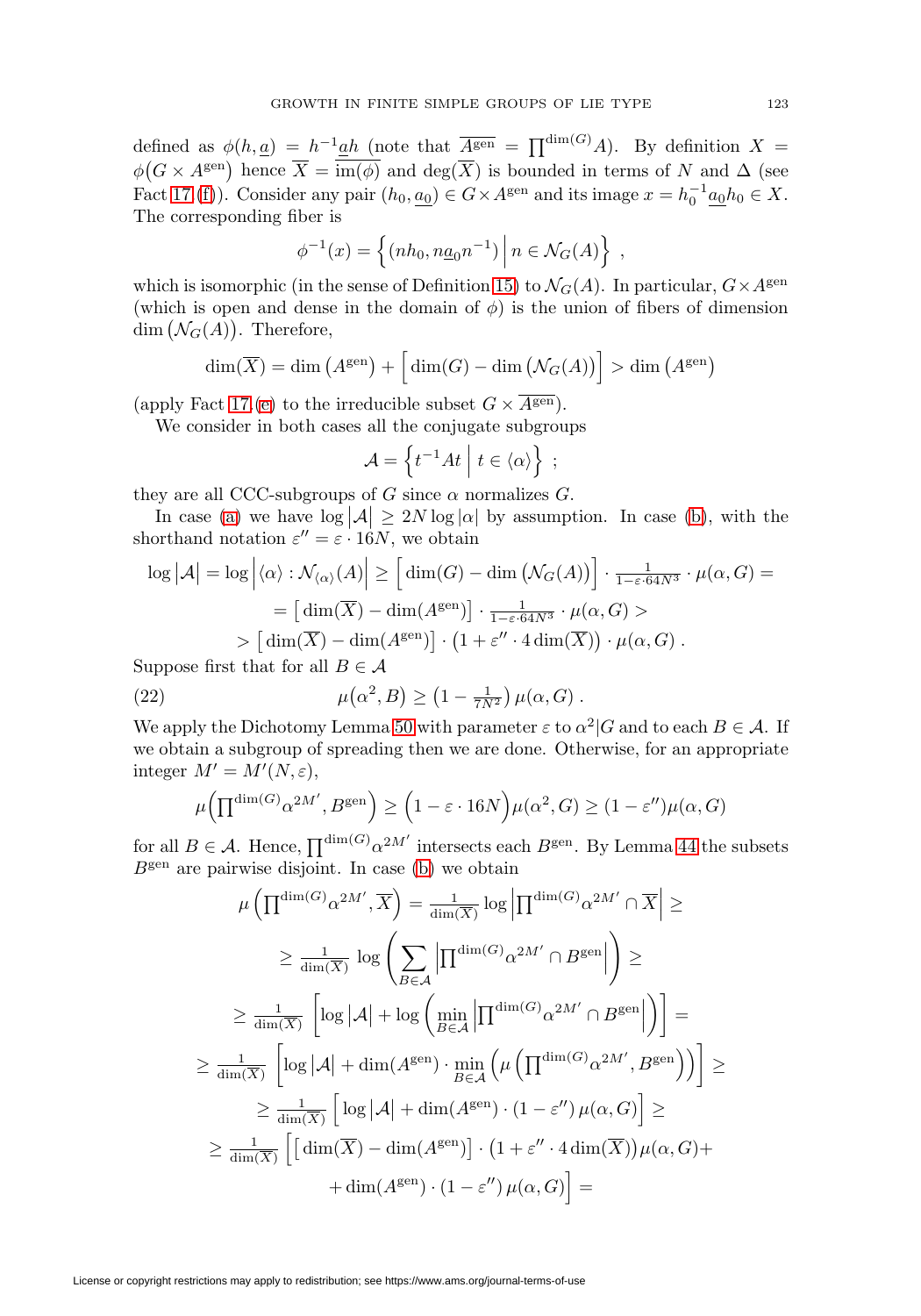124 LÁSZLÓ PYBER AND ENDRE SZABÓ

$$
= \left[1 + 4\varepsilon''\left(\dim(\overline{X}) - \dim(A^{\text{gen}})\right) - \varepsilon'' \frac{\dim(A^{\text{gen}})}{\dim(\overline{X})}\right] \mu(\alpha, G) >
$$
  
> 
$$
(1 + 3\varepsilon'') \cdot \mu(\alpha, G).
$$

In case [\(a\)](#page-27-1) a similar, but much shorter, calculation shows that

$$
\mu\left(\prod^{\dim(G)} \alpha^{2M'}, \prod^{\dim(G)} G\right) \ge \frac{\log |\mathcal{A}|}{\dim(G)^2} \ge \frac{2 \log |\alpha|}{\dim(G)} \ge (1+3\varepsilon'')\mu(\alpha, G).
$$

Next, we apply the Spreading Theorem [40](#page-19-0) with parameter  $\varepsilon''$  to  $\alpha^{2M'}|G$ , and in case [\(a\)](#page-27-1) to the subset  $Z'' = \prod^{\dim(G)} G$ , in case [\(b\)](#page-27-2) to the subset  $Z'' = \overline{X}$ . We get an appropriate subgroup of spreading, we are done.

Finally, we assume that condition  $(22)$  fails for some member of A. As A itself satisfies [\(22\)](#page-28-0), there must be at least one subgroup  $B_0 \in \mathcal{A}$  and an element  $b \in \alpha$ such that  $B_0$  satisfies [\(22\)](#page-28-0) but  $b^{-1}B_0b$  doesn't:

<span id="page-29-1"></span>(23) 
$$
\mu(\alpha^2, b^{-1}B_0b) < (1 - \frac{1}{7N^2}) \mu(\alpha, G).
$$

Conjugation with  $b$  transforms  $(22)$  into

$$
\mu(\alpha^4, b^{-1}B_0b) \ge \mu(b^{-1}\alpha^2b, b^{-1}B_0b) = \mu(\alpha^2, B_0) > (1 - \frac{1}{7N^2}) \mu(\alpha, G).
$$

Again, we apply the Dichotomy Lemma [50](#page-24-0) with parameter  $\varepsilon$  to  $\alpha^4|G$  and the CCCsubgroup  $b^{-1}B_0b$ . Either we obtain an appropriate subgroup of spreading, and the lemma holds in this case, or

$$
\mu(\alpha^{4M'}, b^{-1}B_0b) \ge (1 - \varepsilon \cdot 16N)\mu(\alpha, G) .
$$

Now we compare this to inequality [\(23\)](#page-29-1) and apply Lemma [53](#page-27-3) with  $k = 4M'$  to the subgroup  $b^{-1}B_0b$ . We obtain that

$$
\mu(\alpha^{4M'+1}, G) \ge \mu(\alpha, G) + \frac{\dim(b^{-1}B_0b)}{\dim(G)} \left[\frac{1}{7N^2} - \varepsilon \cdot 16N\right] \mu(\alpha, G) \ge
$$
  

$$
\ge \mu(\alpha, G) + \frac{1}{N} \left[\frac{1}{7N^2} - \varepsilon \cdot 16N\right] \mu(\alpha, G) =
$$
  

$$
= \left[1 + \frac{1}{7N^3} - 16\varepsilon\right] \mu(\alpha, G) \ge (1 + \varepsilon) \mu(\alpha, G) ,
$$

<span id="page-29-0"></span>hence G itself is an appropriate subgroup of spreading for  $\alpha|G$ .

### 9. The proof of Theorem [6](#page-2-0)

Combining our general results on algebraic groups, Theorem [52](#page-25-1) and Theorem [54,](#page-27-0) we first prove a kind of "spreading lemma" (Lemma [58\)](#page-30-1) for spreading systems  $\alpha|G$ with  $\langle \alpha \rangle \cap G$  not virtually nilpotent. Using this we show that, if  $\alpha$  is a large non-growing subset of  $SL(n, \overline{\mathbb{F}})$ ,  $\overline{\mathbb{F}}$  an algebraically closed field (of any characteristic), then  $\langle \alpha \rangle \cap H$  is virtually nilpotent for an appropriate closed subgroup H (see Lemma [59\)](#page-30-2). Theorem [6](#page-2-0) will follow by an inductive argument.

We need a few basic results.

<span id="page-29-2"></span>**Proposition 55** (Freiman [\[20\]](#page-50-15), [\[21\]](#page-50-16)). Let  $\alpha$  be a finite subset of a group G. If  $|\alpha \cdot \alpha| < \frac{3}{2} |\alpha|$ , then  $S := \alpha \cdot \alpha^{-1}$  is a finite group of order  $|\alpha \cdot \alpha|$ , and  $\alpha \subset S \cdot x = x \cdot S$ for some x in the normalizer of S.

For the following useful result of Helfgott see [\[27,](#page-50-0) proof of Lemma 2.2] (see also [\[53\]](#page-51-7)). A similar result follows from an old argument of Ruzsa and Turjányi [\[52\]](#page-51-8) who considered the case of abelian groups.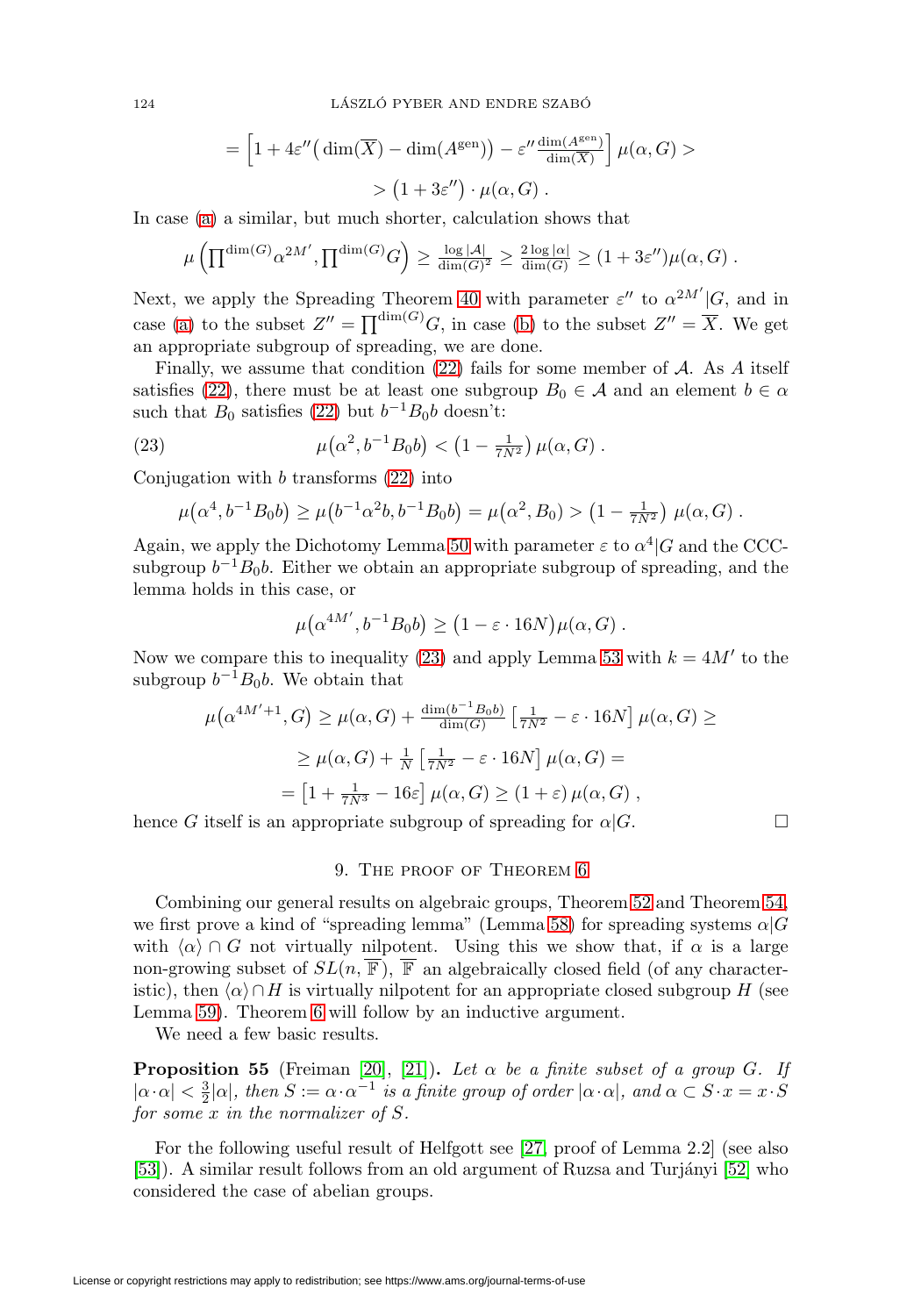<span id="page-30-4"></span><span id="page-30-0"></span>**Proposition 56** (Helfgott). Let  $\alpha$  be a finite subset of a group. Then:

<span id="page-30-3"></span>a) 
$$
\frac{\left| \left( \alpha \cup \alpha^{-1} \cup \{1\} \right)^3 \right|}{|\alpha|} \le \left( 3 \frac{|\alpha^3|}{|\alpha|} \right)^3
$$
  
b) If  $1 \in \alpha = \alpha^{-1}$  (i.e.,  $\alpha$  is symmetric) and  $m \ge 2$  then  

$$
\frac{|\alpha^m|}{|\alpha|} \le \left( \frac{|\alpha^3|}{|\alpha|} \right)^{m-2}
$$

<span id="page-30-5"></span>**Proposition 57.** Let  $1 \in \alpha = \alpha^{-1}$  be a finite subset of a group G,  $\tilde{G} = G/N$  a quotient of G and  $\tilde{\alpha} = \alpha N/N$ . Then  $(|\alpha^3|/|\alpha|)^2 \geq |\tilde{\alpha}^3|/|\tilde{\alpha}|$ .

 $|\alpha|$ 

*Proof.* There is a coset gN of N such that  $|\alpha \cap gN| \geq |\alpha|/|\tilde{\alpha}|$  and  $g \in \alpha$ . Let  ${g_i}$  be a system of representatives of the cosets in  $\alpha^3$  with  $g_i \in \alpha^3$ . Then the sets  $g_i(\alpha \cap gN)$  are disjoint subsets of  $\alpha^4$  hence  $|\alpha^4| \geq |\tilde{\alpha}^3||\alpha|/|\tilde{\alpha}|$ . Our statement follows then from Proposition [56.](#page-30-0)[\(b\)](#page-30-3).  $\Box$ 

<span id="page-30-1"></span>**Lemma 58.** For all parameters  $\frac{1}{119N^3} > \varepsilon > 0$  and for all  $N > 0$ ,  $\Delta > 0$  there are integers  $M = M_{\infty}(N, \varepsilon) > 0$ ,  $K = K_{\infty}(N, \Delta, \varepsilon) > 0$ , and  $\tilde{\Delta} = \tilde{\Delta}_{\infty}(N, \Delta, \varepsilon) > 0$ with the following property.

Let  $\alpha|G$  be an  $(N, \Delta, K)$ -bounded spreading system. Then either  $\langle \alpha \rangle \cap G$  is virtually nilpotent or  $\alpha |G$  is  $(\varepsilon, M, \tilde{\Delta})$ -spreading.

*Proof.* Assume that  $G$  is non-nilpotent. Using Theorem [52,](#page-25-1) either we obtain an appropriate subgroup of spreading, or we obtain a non-normal CCC-subgroup  $A \leq$ G containing a single maximal torus T, and an integer  $M'$  such that

$$
\mu(\alpha^{M'}, A) > (1 - \varepsilon \cdot 17N) \mu(\alpha^{M'}, G) > (1 - \frac{1}{7N^2}) \mu(\alpha^{M'}, G) .
$$

If A has infinitely many  $\langle \alpha \rangle$ -conjugates then, for appropriate  $M''$  and  $\tilde{\Delta}''$ ,  $\alpha^{M'}|G$  is  $(\varepsilon, M'', \tilde{\Delta}'')$ -spreading by Theorem [54](#page-27-0) and we are done. Otherwise, A has finitely many  $\langle \alpha \rangle$ -conjugates. Then T has finitely many  $\langle \alpha \rangle$ -conjugates, hence  $\langle \alpha \rangle \cap \mathcal{N}_G(T)$ has finite index in  $\langle \alpha \rangle \cap G$ .

Now  $C_G(T)$  is a Cartan subgroup, so it is nilpotent and has finite index in its normalizer. But  $\mathcal{N}_G(T) = \mathcal{N}_G(\mathcal{C}_G(T))$  hence  $\mathcal{N}_G(T)$ , and therefore  $\langle \alpha \rangle \cap G$ , is virtually nilpotent  $\Box$ 

In the proof of the next lemma we apply Lemma [58,](#page-30-1) then apply it to the subgroup of spreading, then apply it again to the new subgroup of spreading, and so on, until we arrive at a subgroup of positive dimension whose intersection with  $\langle \alpha \rangle$  is virtually nilpotent.

<span id="page-30-2"></span>**Lemma 59.** Let  $G \leq SL(n, \overline{\mathbb{F}})$  be a closed subgroup and  $\alpha \subseteq G$  a finite subset such that  $\dim(G) \geq 1$ ,  $\deg(G) \leq \Delta$  and  $|\alpha^3| \leq \mathcal{K}|\alpha|$  for some K. Then either  $|\alpha| \leq K^m$  for some integer  $m = m_{\text{nilp}}(n, \Delta)$ , or one can find a connected closed subgroup  $H \leq G$  normalized by  $\alpha$  such that  $\dim(H) \geq 1$ ,  $\deg(H)$  is bounded in terms of n and  $\Delta$ , and  $\langle \alpha \rangle \cap H$  is virtually nilpotent.

*Proof.* By Proposition [56.](#page-30-0)[\(a\)](#page-30-4) and Proposition [55](#page-29-2) we may suppose that  $1 \in \alpha = \alpha^{-1}$ and  $\mathcal{K} \geq \frac{3}{2}$ . If  $\mathcal{C}_G(\alpha)$  is infinite then we take  $H = \mathcal{C}_G(\alpha)^0$  (see Fact [27\)](#page-13-2). So we assume that  $C_G(\alpha)$  is finite. We totally order the subgroup  $\langle \alpha \rangle$ , this turns  $\alpha|G$  into a spreading system. It is clear that  $\dim(G) \leq n^2$ . Assume also that  $|\alpha| > \mathcal{K}^m$ .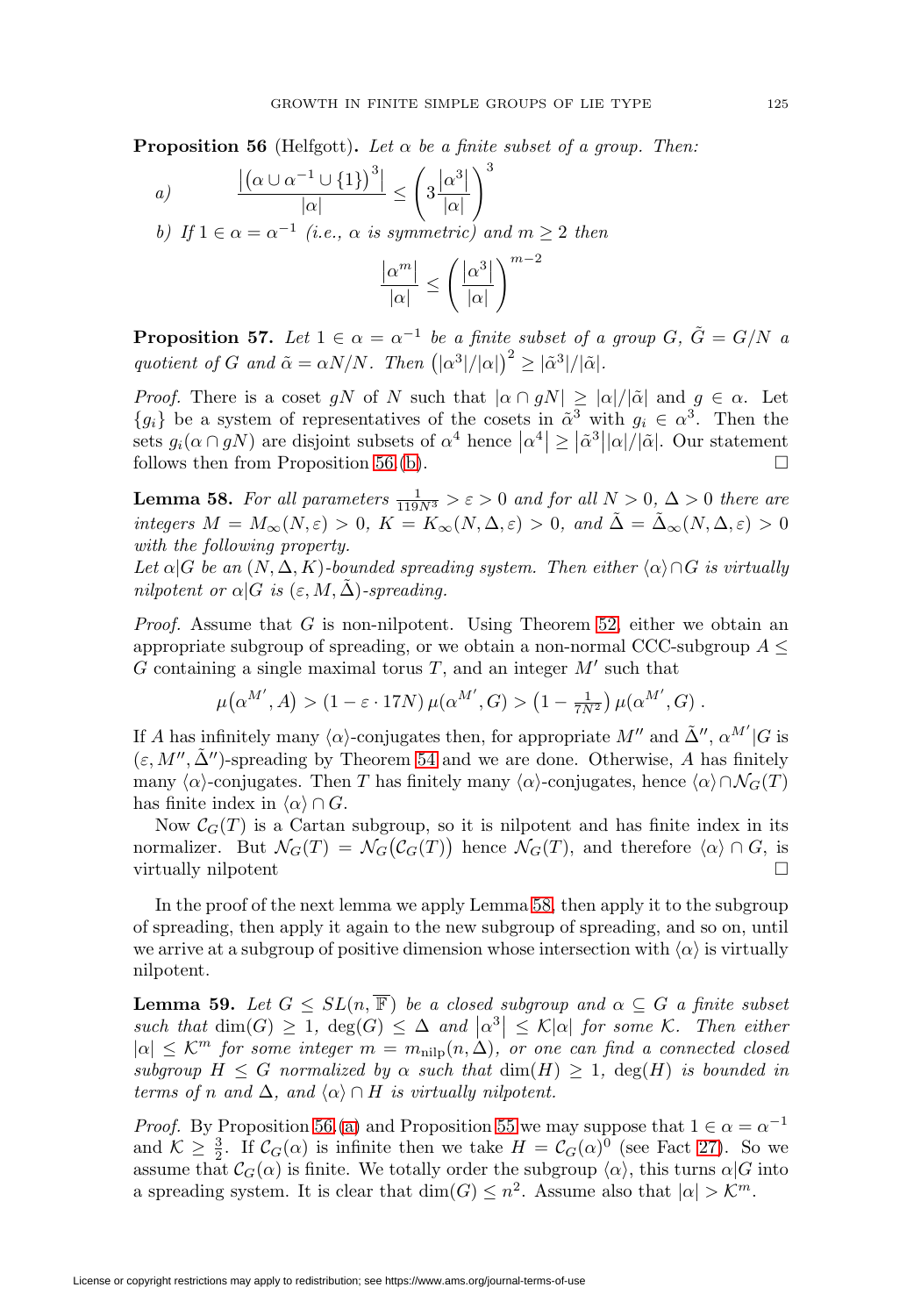During the proof we encounter several lower bounds for  $m$ , we assume that our m satisfies them all. Similarly, we will establish several alternative upper bounds on deg $(H)$ .

By assumption  $|G: G^0| \leq \Delta$ , hence  $|\alpha^2 \cap G^0| \geq \frac{|\alpha|}{\Delta}$ . We set  $\varepsilon = \frac{1}{120n^6}$ ,  $G_0 = G^0$ , and construct by induction a sequence of connected closed subgroups  $G_0 > G_1$  $G_2 > ...$  normalized by  $\alpha$  and corresponding constants  $e_i$ ,  $\Delta_i$  such that

.

,

<span id="page-31-0"></span>(24) 
$$
\dim(G_i) \ge 1
$$
,  $\deg(G_i) \le \tilde{\Delta}_i$ ,  $|\alpha^{e_i} \cap G_i| \ge (\frac{|\alpha|}{\Delta})^{\dim(G_i)/n^2}$ 

It will be clear from the construction that all of the appearing constants (i.e.,  $e_i$ ,  $K_i$ ,  $\Delta_i$ ,  $\Delta_i$  and M, see below) depend only on n and  $\Delta$  since  $\varepsilon$  depends on n. We already defined  $G_0$ , our statement holds with  $\Delta_0 = \Delta$  and  $e_0 = 2$ . Suppose that  $G_i$ ,  $\Delta_i$  and  $e_i$  are already constructed for some  $i \geq 0$ . We assume that  $\langle \alpha \rangle \cap G_i$  is not virtually nilpotent, since otherwise the lemma holds with  $H = G_i$ . According to Proposition [26](#page-13-1) the numerical invariants  $deg(G_i)$ ,  $mult(G_i)$  and  $inv(G_i)$  are bounded from above by a certain constant  $\Delta_i = \Delta_i(n^2, \tilde{\Delta}_i)$ . Recall from Lemma [58](#page-30-1) the constants  $M = M_{\infty}(n^2, \varepsilon), K_{i+1} = K_{\infty}(n^2, \Delta_i, \varepsilon)$  and  $\tilde{\Delta}_{i+1} = \tilde{\Delta}_{\infty}(n^2, \Delta_i, \varepsilon)$ . We assume that m is large enough so that  $|\alpha| > \mathcal{K}^m > \left(\frac{3}{2}\right)^m > (K_{i+1})^{n^2} \Delta$ . Then, by [\(24\)](#page-31-0),  $\alpha^{e_i} |G_i|$  is an  $(n^2, \Delta_i, K_{i+1})$ -bounded spreading system. The same is true for  $\alpha^{e}|G_i$  for all  $e \geq e_i$ , hence according to Lemma [58](#page-30-1) they are all  $(\varepsilon, M, \tilde{\Delta}_{i+1})$ spreading.

Consider the spreading systems  $\alpha^{e_i M^j} |G_i$  for  $j = 0, 1, 2, \ldots J - 1$ , where  $J =$  $2\frac{n^2}{\varepsilon} = 240n^8.$ 

We claim that there is a value  $j < J$  such that the corresponding subgroup of spreading (obtained above using Lemma [58\)](#page-30-1) is a proper subgroup of  $G_i$ . Otherwise, for each j,  $G_i$  itself is the corresponding subgroup of spreading, i.e.,  $\mu(\alpha^{e_i M^{j+1}}, G_i)$  $\geq (1+\varepsilon)\mu(\alpha^{e_iM^j},G_i)$ . This implies  $\mu(\alpha^{e_iM^J},G_i) \geq (1+\varepsilon)^J\mu(\alpha,G_i)$ , and using [\(24\)](#page-31-0) we obtain

$$
\left|\alpha^{e_i M^J} \cap G_i\right| \geq \left|\alpha^{e_i} \cap G_i\right|^{(1+\varepsilon)^J} > \left(\frac{|\alpha|}{\Delta}\right)^{J\varepsilon/n^2} = \left(\frac{|\alpha|}{\Delta}\right)^2 \geq |\alpha| \frac{\mathcal{K}^m}{\Delta^2}.
$$

On the other hand, by Proposition [56.](#page-30-0)[\(b\)](#page-30-3) we have  $|\alpha^{e_i M^J}| \leq |\alpha| \mathcal{K}^{e_i M^J - 2}$ . We rule this case out by choosing, say,  $m \ge e_i M^J + \Delta^2$ .

Let  $j_0 < J$  be the smallest value such that the above claim holds. Let  $G_{i+1}$ be the subgroup of spreading corresponding to  $j_0$  and set  $e_{i+1} = e_i M^J$ . We have  $\mu(\alpha^{e_i M^{j_0+1}}, G_{i+1}) \geq (1+\varepsilon)\mu(\alpha^{e_i M^{j_0}}, G_i)$ , hence

$$
|\alpha^{e_{i+1}} \cap G_{i+1}| \geq |\alpha^{e_i M^{j_0+1}} \cap G_{i+1}| \geq |\alpha^{e_i M^{j_0}} \cap G_i| \frac{\dim(G_{i+1})}{\dim(G_i)} \geq
$$
  

$$
\geq |\alpha^{e_i} \cap G_i| \frac{\dim(G_{i+1})}{\dim(G_i)} \geq (\frac{|\alpha|}{\Delta})^{\frac{\dim(G_i)}{n^2}} \frac{\dim(G_{i+1})}{\dim(G_i)} \geq (\frac{|\alpha|}{\Delta})^{\frac{\dim(G_{i+1})}{n^2}}
$$

the induction step is complete. The dimensions  $\dim(G_i)$  strictly decrease as i grows, hence the induction must stop in at most  $n^2$  steps. But the only way it can stop is to produce the required subgroup  $H$ .  $\Box$ 

We prove Theorem [6](#page-2-0) by iterating Lemma [59.](#page-30-2) For the iteration we need the following (more explicit) version of Chevalley's theorem on quotients of algebraic groups (see [\[33,](#page-50-12) Theorem 11.5]).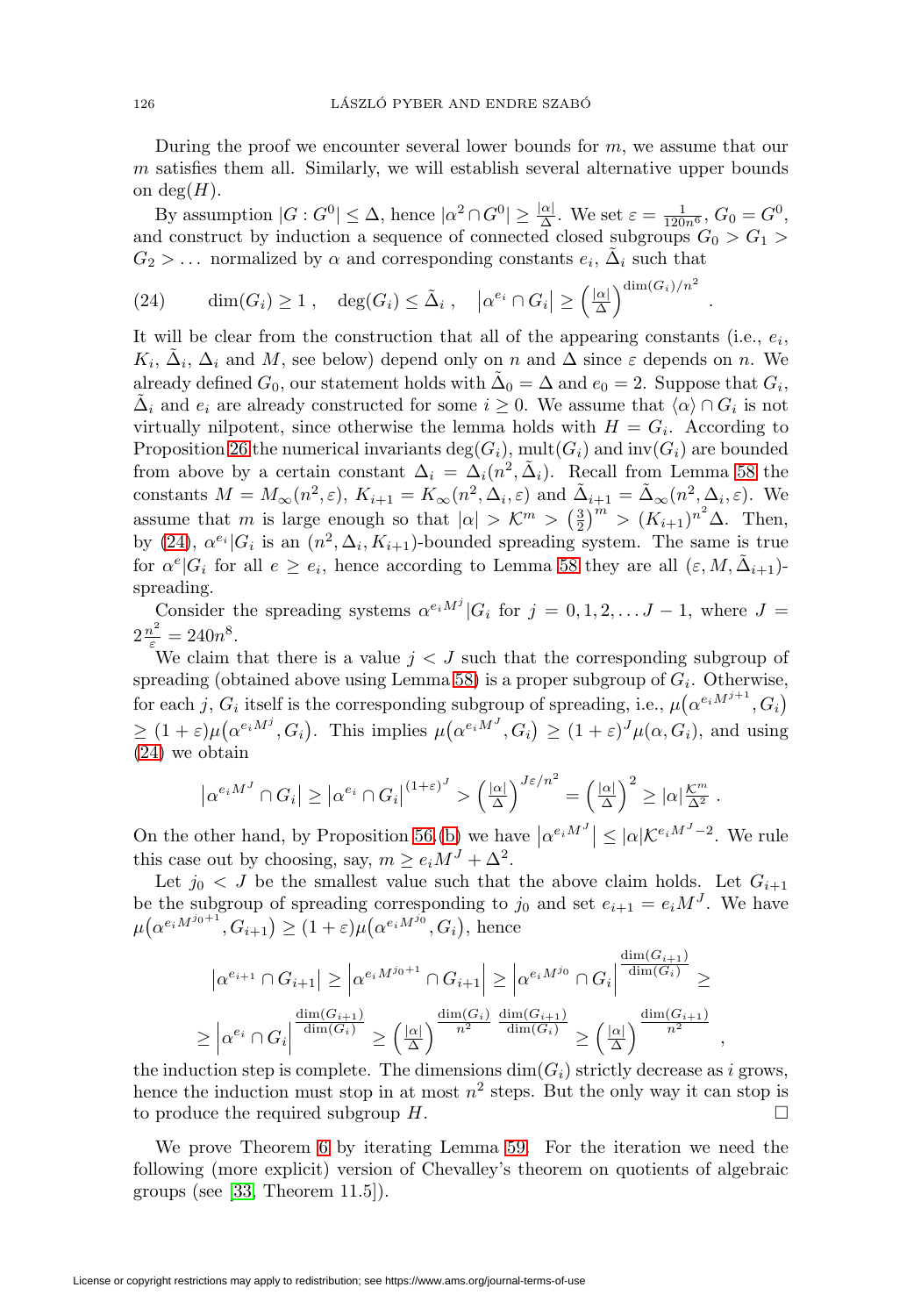<span id="page-32-1"></span>**Proposition 60.** Let H be a closed subgroup of  $SL(n, \overline{\mathbb{F}})$ . For some  $n' = n'(n, \overline{n})$  $deg(H))$  there is a homomorphism  $\mathcal{N}_{SL(n,\overline{\mathbb{F}})}(H) \to SL(n',\overline{\mathbb{F}})$  of degree bounded in terms of n and  $deg(H)$  whose kernel is  $H$ .

*Proof.* See Proposition [90](#page-45-1) in Appendix [A.](#page-39-0)  $\Box$ 

Now we prove Theorem [6.](#page-2-0) In the proof we need an auxiliary subgroup  $G$  in order to do induction on dim(G). The important case is  $G = SL(n, \overline{\mathbb{F}})$ , deg(G) = 1.

**Theorem 61.** Let  $G \le SL(n, \overline{\mathbb{F}})$  be a closed subgroup and  $\alpha \subseteq G$  a finite subset  $|such that$   $|\alpha^3| \leq \mathcal{K}|\alpha|$  for some  $\mathcal{K}$ . Then there is a virtually soluble normal subgroup  $\Gamma \triangleleft \langle \alpha \rangle$  and a bound  $m = m(n,\deg(G))$  such that the subset  $\alpha$  can be covered by  $\mathcal{K}^m$  cosets of  $\Gamma$ .

*Proof.* By Proposition [56.](#page-30-0)[\(a\)](#page-30-4) and Proposition [55](#page-29-2) we may suppose that  $1 \in \alpha = \alpha^{-1}$ and  $\mathcal{K} \geq \frac{3}{2}$ . We prove the theorem by induction on  $\dim(G)$ . If  $\dim(G) = 0$  then  $|\alpha| \leq$  deg(G) and we are done. We will apply Lemma [59,](#page-30-2) assume that  $m \geq$  $m_{\text{nilp}}(n,\deg(G))$ . If  $|\alpha| \leq \mathcal{K}^m$  then we are done. Otherwise, we obtain a closed subgroup H normalized by  $\alpha$  such that  $\langle \alpha \rangle \cap H$  is virtually nilpotent, dim $(H) \geq 1$ , and deg(H) is bounded in terms of n and deg(G).

Consider the algebraic group  $\overline{G} = \mathcal{N}_G(H)/H$ , let  $\overline{\alpha} \subseteq \overline{G}$  denote the image of  $\alpha$ . By Proposition [57](#page-30-5) we have  $|\overline{\alpha}^3| \leq K^2 |\overline{\alpha}|$ . By Proposition [60](#page-32-1) and Fact [17.](#page-7-5)[\(f\)](#page-8-6) there is an embedding  $G \le SL(n', \mathbb{F})$  where  $n'$  and  $deg(G)$  are bounded in terms of n and deg(G). Clearly  $\dim(\overline{G}) < \dim(G)$ , so by the induction hypothesis we obtain a virtually soluble normal subgroup  $\overline{\Gamma} \triangleleft \langle \overline{\alpha} \rangle$  such that  $\overline{\alpha}$  is covered by  $\mathcal{K}^{2m(n',\text{deg}(G))}$ cosets of  $\overline{\Gamma}$ . We define  $\Gamma$  to be the preimage of  $\overline{\Gamma}$  in  $\langle \alpha \rangle$ . Then  $\Gamma$  is virtually soluble since the class of virtually soluble groups is closed under extensions (see, e.g., [\[36\]](#page-50-17)). The induction step is complete.  $\Box$ 

#### 10. The proof of Theorem [2](#page-1-0)

<span id="page-32-0"></span>Simple groups of Lie type can be treated as very large subgroups of fixpoint groups  $G^{\sigma}$  of Frobenius maps of simple algebraic groups G (see [\[37,](#page-50-18) §5.4] for details). Combining our general results on algebraic groups, Theorem [52](#page-25-1) and Theorem [54,](#page-27-0) with Hrushovski's twisted Lang-Weil estimates we obtain a general lemma (Lemma [67\)](#page-34-0) concerning growth of subsets in fixpoint groups of Frobenius maps. Theorem [2](#page-1-0) will follow easily. Another application of Lemma [67,](#page-34-0) for not necessarily simple groups, will be the proof of Theorem [5](#page-2-1) in Section [11.](#page-35-0)

To prove Theorem [2](#page-1-0) we also need some finite group-theoretic results.

<span id="page-32-3"></span>**Proposition 62** (Olson [\[47\]](#page-51-9)). Let  $1 \in \alpha$  be a generating set of a finite group G and  $\beta$  a nonempty subset of G. Then  $|\alpha\beta| \ge \min(|\beta| + |\alpha|/2, |G|)$ . In particular, if  $\alpha^3 \neq L$  then  $|\alpha^3| \geq 2|\alpha|$ .

A result of Gowers [\[25\]](#page-50-1) implies the following.

<span id="page-32-2"></span>**Proposition 63** (Nikolov, Pyber [\[45\]](#page-51-0)). Let G be a finite group and let k denote the minimal degree of a complex representation. If  $\alpha$  is a subset of G such that *une minimal aegree of a co*<br> $|\alpha| > |G| / \sqrt[3]{k}$  then  $\alpha^3 = G$ .

A Frobenius map  $\sigma: G \to G$  has a power  $\sigma^k$  which is a standard Frobenius map Frob<sub>q</sub>, i.e., the q-th power map. We set  $q_{\sigma} = \sqrt[k]{q}$ .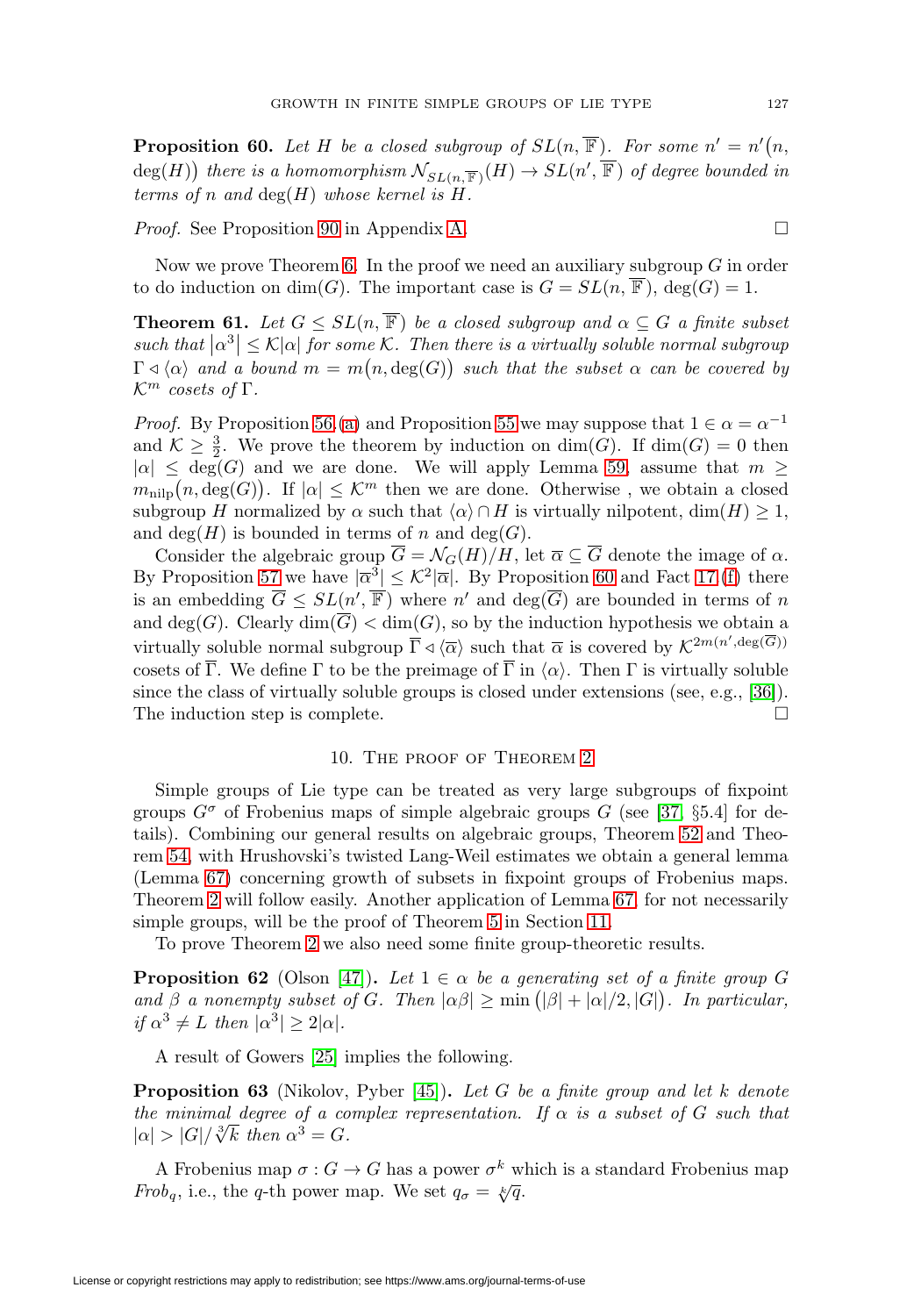<span id="page-33-5"></span>**Proposition 64.** Let G be a simple algebraic group and  $\sigma : G \to G$  a Frobenius map. If L is the simple group of Lie type obtained as a composition factor of  $G^{\sigma}$ then the minimal degree of a complex representation of L is at least  $\frac{q_{\sigma}-1}{2}$ . If  $q_{\sigma} \geq 20$ 

and  $\alpha \subseteq L$  is a subset of size at least  $q_\sigma^{\dim(G) - \frac{1}{4}}$  then  $\alpha^3 = L$ .

Proof. The first statement is an obvious consequence of the Landazuri-Seitz lower bounds ([\[40\]](#page-50-19) cf. [\[37,](#page-50-18) Table 5.3A]). If  $q_{\sigma} \geq 4$  then  $|L| \leq q_{\sigma}^{\dim(G)}$  (see [\[13\]](#page-49-11)). The second statement follows from Proposition [63.](#page-32-2)  $\Box$ 

We will use the powerful twisted Lang-Weil estimates (see [\[30,](#page-50-10) Theorem 1.1] and the discussion afterward).

<span id="page-33-0"></span>**Proposition 65** (Hrushovski). Let G be a connected linear algebraic group and  $\sigma: G \to G$  a Frobenius map. Then there is a constant  $C = C(\dim(G), \deg(G))$ such that  $|G^{\sigma}|$  is approximately  $q_{\sigma}^{\dim(G)}$  with error

$$
\left| |G^{\sigma}| - q_{\sigma}^{\dim(G)} \right| \leq C \cdot q_{\sigma}^{\dim(G) - \frac{1}{2}}.
$$

In the following corollary, besides various technical estimates, we establish that the finite group  $G^{\sigma}$  (if it is large enough) reflects the group-theoretic properties of G.

<span id="page-33-4"></span>**Corollary 66.** Let G be a connected linear algebraic group,  $\sigma: G \to G$  a Frobenius map and  $\alpha$  a subset of  $G^{\sigma}$ . Suppose that  $\dim(G) \leq N$ ,  $\deg(G) \leq \Delta$ ,  $|G^{\sigma} : \langle \alpha \rangle| \leq I$ . There is an integer K which depends on N,  $\Delta$ , and I such that if  $|\alpha| \geq K$  then the following holds.

<span id="page-33-1"></span>(a) Let  $A < G$  be a proper  $\sigma$ -invariant closed subgroup of degree  $\deg(A) < \Delta$ . Then  $\langle \alpha \rangle \cap A \neq \langle \alpha \rangle$  and

$$
\left| \langle \alpha \rangle : \langle \alpha \rangle \cap A \right| > \frac{1}{4I\Delta} \left| \langle \alpha \rangle \right|^{1 - \dim(A) / \dim(G)}
$$

<span id="page-33-2"></span>(b) If A is not normal in G then  $\alpha$  does not normalize A and

$$
\left| \langle \alpha \rangle : \mathcal{N}_{\langle \alpha \rangle}(A) \right| > \frac{1}{c} q_{\sigma}^{\dim(G) - \dim(\mathcal{N}_G(A))}
$$

for some positive integer c which depends on  $N$ ,  $\Delta$  and  $I$ .

<span id="page-33-3"></span>(c)  $C_G(\alpha) = \mathcal{Z}(G)$ .

*Proof.* By Proposition [65](#page-33-0) we have  $K \leq |\alpha| \leq |G^{\sigma}| \leq (1+C)q_{\sigma}^{N}$ , hence by choosing K large enough one can force  $q_{\sigma}$  to be arbitrary large.

By Proposition [65](#page-33-0) for large enough  $q_{\sigma}$  we have  $|G^{\sigma}| \geq \frac{1}{2} q_{\sigma}^{\dim(G)}$ , i.e.,  $q_{\sigma} \leq$  $\left(2|G^{\sigma}|\right)^{\frac{1}{\dim(G)}}$ . On the other hand,  $|(A^0)^{\sigma}| \leq 2 q_{\sigma}^{\dim(A)} \leq 2(2|G^{\sigma}|)^{\frac{\dim(A)}{\dim(G)}} \leq 4$  $G^{\sigma}$  $\frac{\dim(A)}{\dim(G)}$ . Since  $|A^{\sigma}| \leq \Delta |(A^0)^{\sigma}|$  this implies

$$
\left|G^{\sigma}:A^{\sigma}\right|>\frac{1}{4\Delta}\Big|G^{\sigma}\Big|^{\text{1-dim}(A)/\dim(G)}
$$

.

Using  $A^{\sigma} = A \cap G^{\sigma}$  and  $|G^{\sigma} : \langle \alpha \rangle| \leq I$  we obtain the inequality in [\(a\)](#page-33-1). In particular, if K (hence  $q_{\sigma}$ ) is large enough then  $\langle \alpha \rangle \cap A \neq \langle \alpha \rangle$ .

Suppose now that  $A$  is not normal in  $G$ . By Fact [27](#page-13-2) there is an upper bound  $\Delta' = \Delta'(N, \Delta) \ge \deg \left( \mathcal{N}_G(A) \right)$ . If K is large enough then we may apply [\(a\)](#page-33-1) to the proper subgroup  $\mathcal{N}_G(A) < G$ . We obtain that  $\langle \alpha \rangle \neq \langle \alpha \rangle \cap \mathcal{N}_G(A) = \mathcal{N}_{\langle \alpha \rangle}(A)$ , i.e.,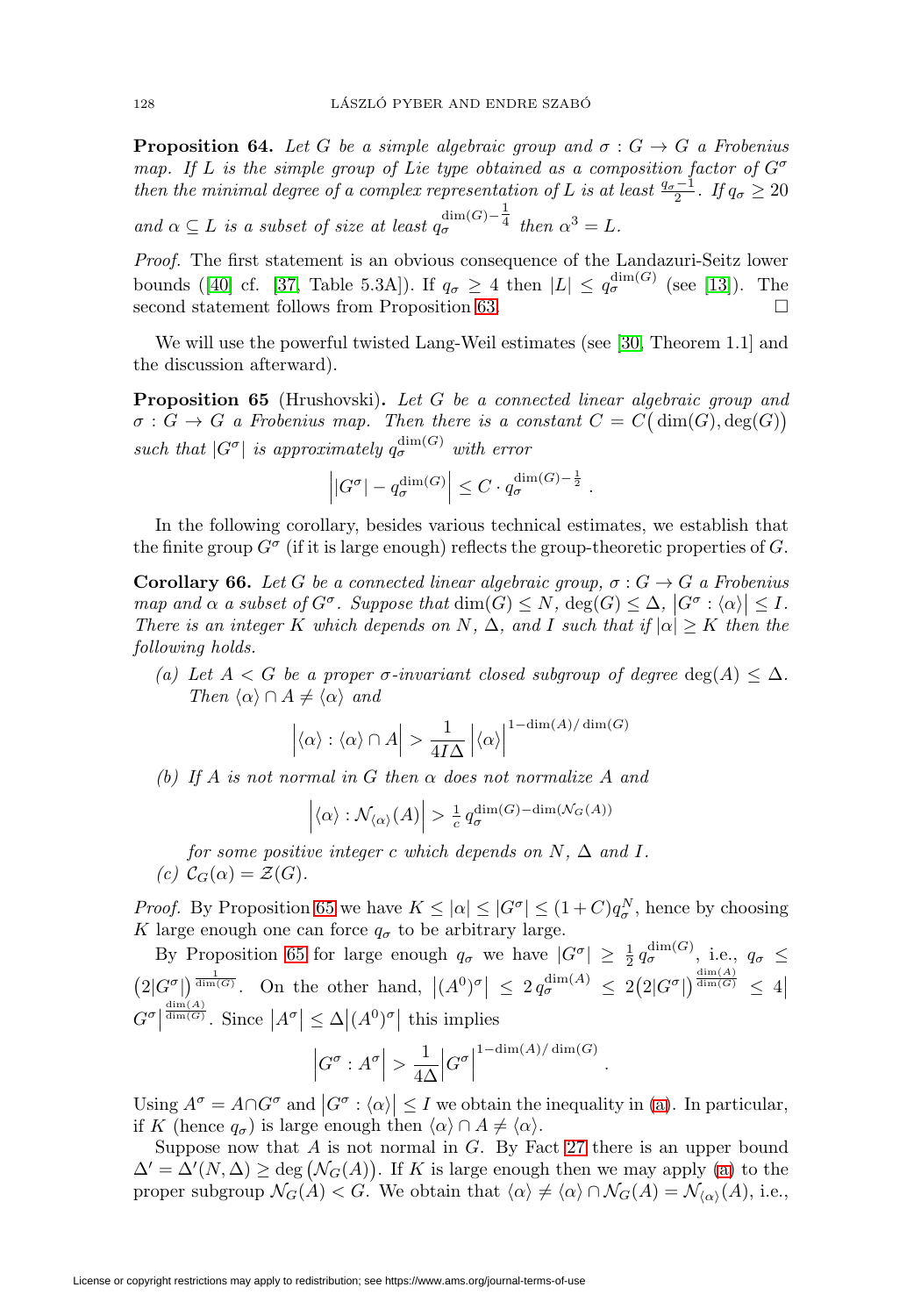$\alpha$  does not normalize A. Using  $|\langle \alpha \rangle| \geq \frac{1}{I} |G^{\sigma}| \geq \frac{1}{2I} q_{\sigma}^{\dim(G)}$  we find that [\(a\)](#page-33-1) implies the inequality in [\(b\)](#page-33-2).

If [\(c\)](#page-33-3) does not hold then let  $g \in \mathcal{C}_G(\alpha)$  be such that  $g \notin \mathcal{Z}(G)$ . Clearly all elements of the  $\langle \sigma \rangle$ -orbit  $g^{\langle \sigma \rangle}$  commute with the elements of  $\alpha$ , hence  $\langle \alpha \rangle \leq C_G(g^{\langle \sigma \rangle}).$ Since  $\mathcal{C}_G(g^{\langle \sigma \rangle})$  is a proper  $\sigma$ -invariant closed subgroup of degree at most  $\Delta$ , part [\(a\)](#page-33-1) implies that  $\langle \alpha \rangle \cap C_G(g^{\langle \sigma \rangle}) \neq \langle \alpha \rangle$ , a contradiction. Therefore  $\mathcal{C}_G(\alpha) = \mathcal{Z}(G)$ as required.  $\Box$ 

We now prove a general lemma concerning growth of subsets in finite linear groups. Theorem [2](#page-1-0) is essentially a special case of this.

<span id="page-34-0"></span>**Lemma 67.** Let G be a connected linear algebraic group over  $\overline{\mathbb{F}_p}$ . Let  $\sigma : G \to G$  be a Frobenius map and  $1 \in \alpha \subseteq G^{\sigma}$  a finite symmetric subset. Suppose that  $\mathcal{Z}(G)$  is finite,  $\dim(G) \leq N$ ,  $\deg(G) \leq \Delta$ ,  $\text{mult}(G) \leq \Delta$ ,  $\text{inv}(G) \leq \Delta$ , and  $|G^{\sigma} : \langle \alpha \rangle | \leq I$ . There is a bound  $K = K(N, \Delta, I)$  such that the following holds. If

$$
K\leq |\alpha|\leq q_\sigma^{\dim(G)-\frac{1}{4}}
$$

then there is a  $\sigma$ -invariant connected closed normal subgroup  $H \triangleleft G$  such that  $\dim(H) > 0$ ,

$$
|\alpha^M \cap H| \ge |\alpha|^{(1+\delta)\dim(H)/\dim(G)},
$$

where  $\delta = \frac{1}{1024N^4}$ , the exponent M depends only on N, and  $\deg(H)$  is less then  $\tilde{\Delta} = \tilde{\Delta}(N, \Delta).$ 

*Proof.* If K is large enough then Corollary [66.](#page-33-4)[\(c\)](#page-33-3) yields  $C_G(\alpha) = \mathcal{Z}(G)$ , which is finite. We totally order  $\langle \alpha \rangle$ , this turns  $\alpha | G$  into an  $(N, \Delta, K)$ -bounded spreading system.

The subgroup  $H$  we construct will be uniquely determined hence, as it is ex-plained in Section [4](#page-13-0) before Lemma [32,](#page-14-1) it will be  $\sigma$ -invariant. By Corollary [66.](#page-33-4)[\(b\)](#page-33-2) the rest of the conclusion of the theorem can be rewritten as follows: H is normalized by  $\alpha$ , deg(H)  $\leq \Delta$ , dim(H)  $> 0$  and

$$
\mu(\alpha^M, H) \ge (1 + \delta)\mu(\alpha, G) ,
$$

i.e., we need to prove that  $\alpha|G$  is  $(\delta, M, \tilde{\Delta})$ -spreading.

If G were nilpotent then  $\mathcal{Z}(G)$  would have positive dimension. By assumption  $\mathcal{Z}(G)$  is finite, hence G is not nilpotent. We apply Theorem [52](#page-25-1) with parameter  $\varepsilon = \delta$  to  $\alpha | G$ . In case we obtain a subgroup of spreading, the theorem holds. Otherwise, we find a CCC-subgroup  $A \leq G$  which is not normal in G and, for an appropriate integer  $M'$ , satisfies

$$
\mu(\alpha^{M'}, A) > (1 - \delta \cdot 17N) \mu(\alpha^{M'}, G) > (1 - \frac{1}{7N^2}) \mu(\alpha^{M'}, G) .
$$

We know from Lemma [44](#page-21-1) that  $deg(A) \leq deg(G)$ . By assumption

$$
\mu(\alpha, G) \leq \log(q_{\sigma}) \left(1 - \frac{1}{4N}\right).
$$

If  $\mu(\alpha^{M'}, G) \ge \log(q_{\sigma})(1 - \frac{1}{8N})$  then the lemma holds with  $G = H$ . Otherwise,

$$
\mu(\alpha^{M'}, G) < \log(q_{\sigma})(1-\frac{1}{8N}) \leq (\log(q_{\sigma}) - \log(c))(1-\frac{1}{16N})
$$

if K (hence  $q_{\sigma}$ ) is large enough, where c as in Corollary [66.](#page-33-4)[\(b\)](#page-33-2). Therefore, taking logarithms in Corollary [66.](#page-33-4)[\(b\)](#page-33-2), we obtain

$$
\mu(\alpha^{M'}, G) \le \left(1 - \frac{1}{16N}\right) \frac{\log |\langle \alpha \rangle : \langle \alpha \rangle \cap A|}{\dim(G) - \dim(\mathcal{N}_G(A))} \le \left(1 - \delta \cdot 64N^3\right) \frac{\log |\langle \alpha \rangle : \langle \alpha \rangle \cap A|}{\dim(G) - \dim(\mathcal{N}_G(A))}
$$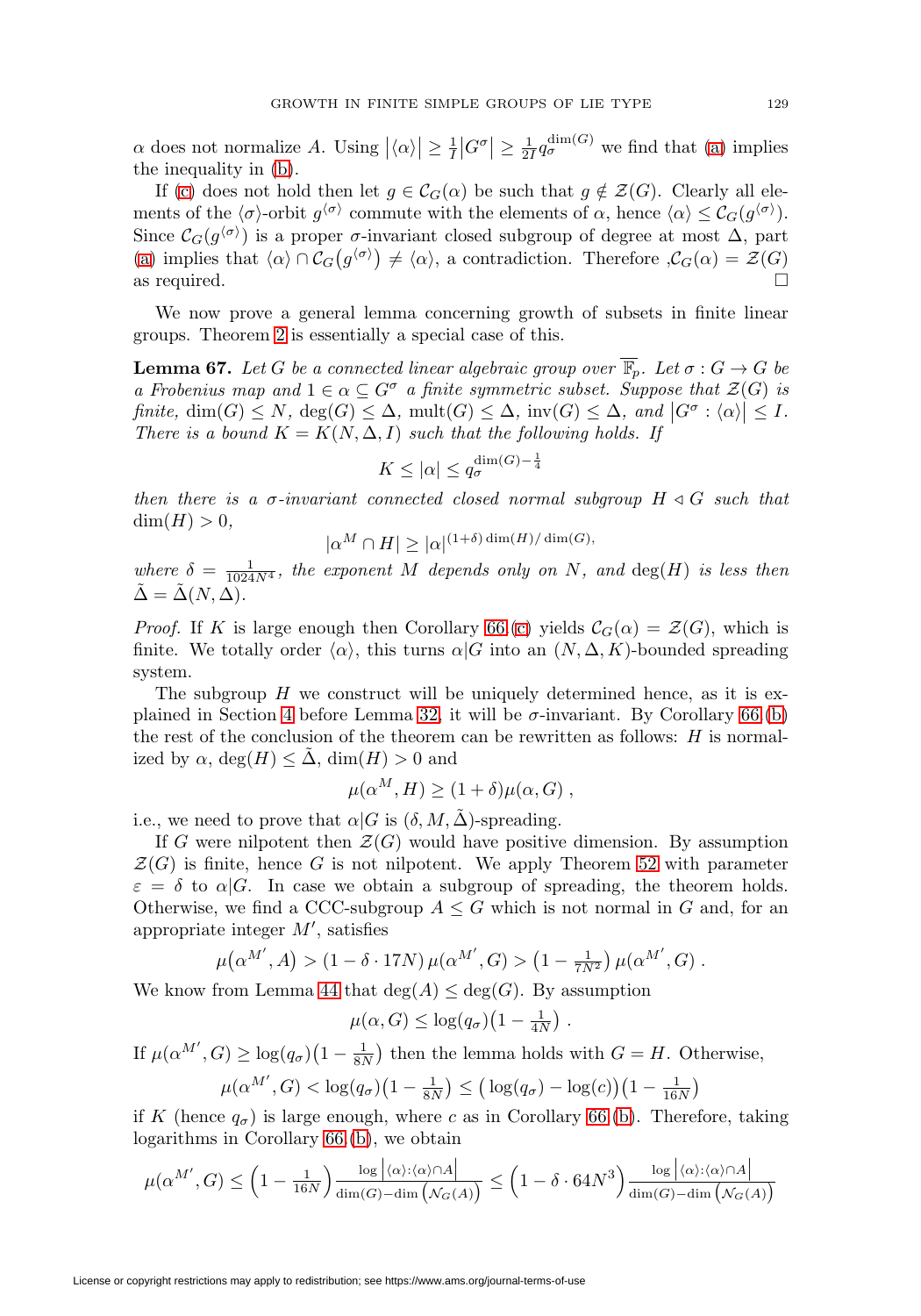Applying Theorem [54](#page-27-0) with  $\varepsilon = \delta$  to  $\alpha^{M'}|G$  we obtain a subgroup of spreading as required.  $\Box$ 

We now prove our main result, Theorem [2.](#page-1-0)

<span id="page-35-3"></span>**Theorem 68.** Let L be a finite simple group of Lie type of Lie rank at most r and  $\alpha \subset L$  a generating set. Then either  $\alpha^3 = L$  or

$$
|\alpha^3| \ge |\alpha|^{1+\varepsilon}
$$

where  $\varepsilon$  depends only on  $r$ .

*Proof.* There is a simple adjoint algebraic group G and a Frobenius map  $\sigma: G \to G$ such that  $L \leq G^{\sigma}$ , and there are universal bounds  $I(r)$ ,  $N(r)$  and  $\Delta(r)$  such that

$$
|G^{\sigma}: L| \leq I(r), \quad \dim(G) \leq N(r),
$$
  

$$
\deg(G) \leq \Delta(r), \quad \text{mult}(G) \leq \Delta(r), \quad \text{inv}(G) \leq \Delta(r).
$$

By Proposition [56.](#page-30-0)[\(a\)](#page-30-4) we may assume that  $\alpha = \alpha^{-1}$  is symmetric with  $1 \in \alpha$ . We may also suppose that  $q_{\sigma} \ge 20$ . If  $|\alpha| \ge q_{\sigma}^{\dim(G)-\frac{1}{4}}$  then  $\alpha^3 = L$  by Proposition [64.](#page-33-5) Assume otherwise.

Since  $G$  is simple, Lemma [67](#page-34-0) implies that

$$
|\alpha^M \cap G| \ge |\alpha|^{1+\delta}
$$

for some M and  $\delta$  if  $|\alpha| \geq K$  where M,  $\delta$ , and K depend only on r. Hence, for  $|\alpha| > K$  our statement follows using Proposition [56.](#page-30-0)[\(b\)](#page-30-3).

Proposition [62](#page-32-3) yields  $|\alpha^3| \geq 2|\alpha|$ , hence for  $|\alpha| \leq K$  our statement holds with  $\varepsilon = \frac{\log 2}{\log K}.$  $\frac{\log 2}{\log K}$ .

<span id="page-35-1"></span>Remark 69. In the proof of Theorem [2](#page-1-0) one can avoid using Proposition [65.](#page-33-0) We know explicitly the number of elements in all finite simple groups of Lie type and also in their maximal tori (see, e.g.,  $[12]$ ). When G is a connected adjoint simple algebraic group, one can show directly that  $(G^{\sigma})'$  does not normalize any proper connected closed subgroups of positive dimension and small degree. This also implies that  $\mathcal{C}_G((G^\sigma)')$  is finite which is all we need for the proofs of Theorem [4](#page-1-3) and Theorem [2.](#page-1-0) See Proposition [91](#page-48-1) in Appendix [B](#page-48-0) for a more general result communicated to us by Martin Liebeck. This can be used to complete the above sketch.

### 11. The proof of Theorem [5](#page-2-1)

<span id="page-35-0"></span>In this section we prove various results for p-generated subgroups of  $SL(n, \mathbb{F}_p)$ , i.e., subgroups generated by elements of order  $p$ . These finite groups can be obtained roughly as fixpoint groups of Frobenius maps of linear algebraic groups. For perfect p-generated groups we first prove a growth result (Lemma [73\)](#page-36-0). The proof of this lemma relies on our algebraic group machinery via Lemma [67.](#page-34-0) Theorem [5](#page-2-1) will follow quickly from Lemma [73](#page-36-0) and Theorem [4.](#page-1-3)

We will use the following special case of a deep result of Nikolov and Segal ([\[46,](#page-51-10) Theorem 1.7]).

<span id="page-35-2"></span>**Proposition 70.** Let P be a finite perfect group generated by d elements. Then every element of G is the product of  $g(d)$  commutators where  $g(d) = 12d^3 + \mathcal{O}(d^2)$ depends only on d.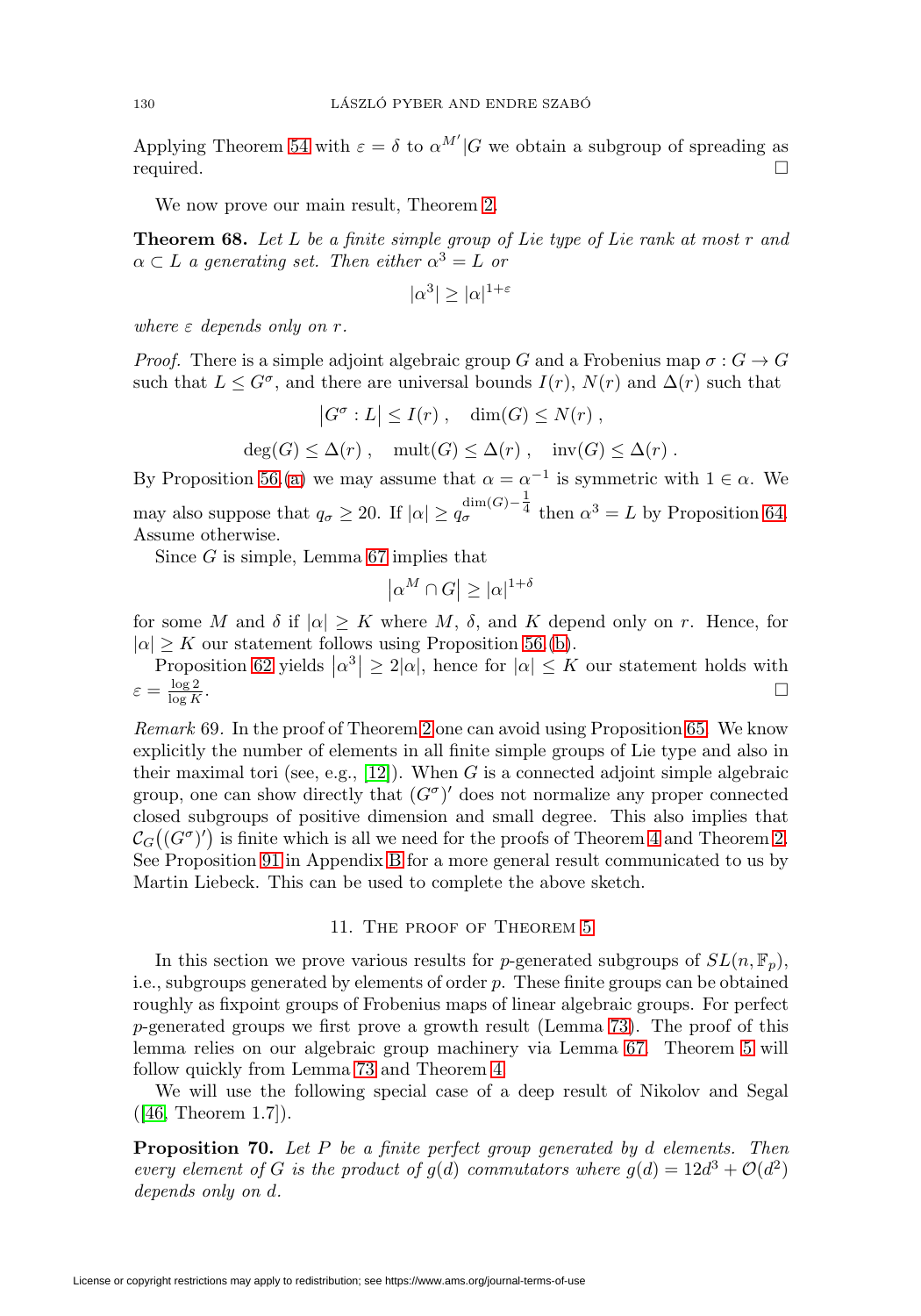Next, we will describe more precisely the Nori correspondence between pgenerated subgroups of  $SL(n, \mathbb{F}_p)$  and certain closed subgroups of  $SL(n, \overline{\mathbb{F}_p})$  and some other useful facts about perfect p-generated subgroups. As usual, we denote by Frob<sub>p</sub> the automorphism  $SL(n, \overline{\mathbb{F}_p}) \to SL(n, \overline{\mathbb{F}_p})$  which raises each matrix entry to p-th power.

<span id="page-36-4"></span><span id="page-36-1"></span>**Proposition 71.** Let  $P \leq SL(n, \mathbb{F}_p)$  be a p-generated subgroup. Then there are bounds  $I = I_{\exp}(n)$ ,  $\Delta = \Delta_{\exp}(n)$  and  $K = K_{\exp}(n)$  with the following properties.

- (a) There is a Frob<sub>p</sub>-invariant connected closed subgroup  $G \le SL(n, \overline{\mathbb{F}_p})$  such that  $\dim(G) \leq n^2$ ,  $\deg(G) \leq \Delta$ ,  $\text{mult}(G) \leq \Delta$ ,  $\text{inv}(G) \leq \Delta$ , and P is a subgroup of  $G(\mathbb{F}_p)$  of index at most I.
- <span id="page-36-2"></span>(b) If P is perfect then the degree of any complex representation is at least  $(p 1)/2.$
- <span id="page-36-5"></span>(c) If moreover  $|P| \geq K$  and  $\alpha \subseteq P$  is a subset of size  $|\alpha| \geq p^{\dim(G) - \frac{1}{4}}$  then  $\alpha^3 = P$ .

*Proof.* We first prove [\(a\)](#page-36-1). By a result of Nori [\[44\]](#page-51-4) there is a constant  $I = I_{exp}(n)$ such that there is a  $Frob_p$ -invariant connected closed subgroup  $G \leq SL(n, \overline{\mathbb{F}_p})$  with  $P \leq G(\mathbb{F}_p)$  of index  $|G(\mathbb{F}_p): P| \leq I$ . Clearly,  $\dim(G) \leq n^2$ . By [\[39,](#page-50-20) Proposition 3] there is an upper bound  $\Delta_{\exp}(n) \geq \deg(G)$  (which can also be proved easily from [\[44\]](#page-51-4) using the degree of the exponential map). By Proposition [26](#page-13-1) we may assume that  $\Delta_{\exp}(n)$  is also an upper bound for mult(G) and inv(G). Let  $\sigma : G \to G$ denote the restriction to G of the automorphism  $Frob_p$ , then  $G(\mathbb{F}_p) = G^{\sigma}$ .

Assume now that P is perfect. Let  $\phi : P \to GL(k, \mathbb{C})$  be a nontrivial complex representation. If  $k < \frac{p-1}{2}$  then by well-known results of Brauer and Feit-Thompson (see, e.g., [\[35,](#page-50-21) Theorem 14.11] and the remark after its proof)  $\phi(P)$  has a normal Sylow-p subgroup. This is impossible since  $\phi(P)$  is also a perfect p-generated group. This proves [\(b\)](#page-36-2).

If K is large enough then  $p \geq K^{1/n^2}$  is large as well, hence by Proposition [65](#page-33-0) we have  $|P| \leq 2p^{\dim(G)}$  and  $\alpha^3 = P$  by Proposition [63.](#page-32-2)

We need the following more precise version of Proposition [60.](#page-32-1)

<span id="page-36-6"></span>**Proposition 72.** Let H be a closed subgroup of  $SL(n, \overline{\mathbb{F}})$ . For some  $n' = n'(n, \overline{\mathbb{F}})$  $\deg(H))$  there is a homomorphism  $\mathcal{N}_{SL(n,\overline{\mathbb{F}})}(H)\to SL(n',\overline{\mathbb{F}})$  of degree bounded in terms of n and  $deg(H)$  whose kernel is H. Moreover, if  $\overline{\mathbb{F}}$  has characteristic p and H is Frob<sub>p</sub>-invariant for some p-power q then the homomorphism we construct is  $Frob_p\text{-}equivariant.$ 

*Proof.* See Proposition [90](#page-45-1) in Appendix [A.](#page-39-0)

The next lemma follows by an induction argument based on Lemma [67.](#page-34-0)

<span id="page-36-0"></span>**Lemma 73.** Let  $P \leq SL(n, \mathbb{F}_p)$  be a perfect p-generated subgroup. Let  $1 \in \alpha \subseteq P$ be a symmetric generating set which projects onto each simple quotient of P. Then:

- <span id="page-36-7"></span><span id="page-36-3"></span>(a) either  $\alpha^3 = P$  or  $|\alpha^3| \geq |\alpha|^{1+\epsilon}$  where  $\varepsilon$  depends on n, or
- (b) the diameter of the Cayley graph of P with respect to  $\alpha$  is at most  $d(n)$  where  $d(n)$  depends on n.

*Proof.* Let l be the smallest integer such that  $|P| \leq p^{l/2}$ , note that  $l \leq 2n^2$ . We prove [\(a\)](#page-36-3) by induction on l. For  $l = 0$  it is clear. We assume that  $l > 0$  and the

 $\Box$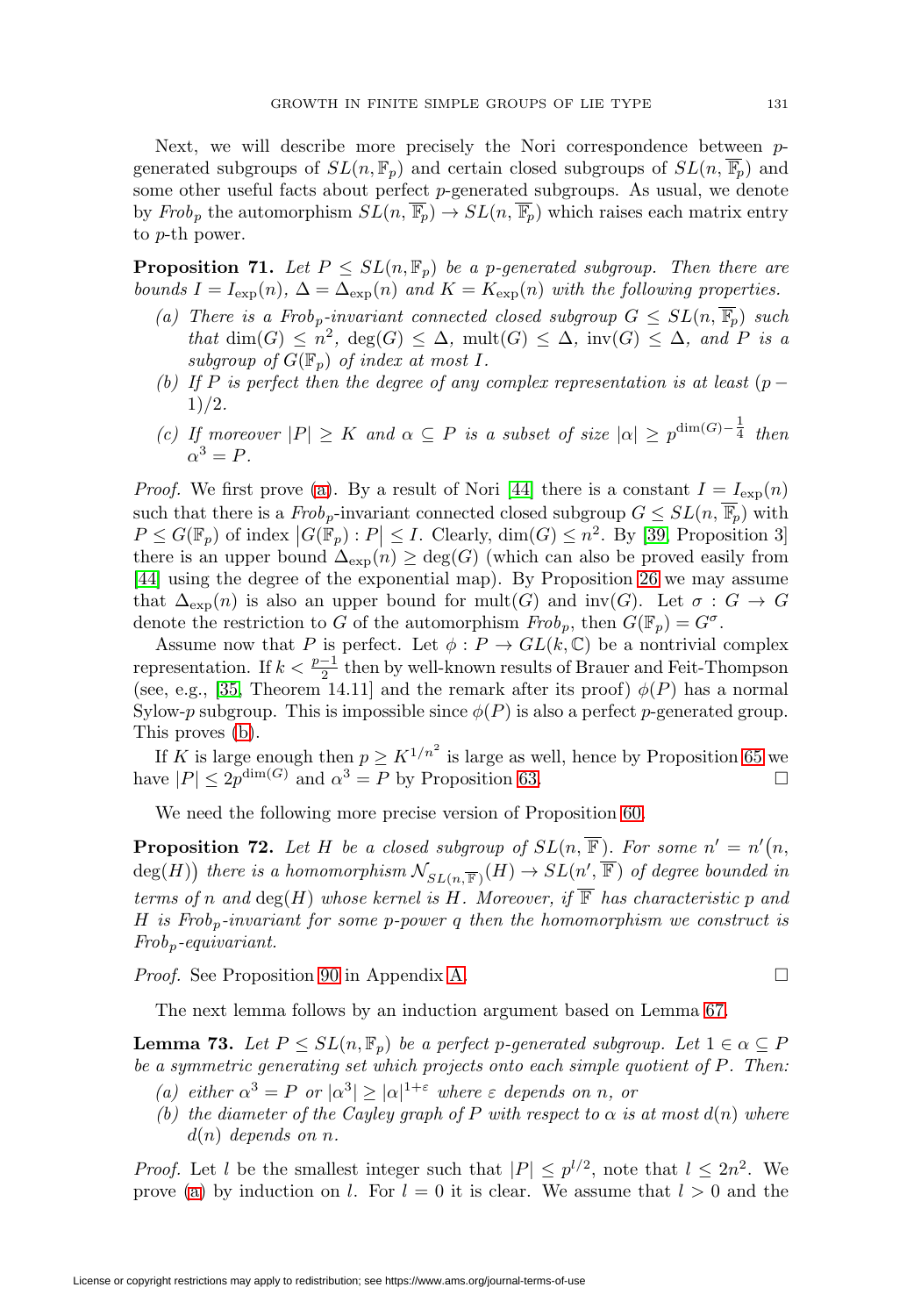statement holds for all groups of order at most  $p^{(l-1)/2}$  and for all matrix sizes n with an  $\varepsilon$ -value  $0 < \varepsilon'(n, l)$ .

Our argument will yield a positive integer  $K = K(n)$  such that the induction step goes through if  $|\alpha| \geq K$ . If  $|\alpha| \leq K$  and  $\alpha^3 \neq P$  then  $|\alpha^3| \geq 2|\alpha|$  by Proposition [62](#page-32-3) and [\(a\)](#page-36-3) holds in this case with any  $\varepsilon \geq \log(2)/\log(K)$ . If  $|\alpha| > p^{\dim(G)-1/4}$  then  $\alpha^3 = P$  by Proposition [71.](#page-36-4)[\(c\)](#page-36-5). So we assume

$$
K<|\alpha|\leq p^{\dim(G)-\tfrac{1}{4}}\;.
$$

We apply Proposition [71](#page-36-4) to P and obtain the  $Frob_p$ -invariant connected closed subgroup  $G \le SL(n, \overline{\mathbb{F}_p})$  for which deg(G), mult(G) and inv(G) are at most  $\Delta_{\text{exp}}(n)$ ,  $\dim(G) \leq n^2$ , and  $|G(\mathbb{F}_p): P| \leq I_{\text{exp}}(n)$ .

During the induction step we will consider a  $Frob<sub>p</sub>$ -invariant connected closed proper normal subgroup H of G such that  $\deg(H) \leq \Delta^*$  for some positive integer  $\Delta^* = \Delta^*(n)$  to be defined later. (H will be given by an application of Lemma [67](#page-34-0) or it will be  $\mathcal{Z}(G)^0$ .)

Let  $H$  be such a normal subgroup. Then by Corollary  $66.(a)$  $66.(a)$ , for sufficiently large K,  $\alpha \nsubseteq H$ . By Proposition [72](#page-36-6) there is a  $Frob_p$ -equivariant homomorphism  $G \rightarrow$  $SL(n', \overline{\mathbb{F}}_p)$  for some common  $n' = n'(\dim(G), \Delta^*)$  whose kernel is H. The elements of  $\alpha$  are fixpoints of  $Frob_p$ , so by the equivariance their images are also fixpoints of Frob<sub>p</sub>, i.e., the image set  $\alpha_H$  of  $\alpha$  generates a subgroup of  $SL(n', \mathbb{F}_p)$  isomorphic to  $P/(H \cap P)$ . This subgroup is again perfect, p-generated and  $\alpha_H$  projects onto each of its simple quotients. In particular  $|\alpha_H| \ge p \ge |\alpha|^{1/n^2}$ . We know from Proposition [65](#page-33-0) that if K is large enough then  $|H \cap P| \ge |H(\mathbb{F}_p)|/I_{\text{exp}}(n) > \sqrt{p}$  so P/( $H \cap P$ )  $\leq$   $|P|/\sqrt{p} \leq p^{(l-1)/2}$  and the induction hypothesis holds for  $\alpha_H$  and  $P/(H \cap P)$   $\leq$   $|P|/\sqrt{p} \leq p^{(l-1)/2}$  and the induction hypothesis holds for  $\alpha_H$  and  $P/(H \cap P)$  with the  $\varepsilon$ -value  $\varepsilon' = \varepsilon'(n', l)$ .

Suppose that we find such an H with  $\left|\alpha_H^3\right| \geq \left|\alpha_H\right|$  $1+\epsilon'$ . Then

$$
|\alpha^5| \ge |\alpha_H^3| \cdot |\alpha^2 \cap H| \ge |\alpha_H|^{1+\varepsilon'} \cdot |\alpha^2 \cap H| \ge |\alpha| \cdot |\alpha_H|^{ \varepsilon'} \ge |\alpha|^{1+\varepsilon'/n^2}
$$

and by Proposition [56.](#page-30-0)[\(b\)](#page-30-3) the induction step is complete. So we may assume that for all such H we have  $\alpha_H^3 = P/(H \cap P)$ .

Suppose next that  $\mathcal{Z}(G)$  is finite. We apply Lemma [67](#page-34-0) with parameters  $N =$  $\dim(G)$ ,  $\Delta = \Delta_{\exp}(n)$  and  $I = I_{\exp}(n)$  to the subset  $\alpha \subset G^{Frob_p}$ . We obtain a Frob<sub>p</sub>-invariant connected closed normal subgroup  $H \triangleleft G$  of degree bounded by  $\Delta = \Delta(n)$  such that  $\dim(H) > 0$  and

$$
\left|\alpha^M\cap H\right|\geq \left|\alpha\right|^{(1+\delta)\dim(H)/\dim(G)}
$$

where M and  $\delta$  depend only on n. We set  $\Delta^* = \max (\deg(G), \tilde{\Delta})$ .

If  $H = G$  then  $|\alpha^M| \geq |\alpha|$  $\frac{1+\delta}{\cdot}$ 

Otherwise,  $H$  is a proper normal subgroup, and by the above argument we have  $\alpha_H^3 = P/(H \cap P)$ . It follows from Corollary [66.](#page-33-4)[\(a\)](#page-33-1) that if K is sufficiently large then we have, say,

$$
\left|\alpha_H^3\right| = \left|P/(H \cap P)\right| \ge \left|P\right|^{1-\dim(H)/\dim(G) - \delta/(2n^2)} \ge \left|\alpha\right|^{1-\dim(H)/\dim(G) - \delta/(2n^2)}.
$$

Therefore,

$$
\left|\alpha^{3+M}\right| \geq \left|\alpha_H^3\right| \cdot \left|\alpha^M \cap H\right| \geq \left|\alpha\right|^{1-\frac{\dim(H)}{\dim(G)} - \frac{\delta}{2n^2}} \cdot \left|\alpha\right|^{(1+\delta)\frac{\dim(H)}{\dim(G)}} \geq \left|\alpha\right|^{1+\frac{\delta}{2n^2}}.
$$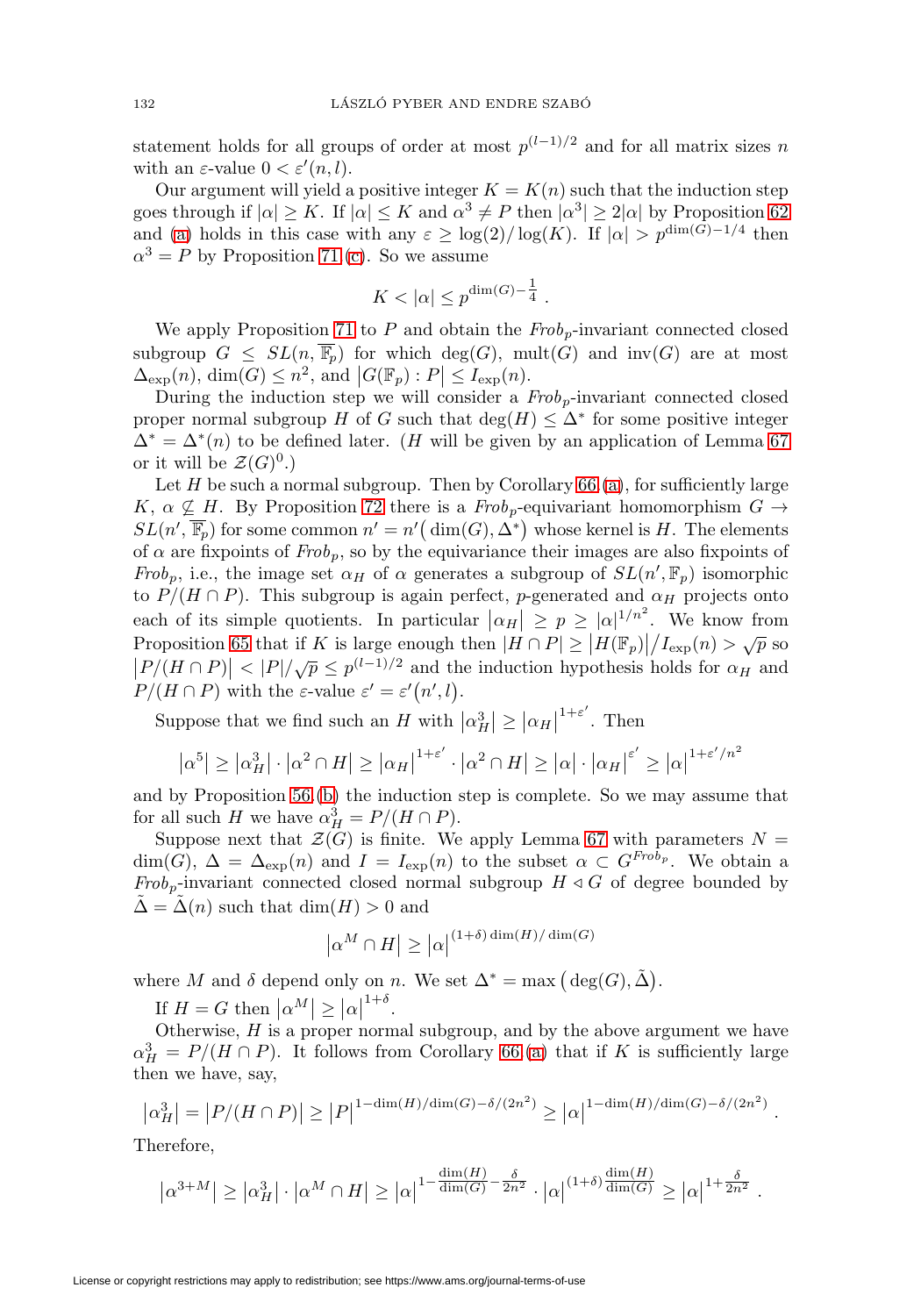By Proposition [56.](#page-30-0)[\(b\)](#page-30-3) the induction step is complete in this case.

Finally, if  $\mathcal{Z}(G)$  is infinite then we consider the normal subgroup  $H = \mathcal{Z}(G)^0$ , which has degree at most  $\deg(G) \leq \Delta^*$ . By assumption  $\alpha_H^3 = P/(H \cap P)$  hence  $\alpha^3$ intersects every  $(H \cap P)$ -coset in P. Hence every commutator element of P is in fact the commutator of two elements in  $\alpha^3$ . It is well-known that P is generated by at most  $n^2$  elements (see [\[51\]](#page-51-11)) hence by Proposition [70](#page-35-2) each element of P is the product of  $Cn^6$  commutators for some constant C. By assumption  $|\alpha| \leq p^{\dim(G)-1/4}$ . If K is large enough then  $|P| \geq p^{\dim(G)-1/8}$  by Proposition [65.](#page-33-0) Therefore,

$$
|\alpha^{3\cdot 4\cdot Cn^6}| = |P| > |\alpha|^{1+1/8 \dim(G)}
$$

and by Proposition [56.](#page-30-0)[\(b\)](#page-30-3) the induction step is complete in this case too. This proves [\(a\)](#page-36-3).

Let us apply [\(a\)](#page-36-3) successively to  $\alpha, \alpha^3, \alpha^9, \ldots$ . We obtain by induction that either  $\alpha^{3^i} = P$  or  $|\alpha^{3^i}| \geq |\alpha|^{(1+\varepsilon)^i}$  for all i. Since by assumption  $|\alpha| \geq p$  and  $|P| < p^{n^2}$ , part [\(b\)](#page-36-7) follows.

Now we prove Theorem [5.](#page-2-1)

**Theorem 74.** Let  $P \leq SL(n, \mathbb{F}_p)$  be a perfect p-generated subgroup. Then the diameter of the Cayley graph of  $\overrightarrow{P}$  with respect to any symmetric generating set is at most  $\left(\log |P|\right)^{M(n)}$  where  $M(n)$  depends only on n.

*Proof.* The Lie rank of any simple quotient L of P is at most n (see [\[19\]](#page-50-22) and [\[37,](#page-50-18) Proposition 5.2.12]). By Theorem [4](#page-1-3) the subset  $\alpha^m$  projects onto each such quotient L for some  $m \leq (\log |P|)^{c(n)}$ . Applying Lemma [73](#page-36-0) to  $\alpha^m$  our statement follows.  $\Box$ 

Example 75. Let G be the commutator subgroup of the permutational wreath product  $W = C_{q-1}$  wr  $A_5$ , where q is a power of 2. The structure of such wreath products  $W$  is described in [\[17,](#page-50-23) Chapter A, 18.4 (c) and (d)].  $G$  is perfect since it is generated by its  $A_5$  subgroups. Moreover, G has an abelian normal subgroup of index 60 and order  $(q-1)^4$ . By a result of Annexstein and Baumslag [\[1,](#page-49-13) Theorem 5], if a group  $H$  has an abelian subgroup of index  $r$  then a connected Cayley graph of degree k has diameter at least  $(|H|/r)^{1/2kr}$ . We see that G has connected Cayley graphs of diameter at least  $|G|^c$  for some absolute constant  $c > 0$ . Clearly, G is a 2-generated subgroup of  $SL(5, \mathbb{F}_q)$ . This example shows that Theorem [5](#page-2-1) does not hold for subgroups of  $SL(n, \mathbb{F}_q)$ , q a prime power.

<span id="page-38-1"></span>*Remark* 76. It is likely that the following holds: If  $P$  is a p-generated subgroup of  $SL(n, \mathbb{F}_q)$ , q a power of p, such that the minimal degree of a complex representation is large enough compared to  $n$ , then Cayley graphs of  $P$  have diameter at most  $\left(\log |P|\right)^{c(n)}.$ 

<span id="page-38-0"></span>This would imply Theorem [4.](#page-1-3)

#### 12. Dependence of the growth on rank: an example

In this section we give some examples which show that the constant  $\varepsilon(r)$  for which Theorem [68](#page-35-3) holds must be less than  $\frac{C}{r}$ .

Example 77. Consider the group  $SL(n,q)$  where  $n \geq 3$  (which has Lie rank  $r =$  $n-1$ ). Let H be the subgroup of all diagonal matrices, this has order  $(q-1)^{n-1}$ .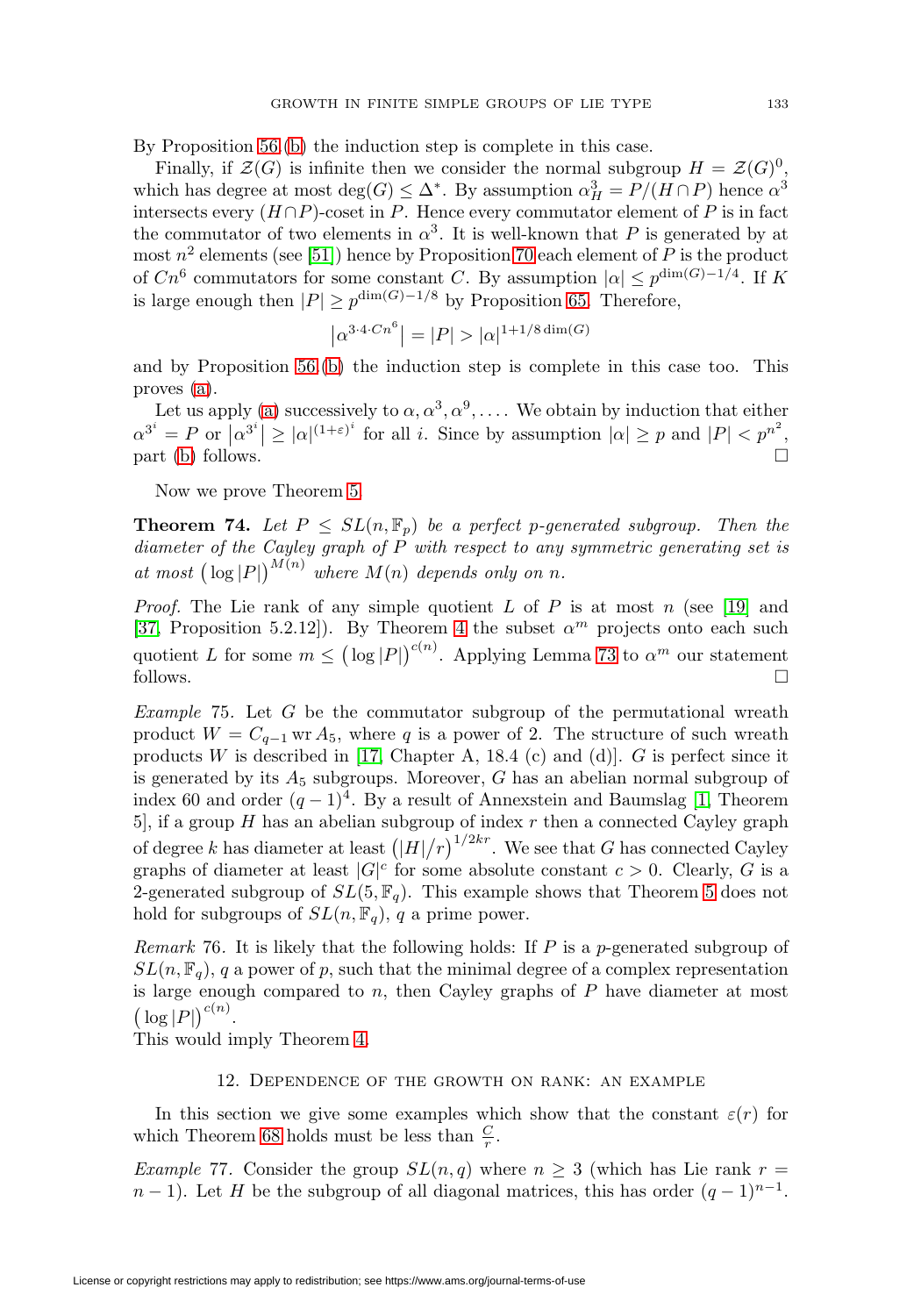If N denotes the subgroup of all monomial matrices then  $N/H \simeq S_n$  Choose an element s of N projecting onto an n-cycle of  $N/H$ . If  $e_1, \ldots, e_n$  is the standard basis of  $(\mathbb{F}_q)^n$ , consider the subgroup  $L_{1,2} \simeq SL(2,q)$  which fixes  $e_3,\ldots,e_n$ . In [\[2,](#page-49-14) Theorem 3.1] a 3-element generating set  $\{a, b, c\}$  of  $L_{1,2}$  is chosen. As shown in [\[2\]](#page-49-14) s, a, b and c generate  $SL(n, q)$ . Now s normalizes the diagonal subgroup H and it is clear that a, b and c normalize a subgroup  $H_0$  of index  $(q-1)^2$  in H (the group of diagonal matrices fixing  $e_1$  and  $e_2$ ). The set  $A = H \cup \{a, b, c, s\}$  generates  $SL(n,q)$ .

We claim that  $|A^3| \leq |H| \left( 3(q-1)^2 + 58 \right) + 64.$ 

It is easy to see that  $|A^3| \le |H\{a, b, c, s\}H| + 57|H| + 64$ . Since s normalizes H we have  $\left|HsH\right| = |H|$ . Since a (resp. b and c) normalizes  $H_0$  we have  $\left|HaH\right| \le$  $|H|(q-1)^2$  (and analogous inequalities hold for b and c) which implies the claim.

Setting  $q = 3$  we obtain the generating set with  $|A^3| \le 100|A|$  mentioned in the introduction.

Clearly, there are many ways in which the above construction can be extended. For example the full diagonal subgroup  $H$  can be replaced by its characteristic subgroups isomorphic to  $C_t^{n-1}$  where t divides  $q-1$ . This way, e.g., we can construct large families of generating sets of constant growth whenever  $q$  is odd.

<span id="page-39-0"></span>It would be most interesting to find some essentially different families of examples of large generating sets of  $SL(n, q)$  with constant growth.

### Appendix A

## **Basic degree estimates**

<span id="page-39-1"></span>**Lemma 78** (= First part of Fact [16.](#page-6-0)[\(g\)](#page-7-0)). Let  $X \subseteq \overline{\mathbb{F}}^m$  be the common zero locus of degree d polynomials. Then it is the common zero locus of at most  $(d+1)^m$  of them, and  $deg(X) \leq d^m$ .

*Proof.* Let  $Y$  denote the collection of the zero sets of the given polynomials. We construct by induction a finite sequence of closed subsets  $X_0 \supset X_1 \supset X_2 \supset \cdots \supset$  $X_I = X$ . We start with  $X_0 = \mathbb{F}^m$ . If  $X_i$  is already constructed then we look for a member  $Y_i \in \mathcal{Y}$  which does not contain  $X_i$ . If we find one then we set  $X_{i+1} = X_i \cap Y_i$ , otherwise  $X_i = \bigcap \mathcal{Y} = X$ , so we set  $I = i$  and stop the induction. In order to bound  $deg(X_i)$  and I we need two invariants. For closed subsets  $Z \subseteq \mathbb{F}^m$  with irreducible decomposition  $Z = \bigcup_j Z_j$  we define

$$
\delta(Z) = \sum_j \deg(Z_j) d^{\dim(Z_j)} , \quad \delta'(Z) = \sum_j \deg(Z_j) (d+1)^{\dim(Z_j)} .
$$

By Fact [16.](#page-6-0)[\(d\)](#page-6-1) we have  $\delta(Z \cap Y) \leq \delta(Z)$  and  $\delta'(Z \cap Y) < \delta'(Z)$  for all  $Y \in \mathcal{Y}$ . Therefore  $deg(X) \leq \delta(X) \leq \delta(X_0) = d^m$ . Moreover,  $\delta'(X_i)$  is strictly decreasing and positive, hence  $I \leq \delta'(X_0) = (d+1)^m$ .  $\Box$ 

<span id="page-39-2"></span>**Lemma 79** (= Fact [17.](#page-7-5)[\(a\)](#page-7-4)). Let  $X \subseteq \overline{\mathbb{F}}^m$  be a closed subset and let  $f : X \rightarrow$  $\overline{\mathbb{F}}^m$  be a morphism. We define the function  $\Phi(d) = (d+2)^{(d+1)^{\dim(X)+\deg(f)}2^d}$  and  $set\ D = \Phi(\Phi(\ldots \Phi(\deg(f))$ where the function  $\Phi$  is iterated  $\dim(X) + \deg(f) - 1$  times. Then there is a partition of  $f(X)$  into at most D locally closed subsets  $Y_i$  of degree at most D such that the closure of each  $Y_i$  is the union of partition classes and either  $f^{-1}(Y_i) = \emptyset$  or  $\dim(f^{-1}(y)) = \dim(X) - \dim(Y_i)$ for all  $y \in Y_i$ .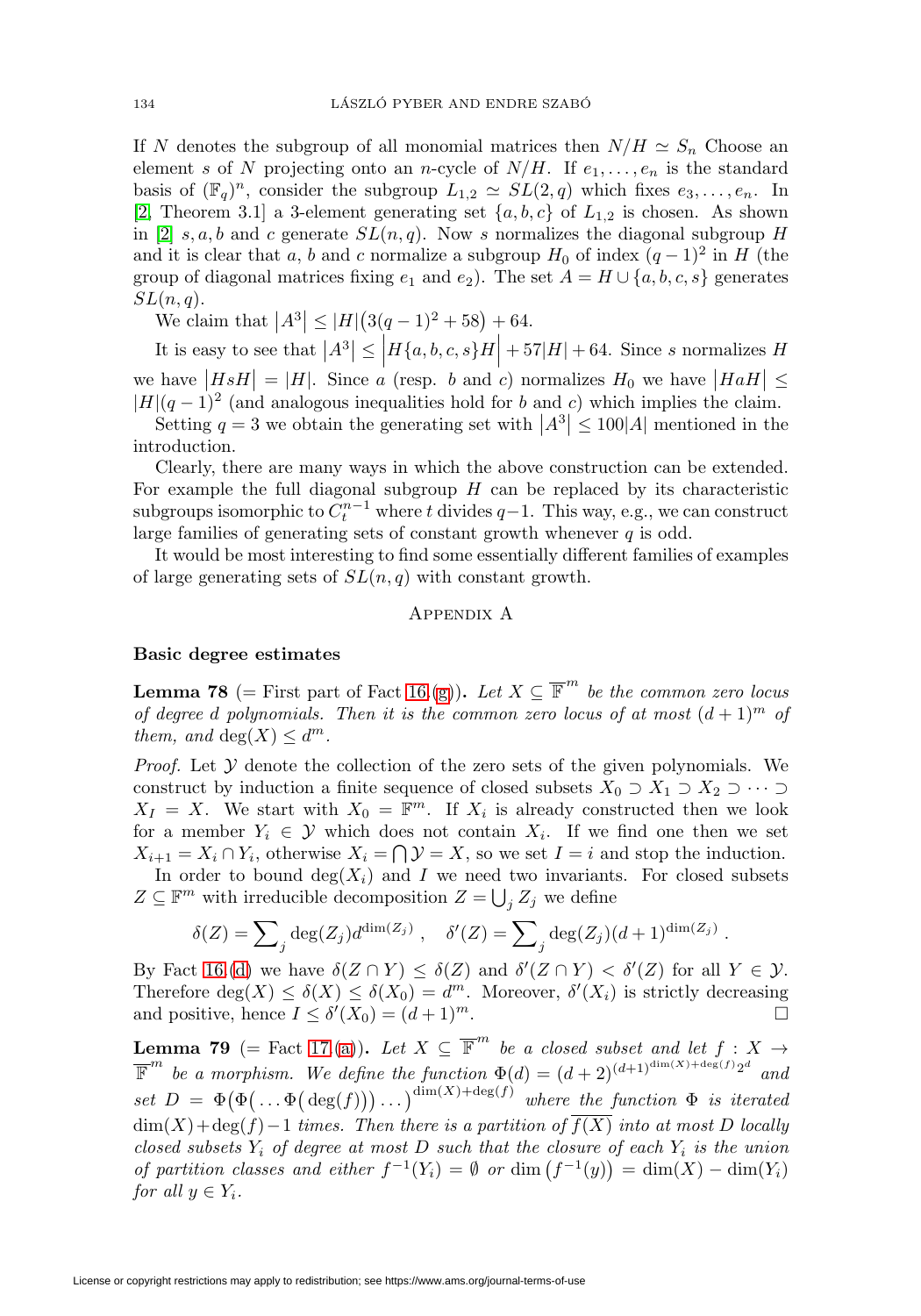Sketch of the proof. Let  $\Gamma_f \subseteq \overline{\mathbb{F}}^m \times \overline{\mathbb{F}}^n$  be the graph of f, and  $\pi : \overline{\mathbb{F}}^m \times \overline{\mathbb{F}}^n \to \overline{\mathbb{F}}^n$ the linear projection to the second factor. Then  $\Gamma_f$  is isomorphic to X, hence it is enough to find an analogous partition of  $\overline{\pi(\Gamma_f)} = \overline{f(X)}$  with respect to  $\pi$  and  $\Gamma_f$ (with the same bound D defined in terms of  $deg(f)$  and  $dim(X)$ ).

Let L denote the linear span of  $\Gamma_f$  and set  $\tilde{\pi} = \pi \Big|_L$ . Using [\[26,](#page-50-13) Ex. I.7.7] one can easily show that  $\dim(L) \leq \dim(\Gamma_f) + \deg(\Gamma_f) - 1 = \dim(X) + \deg(f) - 1$ . We need to find a partition of  $\overline{\tilde{\pi}(\Gamma_f)} = \overline{f(X)}$  as in the statement lemma with respect to  $\tilde{\pi}$  and  $\Gamma_f$  (with the same bound D). We factor  $\tilde{\pi}$  into  $\dim(L) - \dim(\tilde{\pi}(L)) \leq \dim(X) +$  $deg(f)-1$  consecutive linear projections  $\tilde{\pi}_i$ , each with one-dimensional fibers. Our strategy is the following. First we partition  $\tilde{\pi}_1(\Gamma_f)$  via the next Claim [80.](#page-40-0) Then for each partition class  $C \subseteq \overline{\pi_1(\Gamma_f)}$  we apply again Claim [80,](#page-40-0) and partition the closed image  $\tilde{\pi}_2(C)$  We obtain various partitions on partially overlapping subsets of  $\tilde{\pi}_2(\tilde{\pi}_1(\Gamma_f))$ . Let us consider the common refinement of them, it is a partition of  $\tilde{\pi}_2(\tilde{\pi}_1(\Gamma_f))$  into locally closed subsets. We iterate this procedure, and obtain partitions of  $\tilde{\pi}_j \circ \cdots \circ \tilde{\pi}_1(\Gamma_f)$  for each j. (Note that k in these applications of Claim [80](#page-40-0) is always at most  $\dim(X) + \deg(f) - 2$ .) In the last step we obtain a partition of  $\overline{\tilde{\pi}(\Gamma_f)} = \overline{f(X)}$  as required.  $\Box$ 

<span id="page-40-0"></span>**Claim 80.** Let  $Z \subseteq \overline{\mathbb{F}}^k$  be a locally closed subset and  $\Gamma$  be the common zero locus inside  $\overline{\mathbb{F}} \times Z$  of some polynomials of degree at most d.

<span id="page-40-1"></span>(a) Then Z has a partition into at most  $(d+2)^{(d+1)^{k+2}-1}$  locally closed subsets  $Z_i$  and there are corresponding  $(k + 1)$ -variate polynomials  $P_i$  of degree at  $most d^{(d+1)^{k+1}2^d}$  such that

$$
\Gamma \cap (\overline{\mathbb{F}} \times Z_i) = \left\{ (t, \underline{z}) \in \overline{\mathbb{F}} \times Z_i \middle| P_i(t, \underline{z}) = 0 \right\}
$$

for all i, and the closures  $\overline{Z_i}$  are defined via equations of degree at most  $d^{(d+1)^{k+1}2^d}$  plus the equations of  $\overline{Z}$ .

- <span id="page-40-3"></span>(b) The three loci of those points  $\underline{z} \in Z_i$  for which the set  $\Gamma \cap (\overline{\mathbb{F}} \times {\underline{z}})$  is empty, finite, or one dimensional are locally closed subsets defined inside Z via equations of degree at most  $d^{(d+1)^{k+1}2^d}$ , and the total number of these subsets is at most  $(d+2)^{(d+1)^{k+2}}$ .
- <span id="page-40-2"></span>(c) Moreover, one may require both partitions to have the following additional property: the closure in Z of each partition class is the union of partition classes.

Sketch of proof. The statement follows from standard elimination theory, here we explain how to keep track of the degrees. It will turn out that the polynomials  $P_i$ in [\(a\)](#page-40-1) will have t-degree at most d. So it is natural to consider  $\mathcal{X}_d$ , the collection of all locally closed subsets of the form

$$
X_{V,Q} = \left\{ (t, \underline{z}) \in \overline{\mathbb{F}} \times V \middle| Q(t, \underline{z}) = 0 \right\} \subseteq \overline{\mathbb{F}} \times Z
$$

where  $V \subseteq Z$  is a locally closed subset and  $Q(t, \underline{z})$  is a polynomial of the variables  $t \in \overline{\mathbb{F}}$  and  $\underline{z} \in \overline{\mathbb{F}}^k$  whose t-degree is at most d. The intersection of two such sets can be written as the disjoint union of a number of other members of  $\mathcal{X}_d$ . To see this, we use the Euclidean algorithm in the t-variable for the defining polynomials (treating  $z$  as a fixed parameter), and partition the set of possible  $z$ -values according to how the algorithm runs (i.e., how many steps we need to conclude and what are the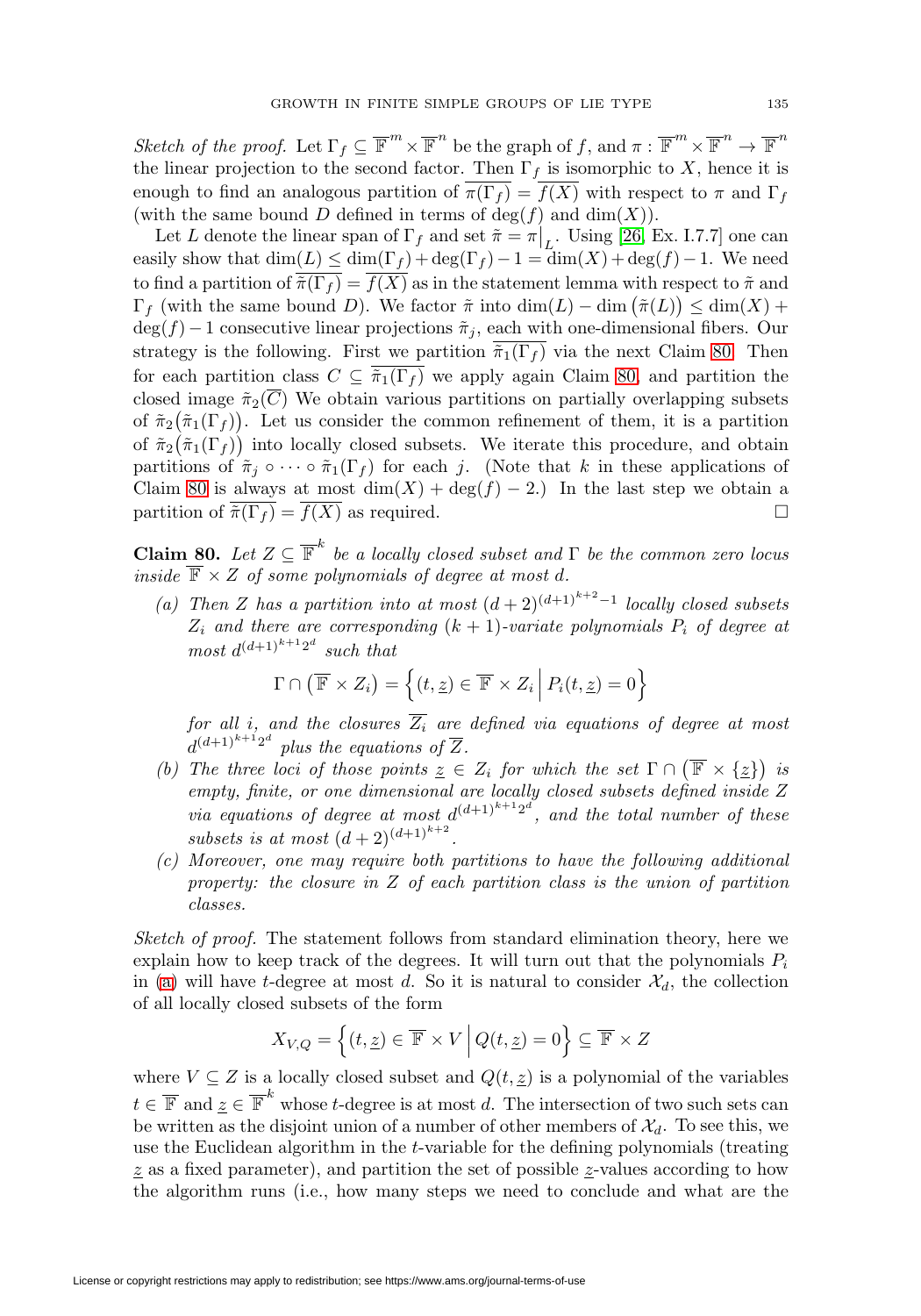degrees of the divisors). Part [\(a\)](#page-40-1) follows since  $\Gamma$  is the intersection of a bounded number of members from  $\mathcal{X}_d$ .

Next, we give a more detailed sketch of the proof. The upper bounds and part [\(c\)](#page-40-2) follow immediately from our construction, we leave them to the reader. Γ can be defined as the common zero locus inside  $\overline{\mathbb{F}} \times Z$  of at most  $(d+1)^{k+1}$  polynomials of degree at most  $d$  (see Fact [16.](#page-6-0)[\(g\)](#page-7-0)). We prove [\(a\)](#page-40-1) via induction on the number of defining polynomials. If  $\Gamma = \overline{\mathbb{F}} \times Z$  then there is nothing to prove. Otherwise, let g be one of the nonzero defining polynomials of  $\Gamma$  and  $\Gamma' \subseteq \mathbb{F} \times Z$  the common zero locus of the other defining polynomials. Applying the induction hypothesis to  $\Gamma'$  gives us a partition  $\bigcup_j Z'_j = Z$  and corresponding polynomials  $P'_j$ . Our goal is to refine this partition, i.e., find partitions  $Z'_j = \bigcup_i Z'_{ji}$  and find appropriate polynomials  $P'_{ji}$ . We will find the  $Z'_{ji}$  one by one with the following algorithm.

The portion of  $\Gamma$  that lies inside  $\mathbb{F} \times Z'_j$  is defined by the equations  $P'_j(t, \underline{z}) =$  $g(t, \underline{z}) = 0$  (besides the equations and inequalities defining  $Z'_j$ ). We consider g and  $P'_{j}$  as polynomials in the variable t whose coefficients are polynomial functions of the parameter  $\underline{z}$ . Note that g and  $P'_j$  as well as all the polynomials  $P'_{ji}$  we construct below have t-degrees at most d. Our plan is to find the gcd of g and  $P'_j$  with respect to the variable t for all values of  $\leq$  simultaneously. In order to do so we try to run Euclid's algorithm simultaneously for all  $\mathfrak{z}$ . There are two obstacles we have to overcome. First, for different values of  $z$  the algorithm needs a different number of steps to complete. Second, to do a polynomial division uniformly for several values of  $z$  we have to make sure that the degree of the divisor do not vary with  $z$ (i.e., we can talk about the leading coefficient). So before each polynomial division we construct also a partition of  $Z'_j$ , always refining the partition obtained in the previous step, so that the upcoming division can be done uniformly for values  $\underline{z}$ lying in the same partition class.

To begin with, let  $Z'_{j0}$  and  $Z'_{j1}$  denote the loci of those  $\underline{z} \in Z'_{j}$  where all coefficients of g or  $P'_j$  respectively vanish. We set  $P'_{j0} = P'_j$  and  $P'_{j1} = g$ . Similarly, for each pair of integers  $0 \le a, b \le d$  we consider the locus of those  $\underline{z} \in \mathbb{Z}'_j$  where the t-degrees of g and  $P'_j$  are just a and b. This is a partition of  $Z'_j$  into locally closed subsets, each defined via the vanishing or non-vanishing of a number of coefficients. For parameter values  $\underline{z}$  lying in  $Z'_{j0}$  or  $Z'_{j1}$  the algorithm stops right away with gcd equal to  $P'_{j0}$  or  $P'_{j1}$ . On the other hand, for any other partition class  $\tilde{Z} \subseteq Z'_{j}$  we can do the first polynomial division uniformly for all  $z \in Z$ .

During the algorithm we do similar subdivisions again and again. Suppose that we completed a number of polynomial divisions and constructed the partition corresponding to the last completed division. Let  $\tilde{Z}$  be a class of that partition and suppose that the algorithm is still running for  $z \in \tilde{Z}$  and  $\tilde{g}$  and  $\tilde{r}$  are the divisor and the remainder of the last completed polynomial division for all values  $z \in \mathbb{Z}$ . We consider the locus of those  $\underline{z} \in \widetilde{Z}$  where all coefficients of  $\widetilde{r}$  vanish (here  $\widetilde{g}$  does not vanishes). This will be our next  $Z'_{ji}$  (whatever i follows now). For  $\underline{z} \in Z'_{ji}$ Euclid's algorithm stops at this stage, and we set  $P'_{ji} = \tilde{g}$ , the gcd we obtain. As before, we partition  $\tilde{Z} \setminus Z'_{ji}$  according to the t-degree of  $\tilde{r}$  (here the t-degree of  $\tilde{g}$  is unimportant). Then we can do the polynomial division  $\tilde{g}$  :  $\tilde{r}$  uniformly for values  $\underline{z}$ lying in the same partition class. This way we obtain our new remainders (one for each partition class), and Euclid's algorithm continues.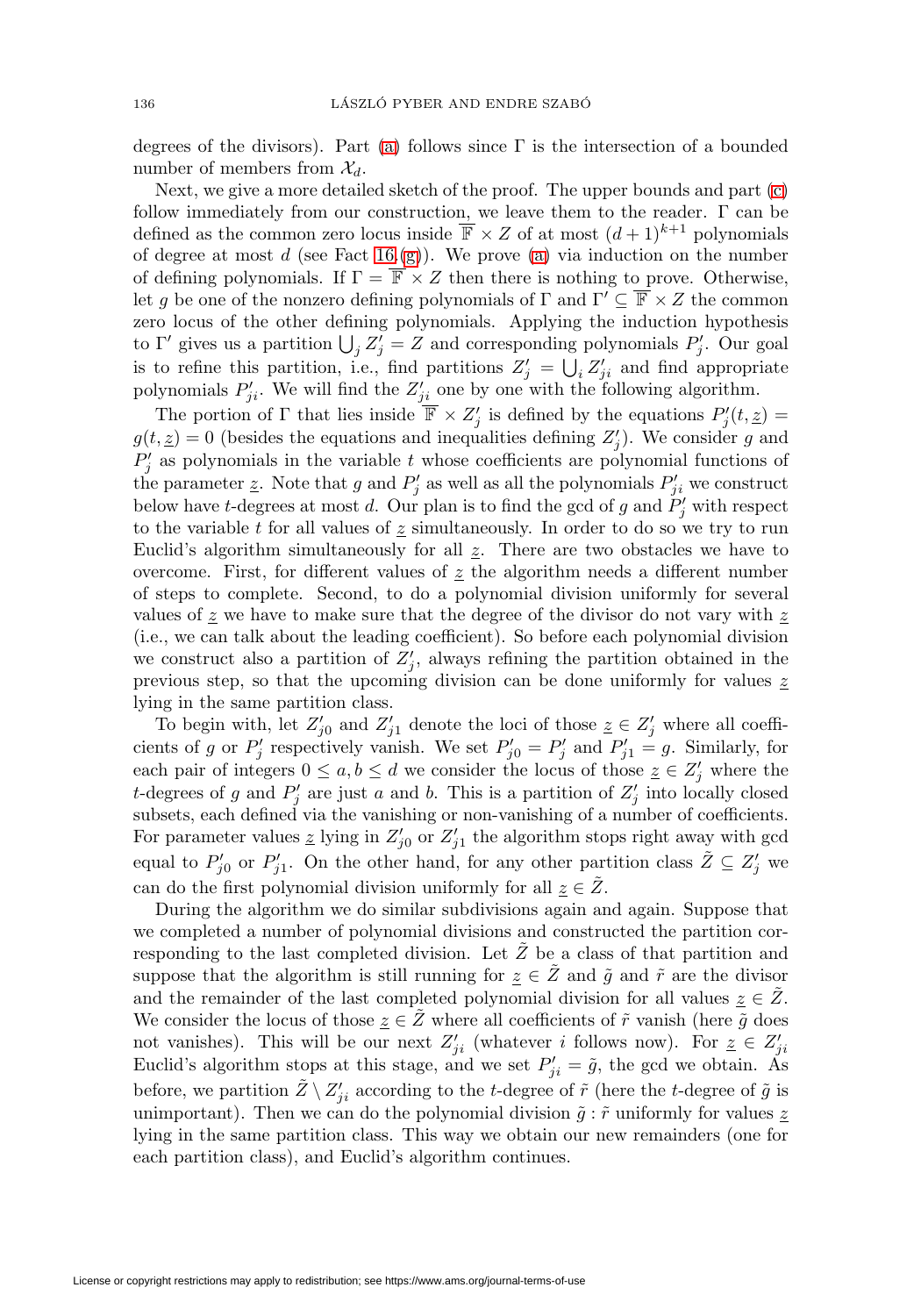It is clear that for each  $\underline{z} \in \mathbb{Z}'_j$  the gcd is found in at most  $\deg(g) + 1 \leq d + 1$ steps, hence we obtain the promised partition  $Z'_{j} = \bigcup_{i} Z'_{ji}$ . The induction step is complete.

Part [\(b\)](#page-40-3) follows from part [\(a\)](#page-40-1). Indeed, the portion of  $\Gamma$  that lies inside  $\overline{\mathbb{F}} \times Z_i$  is defined by the equation  $P_i(t, z) = 0$  (besides the equations of  $Z_i$ ). For each  $z \in Z_i$ the set  $\Gamma \cap (\overline{\mathbb{F}} \times {\{\mathbb{Z}\}})$  is empty, finite, or one-dimensional precisely if  $P_i(t, \underline{z})$  is nonzero constant, non-constant, or zero, respectively. Hence, the three loci in [\(b\)](#page-40-3) can be defined via the vanishing or non-vanishing of a number of  $t$ -coefficients of  $P_i(t, z)$  (which are themselves polynomials of z).  $\Box$ 

### **Closed subsets and closed subgroups in algebraic groups**

Here we will give the proofs of two results from Section [4,](#page-13-0) and an auxiliary result, Lemma [82,](#page-42-1) needed for the proof of Lemma [83.](#page-43-0)

<span id="page-42-0"></span>**Lemma 81** (= Lemma [32\)](#page-14-1). Let  $Y \subseteq SL(n, \overline{\mathbb{F}})$  be an irreducible closed subset of positive dimension and  $1 \in \alpha \subset SL(n, \overline{\mathbb{F}})$  a finite subset with a total ordering on  $\langle \alpha \rangle$ . Let  $H \le SL(n, \overline{\mathbb{F}})$  denote the smallest closed subgroup which is normalized by  $\alpha$  and contains  $Y^{-1}Y$ . Suppose that  $\dim(H) \leq m$ . Then there is a sequence  $g = (g_1, g_2, \ldots, g_{2m})$  of elements  $g_i \in \alpha^{m-1}$  such that

$$
H = \tau_{\underline{g}} \left( \prod^{2m} (Y^{-1}Y) \right) = (g_1^{-1}Y^{-1}Yg_1)(g_2^{-1}Y^{-1}Yg_2) \dots (g_{2m}^{-1}Y^{-1}Yg_{2m}).
$$

The subgroup H is connected and there is a universal bound  $deg(H) \leq \delta(m,$  $deg(\overline{Y^{-1}Y})$ . Moreover, H and the sequence g we construct are uniquely determined.

*Proof.* We set  $g_1 = 1$ . We will define  $g_i \in \alpha^{i-1}$  by induction and consider the product sets

$$
Z_i = (g_1^{-1}Y^{-1}Yg_1)(g_2^{-1}Y^{-1}Yg_2)\dots(g_i^{-1}Y^{-1}Yg_i) \subseteq H.
$$

Suppose that  $g_1, g_2, \ldots, g_i$  are already defined. We set  $g_{i+1} \in \alpha^i$  to be the first element such that  $\dim\left(\overline{Z_i}\right) < \dim\left(\overline{Z_i\cdot (g_{i+1}^{-1}Y^{-1}Yg_{i+1})}\right)$ , if there is any. Since the dimension of  $\overline{Z_i}$  is strictly increasing, eventually we must arrive to an index  $i \leq m$  so that  $g_{i+1}$  does not exist. But then for all  $g \in \alpha^i$  the closed subsets  $\overline{Z_i} \subseteq \overline{Z_i \cdot (g^{-1}Y^{-1}Yg)}$  are irreducible (see Fact [17.](#page-7-5)[\(b\)](#page-8-2)) of the same dimension, hence they are equal. This implies that  $\overline{Z_i}^2 \subseteq \overline{Z_i}$  and  $g^{-1} \overline{Z_i} g \subseteq \overline{Z_i}$  for all  $g \in$  $\alpha$ , hence  $\overline{Z_i}$  is a closed connected subgroup normalized by  $\alpha$ , i.e.,  $\overline{Z_i} = H$ . By Fact [17.](#page-7-5)[\(b\)](#page-8-2) the product  $Z_i$  contains a dense open subset of H, hence  $H = Z_i^2$  by [\[33,](#page-50-12) Lemma on page 54]. Setting  $g_{i+j} = g_j$  for  $1 \leq j \leq i$  and  $g_{2i+1} = \ldots g_{2m} = 1$ we obtain our statement.

<span id="page-42-1"></span>**Lemma 82.** Let  $G \le SL(n, \mathbb{F})$  be a closed subgroup,  $Z \subseteq G \times G$  an irreducible closed subset and  $(a, b) \in Z$ . Suppose that  $\overline{\tau_{(1,1)}(Z)}$  has dimension 0, i.e., it is a finite set. Then there is an irreducible closed subset  $A \subseteq G$  such that

<span id="page-42-2"></span>(25) 
$$
Z = \left\{ (ah, h^{-1}b) \middle| h \in A \right\}
$$

and

$$
\left\{c \in SL(n, \overline{\mathbb{F}})\,\,\Big|\,\dim\left(\overline{\tau_{(c,1)}(Z)}\right) = 0\right\} = \mathcal{C}_{SL(n, \overline{\mathbb{F}})}(A) \; .
$$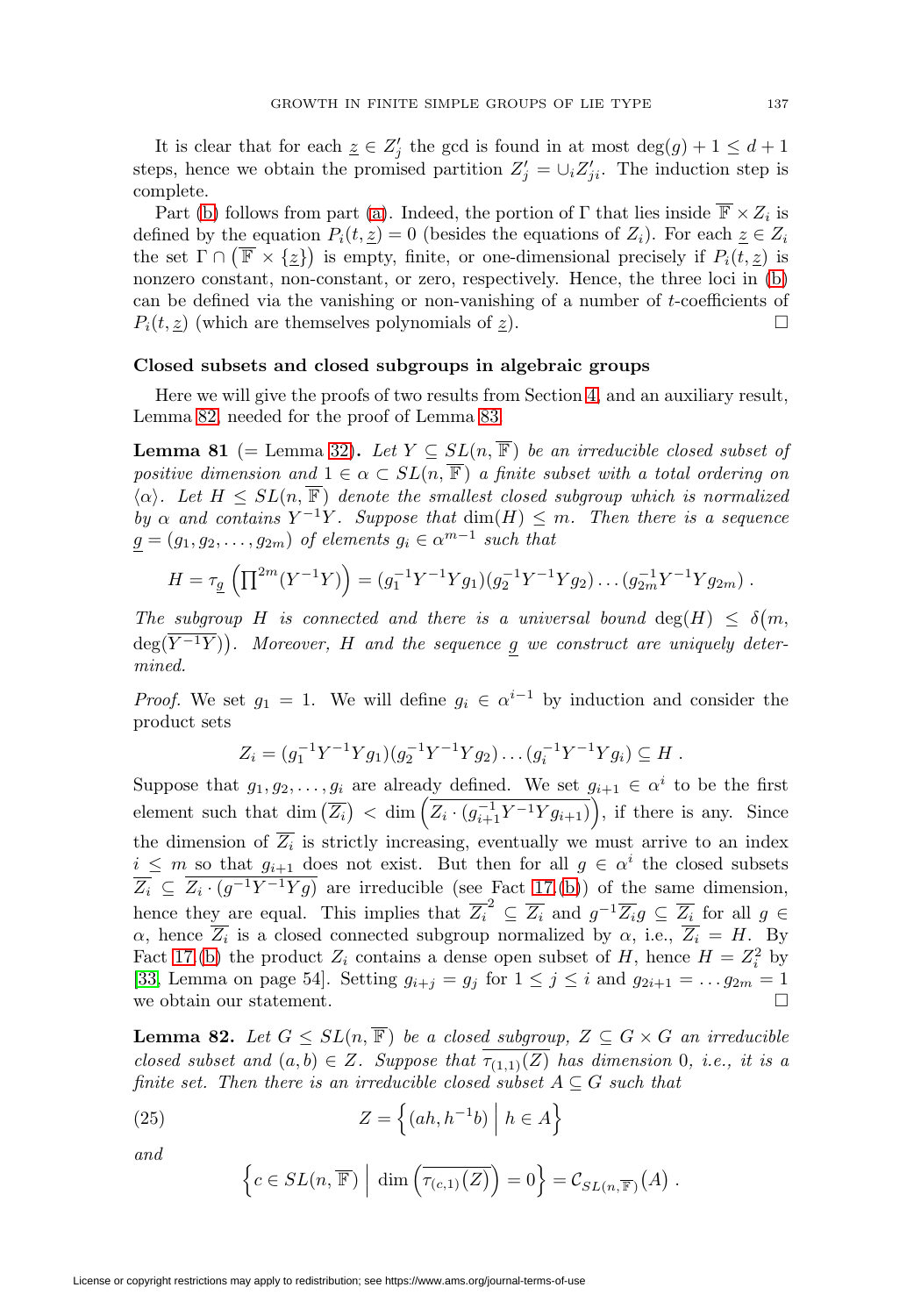*Proof.* By assumption  $\tau_{(1,1)}(Z)$  is finite and its closure is irreducible (see Fact [17.](#page-7-5)[\(b\)](#page-8-2)), hence it is the single point  $ab \in G$ . Let  $pr_1 : G \times G \to G$  denote the projection on the first factor. We set  $A = a^{-1}$  pr<sub>1</sub>(Z).

We will prove later, that it is in fact closed. Anyway,  $\overline{A}$  is irreducible (see Fact [17.](#page-7-5)[\(b\)](#page-8-2)) and by definition  $1 = a^{-1}a \in A$ . Then each point of Z has the form  $(ah, \beta)$  with some  $h \in A$  and  $\beta \in G$ , and for all  $h \in A$  there must exist at least one such point. But then  $ab = \tau_{(1,1)}(ah, \beta) = ah\beta$  hence  $\beta = h^{-1}b$ . This proves equation [\(25\)](#page-42-2). The subset  $Z$  is closed, hence  $A$  is closed by equation (25). Now

$$
\tau_{(c,1)}(Z) = \left\{ c^{-1}(ah)c(h^{-1}b) \mid h \in A \right\} = c^{-1}a \left\{ hch^{-1} \mid h \in A \right\} b
$$

for all  $c \in SL(n, \overline{\mathbb{F}})$ . This has dimension  $\underbrace{0 \text{ iff the set } \{hch^{-1} | h \in A\}}$  is finite. But A is irreducible, hence its closed image  $\{hch^{-1} | h \in A\}$  is also irreducible (see Fact [17.](#page-7-5)[\(b\)](#page-8-2)), so it is finite iff it is a single point (see Remark [14\)](#page-6-7), i.e., iff  $hch^{-1}$ is independent of  $h \in A$ . But  $1 \in A$ , hence this last condition is equivalent to  $hch^{-1} = c$  for all  $h \in A$ , which simply means that c commutes with all  $h \in A$ .  $\Box$ 

<span id="page-43-0"></span>**Lemma 83** (= Lemma [34\)](#page-15-1). Let  $G \leq SL(n, \overline{\mathbb{F}})$  be a linear algebraic group and let  $1 \in \alpha \subset G$  be a finite subset with a total ordering on  $\langle \alpha \rangle$ . Suppose that the centralizer  $\mathcal{C}_G(\alpha)$  is finite. Then for each integer  $m \geq 0$  and each irreducible closed subset  $Z \subset \prod^{m} G$  of dimension  $\dim(Z) > 0$  there is a sequence  $g = (g_1, g_2, \ldots, g_m) \in \prod^{m} \alpha$ such that  $\overline{\tau_g(Z)}$  has positive dimension. Moreover, the sequence g we construct is uniquely determined.

*Proof.* We will prove the theorem by induction on m. For  $m = 1$  the statement is obvious. So let  $m \geq 2$  and we assume that the corollary holds whenever the number of factors is smaller than m. We define several morphisms. For all  $g \in G$  let

$$
\sigma_g: \prod^m G \to \prod^{m-1} G , \qquad \sigma_g(a_1, \ldots, a_m) = (g^{-1} a_1 g a_2, a_3, \ldots, a_m)
$$

and let

$$
\pi : \prod^{m} G \to \prod^{m-2} G , \qquad \pi(a_1, ..., a_m) = (a_3, a_4, ..., a_m) ,
$$
  

$$
\rho : \prod^{m-1} G \to \prod^{m-2} G , \qquad \rho(a_2, ..., a_m) = (a_3, a_4, ..., a_m) .
$$

For  $m = 2$  we use the convention that  $\prod^0 G$  is a single point. Note, that these morphisms manipulate only the first two coordinates. In particular  $\rho(\sigma_g(x)) = \pi(x)$ for all  $x \in \prod^m G$ .

Our goal is to find an element  $g \in \alpha$  such that

<span id="page-43-1"></span>(26) 
$$
\dim\left(\overline{\sigma_g(Z)}\right) > 0.
$$

Then we choose the smallest such g (in the total order of  $\langle \alpha \rangle$ ) and use the induction hypotheses for  $\overline{\sigma_g(Z)} \subseteq \prod^{m-1} G$ . This proves the lemma for Z as well.

We distinguish two cases. Suppose first that for all  $z \in \prod^{m-2} G$  the subset  $Z \cap \pi^{-1}(z)$  is finite (i.e., 0 dimensional). Then  $\dim(Z) = \dim(\overline{\pi(Z)})$  is positive (see Fact [17.](#page-7-5)[\(e\)](#page-8-5)). But for arbitrary q we have

$$
\dim(Z) \ge \dim\left(\overline{\sigma_g(Z)}\right) \ge \dim\left(\overline{\rho\big(\sigma_g(Z)\big)}\right) = \dim\left(\overline{\pi(Z)}\right)
$$

hence all these dimensions are equal. Hence [\(26\)](#page-43-1) is achieved.

Suppose next that there is a point  $z \in \prod^{m-2} G$  such that  $Z \cap \pi^{-1}(z)$  has an irreducible component  $Z'$  with positive dimension. For simplicity we will identify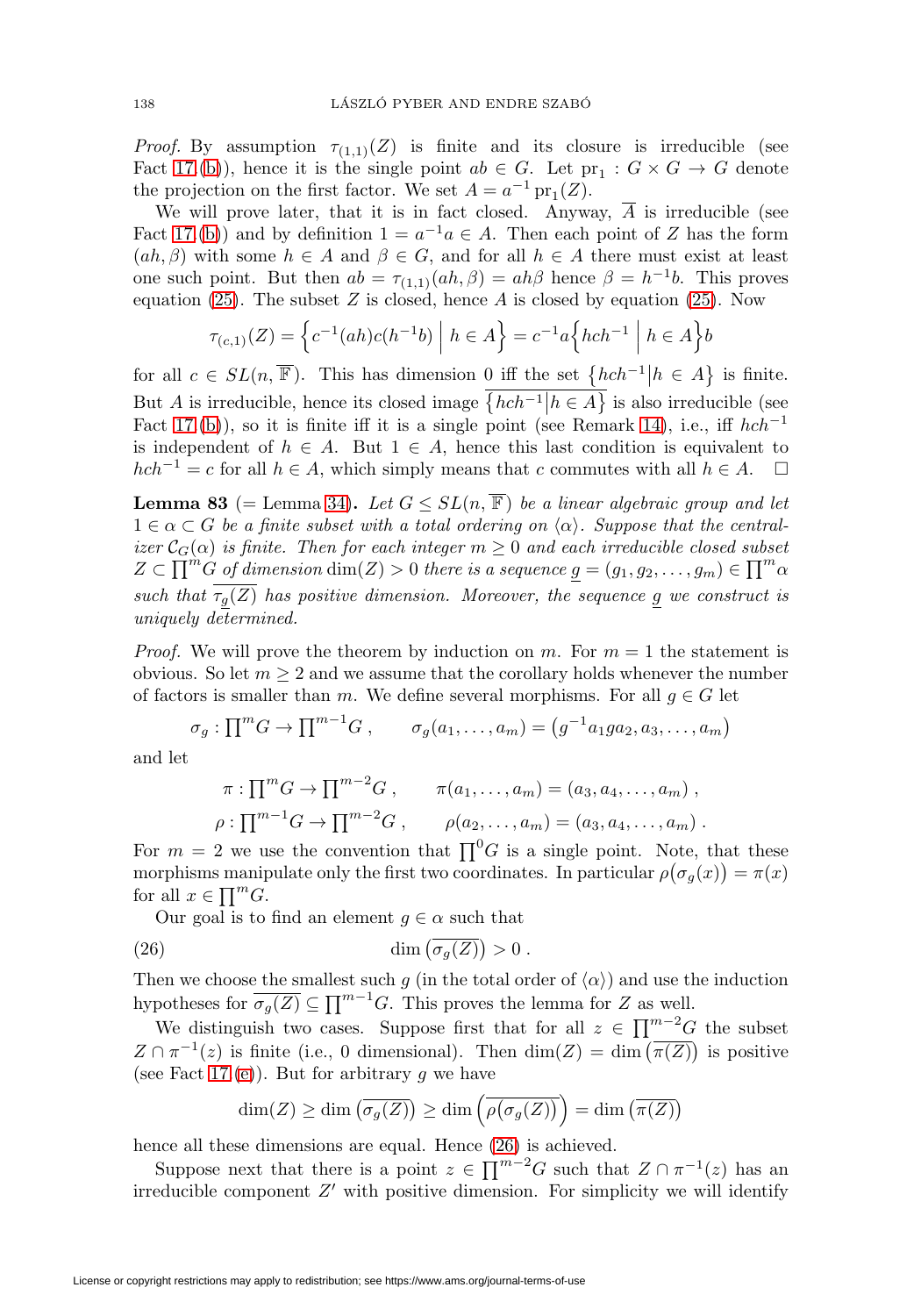the subset  $\pi^{-1}(z) = \prod^2 G \times \{z\} \subset \prod^m G$  with  $\prod^2 G$  and also  $\rho^{-1}(z) = G \times \{z\} \subset \Gamma$  $\prod^{m-1} G$  with G. With these identifications we have

$$
\sigma_g(x) = \tau_{(g,1)}(x)
$$
 for all  $x \in \prod^2 G$  and all  $g \in \alpha$ .

If  $\sigma_1(Z') = \tau_{(1,1)}(Z')$  has positive dimension then [\(26\)](#page-43-1) holds with  $g = 1$  since  $\dim (\sigma_1(Z)) \geq \dim (\sigma_1(Z'))$ . Otherwise we apply Lemma [82](#page-42-1) to our Z' and get an infinite subset  $A \leq G$ . By assumption  $\alpha$  does not centralize A, hence there is an element  $g \in \alpha$  which does not commute with A, i.e.,  $g \notin C_G(A) \cdot 1$ . Now  $\tau_{(g,1)}(Z') = \sigma_g(Z')$  has positive dimension. But then the potentially larger set  $\sigma_g(Z) \supseteq \sigma_g(Z')$  has positive dimension as well. In all cases we proved [\(26\)](#page-43-1), hence the lemma holds.  $\Box$ 

### **CCC-subgroups**

Here we prove two results from Section [6](#page-20-0) and some auxiliary results.

<span id="page-44-2"></span>**Lemma 84.** Let G be an algebraic group and  $X \subseteq G$  an irreducible closed subset. Then X has a CC-generator, i.e.,  $X^{\text{gen}} \neq \emptyset$ .

*Proof.* We consider sequences  $\underline{a} = a_1, a_2, \ldots, a_m, a_i \in X$  such that

$$
G > C_G(a_1)^0 > C_G(a_1, a_2)^0 > C_G(a_1, a_2, a_3)^0 > \dots
$$

is a strictly decreasing chain of subgroups. The dimension is strictly decreasing in such a chain, hence the length of  $\underline{a}$  is  $m \leq \dim(G)$ . Therefore, one of them, say  $\underline{a}_{\text{max}}$ , is maximal, i.e., it cannot be extended. But then  $C_G(X)^0 = C_G(\underline{a}_{\text{max}})^0$ and we can build a CC-generator from  $\underline{a}_{\text{max}}$  by adding to it  $\dim(G) - m$  arbitrary elements of  $X$ .

<span id="page-44-1"></span>**Proposition 85.** Let G be a connected linear algebraic group, X an irreducible closed subset and  $G \times X \to X$  a morphism which is a group action. For points  $x \in X$  let  $G_x$  denote the stabiliser subgroup of x. These are closed subgroups and for each integer d the subset  $\{x \in X \mid \dim(G_x) > d\}$  is closed in X. In particular, for each d the points  $g \in \prod^{\dim(G)} G$  with  $\dim(\mathcal{C}_G(g)) > d$  form a closed subset in  $\prod^{\dim(G)} G.$ 

Proof. For the first half of the proposition (about stabilizer subgroups) we refer to [\[34,](#page-50-24) Proposition in 1.4]. If we apply this to the conjugation map  $G \times \prod^{\dim(G)} G \to$  $\prod^{\dim(G)} G$ ,  $(h, g) \to h^{-1}gh$ , then we obtain the second half (about centralizer  $\Box$  subgroups).

<span id="page-44-0"></span>**Lemma 86** (= Lemma [42\)](#page-20-3). Let G be a connected linear algebraic group and  $\emptyset \neq$  $X \subseteq G$  an irreducible closed subset. Then  $X^{nongen}$  is a proper closed subset of  $\prod^{\dim(G)} X$  whose degree is bounded in terms of  $\dim(G)$ ,  $\deg(G)$ ,  $\mathrm{mult}(G)$ ,  $\mathrm{inv}(G)$ , and  $deg(X)$ .

*Proof.* First of all,  $X^{\text{nongen}} = {\underline{g} | \dim(\mathcal{C}_G(\underline{g})) > \dim(A)}$  is closed by Proposition [85.](#page-44-1) Let us consider the conjugation map

$$
f: G \times \prod^{\dim(G)} X \to \prod^{\dim(G)} G \times \prod^{\dim(G)} X
$$
,  $f(h, \underline{g}) = (h^{-1} \underline{g} h, \underline{g})$ .

Let Y denote the diagonal subset

$$
Y = \left\{ (\underline{g}, \underline{g}) \, | \, \underline{g} \in \Pi^{\dim(G)} X \right\} \subset \Pi^{\dim(G)} G \times \Pi^{\dim(G)} X
$$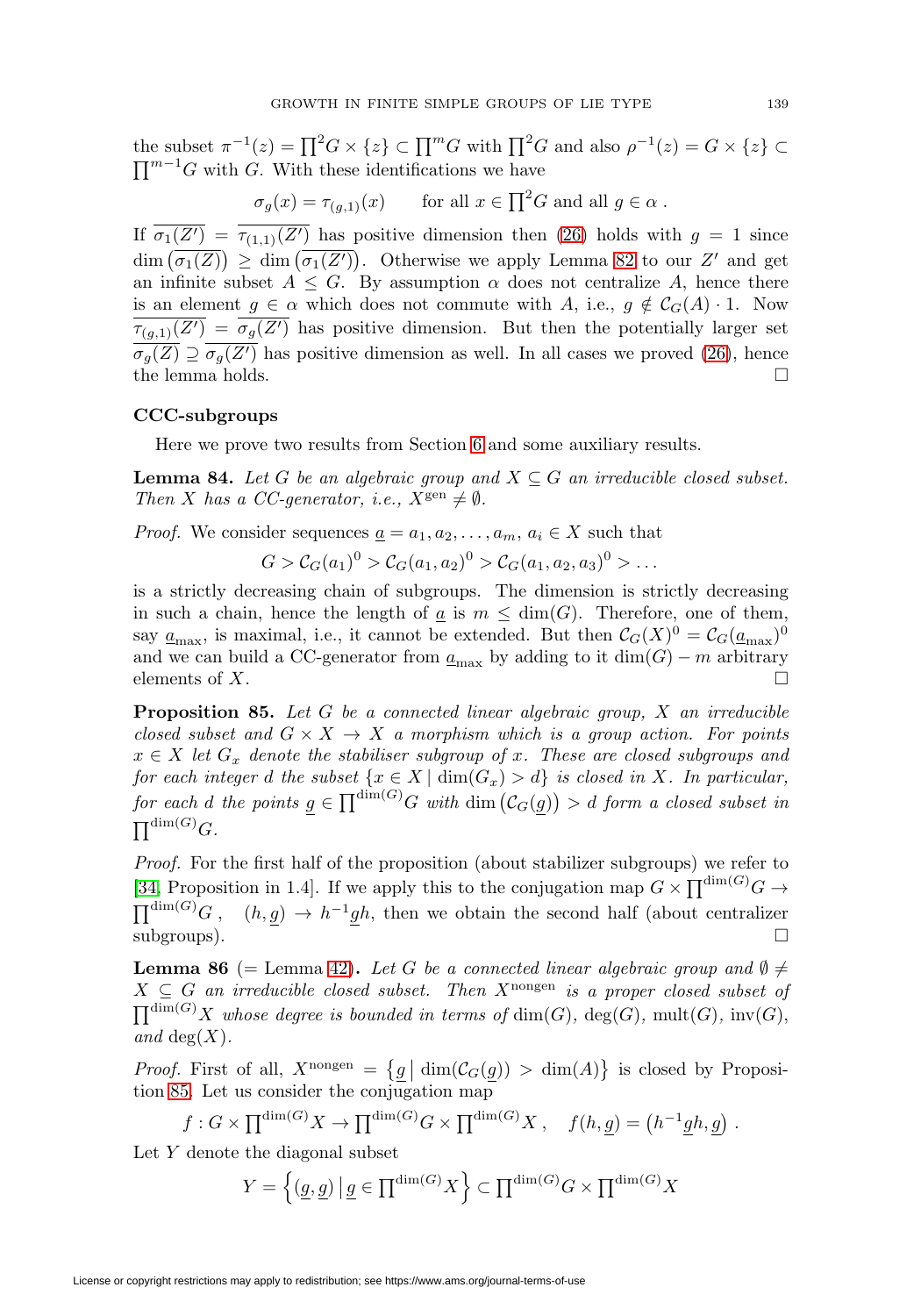and let  $\tilde{f}$  denote the restriction of f to  $f^{-1}(Y)$  composed with the second projection  $Y \to \prod^{\dim(G)} X$ .

The nonempty fibers of  $f$  can be easily identified with cosets of appropriate centralizer subgroups. Namely, if  $f^{-1}(g', g) \neq \emptyset$  then  $g' = h^{-1}gh$  for some element  $h \in G$  and  $f^{-1}(g', g) = \mathcal{C}_G(g)h \times \{g\}.$  All of the involved centralizers contain the subgroup  $A = \mathcal{C}_G(X)^0$  and by Lemma [84](#page-44-2) at least one of them has dimension  $\dim(A)$ . For  $g \in \prod^{\dim(G)} X$  we have  $g \in X^{n \text{congen}}$  iff  $\dim(f^{-1}(g,g)) > \dim(A)$ . By Fact [17.](#page-7-5)[\(e\)](#page-8-5) the subset

$$
Z = \left\{ t \mid \dim \left( f^{-1}(f(t)) \right) > \dim(A) \right\} \subseteq G \times \prod^{\dim(G)} X
$$

is a closed subset and  $deg(Z)$  is bounded in terms of  $dim(G)$ ,  $deg(G)$ ,  $mult(G)$ ,  $inv(G)$ , and  $deg(X)$ . By the above  $\tilde{f}(Z \cap f^{-1}(Y)) = X^{nongen} = \overline{X^{nongen}}$ . By Fact [17.](#page-7-5)[\(f\)](#page-8-6) and Fact [16.](#page-6-0)[\(d\)](#page-6-1) we see that  $\deg(X^{\text{nongen}}) = \deg(\overline{f(Z)} \cap Y) \leq \deg(f)$ .  $deg(Z) \cdot deg(Y)$  which is bounded in terms of  $dim(G)$ ,  $deg(G)$ ,  $mult(G)$ ,  $inv(G)$ , and  $\deg(X)$ .

<span id="page-45-0"></span>**Lemma 87** (= Lemma [44\)](#page-21-1). Let G be an algebraic group and  $A < G$  a CCCsubgroup. Then  $C_G(C_G(A)^0)^0 = A$ ,  $deg(A) \leq deg(G)$  and  $deg(A^{\text{nongen}})$  is bounded in terms of  $\dim(G)$ ,  $\deg(G)$ ,  $mult(G)$  and  $inv(G)$ . If  $B < G$  is another CCCsubgroup with  $A \neq B$  then  $A^{\text{gen}} \cap B^{\text{gen}} = \emptyset$ .

*Proof.* Let  $X \leq G$  be a connected closed subgroup such that  $A = \mathcal{C}_G(X)^0$ . Then  $X \subseteq \mathcal{C}_G(A)^0$ , A is connected and commutes with  $\mathcal{C}_G(A)^0$ , hence  $A = \mathcal{C}_G(X)^0 \supseteq$  $\mathcal{C}_G\big(\mathcal{C}_G(A)^0\big)^0\supseteq A.$ 

Now deg(A)  $\leq$  deg(G) by Fact [27](#page-13-2) and then Lemma [86](#page-44-0) implies that deg (Anongen) is bounded in terms of dim(G), deg(G), mult(G) and  $inv(G)$ . Finally if  $g \in A^{gen}$ then  $\mathcal{C}_G(\mathcal{C}_G(g)^0)^0 = A \neq B$  hence  $g \notin B^{\text{gen}}$ . This proves that  $A^{\text{gen}} \cap B^{\text{gen}} = \emptyset$ .  $\Box$ 

### **Chevalley embedding with bounds**

In this section we prove an effective version of Chevalley's theorem on quotients of algebraic groups.

The following result is proved by Mumford in [\[43,](#page-51-6) Introduction]. See [\[4,](#page-49-15) Proposition 8] for a precise formulation in the form we need.

<span id="page-45-2"></span>**Proposition 88.** Let X be a smooth equidimensional closed subset (called variety in [\[4\]](#page-49-15)) of the affine space  $\overline{\mathbb{F}}^N$ . Then the ideal of X in  $\overline{\mathbb{F}}[x_1,\ldots,x_N]$ , is generated by polynomials of degree at most  $deg(X)$ .

Remark 89. Equidimensional means that all irreducible components of X have the same dimension; see [\[33,](#page-50-12) Section 5.3] for a definition of smoothness. Algebraic groups are smooth and equidimensional.

<span id="page-45-1"></span>**Proposition 90** (= Proposition [60](#page-32-1) and Proposition [72\)](#page-36-6). Let H be a closed subgroup of  $SL(n, \overline{\mathbb{F}})$ . For some  $n' = n'(n, \deg(H))$  there is a homomorphism  $\mathcal{N}_{SL(n, \overline{\mathbb{F}})}(H)$  $\rightarrow SL(n', \mathbb{F})$  of degree bounded in terms of n and  $deg(H)$  whose kernel is H. Moreover, if  $\overline{\mathbb{F}}$  has characteristic p and H is Frob<sub>p</sub>-invariant for some p-power q then the homomorphism we construct is  $Frob_p$ -equivariant.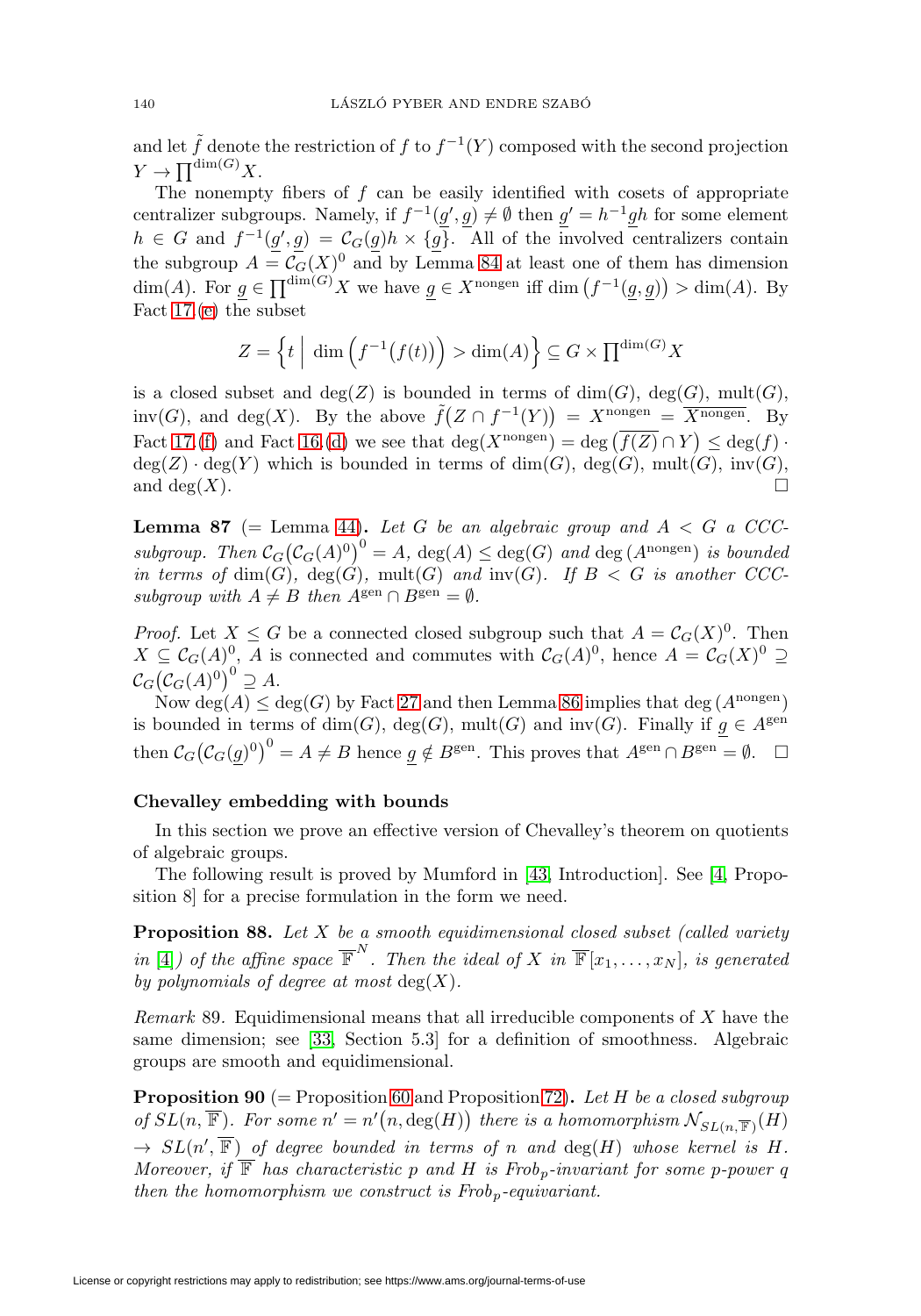This proposition is an effective version of [\[33,](#page-50-12) Theorem 11.5]. A standard (and straightforward) way to prove it is to adapt the proof in [\[33\]](#page-50-12) to families of subgroups. (See [\[49,](#page-51-12) pages 56–59] for a very detailed explanation of this method.) Here we follow a more direct approach using Proposition [88,](#page-45-2) which gives better bounds on the degrees.

Sketch of proof. The proof of  $[33,$  Theorem 11.5] relies on  $[33,$  Theorem 11.2]. Set  $G = SL(n, \overline{\mathbb{F}})$  and consider its coordinate ring  $K[G]$  (see [\[33,](#page-50-12) Section 1.5]). Let I denote the ideal in  $K[G]$  vanishing on  $H$ .

For the proof of [\[33,](#page-50-12) Theorem 11.2] we need a finite dimensional subspace  $W \leq$ K[G] invariant under right translations by all  $g \in G$  which contains a generating set of I. Below we give a direct construction for such a subspace.

Consider  $\overline{\mathbb{F}}^{n^2}$ , the space of *n*-by-*n* matrices, denote by  $x_{1,1},...,x_{n,n}$  the coordinates. The group G is a closed subset in  $\overline{\mathbb{F}}^{n^2}$ , the ideal of G is  $(\det(x_{i,j}) - 1)$ , so its coordinate ring  $K[G]$  is the factor-ring  $\overline{\mathbb{F}}[x_{1,1},\ldots,x_{n,n}]/(\det(x_{i,j})-1)$ . We represent the elements of  $K[G]$  by polynomials.

Consider the *right multiplication* action of G on  $\overline{\mathbb{F}}^{n^2}$ , the space of *n*-by-*n* matrices, defined by the formula  $(g,m) \to mg^{-1}$ . As in [\[33,](#page-50-12) Section 8.5], this induces a linear representation  $\tilde{\rho}$  of G on the polynomial ring  $\overline{\mathbb{F}}[x_{1,1},\ldots,x_{n,n}]$ . Explicitly, for matrices  $g = (g_{i,j}) \in G$  and for polynomials f we have

$$
(\tilde{\rho}_g f)(x_{1,1},\ldots,x_{n,n})=f((x_{i,j})\cdot g)=f\big((\sum_j x_{1,j}g_{j,1}),\ldots,(\sum_j x_{n,j}g_{j,n})\big).
$$

Here we substitute linear expressions of the  $x_{i,n}$  variables into f, hence  $\tilde{\rho}_g$  preserves the degree of the polynomial. As a special case we have

$$
\tilde{\rho}_g \det(x_{i,j}) = \det((x_{i,j}) \cdot g) = \det(x_{i,j}) \cdot \det(g) = \det(x_{i,j}),
$$

hence  $\tilde{\rho}$  descends to a G-action  $\rho$  on K[G]. This  $\rho$  is called the *right translation* action of  $G$ , see [\[33,](#page-50-12) 8.5].

For  $l \geq 0$  let  $P_l \leq \overline{\mathbb{F}}[x_{1,1},...,x_{n,n}]$  denote the subspace of polynomials of degree at most l. Since  $\tilde{\rho}$  is degree-preserving we can restrict it to a representation  $\tilde{\rho}|_{P_l}$  :  $G \to GL(P_l)$ . As a basis of  $P_l$  we use the monomials, the coordinates of a polynomial f are simply its coefficients  $f_J$  for multi-indices J. Expanding the above formula we find that the coefficients of  $\tilde{\rho}_g f$  (as a polynomial of the  $x_{i,j}$ ) are polynomial expressions of the variables  $f_J$  and  $g_{i,j}$ . More precisely, they are sums of products of a single coefficient of f and at most l of the  $g_{i,j}$ . That is, these coefficients are linear in the  $f_J$  variables and have degree at most l in the  $g_{i,j}$ variables. Hence,  $\tilde{\rho}|_{P_l}$  can be given by a  $\dim(P_l)$ -by-dim $(P_l)$  matrix  $\mathcal{M}_{\tilde{\rho}|_{P_l}}$  whose entries are polynomials of degree at most  $l$  in the variables  $g_{j,k}$ .

Our H is a closed subset both in G and in  $\overline{\mathbb{F}}^n$ . Let  $\tilde{I}$  and I denote the ideal of H in  $\overline{\mathbb{F}}[x_{1,1},\ldots,x_{n,n}]$  and in  $K[G]$ . Clearly, I is the projection of  $\tilde{I}$  into  $K[G]$ . Being an algebraic group, H must be smooth and equidimensional. By Proposition [88](#page-45-2) the ideal I is generated by polynomials of degree at most  $deg(H)$ .

Let  $W \leq K[G]$  denote the vectorspace of those elements which can be represented by polynomials of degree at most deg(H), i.e., the projection of  $P_{\text{dec}(H)}$ . By the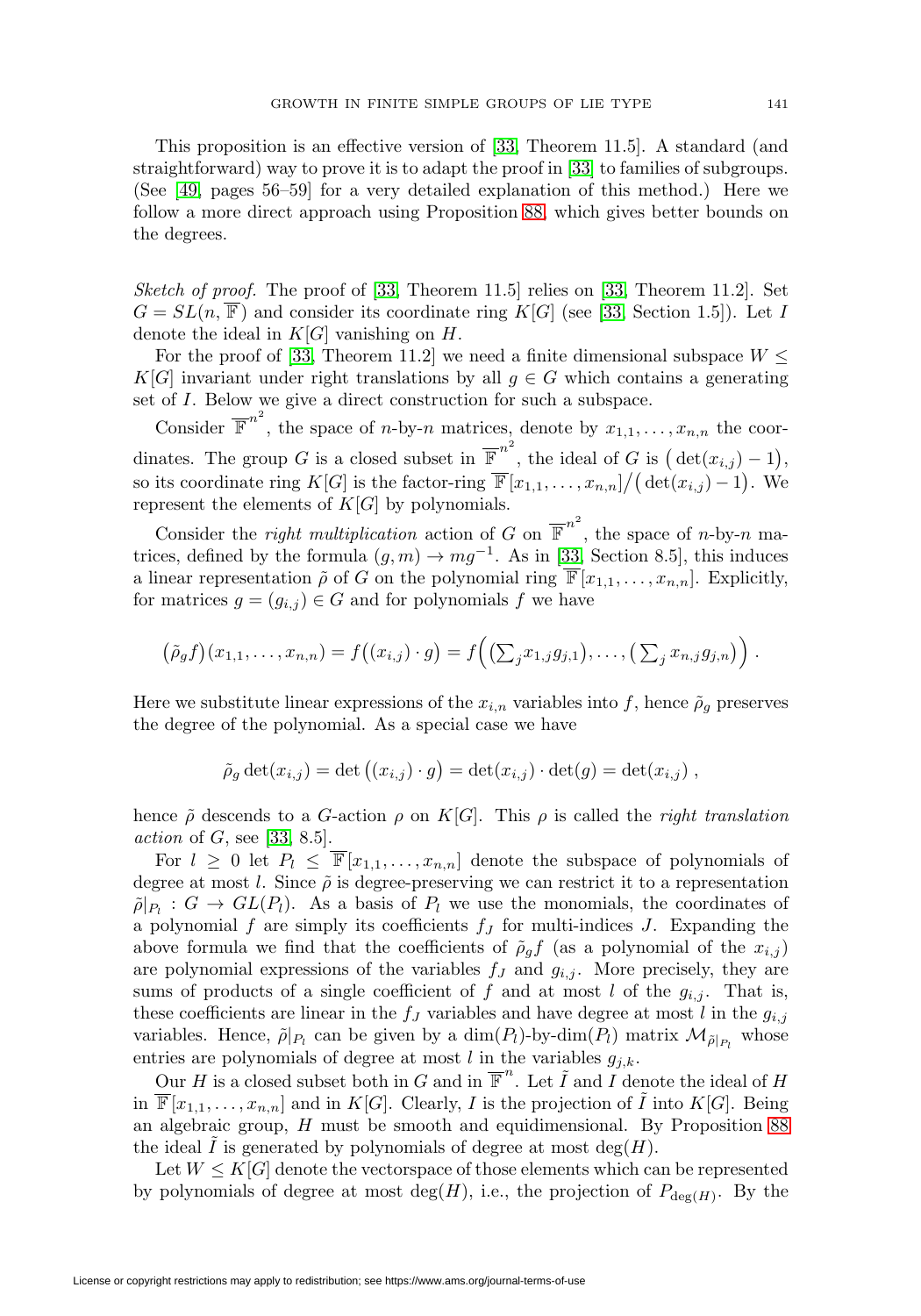previous argument  $I \cap W$  generates the ideal I. Since  $\tilde{\rho}$  preserves the degrees,  $\rho_g W = W$  for all  $g \in G$  as required.

Next we borrow two constructions from [\[33\]](#page-50-12). First, we follow the proof of [\[33,](#page-50-12) Theorem 11.2. As in that proof, our W is a finite-dimensional subspace of  $K[G]$ which is  $\rho_q$ -invariant for all  $g \in G$  and contains a generating set of I. As in that proof, we set  $M = I \cap W$ ,  $d = \dim(M)$ ,  $V = \bigwedge^d W$ , and  $L = \bigwedge^d M$ . Let  $\rho|_W : G \to$  $GL(W)$  be the restriction of  $\rho$  to the invariant subspace W. In [\[33,](#page-50-12) Theorem 11.2] the representation  $\phi : G \to GL(V)$  is the d-th exterior power of  $\rho|_W$ . The proof of [\[33,](#page-50-12) Theorem 11.2] shows that  $L$  is a one-dimensional subspace of  $V$  such that  $H = \{ g \in G | \phi(g)L = L \}.$ 

Since  $d \leq \dim(W) \leq \dim(P_{\deg(H)})$  and  $\dim(V) \leq \dim(W)^d \leq \dim(P_{\deg(H)})$  $\dim(P_{\deg(H)})$ , all these dimensions are bounded in terms of n and  $\deg(H)$ . The matrix  $\mathcal{M}_{\rho}$  of the representation  $\rho$  is, in an appropriate basis, the submatrix of the above matrix  $\mathcal{M}_{\tilde{\rho}|_{P_{\dim}(W)}}$  corresponding to the factor-space W. So its entries are polynomials of degree deg(H) in the  $g_{i,j}$  variables. The matrix of  $\phi$  is  $\mathcal{M}_{\phi}$  =  $\bigwedge^d \mathcal{M}_{\rho}$ , so its entries are polynomials of degree at most  $\deg(H)^d$ .

Next, we follow the proof of [\[33,](#page-50-12) Theorem 11.5] for the group  $G_0 = \mathcal{N}_G(H)$ , and the normal subgroup  $N = H$ . One starts with the above representation  $\phi$ , restricts its domain to  $G_0$ , and finds an appropriate  $G_0$ -invariant subspace  $V_0 \leq$ V to obtain a representation  $\phi_0 : G_0 \to GL(V_0)$ . After composing  $\phi_0$  with the adjoint representation  $\text{Ad}: GL(V_0) \to GL(\text{End}(V_0)),$  one finds an appropriate  $G_0$ invariant subspace  $W_0 \leq \text{End}(V_0)$  (called W in [\[33\]](#page-50-12)) to obtain a representation  $\psi: G_0 \to GL(W_0)$ . It is proved in [\[33\]](#page-50-12) that ker( $\psi$ ) = N.

Clearly  $\dim(V_0) \leq \dim(V)$  and  $\dim(W_0) \leq \dim(\text{End}(V_0)) \leq \dim(V)^2$ . The matrix  $\mathcal{M}_{\phi_0}$  of  $\phi_0$ , in an appropriate basis, is a submatrix of  $\mathcal{M}_{\phi}$ , with the same kind of polynomial entries. The matrix of Ad is a  $\dim(V_0)^2$ -by-dim $(V_0)^2$  matrix  $\mathcal{M}_{\text{Ad}}$ whose entries are rational functions of the  $\nu_{i,j}$  with numerators and denominators having degree at most  $\dim(V_0)$ . One obtains the matrix of the composed representation Ad ∘  $\phi$  by substituting in  $\mathcal{M}_{\text{Ad}}$  the variables  $\nu_{i,j}$  with the corresponding entries in  $\mathcal{M}_{\phi_0}$ . Hence, the entries of  $\mathcal{M}_{\text{Ad} \phi_0}$  are rational functions of the  $g_{i,j}$ , the degrees of their numerators and denominators are at most  $\dim(V) \deg(H)^d$ . The matrix  $\mathcal{M}_{\psi}$  of  $\psi$ , in an appropriate basis, is the submatrix of  $\mathcal{M}_{\text{Ado}\phi}$  corresponding to the subspace  $W_0$ , hence it has the same kind of entries.

Our  $\psi$  is a representation in  $GL(W_0)$ , now we turn it into a representation in  $SL(n', \mathbb{F})$  where  $n' = dim(W_0) + 1$ . To each  $m \in GL(W_0)$  we assign the block-diagonal matrix with blocks m and  $\frac{1}{\det(m)}$ . This defines an embedding  $\iota$ :  $GL(W_0) \hookrightarrow SL(n', \mathbb{F})$ . The composition  $\iota \circ \psi$  is a representation  $\mathcal{N}_G(H) = G_0 \rightarrow$  $SL(n', \mathbb{F})$ . The entries of its matrix  $\mathcal{M}_{\iota \circ \psi}$  are rational functions of the  $g_{i,j}$ , the degrees of their numerator and denominator are bounded in terms of n and deg $(H)$ . It follows that the degree of the morphism  $\iota \circ \psi$  is bounded in terms of n and deg(H).

If the automorphism  $Frob_p$  maps H into itself then it transforms  $W, M, V,$ L and  $V_0$  into itself, hence it acts on End $(V_0)$ . It follows easily from the proof of [\[33,](#page-50-12) Theorem 11.5] that  $Frob_p$  maps the subspace  $W_0 \n\leq \text{End}(V_0)$  into itself. Moreover, the morphisms  $\tilde{\rho}, \tilde{\rho}|_{P_1}$ , Ad, and  $\iota$  (which are defined independently of H) are visibly  $Frob_p$ -equivariant. Therefore  $\rho$ ,  $\phi$ ,  $\phi_0$ ,  $\psi$ , and  $\iota \circ \psi$  must also be  $Frob_p$ equivariant. The representation  $\iota \circ \psi$  satisfies all requirements of the proposition.  $\Box$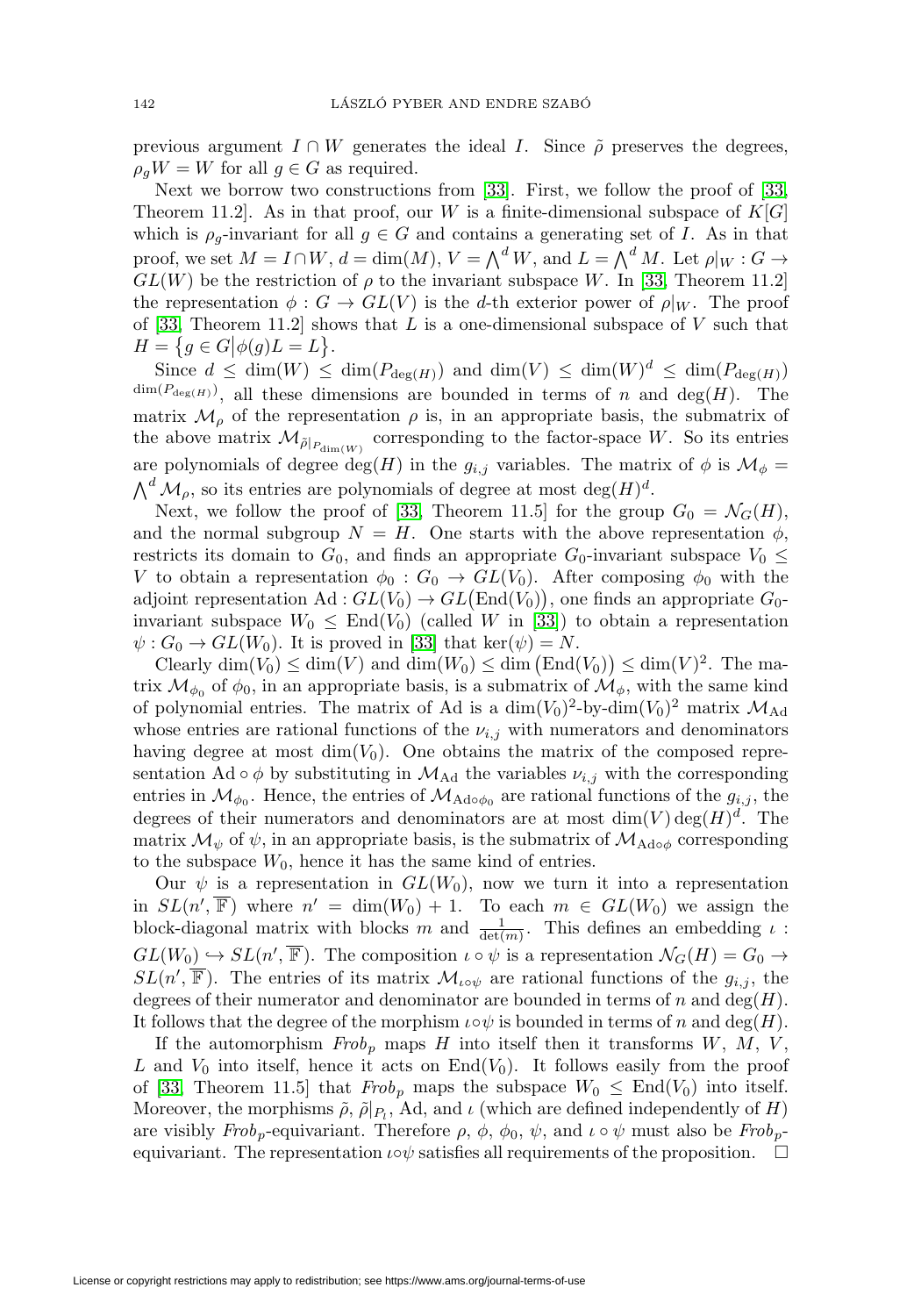### Appendix B

# <span id="page-48-0"></span>**A property of the group of fixpoints of Frobenius maps of simple algebraic groups**

The following result was communicated to us by Martin Liebeck. Let G be a connected adjoint simple algebraic group over an algebraically closed field F of characteristic p, and  $\sigma$  a Frobenius map of G. Let  $G(q) = (G^{\sigma})'$  and assume  $G(q)$ is simple.

<span id="page-48-1"></span>**Proposition 91.** There is no proper connected closed subgroup of G which contains  $G(q)$ .

*Proof.* Suppose for a contradiction that  $G(q) < H < G$ , where H is connected and closed.

First, we consider the action of  $G(q)$  on the adjoint module  $L(G)$ . The Gcomposition factors of  $L(G)$  are well-known, and can be found in [\[41,](#page-51-13) 1.10]. With the exception of  $G = B_n, C_n, D_n, F_4$  with  $p = 2$  and  $G_2$  with  $p = 3$ , G is either irreducible on  $L(G)$ , or has two composition factors, one of which is trivial. In any case, each composition factor is either a restricted FG-module, or a field twist of one. It follows that  $G(q)$  is irreducible on every G-composition factor of  $L(G)$ . Therefore, H is also irreducible on every G-composition factor of  $L(G)$ , and hence H must be a semisimple group.

For the moment, exclude the exceptions  $B_n, \ldots, G_2$  in the above paragraph. Clearly  $G(q)$  fixes  $L(H) \subset L(G)$ , so it follows that  $L(H)$  must be a composition factor of co-dimension 1 in  $L(G)$ . If  $U_H$  is a maximal connected unipotent subgroup of H, then a standard result tells us that dim  $H = 2 \dim U_H + \text{rank}(H)$ . Since dim  $H = \dim G - 1$ , it follows that  $U_H$  is also a maximal unipotent subgroup of G, and rank $(H) = \text{rank}(G) - 1$ . So the root system of H has the same number of roots as that of  $G$ , and  $H$  has rank 1 less than  $G$ . An easy check of root systems shows that this is impossible.

It remains to handle the exceptional cases  $G = B_n, C_n, D_n, F_4$  ( $p = 2$ ) and  $G_2$  $(p = 3)$ . Consider  $G_2$  and  $F_4$ , and let  $H_0$  be a simple factor of H which contains an isomorphic copy of  $G(q)$ . Then  $H_0$  is of rank at most 2 (resp. 4), and the smallest projective representation of  $H_0$  has dimension at least that of  $G(q)$ , which is 7 (resp. 26). This is clearly impossible.

Next let  $G = D_n$ . Here the G-composition factors of  $L(G)$  are of high weights  $\lambda_2$ , 0 (n odd) or  $\lambda_2$ , 0<sup>2</sup> (n even). We have already dealt with the case where dim H =  $\dim G - 1$ , so we may assume *n* is even and  $\dim H = \dim G - 2$ . Then either  $\dim U_H = \dim U_G$ ,  $\text{rank}(H) = \text{rank}(G) - 2$ , or  $\dim U_H = \dim U_G - 1$ ,  $\text{rank}(H) =$ rank $(G)$ . An inspection of root systems shows that neither of these is possible.

Now let  $G = C_n$ , and let V be the natural 2n-dimensional G-module. As  $G(q)$ cannot act nontrivially on a module of dimension less than  $2n$ , it must act tensor indecomposably on  $V$ , and hence so does  $H$ . Therefore,  $H$  is simple. The possibilities for  $G(q)$  are  $C_n(q)$  and  $Sz(q)$  (the latter just for  $n = 2$ ). In the former case  $G(q)$  has an elementary abelian subgroup  $R = r^n$ , where r is a prime dividing  $q+1$ . Note that r is odd as  $p = 2$ . Also, rank $(H) \leq \text{rank}(G) = n$ . An elementary argu-ment (see [\[14,](#page-49-16) Section 2]) shows that the abelian r-rank of H is equal to rank(H), and hence rank(H) = n. The only possibility is that  $H = D_n$ . But  $G(q) = C_n(q)$ does not lie in  $D_n$  as it does not fix a quadratic form on V. If  $G(q) = Sz(q)$  then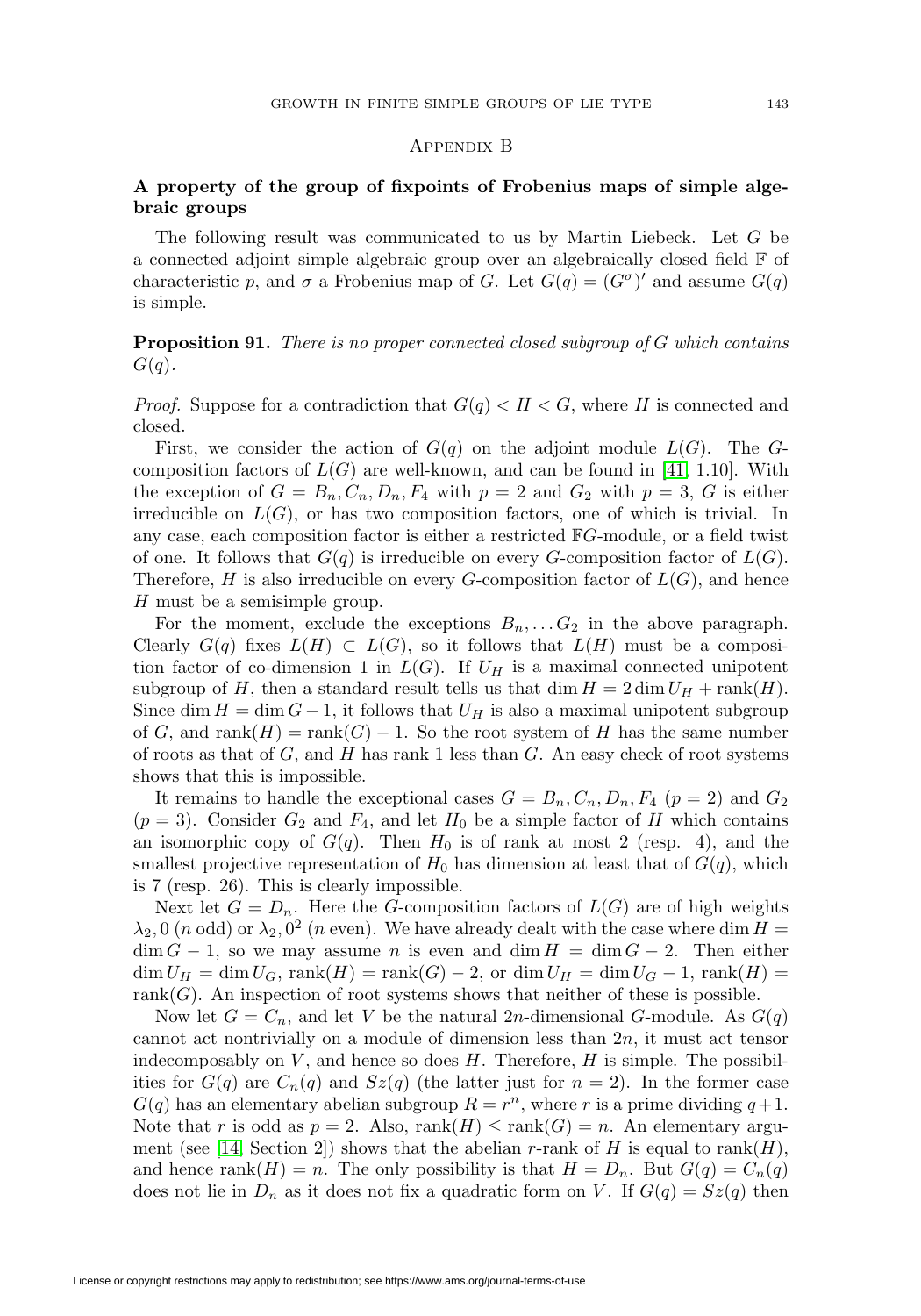H cannot have rank 2 (as  $C_2$  has no connected simple proper subgroup of rank 2), so  $H = A_1$ ; but  $Sz(q) \nleq A_1$ , a contradiction.

Finally, if  $G = B_n$  then there is a morphism from G to  $C_n$  which is an isomorphism of abstract groups, and applying this morphism to  $G(q)$  and H, we reduce to the  $C_n$  case. This completes the proof.  $\Box$ 

#### <span id="page-49-0"></span>**ACKNOWLEDGMENTS**

The authors are particularly indebted to Martin Liebeck who proved Proposition [91.](#page-48-1) The authors also thank Nick Gill, Bob Guralnick, Gergely Harcos, Andrei Jaikin-Zapirain, Attila Maróti, Nikolay Nikolov, Lajos Rónyai, and Tamás Szamuely for various remarks on earlier drafts of this article. The authors thank the referees, whose criticism helped to greatly improve the exposition of this article.

#### <span id="page-49-1"></span>**REFERENCES**

- <span id="page-49-13"></span>[1] Fred Annexstein and Marc Baumslag, On the diameter and bisector size of Cayley graphs, Math. Systems Theory **26** (1993), no. 3, 271–291, DOI 10.1007/BF01371728. M[R1209998](http://www.ams.org/mathscinet-getitem?mr=1209998) [\(94c:05036\)](http://www.ams.org/mathscinet-getitem?mr=1209998)
- <span id="page-49-14"></span>[2] L. Babai, W. M. Kantor, and A. Lubotsky, Small-diameter Cayley graphs for finite simple groups, Eur. J. Combin. **10** (1989), no. 6, 507–522, DOI 10.1016/S0195-6698(89)80067-8. M[R1022771 \(91a:20038\)](http://www.ams.org/mathscinet-getitem?mr=1022771)
- <span id="page-49-7"></span>[3] László Babai and Ákos Seress, *On the diameter of permutation groups*, Eur. J. Combin. **13** (1992), no. 4, 231–243, DOI 10.1016/S0195-6698(05)80029-0. M[R1179520 \(93h:20001\)](http://www.ams.org/mathscinet-getitem?mr=1179520)
- <span id="page-49-15"></span>[4] Cristina Blanco, Gabriela Jeronimo, and Pablo Solernó, Computing generators of the ideal of a smooth affine algebraic variety, J. Symbolic Comput. **38** (2004), no. 1, 843–872, DOI 10.1016/j.jsc.2004.02.002. M[R2094559 \(2006c:14085\)](http://www.ams.org/mathscinet-getitem?mr=2094559)
- <span id="page-49-3"></span>[5] Jean Bourgain and Alex Gamburd, Uniform expansion bounds for Cayley graphs of  $SL_2(\mathbb{F}_p)$ , Ann. Math. (2) **167** (2008), no. 2, 625–642, DOI 10.4007/annals.2008.167.625. M[R2415383](http://www.ams.org/mathscinet-getitem?mr=2415383) [\(2010b:20070\)](http://www.ams.org/mathscinet-getitem?mr=2415383)
- <span id="page-49-5"></span>[6] Jean Bourgain and Alex Gamburd, Expansion and random walks in  $SL_d(\mathbb{Z}/p^n\mathbb{Z})$ . II, J. Eur. Math. Soc. (JEMS) **11** (2009), no. 5, 1057–1103, DOI 10.4171/JEMS/175. With an appendix by Bourgain. M[R2538500 \(2011a:60021\)](http://www.ams.org/mathscinet-getitem?mr=2538500)
- <span id="page-49-4"></span>[7] Jean Bourgain, Alex Gamburd, and Peter Sarnak, Affine linear sieve, expanders, and sum-product, Invent. Math. **179** (2010), no. 3, 559-644, DOI 10.1007/s00222-009-0225-3. M[R2587341 \(2011d:11018\)](http://www.ams.org/mathscinet-getitem?mr=2587341)
- <span id="page-49-9"></span>[8] J. Bourgain, N. Katz, and T. Tao, A sum-product estimate in finite fields, and applications, Geom. Funct. Anal. **14** (2004), no. 1, 27–57, DOI 10.1007/s00039-004-0451-1. M[R2053599](http://www.ams.org/mathscinet-getitem?mr=2053599) [\(2005d:11028\)](http://www.ams.org/mathscinet-getitem?mr=2053599)
- <span id="page-49-2"></span>[9] Emmanuel Breuillard, Ben Green, and Terence Tao, Linear approximate groups, Electron. Res. Announc. Math. Sci. **17** (2010), 57–67, DOI 10.3934/era.2010.17.57. M[R2718104](http://www.ams.org/mathscinet-getitem?mr=2718104) [\(2011g:11018\)](http://www.ams.org/mathscinet-getitem?mr=2718104)
- <span id="page-49-6"></span>[10] Emmanuel Breuillard, Ben Green, and Terence Tao, Approximate subgroups of linear groups, Geom. Funct. Anal. **21** (2011), no. 4, 774–819, DOI 10.1007/s00039-011-0122-y. M[R2827010](http://www.ams.org/mathscinet-getitem?mr=2827010)
- <span id="page-49-8"></span>[11] Emmanuel Breuillard and Ben Green, Approximate groups, II: The solvable linear case, Q. J. Math. **62** (2011), no. 3, 513–521, DOI 10.1093/qmath/haq011. M[R2825469](http://www.ams.org/mathscinet-getitem?mr=2825469)
- <span id="page-49-12"></span>[12] Roger W. Carter, Simple groups of Lie type, Pure and Applied Mathematics, Vol. 28, John Wiley & Sons, London-New York-Sydney, 1972. M[R0407163 \(53 #10946\)](http://www.ams.org/mathscinet-getitem?mr=0407163)
- <span id="page-49-11"></span>[13] Roger W. Carter, Finite groups of Lie type, Pure and Applied Mathematics (New York), John Wiley & Sons, Inc., New York, 1985. Conjugacy classes and complex characters; A Wiley-Interscience Publication. M[R794307 \(87d:20060\)](http://www.ams.org/mathscinet-getitem?mr=794307)
- <span id="page-49-16"></span>[14] Arjeh M. Cohen and Gary M. Seitz, The r-rank of the groups of exceptional Lie type, Nederl. Akad. Wetensch. Indag. Math. **49** (1987), no. 3, 251–259. M[R914084 \(88k:20062\)](http://www.ams.org/mathscinet-getitem?mr=914084)
- <span id="page-49-10"></span>[15] Claude Chevalley, *Classification des groupes algébriques semi-simples* (French), Springer-Verlag, Berlin, 2005. Collected works. Vol. 3; Edited and with a preface by P. Cartier; With the collaboration of Cartier, A. Grothendieck, and M. Lazard. M[R2124841 \(2006b:20068\)](http://www.ams.org/mathscinet-getitem?mr=2124841)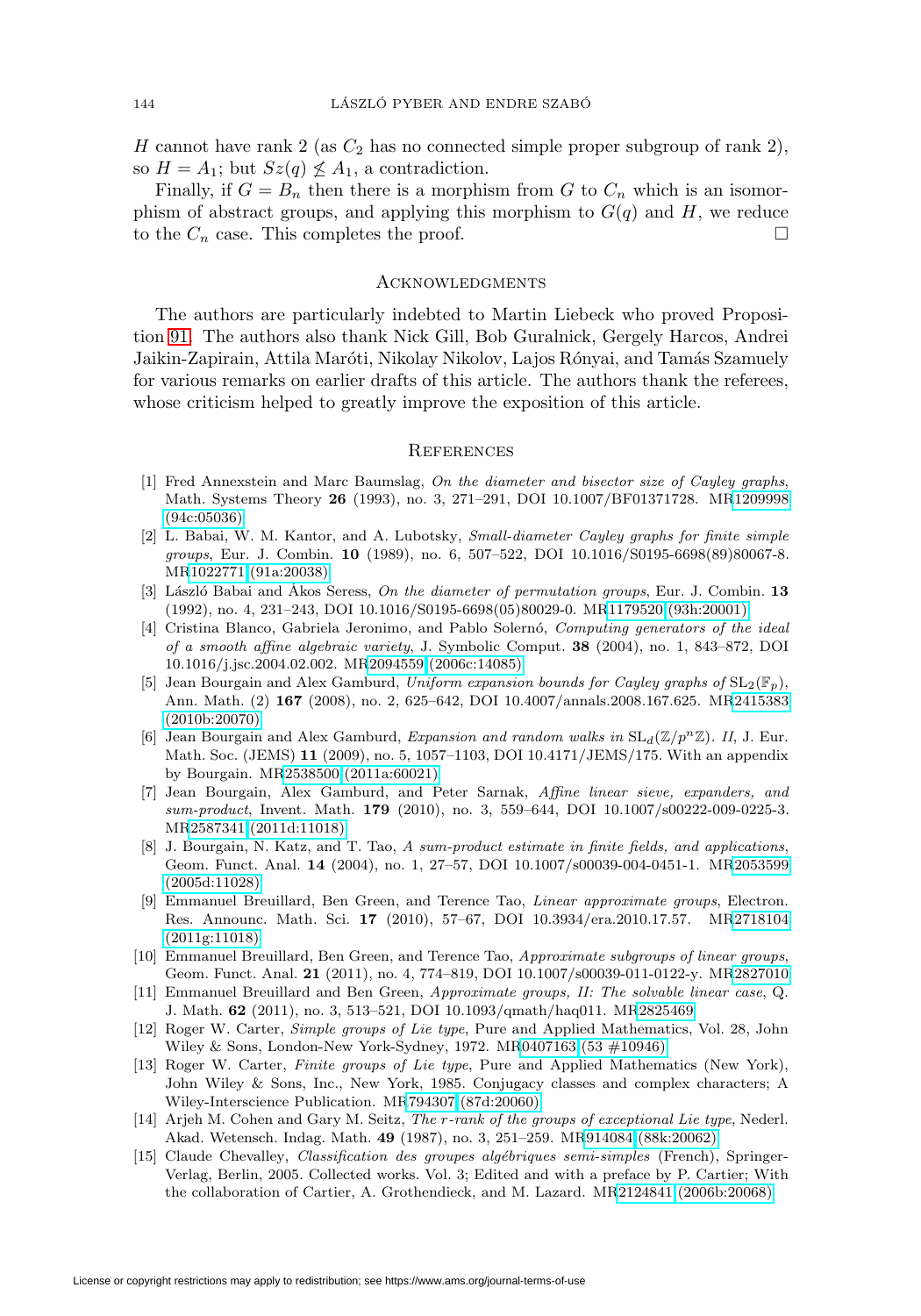- <span id="page-50-3"></span>[16] Oren Dinai, Growth in SL<sup>2</sup> over finite fields, J. Group Theory **14** (2011), no. 2, 273–297, DOI 10.1515/JGT.2010.056. M[R2788087 \(2012c:20134\)](http://www.ams.org/mathscinet-getitem?mr=2788087)
- <span id="page-50-23"></span>[17] Klaus Doerk and Trevor Hawkes, Finite soluble groups, de Gruyter Expositions in Mathematics, vol. 4, Walter de Gruyter & Co., Berlin, 1992. M[R1169099 \(93k:20033\)](http://www.ams.org/mathscinet-getitem?mr=1169099)
- <span id="page-50-7"></span>[18] György Elekes and Zoltán Király, On the combinatorics of projective mappings, J. Algebraic Combin. **14** (2001), no. 3, 183–197, DOI 10.1023/A:1012799318591. M[R1869409](http://www.ams.org/mathscinet-getitem?mr=1869409) [\(2003e:52034\)](http://www.ams.org/mathscinet-getitem?mr=1869409)
- <span id="page-50-22"></span>[19] Walter Feit and Jacques Tits, Projective representations of minimum degree of group extensions, Canad. J. Math. **30** (1978), no. 5, 1092–1102. M[R0498824 \(58 #16861\)](http://www.ams.org/mathscinet-getitem?mr=0498824)
- <span id="page-50-15"></span>[20] G. A. Fre $\gamma$  man, *Groups and the inverse problems of additive number theory* (Russian), Number-theoretic studies in the Markov spectrum and in the structural theory of set addition (Russian), Kalinin. Gos. Univ., Moscow, 1973, pp. 175–183. M[R0435006 \(55 #7968\)](http://www.ams.org/mathscinet-getitem?mr=0435006)
- <span id="page-50-16"></span>[21] Gregory A. Freiman, On finite subsets of nonabelian groups with small doubling, Proc. Amer. Math. Soc. **140** (2012), no. 9, 2997–3002, DOI 10.1090/S0002-9939-2012-11156-6. M[R2917072](http://www.ams.org/mathscinet-getitem?mr=2917072)
- <span id="page-50-14"></span>[22] William Fulton, Intersection theory, Ergebnisse der Mathematik und ihrer Grenzgebiete (3) [Results in Mathematics and Related Areas (3)], vol. 2, Springer-Verlag, Berlin, 1984. M[R732620 \(85k:14004\)](http://www.ams.org/mathscinet-getitem?mr=732620)
- <span id="page-50-4"></span>[23] Nick Gill and Harald Andrés Helfgott, Growth of small generating sets in  $SL_n(\mathbb{Z}/p\mathbb{Z})$ , Int. Math. Res. Not. IMRN **18** (2011), 4226–4251. M[R2836020](http://www.ams.org/mathscinet-getitem?mr=2836020)
- <span id="page-50-11"></span>[24] Alireza Salehi Golsefidy and Peter Sarnak, The affine sieve, J. Amer. Math. Soc. **26** (2013), no. 4, 1085–1105, DOI 10.1090/S0894-0347-2013-00764-X. M[R3073885](http://www.ams.org/mathscinet-getitem?mr=3073885)
- <span id="page-50-1"></span>[25] W. T. Gowers, Quasirandom groups, Combin. Probab. Comput. **17** (2008), no. 3, 363–387, DOI 10.1017/S0963548307008826. M[R2410393 \(2009f:20105\)](http://www.ams.org/mathscinet-getitem?mr=2410393)
- <span id="page-50-13"></span>[26] Robin Hartshorne, Algebraic geometry, Springer-Verlag, New York-Heidelberg, 1977. Graduate Texts in Mathematics, No. 52. M[R0463157 \(57 #3116\)](http://www.ams.org/mathscinet-getitem?mr=0463157)
- <span id="page-50-0"></span>[27] H. A. Helfgott, Growth and generation in  $SL_2(\mathbb{Z}/p\mathbb{Z})$ , Ann. Math. (2) 167 (2008), no. 2, 601–623, DOI 10.4007/annals.2008.167.601. M[R2415382 \(2009i:20094\)](http://www.ams.org/mathscinet-getitem?mr=2415382)
- <span id="page-50-2"></span>[28] H. A. Helfgott, Growth in SL3(Z/pZ), J. Eur. Math. Soc. (JEMS) **13** (2011), no. 3, 761–851, DOI 10.4171/JEMS/267. M[R2781932](http://www.ams.org/mathscinet-getitem?mr=2781932)
- <span id="page-50-9"></span>[29] H. A. Helfgott, Growth in groups: ideas and perspectives, preprint, arXiv:1303.0239
- <span id="page-50-10"></span>[30] E. Hrushovski, The elementary theory of the Frobenius automorphisms. preprint, arXiv:math.LO/0406514
- <span id="page-50-8"></span>[31] Ehud Hrushovski, Stable group theory and approximate subgroups, J. Amer. Math. Soc. **25** (2012), no. 1, 189–243, DOI 10.1090/S0894-0347-2011-00708-X. M[R2833482 \(2012h:03104\)](http://www.ams.org/mathscinet-getitem?mr=2833482)
- <span id="page-50-5"></span>[32] E. Hrushovski and A. Pillay, Definable subgroups of algebraic groups over finite fields, J. Reine Angew. Math. **462** (1995), 69–91. M[R1329903 \(97f:20059\)](http://www.ams.org/mathscinet-getitem?mr=1329903)
- <span id="page-50-12"></span>[33] James E. Humphreys, Linear algebraic groups, Graduate Texts in Mathematics, NO. 21, Springer-Verlag, New York-Heidelberg, 1975. M[R0396773 \(53 #633\)](http://www.ams.org/mathscinet-getitem?mr=0396773)
- <span id="page-50-24"></span>[34] James E. Humphreys, Conjugacy classes in semisimple algebraic groups, Mathematical Surveys and Monographs, vol. 43, American Mathematical Society, Providence, RI, 1995. M[R1343976 \(97i:20057\)](http://www.ams.org/mathscinet-getitem?mr=1343976)
- <span id="page-50-21"></span>[35] I. Martin Isaacs, *Character theory of finite groups*, AMS Chelsea Publishing, Providence, RI, 2006. Corrected reprint of the 1976 original [Academic Press, New York; MR0460423]. M[R2270898](http://www.ams.org/mathscinet-getitem?mr=2270898)
- <span id="page-50-17"></span>[36] E. I. Khukhro, Ant. A. Klyachko, N. Yu. Makarenko, and Yu. B. Melnikova, Automorphism invariance and identities, Bull. Lond. Math. Soc. **41** (2009), no. 5, 804–816, DOI 10.1112/blms/bdp056. M[R2557461 \(2010k:20050\)](http://www.ams.org/mathscinet-getitem?mr=2557461)
- <span id="page-50-18"></span>[37] Peter Kleidman and Martin Liebeck, The subgroup structure of the finite classical groups, London Mathematical Society Lecture Note Series, vol. 129, Cambridge University Press, Cambridge, 1990. M[R1057341 \(91g:20001\)](http://www.ams.org/mathscinet-getitem?mr=1057341)
- <span id="page-50-6"></span>[38] Jordan S. Ellenberg, Chris Hall, and Emmanuel Kowalski, Expander graphs, gonality, and variation of Galois representations, Duke Math. J. **161** (2012), no. 7, 1233–1275, DOI 10.1215/00127094-1593272. M[R2922374](http://www.ams.org/mathscinet-getitem?mr=2922374)
- <span id="page-50-20"></span>[39] Michael Larsen, Exponential generation and largeness for compact p-adic Lie groups, Algebra Number Theory **4** (2010), no. 8, 1029–1038, DOI 10.2140/ant.2010.4.1029. M[R2832632](http://www.ams.org/mathscinet-getitem?mr=2832632)
- <span id="page-50-19"></span>[40] Vicente Landazuri and Gary M. Seitz, On the minimal degrees of projective representations of the finite Chevalley groups, J. Algebra **32** (1974), 418–443. M[R0360852 \(50 #13299\)](http://www.ams.org/mathscinet-getitem?mr=0360852)